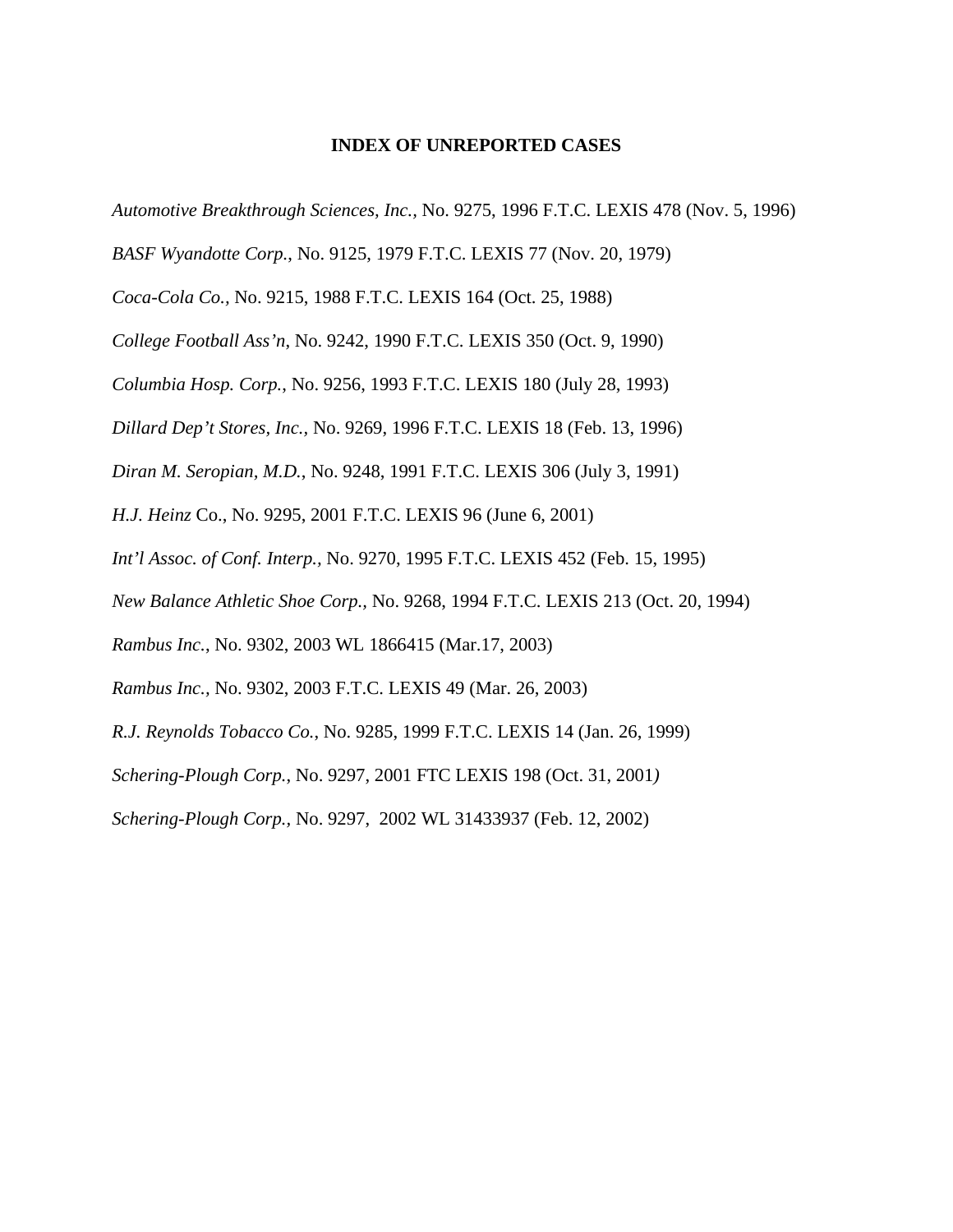#### LEXSEE 1996 FTC LEXIS 478

## In the Matter of AUTOMOTIVE BREAKTHROUGH SCIENCES, INC., ABS TECH SCIENCES, INC., corporations, and RICHARD SCHOPS, individually and as an officer and director of said corporations; In the Matter of BRAKE GUARD PRODUCTS, INC., a corporation, and ED F. JONES, individually and as an officer and director of said corporation

#### DOCKET NO. 9275; DOCKET NO. 9277

#### Federal Trade Commission

## *1996 FTC LEXIS 478*

### ORDER DENYING INTERLOCUTORY APPEALS

November 5, 1996

# **ORDER:**

# **[\*1]**

### ORDER DENYING INTERLOCUTORY APPEALS

Respondents Brake Guard Products, Inc. and Ed F. Jones ("Brake-Guard") have filed two requests for interlocutory appeals, pursuant to Rule 3.23(b). One seeks interlocutory review of the Order Striking Witnesses, dated October 15, 1996, and the other seeks interlocutory review of the Partial summary Decision, dated October 16, 1996. Rule 3.23(b) requires that the movant satisfy a very stringent showing that the challenged ruling: (1) involve a controlling issue of law; (2) there is a substantial ground for difference of opinion regarding that controlling issue of law; and (3) that an immediate appeal would either materially advance the ultimate termination of the litigation or that subsequent review would be an inadequate remedy. See Rule 3.23(b); Kroger Co., 91 F.T.C. 1146 (1978). Neither of Brake-Guard's requests involve a controlling issue of law, which has been defined as an issue that:

is not equivalent to merely a question of law which is determinative of the case at hand. To the contrary, such a question is deemed controlling only if it may contribute to the determination, at an early stage, of a wide spectrum of cases.

#### **[\*2]**

The Times Mirror Co., D. 9103 (Order Denying Interlocutory Appeal, Dec. 20, 1978), slip op. at 1; George Irvin Chevrolet Co., D. 9124 (Order Denying Appeal, April 24, 1979), slip op. at 2. Moreover, granting an interlocutory appeal of either request will slow, not advance the termination of this litigation. Finally, subsequent review of the issues presented will not be an inadequate remedy.

With regard to the request for interlocutory review of the Order Striking Witnesses, I have already granted Brake-Guard a portion of the relief requested. During the ongoing hearings in this matter, on October 24, 1996, I authorized Brake-Guard to present the testimony of the individual it has represented to be the witness "absolutely necessary" to its defense (Respondent Brake-Guard's Request to File an Interlocutory Appeal of the Order Granting Complaint Counsel's Motion to Exclude Witnesses, at 3), subject to Brake-Guard producing that witness for a deposition in Washington, D.C.

Accordingly, it is hereby ORDERED that Brake-Guard's request that I certify interlocutory appeals to the Commission of my Order Striking Witnesses and Partial Summary Decision is hereby DENIED.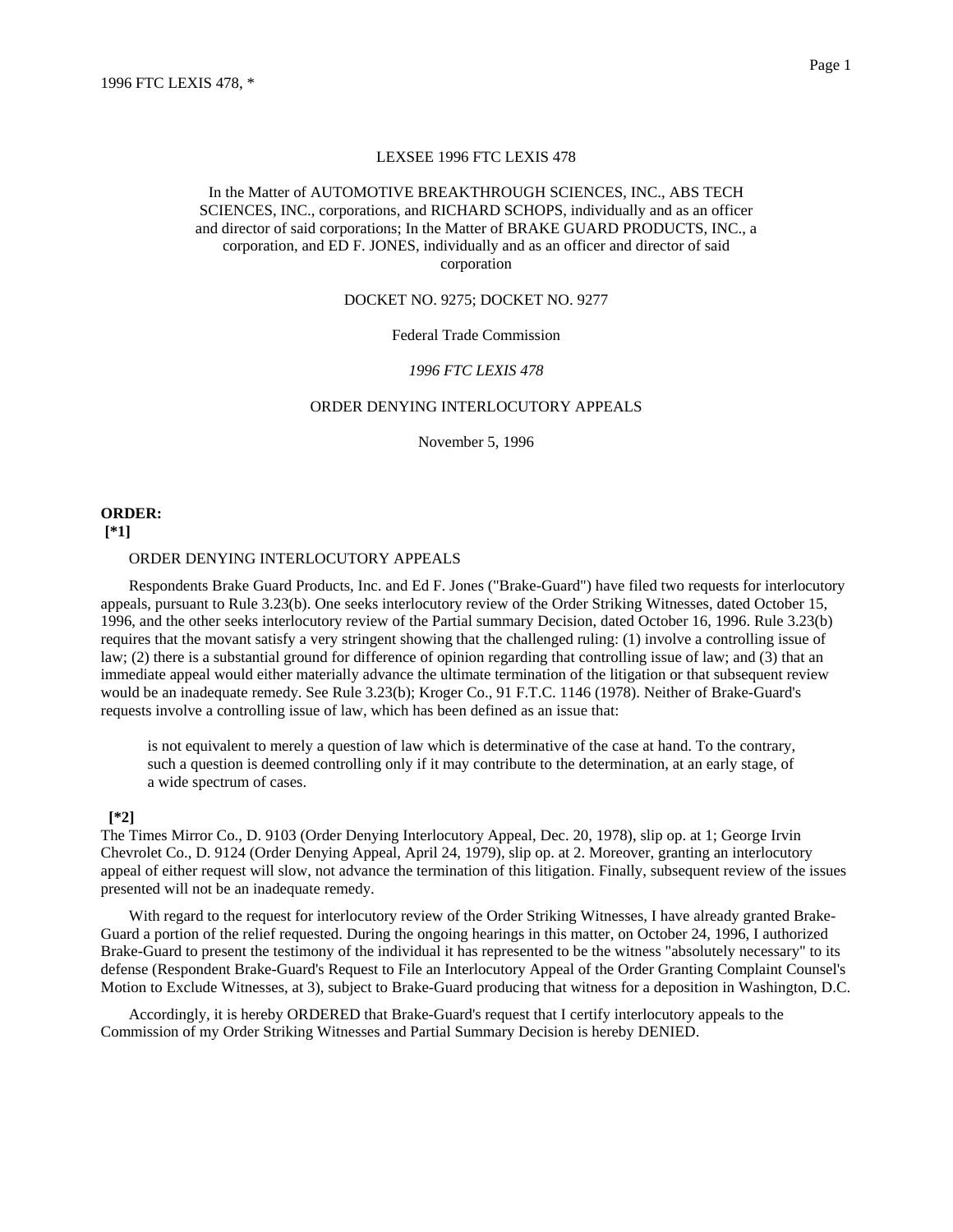#### In the Matter of BASF WYANDOTTE CORPORATION a corporation.

## DOCKET No. 9125

#### Federal Trade Commission

## *1979 FTC LEXIS 77*

# ORDER DENYING INTERLOCUTORY APPEAL

November 20, 1979

## **ALJ: [\*1]**

James P. Timony, Administrative Law Judge

### **ORDER:**

By an application dated November 2, 1979, pursuant to Rule 3.23(b), respondent seeks interlocutory review of a Protective Order issued October 23, 1979.

At contention is Paragraph 5(d) of the Protective Order which defines the "qualified persons" who will be able to see the confidential materials, many of which were obtained from respondent's competitors. Respondent argues that the paragraph denies it due process by limiting its choice of independent consultants and by prohibiting its employees from seeing the materials. Respondent asserts that the Protective Order entered in this proceeding is more stringent than those entered by federal courts. By a paper received November 15, 1979, complaint counsel oppose the application. Respondent's competitor, Ciba-Geigy, also submitted a memorandum in opposition to the application.

Rule 3.23(b) implicitly provides that the application for review must justify the need for interlocutory review by showing: (1) the ruling involves a controlling question of law or policy, (2) as to which there is substantial ground for difference of opinion; and (3) that immediate appeal from the ruling may materially **[\*2]** advance the ultimate termination of the litigation or a subsequent review will be an inadequate remedy.

Respondent has failed to show that the order involves a controlling question of law within the meaning of Rule 3.23(b). A "controlling question of law" does not mean every question of law decided by the administrative law judge. The question is not whether interlocutory review would resolve an "intellectually intriguing" issue, the early determination of which "would save... considerable trouble and expense." Kohn v. Royall, Koegel & Wells, 59 F.R.D. 515, 525 (S.D.N.Y. 1973), appeal dismissed, 496 F.2d 1094. n1 A controlling question of law:

n1 Rule 3.23(b) is clearly based on 28 U.S.C. § 1292(b) and court interpretation of that statute is material. Cf., Lehigh Portland Cement Co., 78 F.T.C. 1556, 1557 (1971).

"is not equivalent merely to a question of law which is determinative of the case at hand. The the contrary, such a question is deemed controlling only if it may contribute to the determination, at an early stage, of a wide spectrum of cases." Ibid.

Respondent has made no such showing.

Further, respondent has failed to show that the **[\*3]** order involves an issue as to which there is "substantial ground for difference of opinion." Rule 3.23(b). That test has been held to mean that appellant must show a probability of success on appeal of the issue. Berger v. United States, 170 F. Supp. 795, 796-97 (S.D.N.Y. 1959).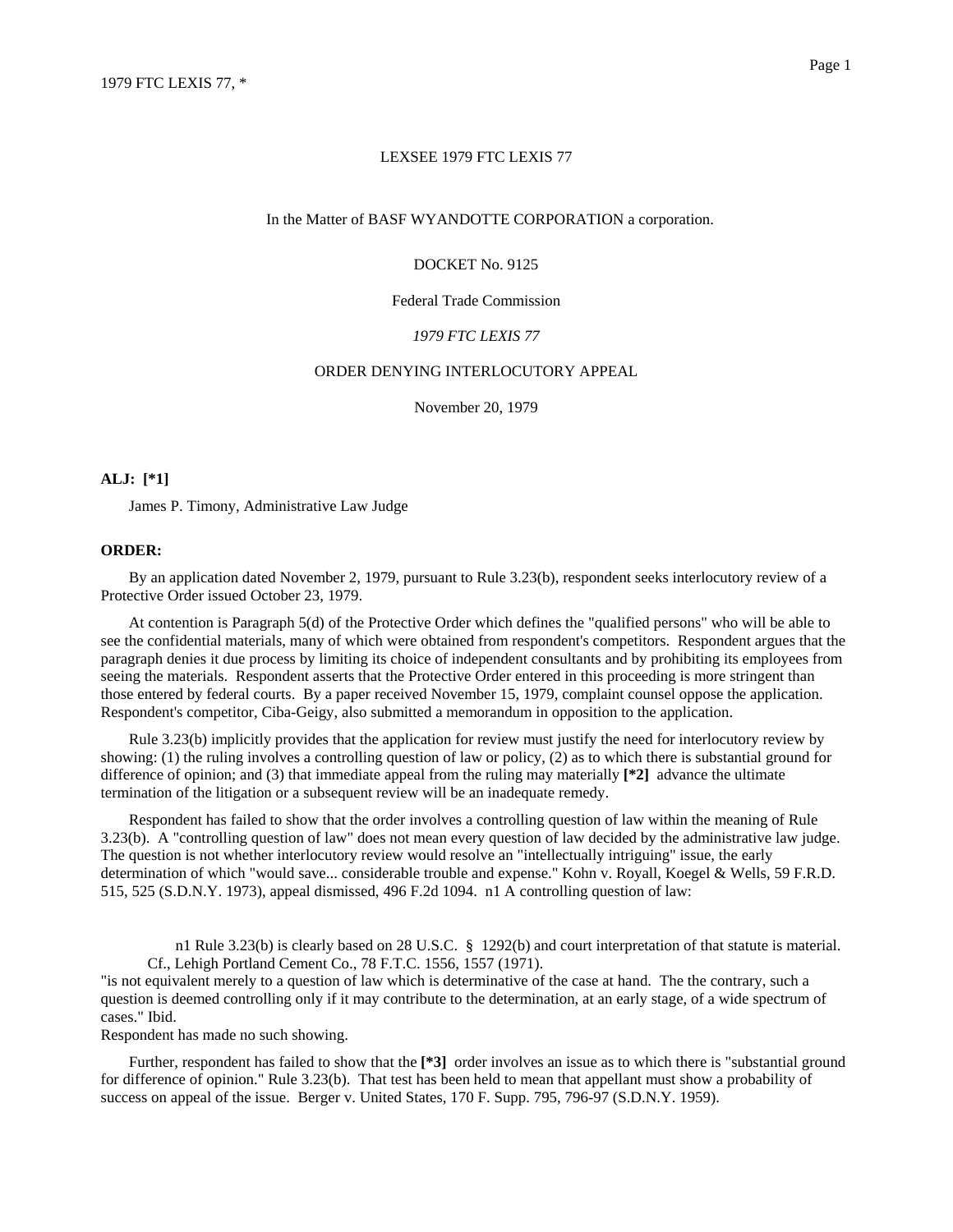Respondent asserts that the Protective Order is more restrictive than those ordered by federal courts in antitrust cases. However, respondent has been unable to cite any authority in support of this proposition.

Respondent argues that Paragraph 5(d) n2 unduly restrains its access to outside consultants, and is a denial of due process. Respondent has not shown that it actually has been unable to hire consultants because of this provision, but rather speculates it will be unable to do so. Counsel for Ciba-Geigy has offered support demonstrating the relative ease with which he found a "qualified chemist" who would accept employment under the terms of the order. n3

n2 Paragraph 5(d) of the Protective Order includes as Qualified Persons:

(d) persons who are assisting complaint counsel and counsel for respondent in the preparation for trial of this proceeding, provided that such persons are not officers, directors, or employees of any company (or subsidiary, division, or affiliate thereof) which is engaged in the production or sale of pigments or dyestuffs, and provided further that such persons are not consultants in the pigments or dyestuffs filed for any such compants or dyestuffs, and provided further company; except that persons employed by respondent for purposes of this proceeding shall be qualified person, provided that for a period of three years such persons are not also employed for pigments or dyestuffs advice other than in this proceeding.

n3 See Response of Ciba-Geigy to Application of Respondent for Interlocutory Review, dated November 15, 1979, wherein counsel for Ciba-Geigy states that he made two phone calls and located a qualified chemist named Percy Perletz, with thirty years of industrial experience in dyestuffs and pigments. Dr. Perletz, a Ph.D. in chemistry, was employed for the las 10-15 years by Allied Chemical Corporation. Dr. Perletz, now recently retired, was sent a copy of the protective order and, after reviewing its terms, apparently informed counsel for Ciba-Geigy that he would be willing to accept employment. **[\*4]**

Respondent's argument that failure to designate its employees as "qualified persons" results in denial of due process does not have a substantial likelihood of success on appeal. See, E.I. du Pont de Nemours & Co., (Docket No. 9108, order by Administrative Law Judge Miles J. Brown, dated July 14, 1978).

The application for interlocutory review is denied.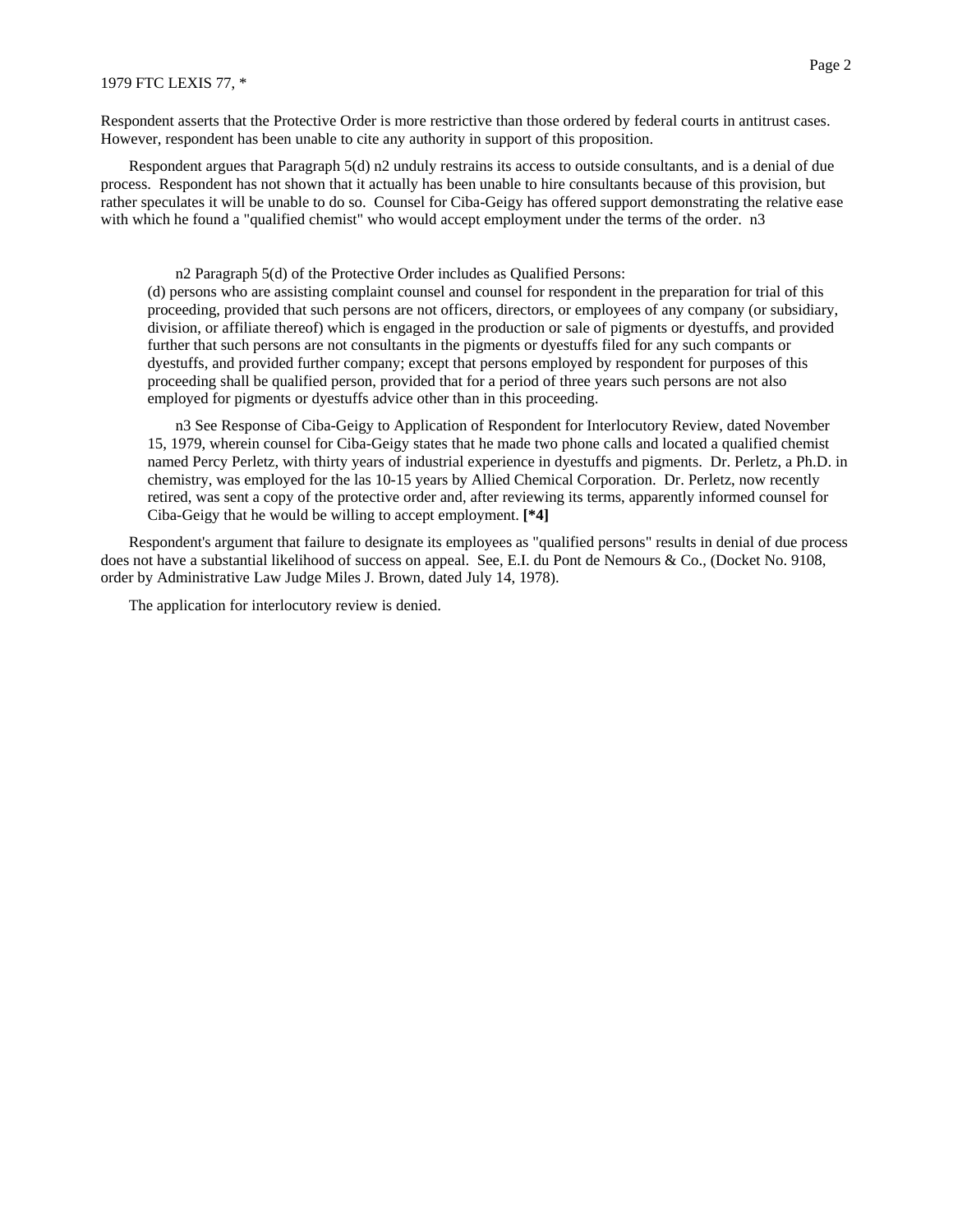#### LEXSEE 1988 FTC LEXIS 164

### In the Matter of Coca-Cola Company of the Southwest, a Corporation, and Dr Pepper/Seven-Up Company, a Corporation

### DOCKET NO. 9215

#### Federal Trade Commission

## *1988 FTC LEXIS 164*

### ORDER RE MOTIONS TO DISMISS

October 25, 1988

### **ALJ: [\*1]**

James P. Timony, Administrative Law Judge

### **ORDER:**

#### ORDER RE MOTIONS TO DISMISS

Respondents move to dismiss the complaint for failure to state a claim upon which relief can be granted, arguing that it challenges the acquisition on an incorrect legal ground, using the standard of Section 7 of the Clayton Act, that it "may tend to substantially lessen competition." The legal standard they would use is found in the Soft Drink Interbrand Competition Act, 15 U.S.C. § 1501-03, providing that exclusive soft drink franchises are valid under the antitrust laws if substantial and effective interbrand competition exists in the market.

Complaint counsel argues that the complaint is legally valid and that the motions are beyond the jurisdiction of the administrative law judge.

Jurisdiction of the administrative law judge

Complaint counsel states the administrative law judge is granted only the authority to conduct fact-finding, n1 and strongly implies that the administrative law judge may not decide questions of law. This startling misconception apparently is based upon a misreading of the cases. n2

n1 Complaint counsel's opposition at p. 11.

n2 Complaint counsel relies on two cases. Both cases explicitly state that an administrative law judge has authority to decide a motion to dismiss challenging the Commission's legal authority to issue the complaint.

The Commission has made a distinction . . . between those instances in which the motion to dismiss challenges the Commission's legal power to issue the complaint and those in which it seeks to probe the Commission's discretion or judgment on whether or not a proceeding would be in the public interest. It is only in the latter instance in which the [administrative law judge] is considered to be without authority to rule.

Crush International Limited, et al., 80 F.T.C. 1023, 1024 (1972); Suburban Propane Gas Corp., 71 F.T.C. 1695, 1697 n.1 (1967). **[\*2]**

The administrative law judge has authority to rule on dismissal motions challenging the Commission's jurisdiction, as distinguished from motions challenging the Commission's administrative determination of the public interest question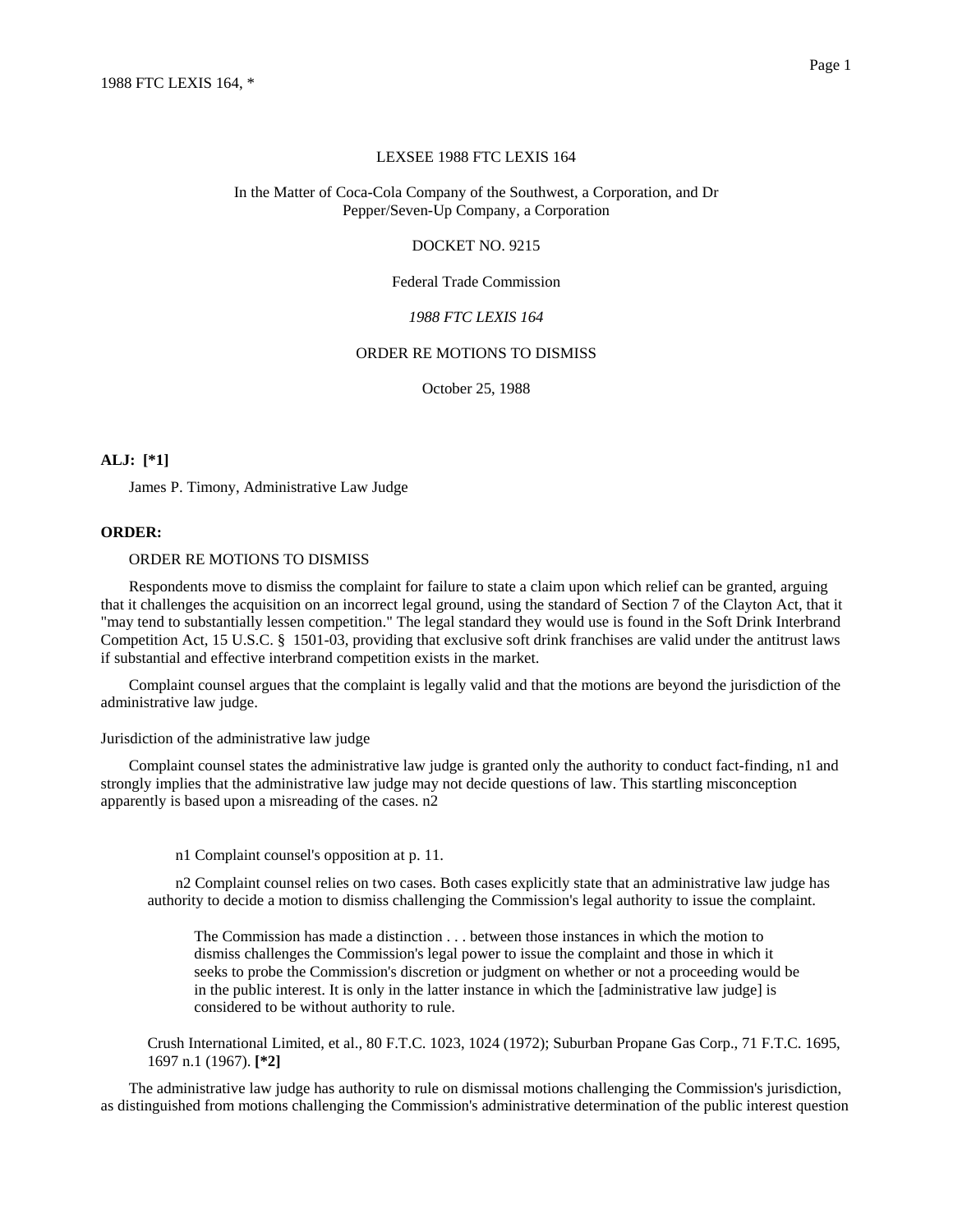#### 1988 FTC LEXIS 164, \*

related to the issuance of the complaint. Order granting motion to dismiss, R.J. Reynolds Tobacco Co., Inc., Docket No. 9206 (August 4, 1986) at p. 2 (Hyun, A.L.J.), rev'd on other grds., Order issued March 4, 1988. The administrative law judge sits in a "judicial capacity" and may dismiss a complaint on the ground that "the facts alleged do not state a cause of action." Florida Citrus Mutual, 50 F.T.C. 959, 961 (1954). This authority of the administrative law judge to decide to dismiss, and to rule as a matter of law, may be exercised whether the issue is constitutional as in R.J. Reynolds Tobacco Co., Inc., or a matter of statutory construction. Cf., Times-Mirror Company, 92 F.T.C. 230 (1978). Similarly, the administrative law judge has authority to dismiss parties where the issue is procedural, such as deleting an individual respondent who is deceased or substituting a respondent improperly named. Crush International Limited, **[\*3]** et al., 80 F.T.C. at 1024.

Where the motion to dismiss involves a matter lying in the administrative discretion of the Commission, however, it must be certified for determination, e.g., to argue that the Commission should not proceed against one of several companies engaging in the same practice as the respondent, Moog Industries, Inc. v. FTC, 355 U.S. 411 (1958) and FTC v. Universal-Rundle Corp., 387 U.S. 244 (1967); to stay proceedings pending disposition of a court decision in another case involving a similar issue, Amrep Corp., 87 F.T.C. 283 (1976); to argue that the Commission issued the complaint as a result of industry or congressional pressure, Exxon Corp., 83 F.T.C. 1759 (1974); to add a party, Crush International Limited, et al., 80 F.T.C. at 1024; to argue that the Commission should have instituted a rulemaking proceeding, Boise Cascade Corp., Docket No. 9133, November 21, 1980 (Parker, A.L.J.); to amend the complaint altering the theory of the original complaint, Kaiser Aluminum & Chemical Corp., Docket No. 9080, September 15, 1977 (Timony, A.L.J.). And, of course, the Commission's mental process leading to a determination that it has **[\*4]** reason to believe that a proceeding appears to be in the public interest can not be challenged by a motion to dismiss. Florida Citrus Mutual, 50 F.T.C. 959, 961 (1954). n3

n3 This is not to say that such discretion can never be challenged. Moog Industries, Inc. v. FTC, 355 U.S. 411, 414 (1958; FTC V. Universal-Rundle Corp., 387 U.S. 244, 251 (1967). Moreover, FTC v. Klesner, 280 U.S. 19, 30 (1929) indicates that a proceeding that is not in the public interest should be dismissed "at anytime during the course of the proceeding." Since the defense will be supported by facts beyond the pleadings, it should not be determined on a motion to dismiss but on an evidentiary record, either by summary or initial decision. Suburban Propane Gas Corp., 71 FTC 1695, 1698 (1976).

The argument that the administrative law judge is solely a fact-finder misperceives the nature of an administrative trial. The role of the administrative law judge is "functionally comparable" to a trial judge employed in the judicial branch. Butz v. Economou, 438 U.S. 478, 513 (1978); Nash v. Califano, 613 F.2d 10, 15 (2d Cir. 1980); NLRB v. Permanent Label Corp., 657 F.2d 512, 527-28 (3rd Cir. 1981) **[\*5]** (Aldisert, concurring). See, Disciplinary Proceedings, 6 Western New England Law Review 807, 810-15 (1984). The judicial power of the administrative law judge springs from the Administrative Procedure Act and the Commission's Rules of Practice. These enumerated powers should be "liberally construed in the light of the history and intent of the Administrative Procedure Act. It was the general statutory purpose to enhance the status and role of [administrative law judges]." Florida Citrus Mutual, 50 F.T.C. at 969-70. (Chairman Howrey, dissenting on other grounds).

The administrative law judge has jurisdiction to decide whether a complaint states a claim upon which relief may be granted.

#### Merits of the motions

Respondents' motions to dismiss are based on the theory that "the Complaint asserts that Respondent's receipt of best-efforts licenses from Dr Pepper Company and Canada Dry Corporation are violations of the Clayton Act § 7, 15 U.S.C. § 18, and Federal Trade Commission Act § 5, 15 U.S.C. § 45, which assertion is invalid as a matter of law." n4 The applicable statute, they argue, is the Interbrand Competition Act, 15 U.S.C. § 3501-03, which provides that exclusive soft  $\lceil *6 \rceil$  drink franchises are valid under the antitrust laws if substantial and effective interbrand competition exists in the market.

n4 Motions for Dismissal and Answer of Respondent, Coca-Cola Bottling Company of the Southwest p. 1; Motion to Dismiss of Respondent Dr Pepper/Seven-Up Companies, Inc.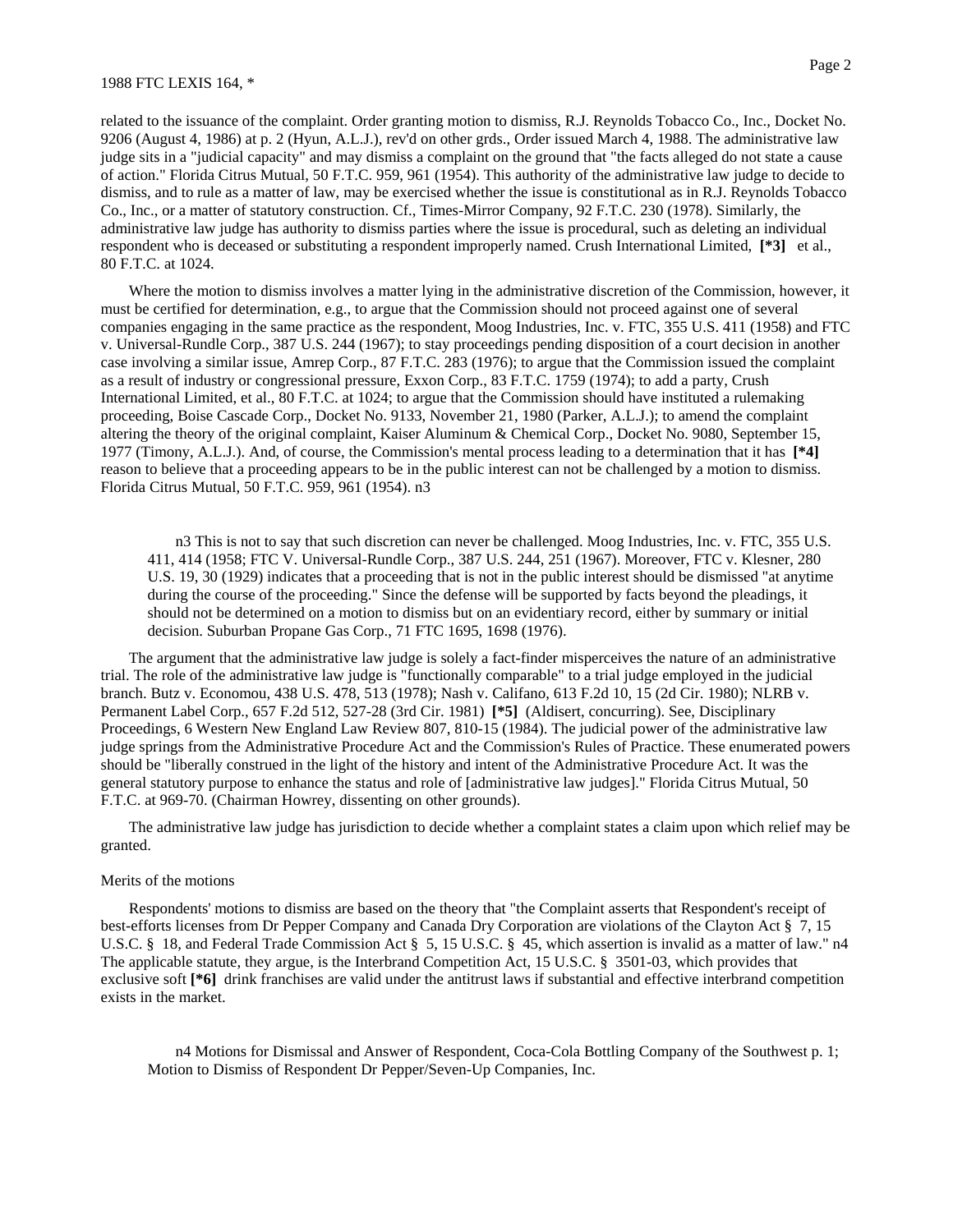Respondents apparently see this case as an attack on the vertical granting of exclusive licenses to market soft drinks. The complaint, however, is based on the horizontal acquisition by Coca-Cola Bottling Company of the Southwest of assets, including the licenses, from another bottler, San Antonio DPB. n5

n5 Respondent Dr Pepper/Seven-Up Company admits the acquisition as alleged. The Answer of respondent Coca-Cola Bottling Company of the Southwest asserts that "Respondent admits that it acquired the Dr Pepper and Canada Dry franchises and other assets in transactions occurring on or about September, 1984 among San Antonio Dr Pepper Bottling Company, Dr Pepper Company, Respondent, and Canada Dry Corporation." Answer p. 3, P7. I am bound, however, to decide the motions to dismiss on the facts alleged in the complaint. 2A Moore's Federal Practice 12-63 (2d ed. 1987).

The Soft Drink Interbrand **[\*7]** Competition Act, on its face, is directed at vertical transactions. n6 It has no application to horizonal transactions.

n6 No resort to legislative history is therefore necessary. Sutherland, Statutory Construction, p. 310 (1891). The motions to dismiss are denied.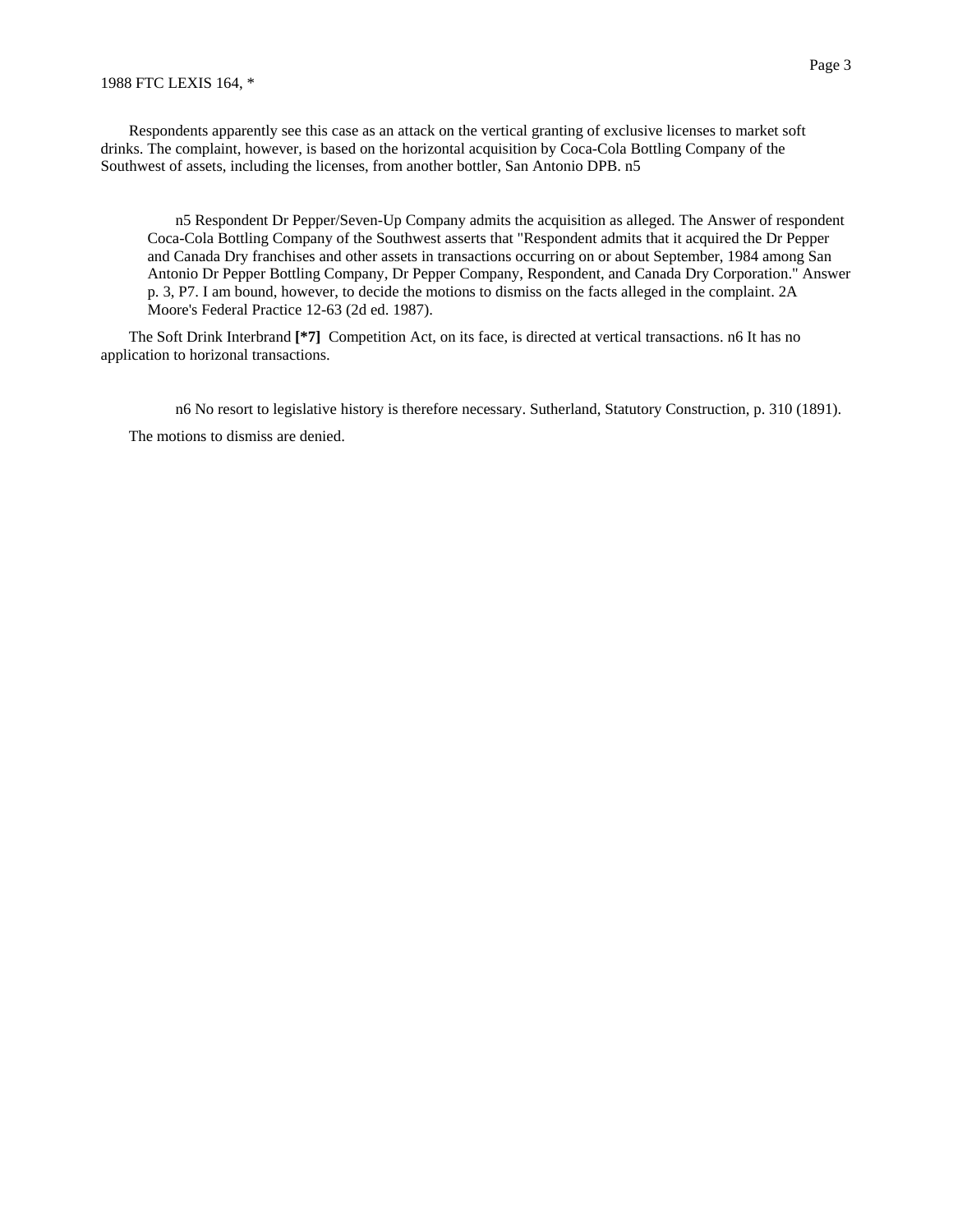#### LEXSEE 1990 FTC LEXIS 350

## In the Matter of COLLEGE FOOTBALL ASSOCIATION, an unincorporated association, and CAPITAL CITIES/ABC, INC., a corporation

### DOCKET NO. 9242

## Federal Trade Commission

# *1990 FTC LEXIS 350*

## ORDER RE MORE DEFINITE STATEMENT

October 9, 1990

## **ALJ: [\*1]**

James P. Timony, Administrative Law Judge

Respondent Capital Cities/ABC, Inc. moves for more definite statement of the charges. Complaint counsel opposes, with some exegesis of the theory of the Complaint.

Additional information will undoubtedly be adduced under the rules, but there is enough for a responsive pleading.

The motion is denied.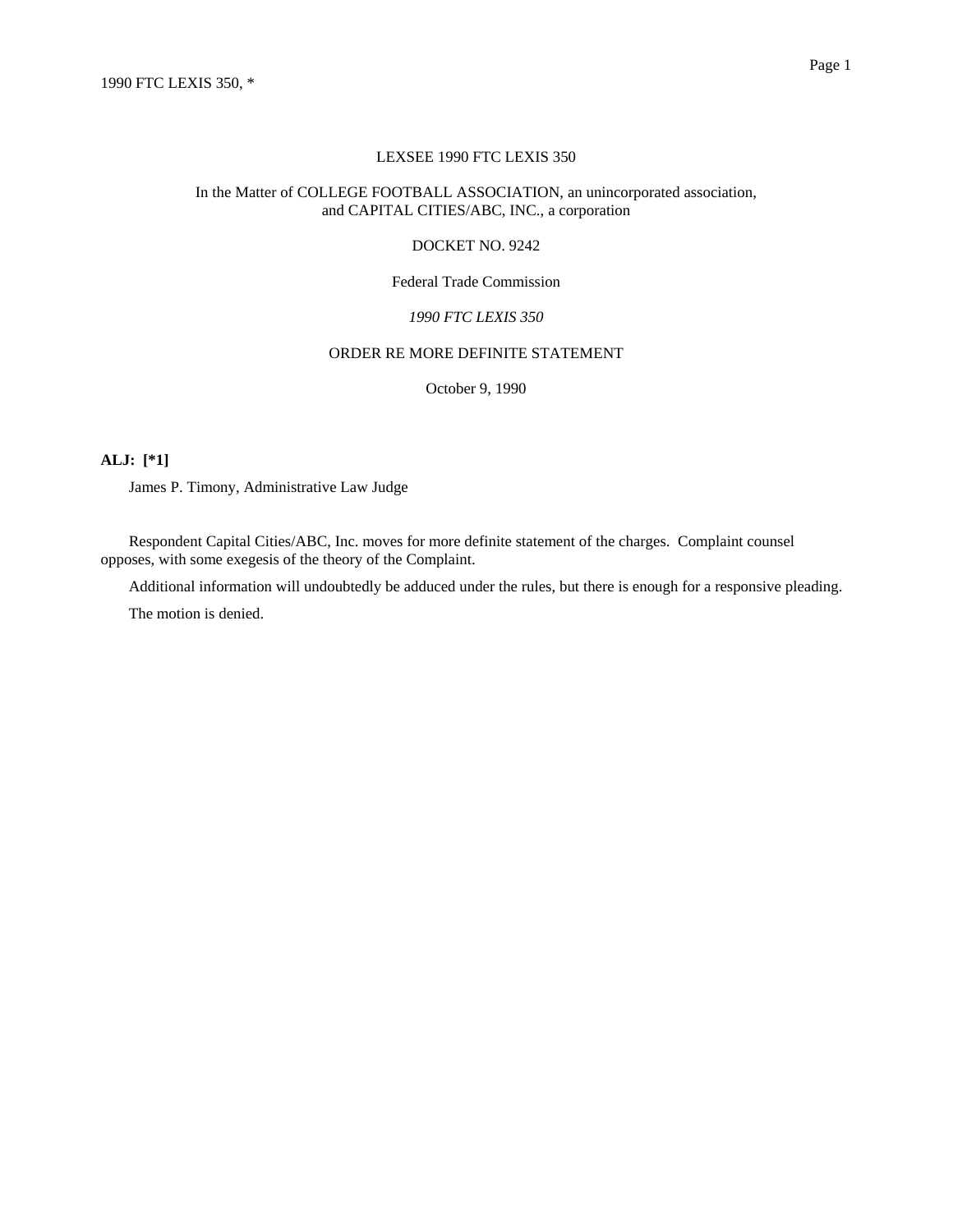#### In the Matter of COLUMBIA HOSPITAL CORPORATION, a corporation.

### DOCKET NO. 9256

Federal Trade Commission

#### *1993 FTC LEXIS 180*

July 28, 1993

#### **ORDER:**

**[\*1]**

### ORDER CERTIFYING RESPONDENT'S MOTION TO DISMISS

After the Complaint issued, respondent unilaterally cancelled the Asset Exchange Agreement. On July 15, 1993, respondent filed a motion to dismiss the complaint as no longer in the public interest, and to certify the motion to the Commission. Complaint counsel opposses the motion to dismiss and asks me to recommend that the Commission summarily deny the motion.

The motion to certify is granted. Since the issue is essentially prosecutorial, the certification is without recommendation, except insofar as the plain advice to disregard respondent's settlement proposal. Textron, Inc., Docket No. 9226, Order Denying Joint Motion to Withdraw Matter from Adjudication, May 18, 1990.

### Dated: July 28, 1993

## MOTION OF COLUMBIA HOSPITAL CORPORATION TO DISMISS THE COMPLAINT AS NO LONGER IN THE PUBLIC INTEREST, AND TO CERTIFY SUCH MOTION TO THE COMMISSION

Pursuant to Section 3.22 of the Commission's Rules of Practice, 16 C.F.R. § 3.22, respondent Columbia Hospital Corporation ("Columbia") hereby moves to dismiss the Complaint on the ground that its prosecution would no longer "be to the interest of the public," 15 U.S.C. § 45(b), **[\*2]** and requests that Your Honor certify this motion to the Commission.

At the time the Commission authorized the issuance of a Complaint, Columbia was party to an Asset Exchange Agreement to acquire Medical Center Hospital in Punta Gorda, Florida ("Medical Center"), and related assets. The Commission's Notice of Contemplated Relief sought three substantive remedies from Columbia: 1) divestiture of Medical Center; 2) prior approval of any future hospital acquisitions and mergers in Charlotte County, Florida; and 3) prior notice of other acquisitions by Columbia in an unspecified area. Since the Complaint issued, Columbia has unilaterally cancelled the Asset Exchange Agreement. Thus, the most important component of the relief sought by the Commission in this proceeding already has been achieved. Medical Center Hospital will remain an independent competitor. In addition, Columbia, at the June 15, 1993, Prehearing Conference, publicly expressed its willingness to accept a prior approval requirement for future hospital acquisitions and mergers in Charlotte County.

The only additional relief which the Commission might achieve through the continued prosecution of this matter is prior **[\*3]** notice of acquisitions outside of the relevant geographic market alleged in the Complaint. A determination of whether the Commission is entitled to this additional relief can only be made after the matter has been fully litigated. The cost of this litigation to the Commission and the public will far exceed any benefits which the Commission may obtain through the continued litigation of this matter. n1 Therefore, this proceeding is no longer in the public interest.

n1 Furthermore, if the Commission does not ultimately prevail in this matter, the Commission will not only fail to achieve greater relief in the form of prior notice beyond the relevant geographic market, it will also lose the relief which it has already achieved, because Columbia would be free to acquire Medical Center.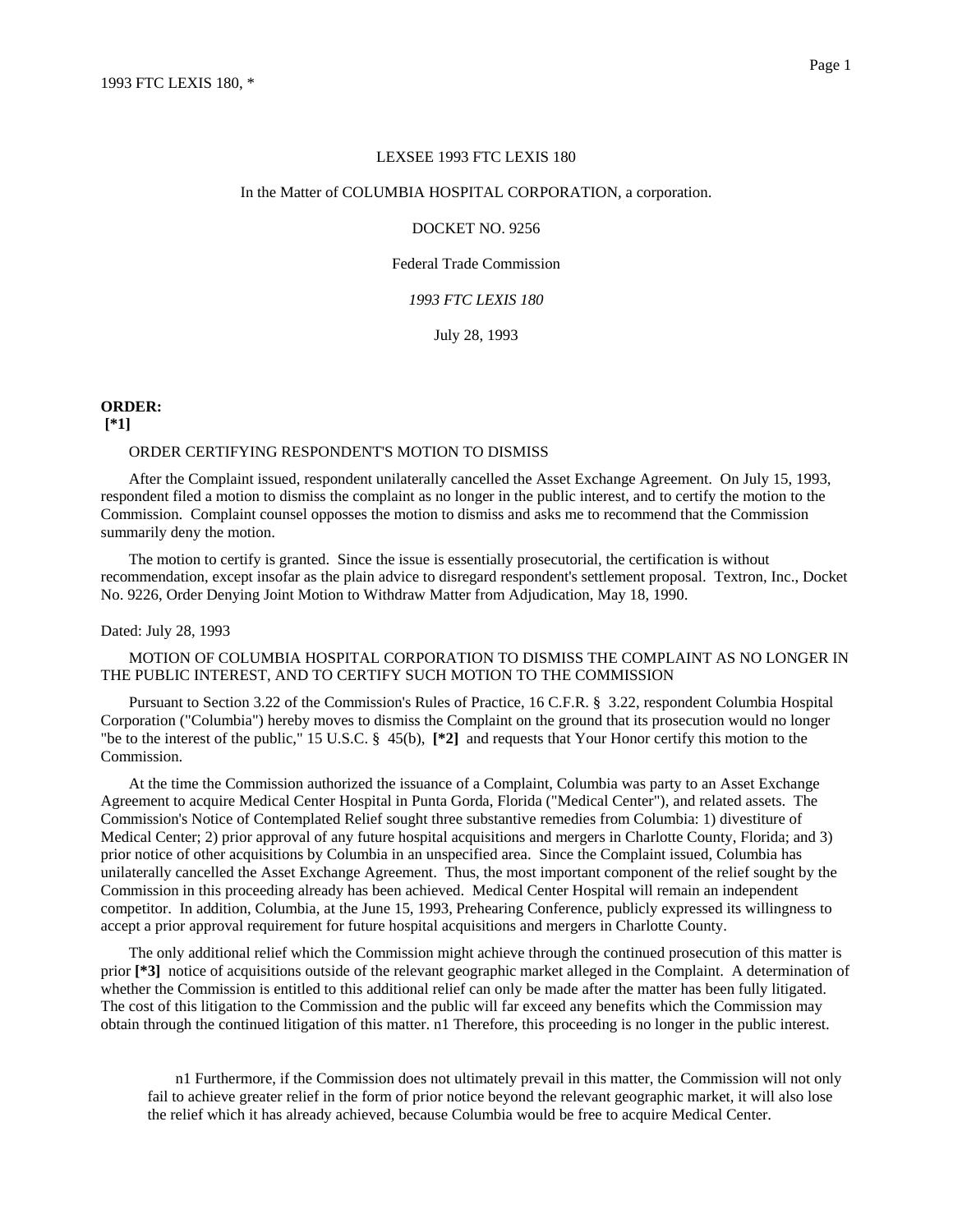For the foregoing reasons, Columbia respectfully requests that Your Honor certify to the Commission its motion to dismiss the Complaint, as has been deemed appropriate in numerous other matters. See Florida Citrus Mutual, 50 F.T.C. 959, 961 (1954); First Buckingham Community, Inc., 73 F.T.C. 938, 944 (1968); Drug Research Corporation, 63 F.T.C. 998, 1014-15 (1963); Certification to the **[\*4]** Commission of Respondent's Motion to Dismiss, MidCon Corp., D. 9198 (July 21, 1987).

Columbia further requests that Your Honor recommend that the matter be considered on an expedited basis by the Commission in order to minimize the discovery expenditures during the pendency of this motion.

Respectfully submitted,

Stephen T. Braun General Counsel Donald P. Fay Senior Counsel COLUMBIA HOSPITAL CORPORATION 777 Main Street Fort Worth, Texas 76102

Raymond A. Jacobsen, Jr.

Gregory L. Baker

Scott S. Megregian

Jon B. Dubrow

HOWREY & SIMON

1299 Pennsylvania Ave., N.W.

Washington, D.C. 20004

DATED: July 15, 1993

MEMORANDUM OF LAW IN SUPPORT OF RESPONDENT'S MOTION TO DISMISS THE COMPLAINT AS NO LONGER IN THE PUBLIC INTEREST

Respondent Columbia Hospital Corporation ("Columbia"), submits this Memorandum in support of its motion to dismiss the Complaint as no longer in the public interest.

The Commission's February 18, 1993 Complaint challenged Columbia's then-proposed acquisition of Medical Center Hospital of Punta Gorda, Florida ("Medical Center") and the Asset Exchange Agreement by which Columbia then sought to acquire Medical Center. The Notice of Contemplated **[\*5]** Relief sought three substantive remedies from Columbia: 1) divestiture of Medical Center; 2) a ten-year prior approval requirement for future hospital acquisitions or mergers in the alleged relevant section of the country (Charlotte County, Florida); and 3) a ten-year prior notice requirement for acquisitions in an unspecified geographic area. By letter dated May 5, 1993, Columbia terminated the Asset Exchange Agreement and the proposed acquisition of Medical Center. (See Attachment 1 hereto). Hence, the exchange challenged in the Complaint will not occur. On this basis alone, the Commission is authorized to dismiss this case as no longer in the public interest. n1

n1 See BIC Pen Corp., 89 F.T.C. 139, 143 (1977); Schlumberger Ltd., 103 F.T.C. 78, 83 (1984).

Moreover, as made clear at the Prehearing Conference on June 15, 1993, Columbia is willing to agree to a ten-year prior approval on future acquisitions or mergers in Charlotte County, Florida. (See Attachment 2).

Prior Commission decisions establish that dismissal is in the public interest when abandonment of a transaction provides the Commission with the bulk of its contemplated relief, namely abandonment **[\*6]** or divestiture. Columbia's abandonment and willingness to accept a prior approval requirement in Charlotte County clearly provides more than adequate relief in this case. Further prosecution of this case is not in the public interest. Accordingly, the Complaint should be dismissed.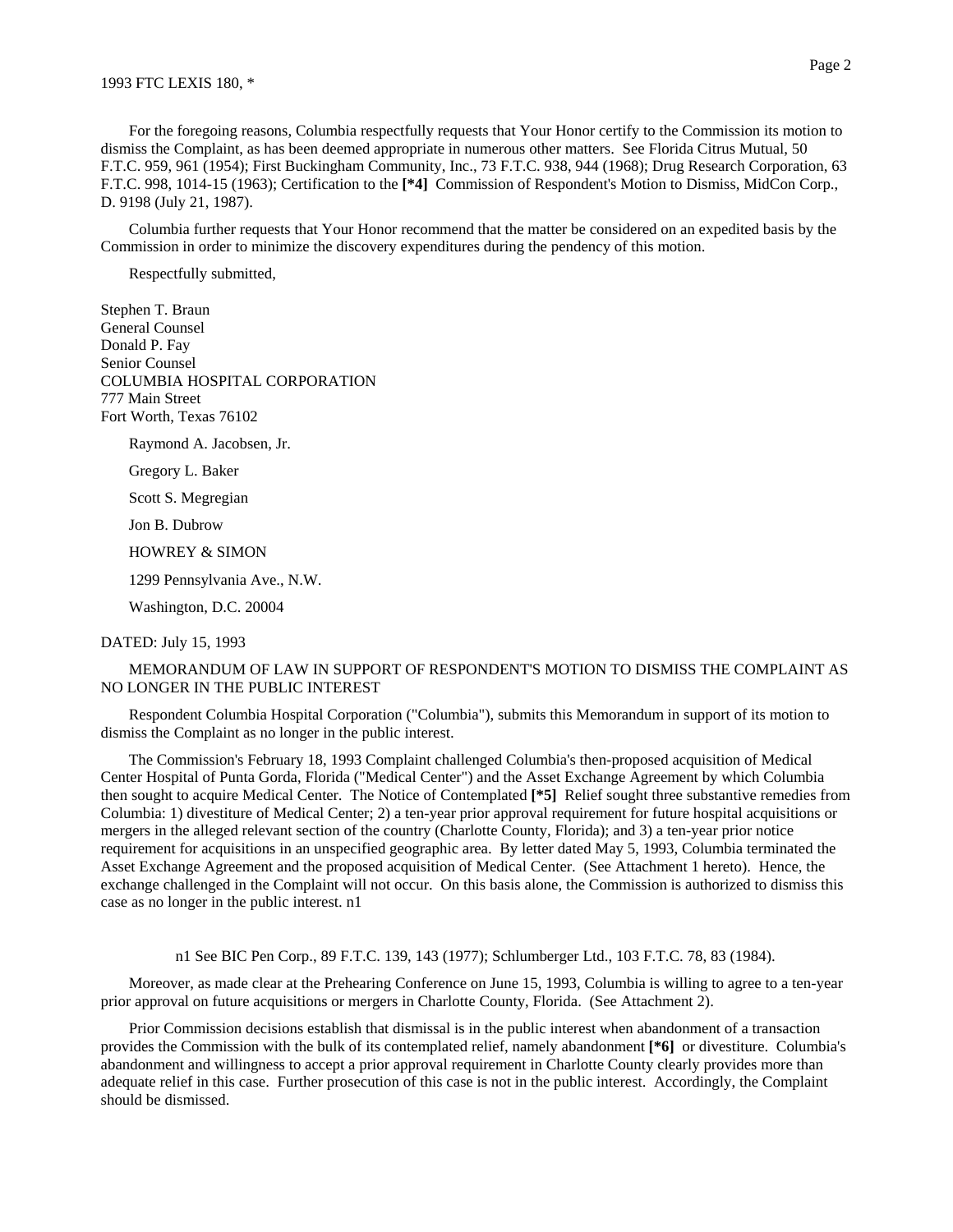#### STATEMENT OF FACTS

On October 19, 1992, Columbia agreed to acquire Medical Center Hospital in Punta Gorda, Florida ("Medical Center") from Adventist Health System/Sunbelt Health Care Corporation. Following an investigation by Commission staff, on February 1, 1993, the Commission filed a complaint in Federal district court for the Middle District of Florida seeking a preliminary injunction to prevent consummation of the proposed transaction pending completion of administrative proceedings before the Commission.

On February 18, 1993, the Commission issued its administrative Complaint. The Notice of Contemplated Relief proposed three substantive remedies: 1) divestiture of Medical Center; 2) a ten-year requirement for prior Commission approval of acquisitions or mergers in the alleged relevant geographic market (Charlotte County); and 3) a ten-year requirement for prior notice to the Commission **[\*7]** of certain acquisitions in other unspecified areas of the country.

On May 5, 1993, Judge Merryday issued an Order granting the Commission's preliminary injunction motion. On this same date, Columbia terminated the October 19, 1992, Asset Exchange Agreement and abandoned the contemplated transaction. See Exhibit 1.

Columbia does not intend to acquire Medical Center now or at any time in the future. In a June 15, 1993 prehearing conference before Administrative Law Judge Timony, Columbia publicly stated that it was willing to agree to a prior approval requirement for any acquisitions in Charlotte County, Florida.

Judge Timony has scheduled the administrative hearing to begin on February 22, 1994. Extensive discovery will occur prior to the hearing (absent dismissal of this proceeding).

## I. WHERE, AS HERE, ABANDONMENT OF A TRANSACTION PROVIDES THE COMMISSION WITH THE BULK OF THE RELIEF SOUGHT IN THE COMPLAINT, DISMISSAL IS APPROPRIATE

#### A. The Commission Routinely Dismisses Complaints After Transactions Are Abandoned

The Complaint in this matter alleges that the acquisition of Medical Center, if consummated, would violate Section 7 of the Clayton Act, 15 U.S.C. § **[\*8]** 18, and that the underlying Asset Exchange Agreement violated Section 5 of the Federal Trade Commission Act, 15 U.S.C. § 45. Because the contemplated transaction has been abandoned and the Asset Exchange Agreement terminated, the only conduct challenged in this case will not occur.

Section 5(b) of the Federal Trade Commission Act, 15 U.S.C. § 45(b), authorizes the Commission to institute a proceeding against an allegedly unfair method of competition only if "a proceeding by it in respect thereof would be to the interest of the public." "It is well settled that the Commission can and should dismiss a proceeding at any time when it appears there is a lack of public interest. F.T.C. v. Klesner, 280 U.S. 19 (1929). The Commission has regularly dismissed complaints on this basis." Florida Citrus Mutual, 50 F.T.C. 959, 972 (1954).

In making its determination of whether further proceedings are in the public interest, the Commission weighs a variety of factors, including the public costs of proceeding to obtain additional, marginal relief. Drug Research Corporation, 63 F.T.C. 1014-15 (1963). In most cases, it is not in the public interest to continue proceedings after **[\*9]** a proposed acquisition has been abandoned, because abandonment provides the Commission with its most important form of relief without incurring substantial further costs.

The primary form of relief the Commission can achieve in challenging a merger is prevention of the proposed acquisition. Prevention or divestiture has been termed the "chief goal of the litigation . . ." See Certification to the Commission of Respondent's Motion to Dismiss at 3, Schlumberger, Ltd., D. 9164 (September 23, 1983).

The Commission, in its notice of contemplated relief, often seeks additional ancillary forms of relief, such as prior approval or prior notice of future acquisitions. Even when relief such as prior approval and prior notice would be "particularly appropriate," and therefore would be sought if the case proceeded to trial, the Commission staff has acknowledged "that expenditure of significant Commission resources for litigation, 'is not justified solely to achieve a ten-year merger ban.'" See Schlumberger, Ltd., 103, F.T.C. 78, 82 (1984); Certification to the Commission of Respondents' Motions to Dismiss at 2-3, Schlumberger, Ltd., D. 9164 (September 23, 1983). There, the **[\*10]** Commission granted Schlumberger's motion to dismiss its Complaint challenging Schlumberger's acquisition of Accutest following the divestiture of that company. See Schlumberger, 103 F.T.C. at 81.

In numerous cases, the Commission has opted not to proceed with an action once the parties to a merger have abandoned a proposed transaction. n2 See BIC Pen Corp., 89 F.T.C. 435, 438-39 (1976) (abandonment accomplished by termination of the acquisition agreement); Schlumberger, Ltd., 103 F.T.C. 78, 81 (1984) (abandonment through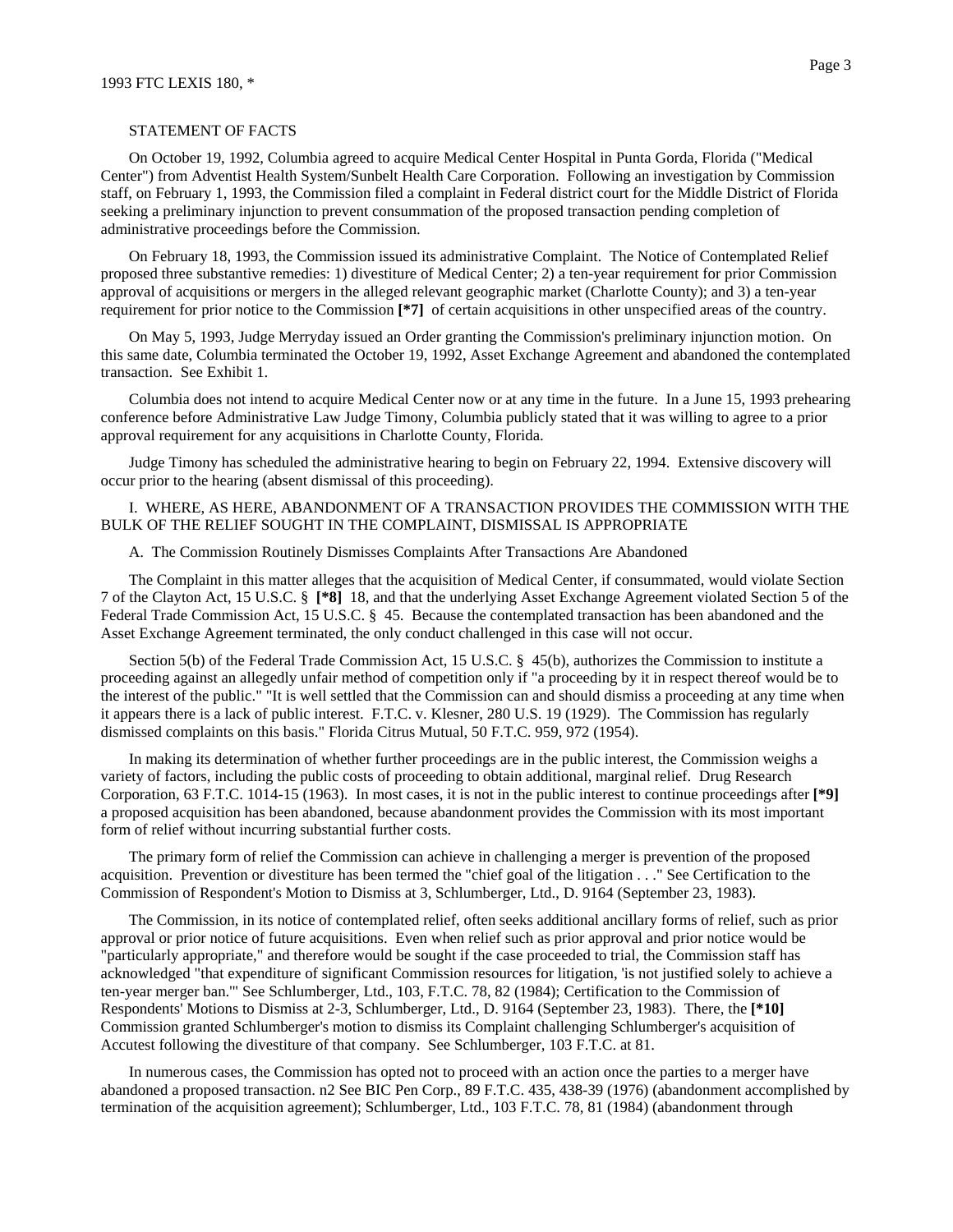#### 1993 FTC LEXIS 180, \*

divestiture of acquired company) Cargill, Inc., 86 F.T.C. 1226, 1231 (1975) (divestiture of acquired company); National Portland Cement Co., 71 F.T.C. 395, 485 (1967); Crane Co., 61 F.T.C. 1462, 1467-68 (1962); Food Town Stores, Inc., 88 F.T.C. 435, 439 (1976); Rhinechem Corporation, 94 F.T.C. 132, 135 (1979); Purex Corp., Ltd., [1973-76 Transfer Binder] Trade Reg. Rep. (CCH) P 20,370 (June 26, 1973). See also First Buckingham Community, Inc., 73 F.T.C. 938, 947 (1968) (dismissal on public interest grounds after "positive, unqualified affirmation that respondents have discontinued, and will not resume . . ." challenged business **[\*11]** practices).

n2 In the cases cited below, the Commission dismissed the Complaint without achieving any relief other than preventing the proposed acquisition or obtaining divestiture of an acquired company.

B. Prosecution of Abandoned Transactions Is Only Justified Where (Unlike Here) Significant Additional Relief Is Necessary Or Where Almost All Costs Associated With The Litigation Have Already Been Incurred

The few cases in which the Commission has not dismissed complaints after the underlying acquisition has been abandoned are clearly distinguishable from this matter. See, e.g., Order Denying Motion to Dismiss, MidCon Corporation, D. 9198 (November 16, 1987); Order Denying Respondent's Motion for Dismissal of the Complaint, The Coca-Cola Company, D. 9207 (August 9, 1988). In these cases, abandonment of the transaction did not justify dismissal of a complaint because (unlike here) it did not provide an adequate remedy for the competitive harm underlying the complaint.

In Coca-Cola, the Commission rejected Coca-Cola's motion to dismiss on public interest grounds despite Coca-Cola's abandonment of its proposed acquisition of Dr Pepper. The Commission **[\*12]** staff in that case alleged that the proposed acquisition would lessen competition among manufacturers of carbonated soft drink concentrates in two ways. In addition to alleging that the acquisition would lessen horizontal competition through the purchase of a competitor, Commission staff argued that the proposed acquisition would also reduce horizontal competition by creating a contractual tie between Coca-Cola and the so-called third bottler network.

Coca-Cola argued that continued prosecution of the action was against the public interest because abandonment of the underlying transaction provided the Commission with substantially all of the relief included in the Commission's Notice of Contemplated Relief. However, the abandonment of the Coca-Cola/Dr Pepper transaction did not remedy the alleged competitive harm which might have occurred to the so-called third bottler network, so prior approval over certain bottler transactions might also be necessary. n3 See Order Denying Respondent's Motion for Dismissal of the Complaint, The Coca-Cola Company D. 9207 (August 9, 1987) and Dissenting Statement of Chairman Oliver.

n3 The issue of prior approval of bottler acquisitions was litigated before Judge Parker and the Commission. No final decision regarding the adverse or beneficial competitive effects of such acquisitions or the appropriateness of a prior approval requirement has been made. **[\*13]**

In short, abandonment of the proposed transaction did not remedy one of the Commission's two principal theories of anticompetitive conduct relied on in issuing the Complaint. Therefore, continued prosecution of the matter was the only means by which the Commission could obtain the prospective relief it believed was necessary to protect the public interest. In contrast, in this case there is no second theory of competitive harm alleged. As in most merger cases, the Commission's goal in bringing this action was to preserve Medical Center as an independent competitor, which has already been achieved by Columbia's termination of the Asset Exchange Agreement.

In MidCon, MidCon Corporation had acquired securities of a competitor, United Energy Resources ("UER"). After administrative trial, but prior to the initial decision, MidCon "divested" its holdings in UER, and claimed that this rendered further proceedings moot, and not in the public interest. See Order Denying Motion to Dismiss, Midcon Corporation, D. 9198 (November 16, 1987). However, the sale of the UER securities was not absolute, as there were significant ongoing financial ties between MidCon and the purchaser, **[\*14]** LaSalle Energy Corporation ("LaSalle"), including a promissory note by which MidCon would acquire an equity interest in LaSalle in the event LaSalle defaulted on its payment obligations relating to the UER securities. See id. at 2; MidCon Corporation, 111 F.T.C. 100, 103-04 (1988). In addition, there were other ties between MidCon and LaSalle which supported a conclusion that the "divestiture" would not establish UER as an independent competitor of MidCon. See id.

In MidCon, therefore, the divestiture of the acquired company, subject to a retained security interest, did not represent true abandonment of the challenged transaction. There was a realistic possibility that the challenged transaction would be reconstituted by MidCon's foreclosure of its retained security interest. In denying MidCon's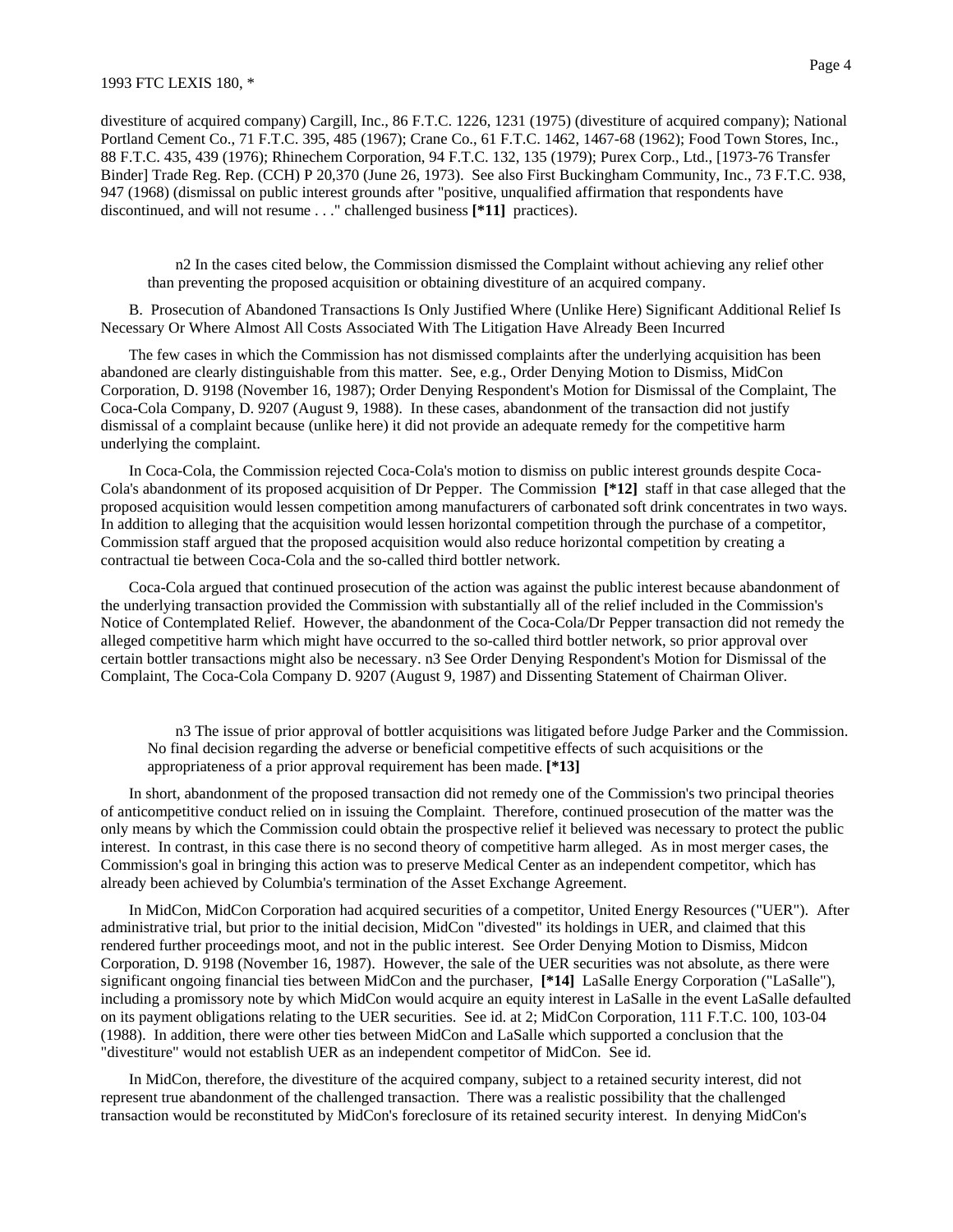motion to dismiss, the Commission emphasized that because the trial had already concluded, further proceedings would involve minimal expense, and no substantial cost savings would result from a dismissal of the proceeding. See Order Denying Motion to Dismiss, MidCon Corporation, D. 9198 (November 16, 1987). In contrast, the proceedings in this matter are in **[\*15]** their initial stages, with no discovery having been conducted in anticipation of a full administrative trial. At the June 15, 1993 pretrial hearing Judge Timony readily agreed that this is a complex case which will require substantial discovery before it is ready for trial.

## II. CONTINUED PROSECUTION OF THIS CASE IS NOT IN THE PUBLIC INTEREST BECAUSE COLUMBIA'S ABANDONMENT OF THE MEDICAL CENTER TRANSACTION PROVIDES THE COMMISSION ADEQUATE RELIEF AND FURTHER PROSECUTION WOULD IMPOSE SUBSTANTIAL BURDENS AND COSTS ON THE COMMISSION, COLUMBIA AND THIRD PARTIES.

A. The Commission Has Already Obtained The Principal Relief To Which It Could Be Entitled If A Violation Of Law Were Proved

The Commission has already secured the principal relief to which it would be entitled in the event it could successfully prove that Columbia's abandoned acquisition of Medical Center would have violated Section 7 of the Clayton Act or Section 5 of the FTC Act. The Commission's Notice of Contemplated Relief in this case included three substantive remedies in addition to cancellation of the Asset Exchange Agreement, namely divestiture of Medical Center, prior approval of acquisitions or mergers **[\*16]** in Charlotte County, and a ten year notice requirement for acquisitions in an unspecified geographic area. Columbia has canceled the Asset Exchange Agreement and will not acquire Medical Center. Moreover, Columbia's offer to accept a prior approval requirement in Charlotte County meets the Commission's second substantive relief provision.

The only additional relief sought, which the Commission can not obtain short of a full trial on the merits, is a prior notice requirement for acquisitions in an unspecified geographic area. Columbia believes that the greatest prior notice relief the Commission could obtain, if the abandoned acquisition were eventually found to have violated the antitrust laws after a full adjudicative trial and appeal, would be a prior notice requirement for otherwise non-reportable transactions involving general acute care hospitals. See American Medical International, 104 F.T.C. 1, 221-26 (1984) ("AMI"); Hospital Corporation of America, 106 F.T.C. 361, 520-27 (1986), aff'd, 807 F.2d 1381 (7th Cir. 1986) ("HCA"). n4 Litigating this entire case over the issue of prior notice is not in the public interest. See e.g. Schlumberger, 103 F.T.C. **[\*17]** at 81.

n4 This prior notice requirement would have no effect on acquisitions reportable under the Hart-Scott-Rodino Act. 15 U.S.C. § 18(a). See AMI, 104 F.T.C. at 226; HCA, 106 F.T.C. at 525.

Furthermore, prior notice may not be an appropriate remedy in this case even if the Commission were to prevail in litigation. If Columbia's proposed acquisition of Medical Center were found to have violated the antitrust laws, it could only be a violation of Section 5 of the FTC Act. There could be no violation of Section 7 of the Clayton Act because the transaction was not consummated. See Complaint P 15, Columbia Hospital Corporation, D. 9256 (1993). This presents a material distinction from HCA and AMI, where the acquisitions had been completed, and Section 7 had been found violated. Under these circumstances, it would be incongruous for the Commission to obtain the same relief from Columbia as it did from AMI and HCA.

Although a prior notice requirement was ordered in HCA and AMI under different circumstances, such a requirement very well might be found not to be appropriate where, as here, the transaction has been abandoned. In two recent hospital **[\*18]** merger cases, the Commission has approved consent orders which preserved the target company as an independent competitor and contained a prior approval requirement, but not prior notice. See University Health, et. al., 5 Trade Reg. Rep. (CCH) P 23,218 (September 22, 1992); The Reading Hospital, et. al., 5 Trade Reg. Rep. (CCH) P 22,785 (April 24, 1990). Furthermore, the Commission recently published a proposed consent order which provided only for prior approval for future transactions in the alleged geographic market and did not even require divestiture of the acquired hospital. See Dominican Santa Cruz Hospital, et. al., Trade Reg. Rep. (CCH) P 23,345 (March 16, 1993). n5

- n5 The Commission has not yet given final approval to this consent order.
- B. Significant Costs And Risks Would Be Imposed If The Commission Pursues Further Remedies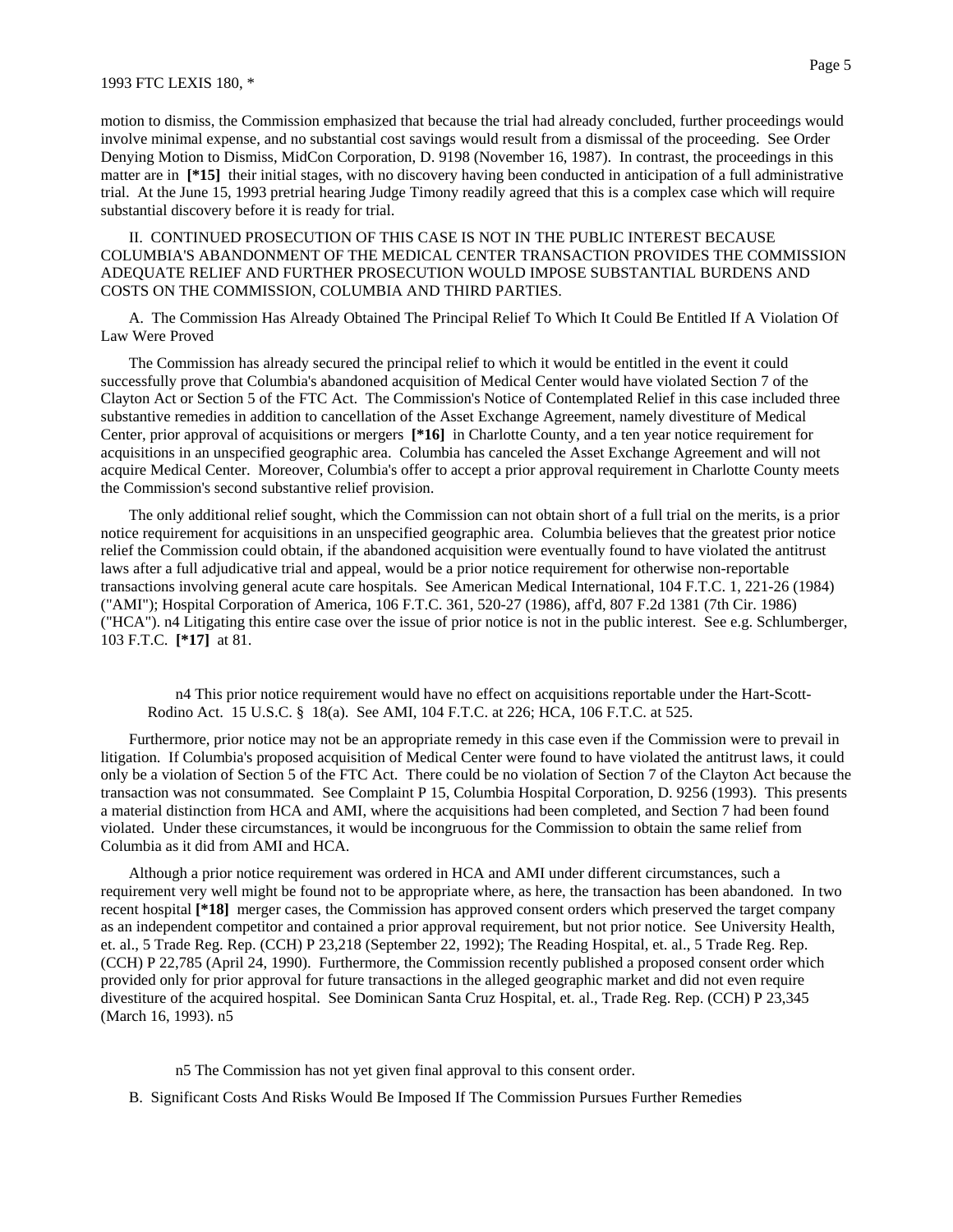#### 1993 FTC LEXIS 180, \*

Full adjudication of this case will involve extensive testimony by a large number of expert and lay witnesses to reach conclusions on the implications of patient flow data (and the reasons for that flow), the ability of managed care organizations to direct patients outside of Charlotte County, as well as additional **[\*19]** factors necessary to determine a relevant geographic market. Product market was not litigated at the preliminary injunction hearing, but would be here. The issue of the competitive effects of this transaction, in any geographic market, will also be highly complicated, especially in light of unique factors such as the Florida legislation governing net and gross revenue of hospitals, the extremely high percentage of Medicare and Medicaid recipients in the area, and the bargaining power of managed care organizations. Furthermore, the impacts of the newly adopted Florida health care reform legislation, which will promote the spread of managed care in the state and further increase managed care's already substantial bargaining leverage, will have to be fully explored.

Columbia submits that it has stronger evidence supporting its arguments regarding the geographic market and the lack of adverse competitive effects of the transaction than the Respondent presented in Adventist Health System/West, (hereinafter "Ukiah"), wherein Chief Judge Parker found the acquisition to be lawful. See Adventist Health System/West, Initial Decision D. 9234 (December 9, 1992). Judge Parker **[\*20]** found that the merged hospitals competed with hospitals over sixty miles away. See id. at 41-43. Columbia's proposed geographic market includes hospitals located approximately thirty to forty-five miles from Medical Center. Judge Parker also found that there was only a small population of patients (i.e. non-Medicare/Medicaid patients) who could theoretically be subject to an anticompetitive effect. Approximately 75-80% of the patients in Charlotte County and southwest Florida are covered by Medicare and Medicaid. Thus, Columbia is likely to prevail in a trial of this action because its evidence on several key issues is superior to the evidence of the victorious respondent in that case.

While the public benefits of further proceedings in this matter are minimal, the public costs of such proceedings are likely to be substantial. In a statement in support of a consent order in a recent hospital merger, Chairman Steiger noted that, "'because divestiture is problematic here, it is entirely possible that the Commission would obtain nothing more than the relief contained in this consent order after expending scarce enforcement resources in protracted litigation.'" Dominican **[\*21]** Santa Cruz Hospital, et. al., Trade Reg. Rep. (CCH) P 23,345 (March 16, 1993). The same cost/benefit analysis applied in this case supports dismissal of the complaint. Discovery will be lengthy and complex, involving depositions and documentary productions from area health care facilities, physicians practicing in southwest Florida, managed care organizations, state officials, and local employers as well as additional possible sources. There will also be extensive expert discovery.

The hearing almost certainly will be protracted, with dozens of witnesses and extensive documentary evidence. In HCA, the hearings commenced November 28, 1983, and concluded May 31, 1984. See 106 F.T.C. at 370. In AMI, trial commenced September 20, 1982, and concluded March 2, 1983. See 104 F.T.C. at 7. In addition, portions of the hearing may necessitate travel to southwest Florida, further increasing the financial cost to taxpayers.

### **CONCLUSION**

In determining whether further proceedings in this matter are in the public interest, the Commission must "discharge its responsibility to make the most effective possible allocation of its necessarily limited resources of funds and **[\*22]** personnel. . . ." Drug Research Corporation, 63 F.T.C. 1014-15 (1963). Given the facts outlined in this Memorandum, further proceedings are clearly not in the public interest.

The future costs of this litigation are obvious and certain. The potential benefits of further litigation are speculative and, even if realized, insignificant. Given Columbia's abandonment of the proposed transaction, the Commission has already achieved the primary relief it sought. Prior notice would provide only marginal benefit to the Commission, as most of Columbia's future acquisitions would likely be reportable under the Hart-Scott-Rodino Act. It is simply not an efficient use of the Commission's resources to continue proceedings in this matter, and the Complaint should be dismissed. By granting dismissal here, the Commission will be acting in accordance with its prior decisions which establish that the public interest requires that unnecessary, but costly, litigation be terminated.

For all the foregoing reasons, respondent Columbia Hospital Corporation respectfully requests that the Complaint be dismissed.

Respectfully submitted, Stephen T. Braun

General Counsel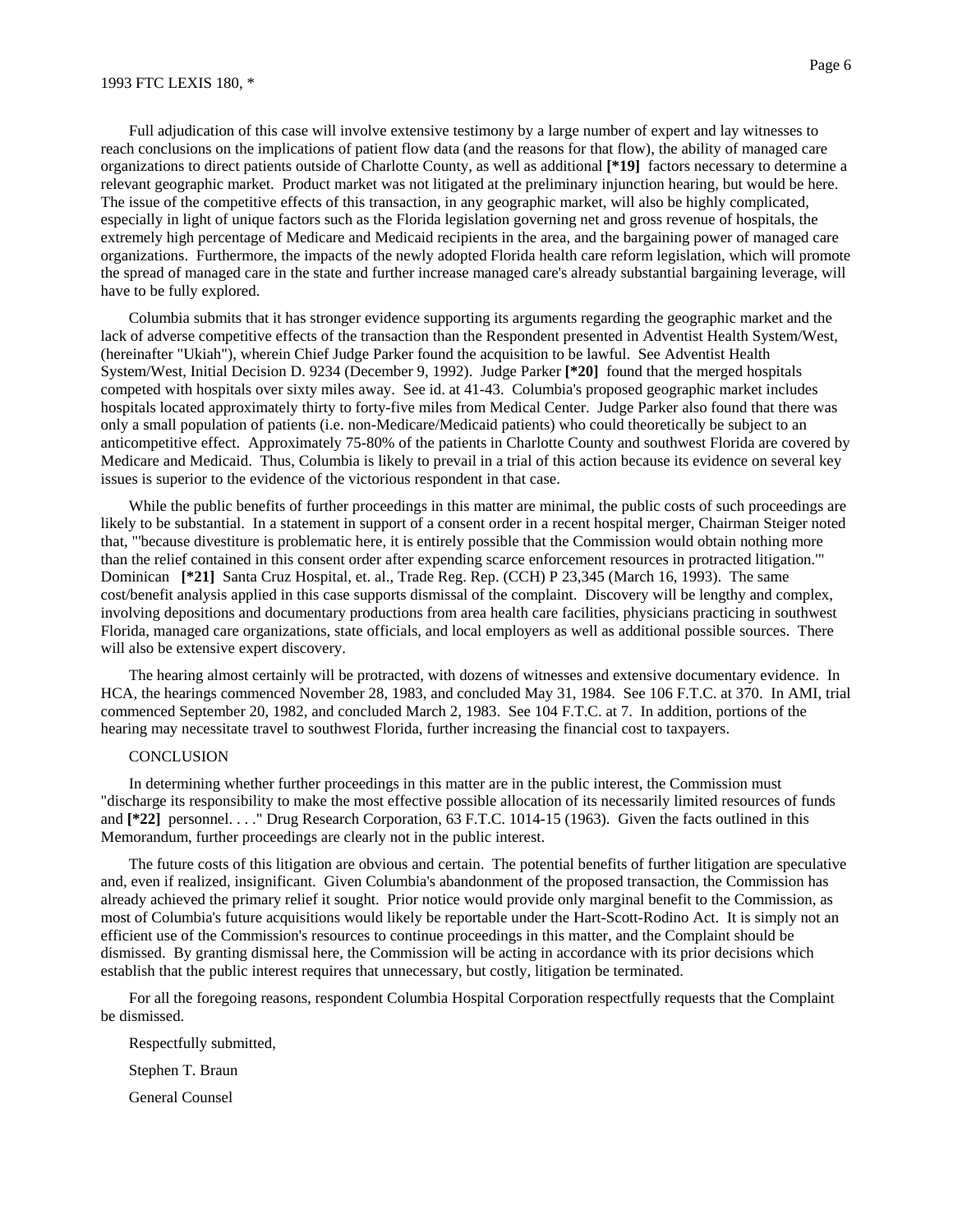Donald P. Fay Senior Counsel **[\*23]** COLUMBIA HOSPITAL CORP. 777 Main Street Fort Worth, Texas 76102 Raymond A. Jacobsen, Jr. Gregory L. Baker Scott S. Megregian Jon B. Dubrow HOWREY & SIMON 1299 Pennsylvania Ave., N.W. Washington, D.C. 20004 DATED: July 15, 1993

## **APPENDIX:**

ATTACHMENT 1

May 5, 1993

By Telecopy (407) 897-1919

Adventist Health System/Sunbelt 2400 Bedford Road Orlando, Florida 32803-1489

Attention: Chief Executive Officer

Ladies and Gentlemen:

Reference is made to the Asset Exchange Agreement dated as of October 19, 1992, between and among Adventist Health System/Sunbelt Health Care Corporation, Adventist Health System/Sunbelt, Inc., Columbia Hospital Corporation, and Basic American Medical, Inc. (the "Asset Exchange Agreement"). Specific reference is made to Section 10.3 of the Asset Exchange Agreement. Pursuant to the provisions thereof, Columbia terminates the Asset Exchange Agreement, effective immediately,

Very truly yours, COLUMBIA HOSPITAL CORPORATION By Sheldon H. Lutz, Vice President ATTACHMENT 2 OFFICIAL TRANSCRIPT PROCEEDINGS BEFORE FEDERAL TRADE COMMISSION DKT/CASE NO. 9256 TITLE In The Matter of: COLUMBIA HOSPITAL CORPORATION PLACE Washington, D.C. DATE June 15, **[\*24]** 1993 PAGES 1-37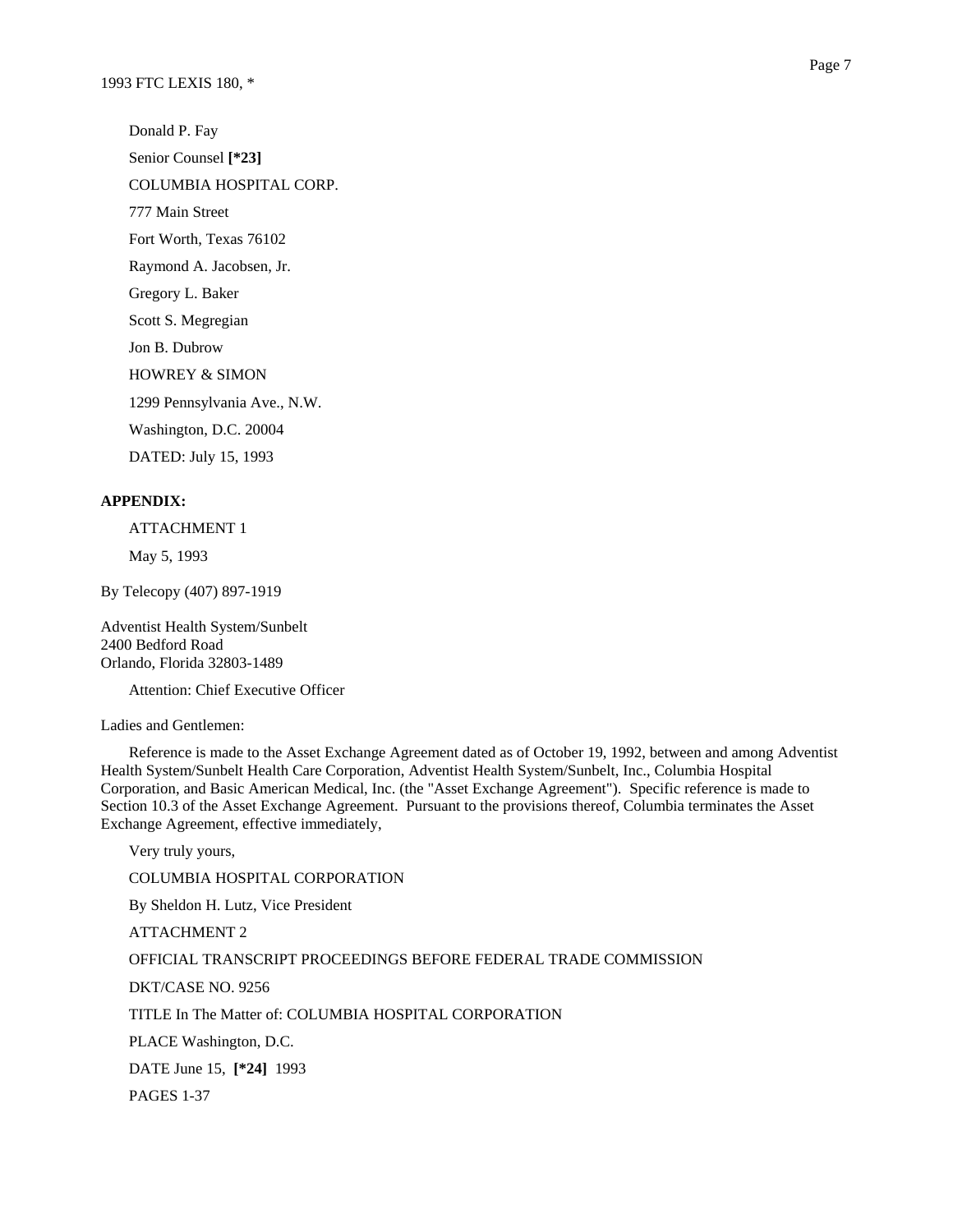Prehearing Conference

ALDERSON REPORTING COMPANY

1111 14TH STREET, N.W.

WASHINGTON, D.C. 20005-5650

202 289-2260

[ATTACHMENT 2 TO FOLLOW]

EXHIBIT A

UNITED STATES OF AMERICA BEFORE THE FEDERAL TRADE COMMISSION

In the Matter of COLUMBIA HOSPITAL CORPORATION a Corporation

DOCKET NO. 9256

ORDER CERTIFYING TO THE COMMISSION RESPONDENT'S MOTION TO DISMISS ON PUBLIC INTEREST GROUNDS

At the request of Respondent,

IT IS ORDERED that Respondent Columbia Hospital Corporation's Motion to Certify to the Commission Respondent's Motion to Dismiss the Complaint as No Longer Being in the Public Interest is hereby GRANTED.

James P. Timony, Administrative Law Judge

CERTIFICATE OF SERVICE

I hereby certify that on this 15th day of July, 1993, a true and correct copy of the foregoing MOTION OF COLUMBIA HOSPITAL CORPORATION TO DISMISS THE COMPLAINT AS NO LONGER BEING IN THE PUBLIC INTEREST, AND TO CERTIFY SUCH MOTION TO THE COMMISSION, as well as an accompanying PROPOSED ORDER and MEMORANDUM IN SUPPORT were served by HAND DELIVERY upon:

Mark J. Horoschak, Esq.

Bureau of Competition

Federal Trade Commission

601 Pennsylvania Ave., N.W.

Washington, D.C. 20058 **[\*25]**

DATED: July 15, 1993

### COMPLAINT COUNSEL'S OPPOSITION TO RESPONDENT'S MOTION TO DISMISS n1

Pursuant to Section 3.22 of the Commission's Rules of Practice, 16 C.F.R. § 3.22, complaint counsel hereby opposes the motion of respondent Columbia Hospital Corporation ("Columbia") to dismiss the complaint in this case on public interest grounds. n2 We ask Your Honor to recommend, pursuant to Commission Rule 3.22(a), that the Commission summarily deny Columbia's motion to dismiss. n3 Outright dismissal of this case -- without any safeguard against a renewed attempt by Columbia to carry out the proposed acquisition challenged here -- plainly is not in the public interest.

n1 Columbia does not ask that the proceedings before Your Honor be stayed. We oppose any stay, or other delay, based on the pendency of Columbia's motion.

n2 Columbia does not request that Your Honor order dismissal of the complaint, but rather requests certification of its dismissal motion to the Commission. Columbia's motion for dismissal, solely on the basis that further proceedings in this matter would not be in the public interest, clearly is one "upon which the Administrative Law Judge has no authority to rule," and therefore must be certified to the Commission. Commission Rule 3.22(a); Order Certifying to the Commission the Coca-Cola Company's Motion to Dismiss the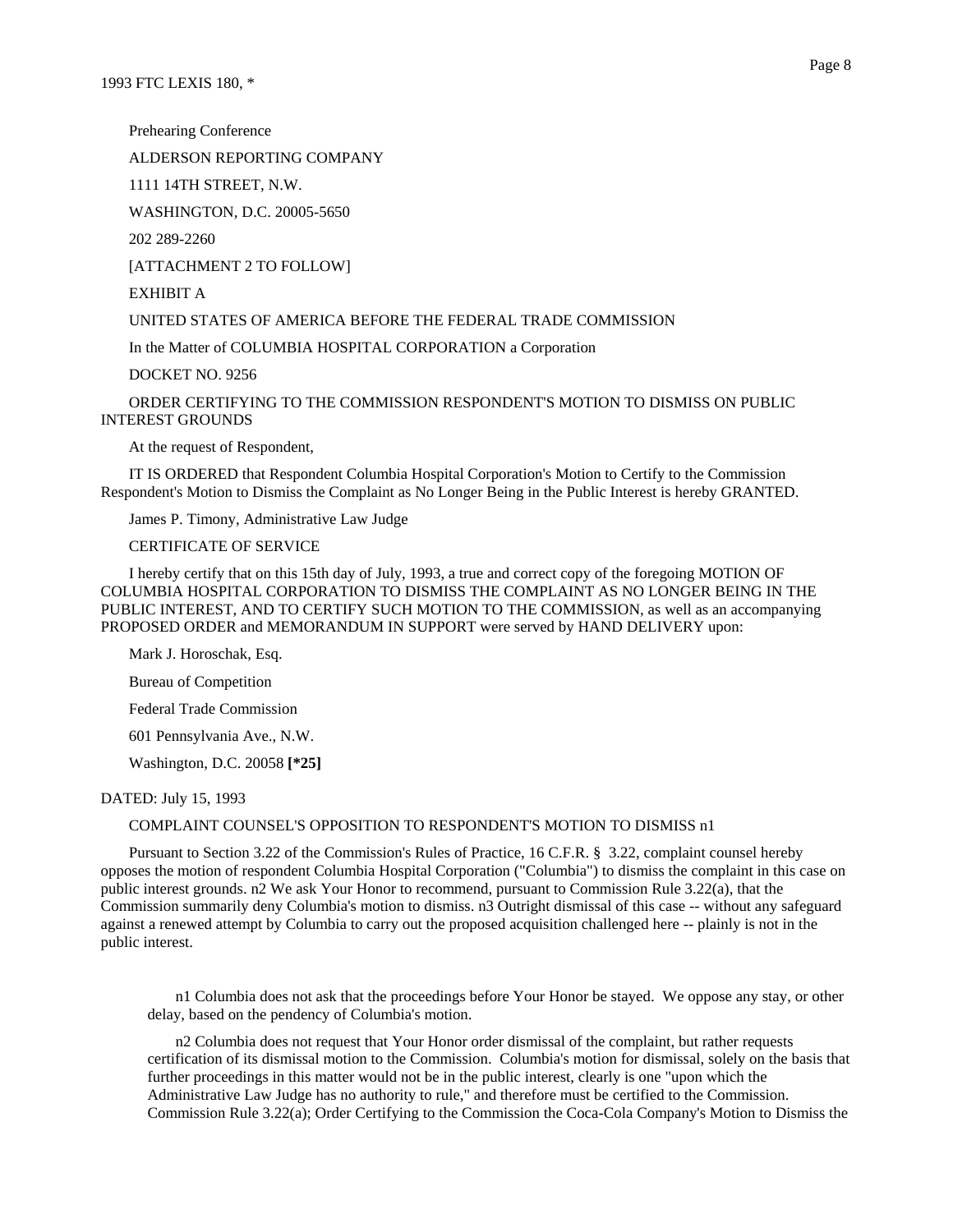Complaint, Coca-Cola Co., Docket No. 9207 (Oct. 27, 1986), citing Florida Citrus Mutual, 50 F.T.C. 959, 961 (1954). By arguing only that the Commission should end this proceeding as a matter of prosecutorial discretion, Columbia implicitly recognizes -- as it must, see p. 3 below -- that it is not entitled as a matter of law to the relief it seeks, and therefore that Your Honor cannot grant that relief.

n3 We believe the Commission should "summarily" deny Columbia's motion, not only in accordance with Columbia's own request for expedition, see Motion of Columbia Hospital Corporation to Dismiss the Complaint as No Longer in the Public Interest, and to Certify Such Motion to the Commission ("Columbia Motion") at 3, but also because the only issues properly before the Commission (relating to Columbia's motion for outright dismissal of the complaint, as opposed to its alternative suggestions about possible settlement) are straightforward and do not require reconsideration of the governing Commission precedent in Coca-Cola Co., Docket No. 9207 (interlocutory order denying motion to dismiss, Aug. 9, 1988) (discussed in more detail at pp. 5-6 below). **[\*26]**

Moreover, Your Honor should make no recommendation on, and the Commission should not give any consideration at all to, Columbia's suggestion that this matter could be settled by a consent agreement, limited to prior approval relief governing hospital acquisitions in the relevant market (forgoing prior notice of acquisitions elsewhere in the country, a form of relief the Commission proposed in its Notice of Contemplated Relief). Commission Rule 3.25 precludes consideration by Your Honor or the Commission of Columbia's "settlement offer," because Columbia has not satisfied the basic requirement of Rule 3.25 that a settlement proposal be presented in the form of an executed proposed consent order. Even if consideration of Columbia's offer is not barred by Rule 3.25, Your Honor cannot make an informed recommendation -- and the Commission cannot reach an informed decision from the adjudicative record - based on Columbia's general assertions and vague offer. Not only is there no specific settlement offer for the Commission to examine, but no record evidence has yet been adduced relating to the need for the prior notification relief Columbia asks the Commission to forgo.

## I. DISMISSING **[\*27]** THE COMPLAINT IN THIS PROCEEDING CLEARLY WOULD BE CONTRARY TO THE PUBLIC INTEREST

Columbia argues that its "abandonment" of its proposed acquisition of Medical Center Hospital, after that transaction was preliminarily enjoined by a Federal court, makes further proceedings unwarranted. The Commission recently rejected arguments similar to Columbia's. Moreover, the facts of this case provide no basis for departing from the Commission precedent rejecting Columbia's position. In particular, dismissal of this proceeding would leave Columbia free to revive its illegal, "abandoned" Medical Center acquisition.

Columbia is not entitled -- indeed, does not claim to be entitled -- to dismissal as a matter of law based on its "abandonment" of the Medical Center acquisition. This principle is clear from the Commission's interlocutory orders denying motions to dismiss in Warner Communications, Inc. n4 and MidCon Corp. n5 In Warner, the Commission refused to dismiss the complaint in a case very similar to this one, where respondent's proposed acquisition was called off after it was preliminarily enjoined by a Federal court. The Commission squarely held that "voluntary cessation **[\*28]** of unlawful activity is not a basis for halting a law enforcement action," and that a "claim that the allegedly unlawful transaction has been abandoned does not make the matter moot," particularly when it is not "'absolutely clear that the allegedly wrongful behavior could not reasonably be expected to recur,' in either identical or functionally-equivalent form." n6 Similarly, the Commission in MidCon rejected the argument that respondent's sale of a pipeline company after the complaint was issued (which, respondent argued, eliminated the horizontal competitive overlap giving rise to the Commission's complaint) made the case moot. "[I]f a case could be mooted [merely] by voluntary cessation of allegedly unlawful conduct, the respondent would be 'free to return to his old ways.'" n7 To prevail, a respondent must further demonstrate (as the MidCon respondents did not) that "there is no reasonable expectation that the wrong will be repeated." n8 As we discuss below at p. 7, Columbia has not met its burden of showing that there is no "reasonable expectation" that it will resume the conduct challenged in this case.

n4 Warner Communications, Inc., 105 F.T.C. 342 (1985).

n5 Order Denying Motion to Dismiss, MidCon Corp., Docket No. 9198 (Nov. 16, 1987) ("MidCon Order").

n6 Warner at 342-43, quoting United States v. Concentrated Phosphate Export Ass'n, 393 U.S. 199, 203 (1968).

n7 MidCon Order at 2, quoting United States v. W. T. Grant Co., 345 U.S. 629, 632 (1953).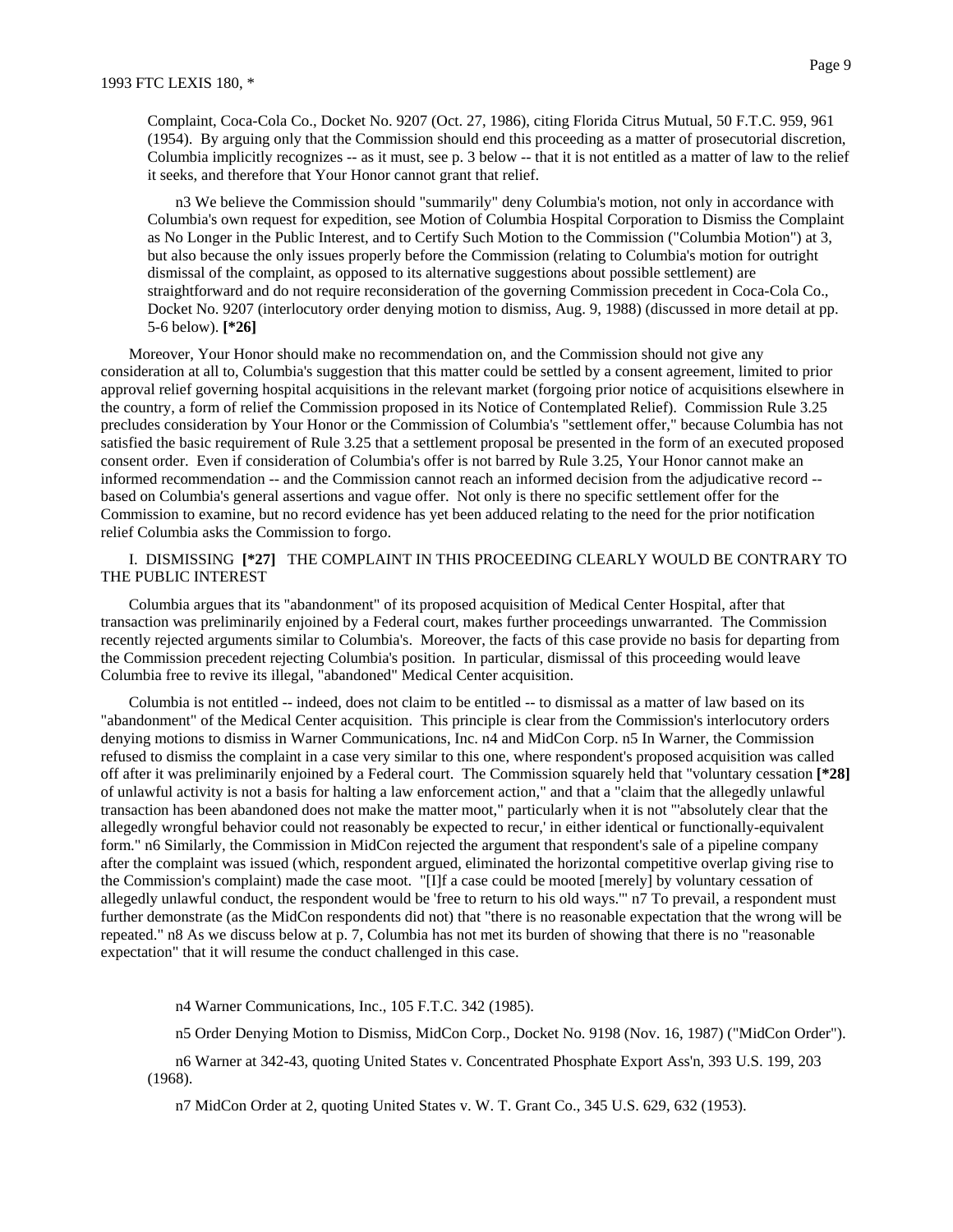#### n8 Id. **[\*29]**

Not only does Columbia's "abandonment" of its plans to acquire Medical Center not make this case moot, but it also fails to demonstrate that there is no need for or public interest in further Commission proceedings in this case. The Commission in Warner and MidCon rejected not only respondents' mootness arguments, but also their arguments that the Commission should end the proceedings against them as no longer in the public interest. In both cases (as we show below is true here), the Commission found dismissal on public interest grounds precluded by unresolved questions of fact making it, at best, "not clear that the allegedly unlawful conduct could not be expected to recur," in the form either of the renewal of the challenged acquisition or some other anticompetitive acquisition in the relevant markets at issue. n9

#### n9 Warner at 343; MidCon Order at 3-5.

Columbia's position is also at odds with the Commission's interlocutory order denying respondent's unopposed motion to dismiss on public interest grounds in Coca-Cola Co. n10 That decision refutes Columbia's argument -- based entirely on Commission cases predating Coca-Cola (as well as Warner **[\*30]** and MidCon) -- that the Commission's policy is to "routinely dismiss[] complaints after [merger] transactions are abandoned." n11 Coca-Cola's claim to have abandoned the challenged acquisition in that case, in the face of a preliminary injunction preventing its consummation, was buttressed by the fact that Dr Pepper, the company Coca-Cola had originally planned to acquire, had since been sold to a third party. n12 Indeed, after that sale, the Court of Appeals vacated as moot the preliminary injunction entered against Coca-Cola, finding "no reasonable expectation that the original merger will be revived." n13 The Commission nevertheless found continuation of the administrative proceeding to be in the public interest. It based that decision on the grounds that "[t]he abandonment of a merger does not automatically moot prospective relief," and in particular did not eliminate "the need for some form of prior approval relief [potentially governing Coca-Cola's acquisitions of any producer or seller of carbonated soft drinks, not just Dr Pepper] if a violation of law is established." The Commission accordingly directed the Administrative Law Judge to resume the adjudicative proceedings **[\*31]** so the judge could determine the nature and extent of any appropriate relief. n14

n10 Order Denying Respondent's Motion for Dismissal of the Complaint, Coca-Cola Co., Docket No. 9207 (Aug. 9, 1988) ("Coca-Cola Order").

n11 Memorandum of Law in Support of Respondent's Motion to Dismiss the Complaint as No Longer in the Public Interest ("Columbia Memorandum") at 4.

n12 Coca-Cola Order at 2.

n13 FTC v. Coca-Cola Co., 829 F.2d 191 (D.C. Cir. 1987) (per curiam), unpublished memorandum at 1.

n14 Coca-Cola order at 3. The Administrative Law Judge subsequently found, after completion of trial and based on a full adjudicative record, that no relief was warranted. However, that determination was based on circumstances not present here: complaint counsel's initial recommendation early in the case (with which the Commission subsequently disagreed) that it was not in the public interest for the Commission to seek prior approval relief against Coca-Cola, and what the ALJ viewed as the likelihood that some of the acquisitions that would be subject to prior approval would be efficient rather than anticompetitive. Initial Decision, Coca-Cola Co., Docket No. 9207 (Nov. 30, 1990) at 106-07. The law judge's decision not to enter an order against Coca-Cola is currently on appeal to the Commission.

Columbia seeks to distinguish the Commission's order in Coca-Cola on the grounds that Coca-Cola's termination of the challenged acquisition did not remedy the possibility that acquisition would cause competitive injury to the "third bottler network." Columbia Memorandum at 8. But the Commission did not cite that theory of violation as a basis for its decision not to dismiss the complaint. Columbia also does not explain, and we cannot discern, why termination of the acquisition in Coca-Cola would make the "third bottler" concern any less moot than the more traditional concerns at issue in that case. **[\*32]**

This is not an appropriate case for departing from the policy enunciated in Coca-Cola. In particular, if the Commission dismisses the complaint in this case, Columbia will be free to, and may well, renew the proposed acquisition at issue here. n15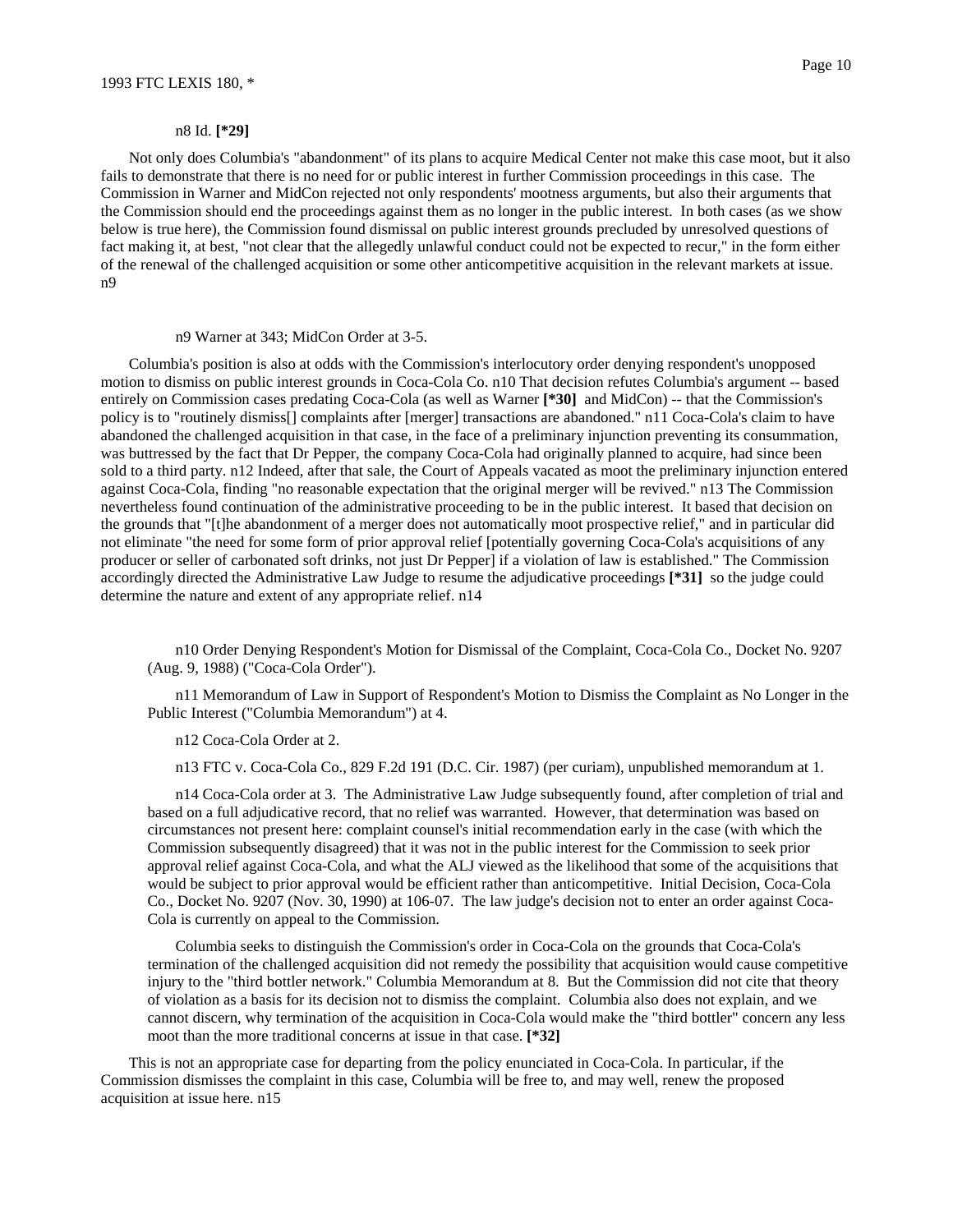n15 Indeed, Columbia emphasizes this possibility, in arguing that the Commission runs the risk that if this case is litigated and Columbia wins, Columbia will be free to acquire Medical Center. Columbia Motion at 2 n.1.

Columbia emphasizes its termination of the agreement to acquire Medical Center, immediately after a Federal court preliminarily enjoined Columbia from consummating that acquisition. But termination of that specific agreement does not preclude another attempt to acquire Medical Center, based on a new agreement. This is a distinction Columbia appears to understand perfectly well. In response to press reports shortly after the Federal court injunction, to the effect that termination of the acquisition agreement meant the Medical Center acquisition had been abandoned, Columbia officials emphasized that was not a valid conclusion:

The day after [Medical Center] hospital's owner announced that its deal with Columbia **[\*33]** had died in the wake of a federal court injunction, a Columbia executive said that his Texas-based health corporation *had merely terminated the current agreement. Working out a new agreement is "still an option," said Lee Wood, Columbia's director of investor relations.*

*"We have terminated the original agreement," Wood said, "but whether or not we will go forward with Adventist* [*Health System/Sunbelt*], *we haven't decided."*

[Columbia spokesperson David] Margulies said that *terminating the agreement between the two companies "does not eliminate any possibilities for making another deal."* n16

n16 "Don't Count Columbia Out," Sarasota (Florida) Herald Tribune (Charlotte A.M. edition), May 10, 1993, at 1A (emphasis added).

Columbia's counsel now represents that "Columbia does not intend to acquire Medical Center now or at any time in the future." n17 However, that representation is at best a statement of Columbia's present intentions. It does not irrevocably bind Columbia. Columbia could change its mind later, and renew its pursuit of Medical Center.

### n17 Columbia Memorandum at 3.

Granting Columbia the relief it seeks would leave the door open for **[\*34]** Columbia to acquire Medical Center, without any reliable safeguard against that possibility. Columbia need only revive its agreement (or enter into a new one) with Medical Center's parent company. n18 Moreover, Columbia has already fulfilled the requirements of the Hart-Scott-Rodino premerger notification statute, 15 U.S.C. § 18a, for its original proposed acquisition of Medical Center; depending on the form and timing of a new or renewed acquisition agreement, Columbia might even be able to acquire Medical Center without a new notification and waiting period. n19 So far as we can tell, the only thing that now stops Columbia from acquiring Medical Center is the preliminary injunction entered by a Federal court this May -- an injunction which will automatically expire if the Commission dismisses the complaint in this matter.

n18 Unlike the situation in Coca-Cola, Medical Center is still in the hands of Adventist Health System/Sunbelt, the other party to the terminated asset acquisition agreement. We are not aware of any decision by AHS/Sunbelt not to sell Medical Center to Columbia should the opportunity arise.

n19 Columbia's notification, based on its existing filing (which has never been withdrawn by Columbia), remains valid for a year after expiration of the waiting period for that filing (which occurred on January 13, 1993). 16 C.F.R. § 803.7. **[\*35]**

Dismissal of the complaint would also preclude the possibility of obtaining relief to safeguard against the recurrence of a law violation in "functionally-equivalent form," n20 as opposed to a simple repetition of Columbia's illegal attempt to acquire Medical Center. In particular, while Columbia has forsworn any present intention to acquire Medical Center, it has not ruled out seeking to acquire the other, larger non-Columbia hospital in Charlotte County, Florida, St. Joseph Hospital. The Commission should reserve the option, as it did in Coca-Cola, n21 of obtaining relief to guard against not only the recurrence of the challenged acquisition, but also any attempt by respondent to achieve a similar result through some other acquisition of a direct competitor. n22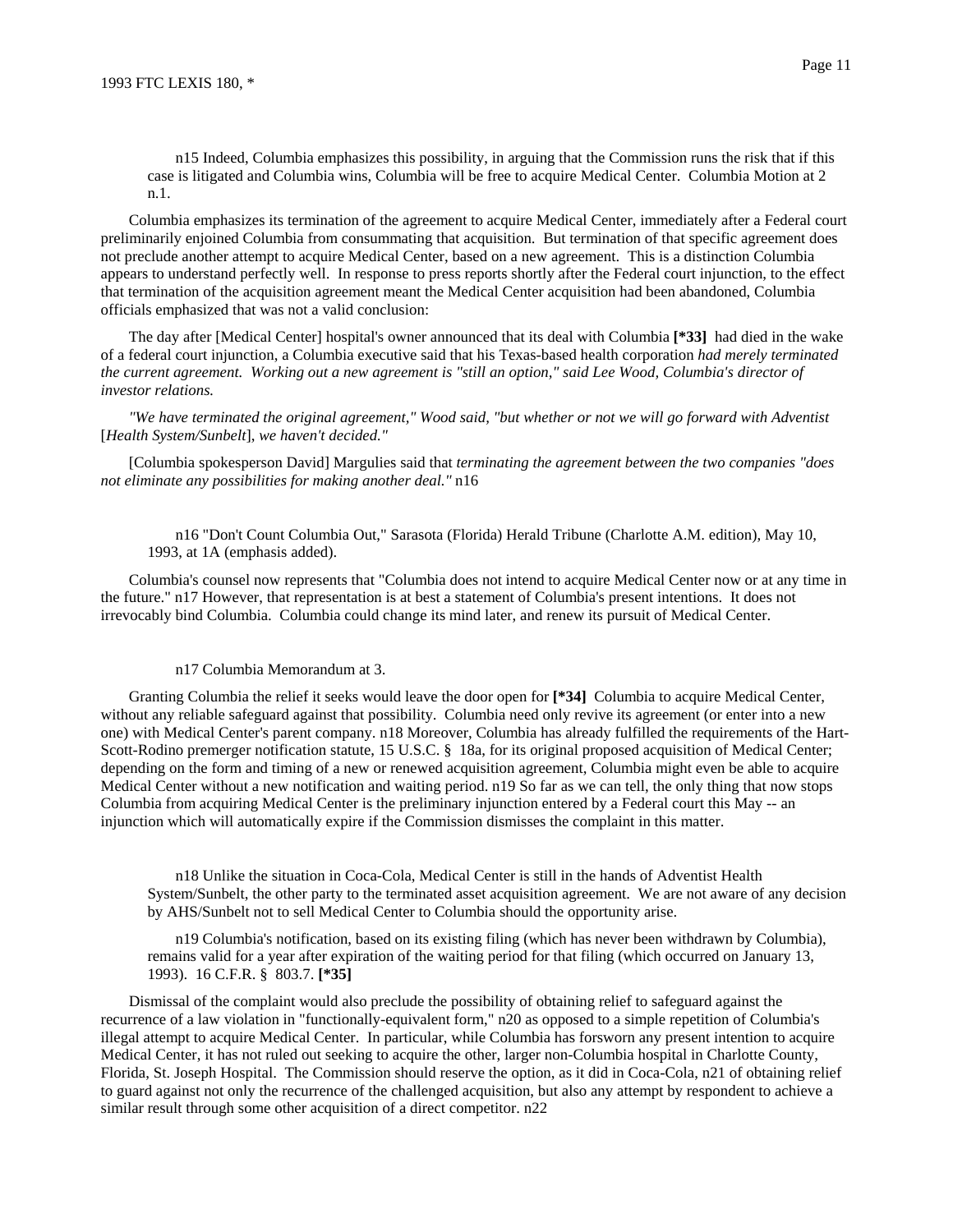n20 Warner, 105 F.T.C. at 343.

n21 Coca-Cola Order at 4.

n22 The possibility of Hart-Scott-Rodino notification for such an acquisition is not an adequate substitute for the certainty of an adequate opportunity to review and if necessary block an acquisition, which prior approval relief would provide. See Warner at 343 (availability of H-S-R notification does not preclude additional "fencing-in" relief against future mergers). **[\*36]**

Finally, Columbia's suggestion that the Commission forgo any relief at all, in view of the termination of the proposed Medical Center acquisition, is inconsistent with the Commission's intentions as stated in the Notice of Contemplated Relief in this case. Only one form of proposed relief identified in the Notice -- divestiture -- is expressly made contingent on Columbia's consummation of the Medical Center acquisition. By contrast, there is no such contingency for the prior approval and other forms of relief elsewhere identified in the Notice.

## II. COLUMBIA'S "SETTLEMENT OFFER" TO AGREE TO PRIOR APPROVAL RELIEF IS NOT PROPERLY BEFORE YOUR HONOR OR THE COMMISSION

Commission Rule 3.25(b) plainly requires a settlement proposal presented for the Commission's consideration to be a concrete proposed consent order that has been executed by respondent and satisfies other specific requirements. There must be a specific proposed order; it must be executed by respondent; and it must satisfy several procedural requirements set forth in Rule 2.32 of the Commission's Rules (such as waiver of right to seek judicial review). Only such a consent proposal may be certified to the [\*37] Commission pursuant to Rule 3.25(c) or Rule 3.25(d). n23

n23 Moreover, Rule 3.25 allows settlement by means other than a consent order only through "filing of an admission answer" or submission of a stipulated record and agreed order. Commission Rule 3.25(g).

Despite the explicit requirements of Rule 3.25 governing settlements of adjudicative proceedings, Columbia presents its willingness to agree to some yet unspecified "prior approval requirement in Charlotte County" as support for (or at least a backstop to) its proposal for outright dismissal of the complaint in this case. n24 In the absence of Columbia's proffer of an executed consent agreement satisfying the requirements of Rule 3.25, Your Honor and the Commission should give no weight or consideration at all to Columbia's vague "prior approval" suggestion. Columbia's suggestion comes nowhere near compliance with the specific provisions of Rule 3.25. It would be an abuse of the general provisions of Rule 3.22(a), relating to certification of motions to the Commission, to use that rule to bring before the Commission something clearly disqualified from certification under Rule 3.25. n25

n24 It is not clear whether Columbia believes (incorrectly) that the Commission can dismiss the complaint but still enter a consent order against Columbia, or rather that the "prior approval requirement" to which Columbia proposes to agree actually is something other than a binding, enforceable consent order. If the latter is the case, Columbia's offer is plainly meaningless and frivolous.

n25 Cf. MidCon Order at 3 n.1 (Commission identified Rule 3.25 as the appropriate mechanism to present the Commission with proposals to remedy deficiencies of the divestiture respondents offered, as a substitute for the divestiture sought by complaint counsel). **[\*38]**

## III. COLUMBIA'S "SETTLEMENT OFFER" CANNOT BE REASONABLY EVALUATED ABSENT A SPECIFIC PROPOSED CONSENT ORDER AND FURTHER DEVELOPMENT OF THE RECORD

At this time, Your Honor and the Commission ought not give any consideration to Columbia's suggestion to settle this matter with a prior approval order, even if consideration is not barred by Rule 3.25. Absent a specific proposed consent order, signed by Columbia, there is no way to determine whether Columbia will sign a order that is binding, enforceable, free of fatal loopholes, meeting the procedural requirements of Rule 2.32, and otherwise consistent with Commission practice and acceptable to the Commission. The absence of a concrete offer thus precludes any informed evaluation of whatever it is Columbia will agree to.

Moreover, absent an evidentiary record in this case (still in the pretrial stage) on relief and other issues, neither Your Honor nor the Commission can make an informed evaluation of whether the trade-off Columbia proposes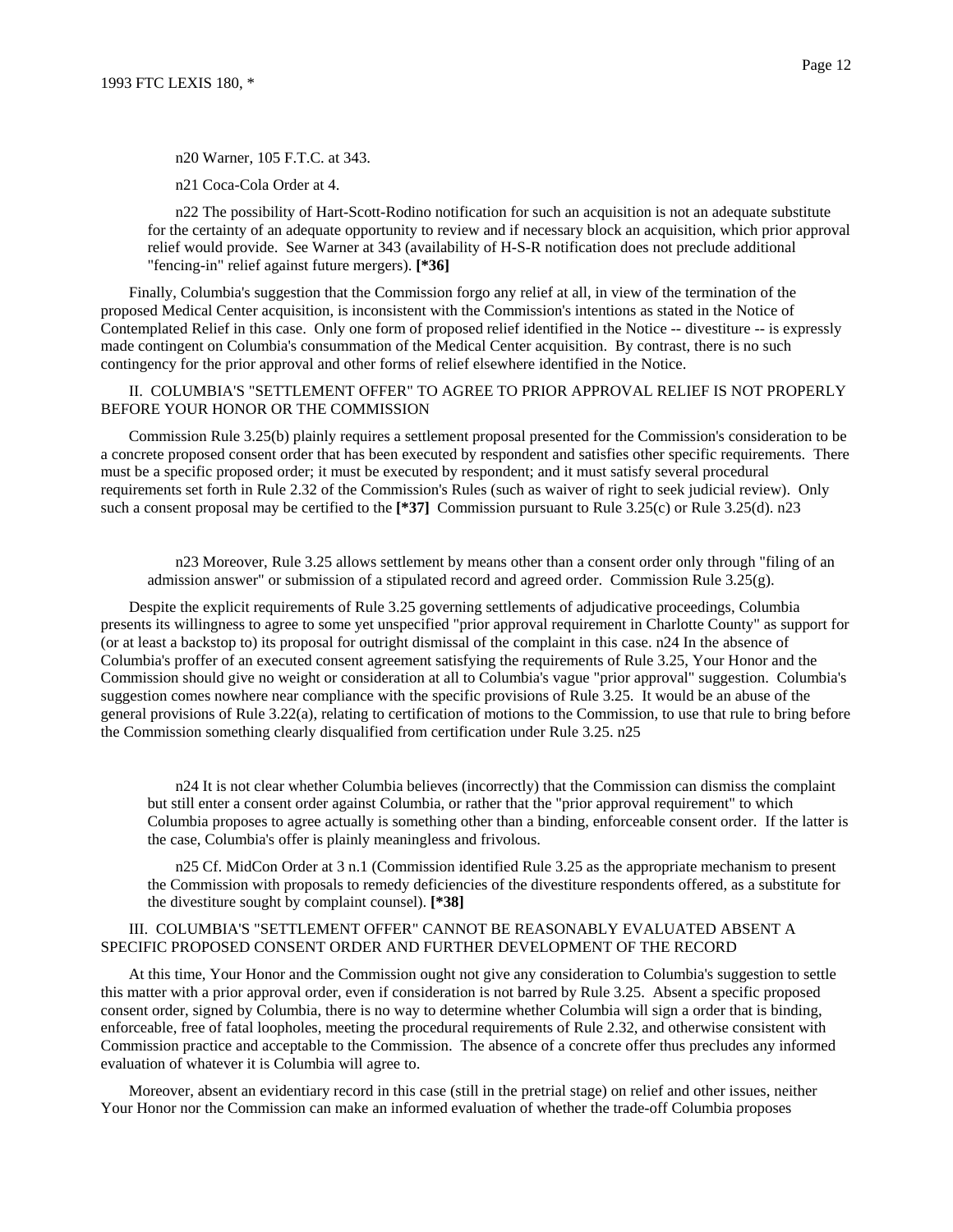(forgoing prior notification of hospital acquisitions outside the relevant market, in return for avoidance of litigation risks and expenses) is reasonable. The information required to weigh **[\*39]** Columbia's offer, relating to whether the benefits Columbia posits for its proposed disposition of this case outweigh the costs, is at present incomplete and may remain so until development of an adjudicative record in this case. n26

n26 This would not be a problem if, upon submission of a proposed consent order complying with Rule 3.25, the Commission elected to withdraw this matter from adjudication in order to consider the proposal. The Commission could then seek from the parties and others whatever information it felt it needed, without the need to develop an adjudicative record.

We note that the Commission has ordered prior notification relief in two other hospital merger cases, American Medical International n27 and Hospital Corporation of America. n28 Like Columbia, the respondents in those cases were hospital chains with operations extending throughout the United States, with active hospital acquisition programs which sometimes resulted in horizontal acquisitions. Those characteristics raised the prospect of future, competitively problematic [CONFIDENTIAL] acquisitions by the respondents outside the relevant markets in those cases. n29

n27 104 F.T.C. 1 (1984).

n28 106 F.T.C. 361 (1985), aff'd, 807 F.2d 1381 (7th Cir. 1986), cert. denied, 481 U.S. 1038 (1987).

n29 Columbia seeks to distinguish AMI and HCA on the grounds that in those cases the challenged acquisitions had been consummated (and so the Section 7 violation had been completed), whereas no Section 7 violation has yet occurred in this case. But the Commission has alleged in this case that Columbia's agreement with AHS/Sunbelt to acquire Medical Center violated Section 5 of the Federal Trade Commission Act, 15 U.S.C. § 45. We expect to establish at trial that such a violation has occurred, and that such violation is not moot. Moreover, Columbia should not face a weaker remedy for its antitrust violations just because the Commission here (as it did not in AMI and HCA) thwarted execution of the illegal acquisition agreement, or because AMI's and HCA's acquisitions were terminated after (rather than, as here, before) the Commission's orders against them.

By contrast, the two final consent orders which Columbia cites as cases where the Commission has not imposed prior notification requirements involved respondents whose operations were confined to the relevant markets in those cases, and which did not engage in acquisitions on a regular basis. Those factors indicate less of a need than in this case for Commission oversight of those respondents' future acquisition activities (if any) outside the relevant markets. **[\*40]**

Columbia, however, asserts that "most of [its] future acquisitions would likely be reportable under the Hart-Scott-Rodino Act." This is a question on which it is far from clear that Columbia is correct, and which may require discovery and trial for its resolution. n30

n30 The Commission recognized in AMI and HCA that certain limitations of Hart-Scott-Rodino made it likely that competitively significant acquisitions could be consummated without notification. AMI, 104 F.T.C. at 226; HCA, 106 F.T.C. at 516. These limitations include the \$ 15 million size-of-transaction threshold (below which hospital acquisitions often fall), noncoverage of leases and management contracts, and the exemption of acquisitions from political subdivisions. Indeed, of the hospital mergers and acquisitions challenged to date by the Federal antitrust enforcement agencies, a third were non-reportable transactions.

## IV. CONCLUSION

For the reasons stated above, Your Honor should recommend that the Commission summarily deny Columbia's motion to dismiss. Your Honor should also decline, and recommend that the Commission also decline, to consider Columbia's suggestion about the possible **[\*41]** settlement of this matter, unless and until Columbia proffers a specific proposed consent order complying with Section 3.25 of the Commission's Rules.

Respectfully submitted,

Oscar M. Voss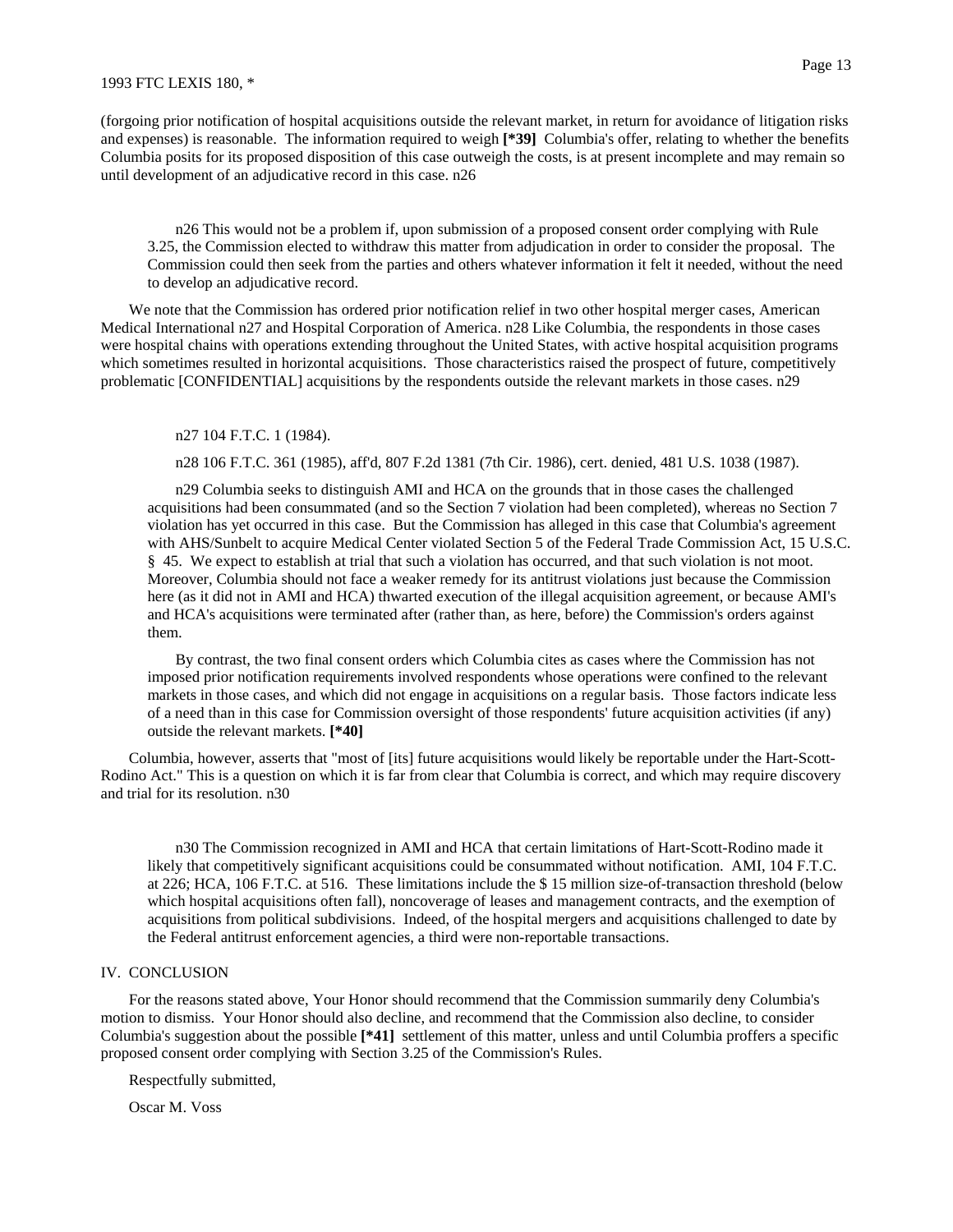Garry R. Gibbs Gary H. Schorr Michael R. Bissegger Counsel Supporting the Complaint

July 26, 1993

CERTIFICATE OF SERVICE

I, the undersigned, certify that a true and correct copy of the attached COMPLAINT COUNSEL'S OPPOSITION TO RESPONDENT'S MOTION TO DISMISS was served by facsimile on Raymond A. Jacobsen, Jr., attorney for respondent, on this 26th day of July, 1993.

Oscar M. Voss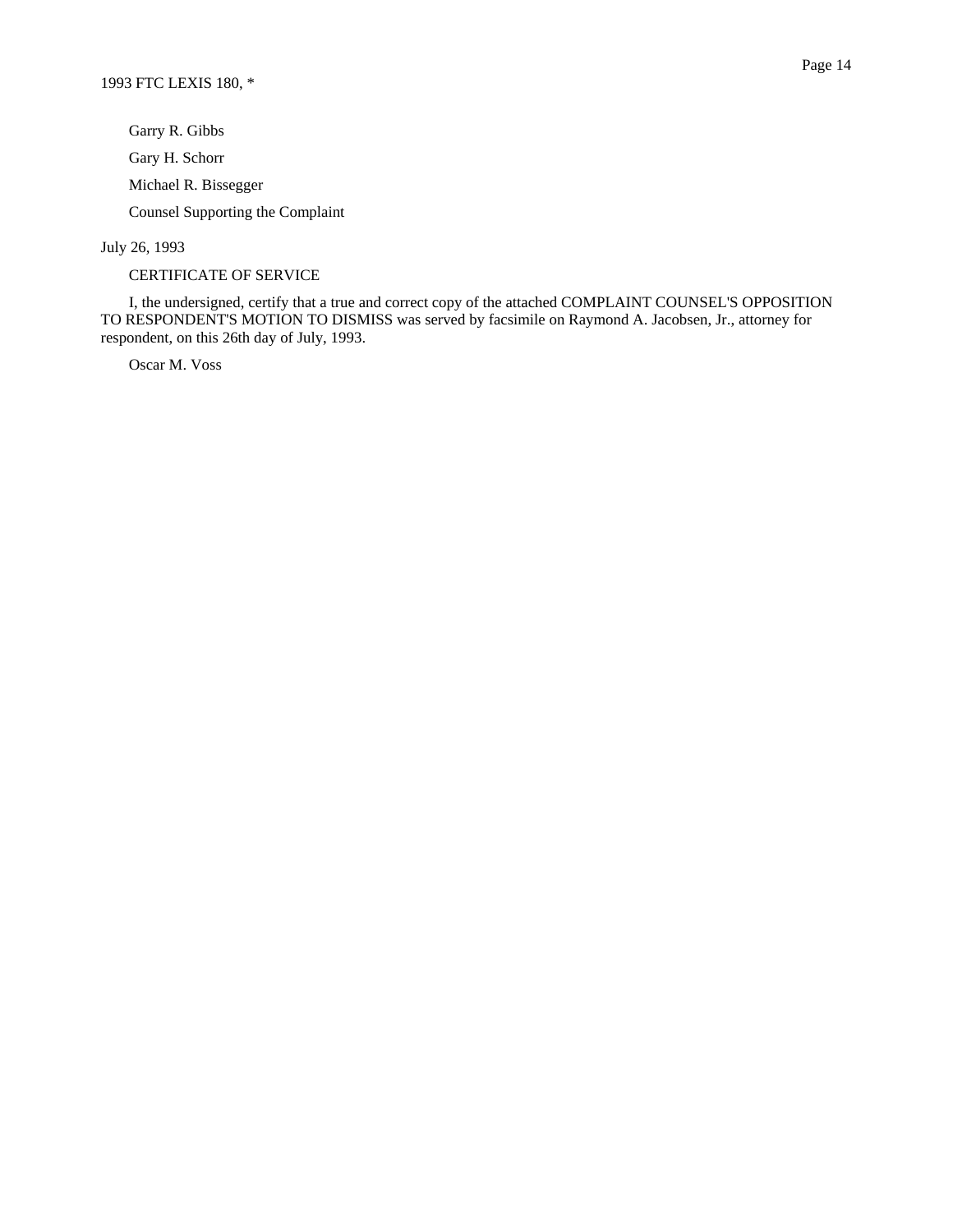### LEXSEE 1996 FTC LEXIS 18

#### In the Matter of DILLARD DEPARTMENT STORES, INC., a corporation

### DOCKET NO. 9269

## Federal Trade Commission

#### *1996 FTC LEXIS 18*

## CERTIFICATION TO COMMISSION OF COMPLAINT COUNSEL'S MOTION TO DISMISS AND TO VACATE JURISDICTIONAL RULING

February 13, 1996

## **ALJ: [\*1]**

Lewis F. Parker, Administrative Law Judge

### **ORDER:**

At the request of complaint counsel and pursuant to Section 3.22(a) of the Rules of Practice, I certify to the Commission the attached motion to dismiss this matter and to vacate jurisdictional ruling, along with a memorandum of points and authorities in support of the motion.

## **APPENDIX:**

To: The Honorable Lewis F. Parker Administrative Law Judge

## MOTION TO DISMISS MATTER AND TO VACATE JURISDICTIONAL RULING

Pursuant to Commission Rule of Practice, 3.22(a), Complaint Counsel hereby ask that Your Honor certify to the Commission this Motion to dismiss this matter in its entirety and to vacate the partial summary decision of March 16, 1995 concerning the Commission's jurisdiction.

Complaint Counsel make this request because of a change in the applicable law by the Federal Reserve Board subsequent to the Commission's filing of this case, and because it would not be in the public interest to continue litigating this matter solely to resolve the pending jurisdictional issues.

Complaint Counsel respectfully refer Your Honor to the accompanying Memorandum of Points and Authorities in support of this Motion.

Respectfully submitted this 12th day of February, **[\*2]** 1996.

Stephen L. Cohen

Philip E. Rothschild

Martha Landesberg

Complaint Counsel

To: The Honorable Lewis F. Parker Administrative Law Judge

COMPLAINT COUNSEL'S MEMORANDUM OF POINTS AND AUTHORITIES IN SUPPORT OF MOTION TO DISMISS MATTER AND TO VACATE JURISDICTIONAL RULING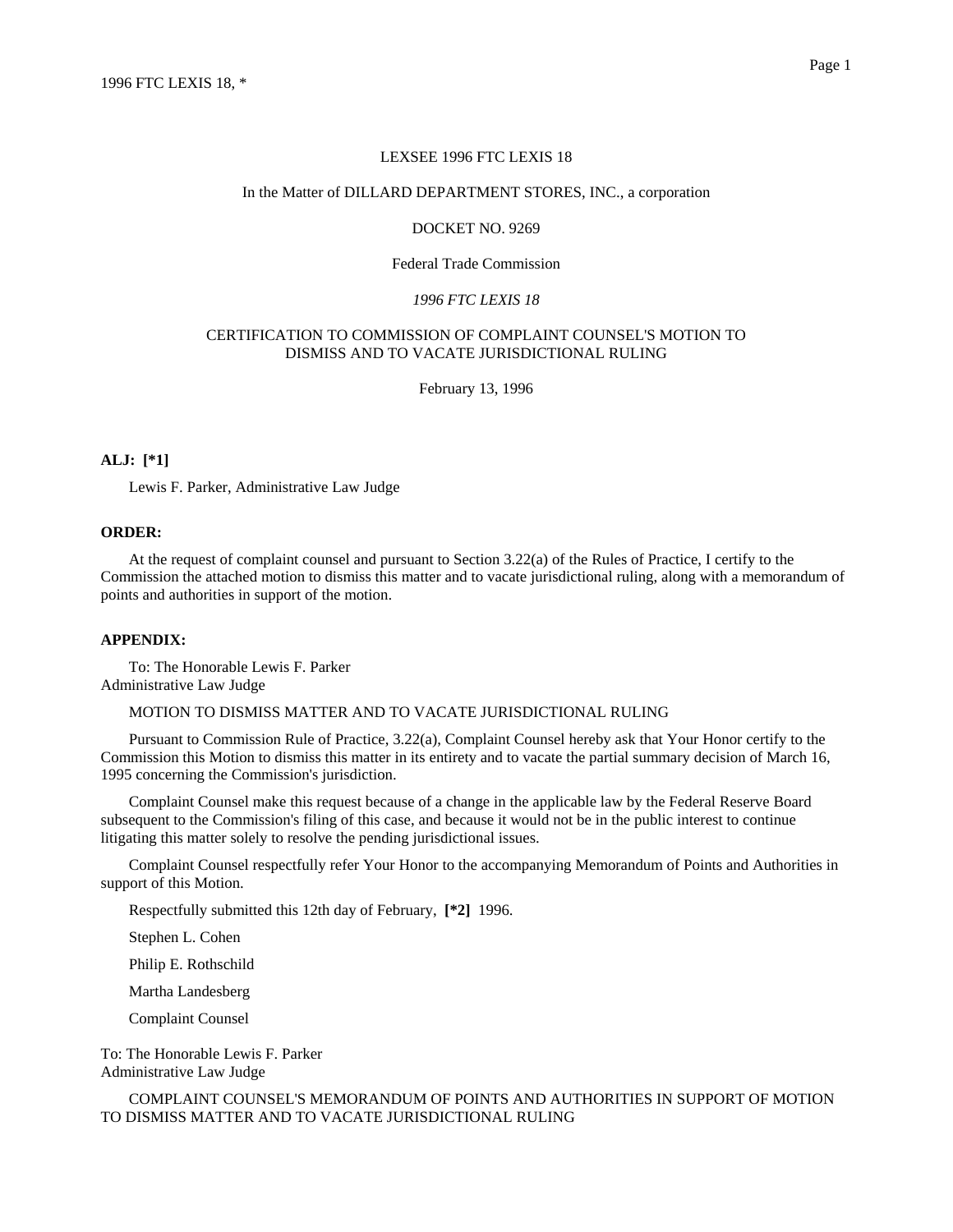#### I. SUMMARY

Complaint Counsel submit this memorandum in support of their request that the ALJ certify to the Commission their motion to dismiss this matter and to vacate the ALJ's March 16, 1995 Decision because both are in the public interest. Seven months after the Commission filed this lawsuit against respondent Dillard Department Stores, Inc. (" Dillard's"), the Federal Reserve Board ("FRB"), through its Official Staff Commentary ("OSC"), clarified its interpretation of Section 226.12(b) of Regulation Z. The change in the OSC significantly undermines Counts I and II of the complaint (the primary charges in this matter), because the FRB's clarification imposes a higher legal standard for violations of 226.12 (b) than charged by the Commission in its complaint in this case. Consequently, Complaint Counsel request that the Commission dismiss this matter in the public interest. Additionally, Complaint **[\*3]** Counsel request that the Commission vacate a ruling made by the ALJ on March 16, 1995 limiting the Commission's jurisdiction over non-bank agents of banks. Because it would not be in the public interest to continue litigating this matter solely to resolve this jurisdictional issue, and because the ALJ's ruling could complicate future Commission enforcement actions, vacation of the ruling is warranted.

#### II. RELEVANT BACKGROUND

#### A. Standard of Conduct

On September 14, 1994, the Commission authorized the issuance of its complaint against Dillard's. The complaint charges Dillard's with violating, *inter alia,* Sections 133, 161, and 162 of the Truth in Lending Act ("TILA"), 15 U.S.C. Sections 1643, 1666, 1666a, and Sections 226.12 and 226.13 of its implementing Regulation Z, which concern consumers' rights when unauthorized charges are made with their credit cards. In particular, Count I of the complaint charges Dillard's with violating Section 133 of the TILA and Section 226.12(b) of Regulation Z by placing unreasonable burdens on consumers through its requirements that consumers complete affidavits, have them notarized, agree to testify in court against the perpetrator, file **[\*4]** police reports, and answer questions in person concerning the alleged unauthorized use. The complaint also charges Dillard's with violating Sections 161 and 162 of the TILA and Section 226.13 of Regulation Z (Count II) by failing to conduct a reasonable investigation of consumers' claims, by failing to send notices containing an explanation why Dillard's denied consumers' claims (Count III), and by reporting disputed accounts as delinquent and trying to collect disputed balances (Count IV). The complaint further charges Dillard's with violating Section 165 of the TILA and Section 226.11 of Regulation Z by failing to make refunds on accounts for which it had collected disputed amounts (Count V). Finally, the complaint alleges that these practices were unfair in violation of Section 5 of the FTC Act.

When the Commission filed its complaint against Dillard's, the provisions of the TILA, Regulation Z, and the OSC relating to claims of unauthorized use under Section 226.12(b) supported the violations charged in this case. However, at that time, the law did not specifically define a card issuer's obligations when cardholders asserted unauthorized use of their credit card. Section 133(a) **[\*5]** (1) of the TILA provides that a cardholder's liability for unauthorized use of a credit card cannot exceed \$ 50, and even this limited liability cannot be imposed unless certain conditions are met. No liability can be imposed, for example, unless the unauthorized use occurs before the card issuer is notified that an unauthorized use has or may occur as a result of loss, theft, or otherwise. n1 Section 133 of the TILA places no time requirements or special procedures on the cardholder to report potential unauthorized use. n2 By providing that notification may be given by telephone or in writing, at the option of the person giving it, Section 226.12(b) (3) of Regulation Z ensures that it will be easy to notify card issuers of potential unauthorized use. n3 Section 133(b) of the TILA states that the burden of proof is upon the card issuer to show that the use was authorized. Given the above, it would be inconsistent with Section 133(b) of the TILA and Section 226.12 of Regulation Z to allow a card issuer to shift to the cardholder the burden of proving that use was unauthorized after notification of potential unauthorized use but prior to any action (presumably brought in court). n4 **[\*6]** See Complaint Counsel's Nonbinding Statement at 4 (filed Nov. 7, 1994). See also Commission Letter to William M. Wiles, Secretary, Feb. 15, 1995, at 3-4 (describing the above interpretation of the applicable law). Accordingly, Count I of the complaint charges Dillard's with violating the TILA and Regulation Z by placing unreasonable burdens on consumers who asserted claims of unauthorized use. See Complaint paragraphs 13 and 14.

n1 Other conditions under § 133(a) (1) are: 1) that the card is an accepted credit card; 2) that the card issuer has given adequate notice to the cardholder of potential liability; 3) that the card issuer has provided the cardholder with a description of how to notify the card issuer of potential loss, theft or unauthorized use; and 4)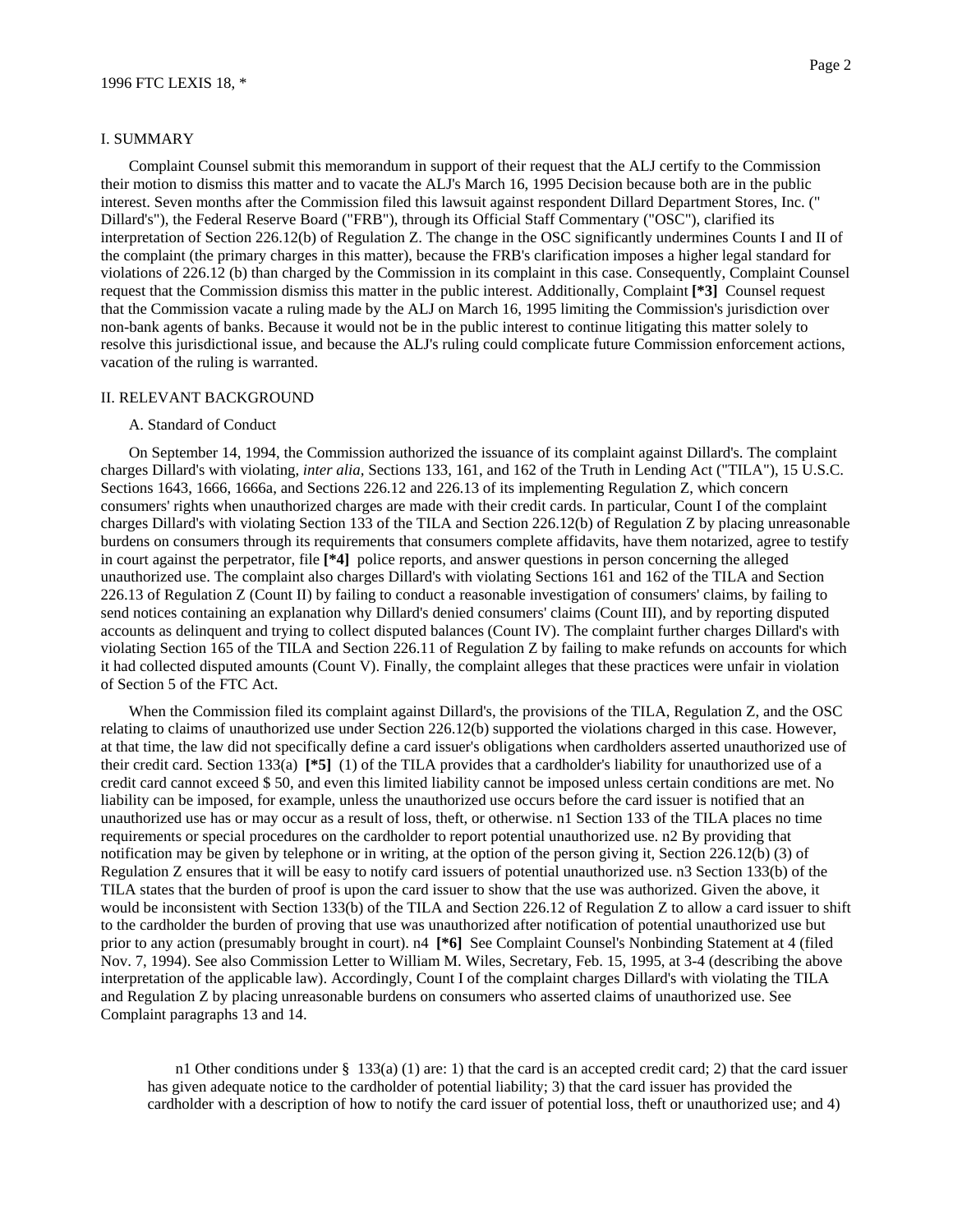n2 *Cf.* § 226.13 of Regulation Z (requiring cardholders to inform the card issuer in writing of billing errors within 60 days of receiving the billing statement on which the error appears). See also OSC 12(b) (3) -3.

n3 Notice of potential unauthorized use does not even need to be initiated by the cardholder. OSC 12(b) (3) -2. **[\*7]**

n4 This reading of the law is consistent with § 161 of the TILA and § 226.13 of Regulation Z, which govern the rights and obligations of creditors when responding to billing errors, which can include errors caused by unauthorized use. Unauthorized use claims can fall under either § § 226.12 or 226.13 of Regulation Z, or potentially both, depending on whether the cardholder meets the more specific requirements of the "billing error notice" provisions in § 226.13(b). Section 226.13(f) of Regulation Z requires creditors to conduct a reasonable investigation after a cardholder notifies the creditor of a potential billing error.

On December 14, 1994, the FRB issued a proposed revision to Section 226.12(b) of the OSC. 59 Fed. Reg. 64,351- 59. Among other things, the FRB proposed adding to the OSC a requirement that creditors must conduct a reasonable investigation when consumers claim unauthorized use of their credit cards. While using somewhat different language than the Commission's complaint, the reasonable investigation standard under the FRB proposal reflected the same principle as the unreasonable burden standard in the Commission complaint. The FRB proposal, however, specifically **[\*8]** set forth what creditors were allowed to do in conducting a "reasonable investigation" when they request cooperation from a cardholder:

In conducting its investigation, the card issuer may reasonably request the cardholder's cooperation, but the card issuer may not automatically deny a claim based solely on the cardholder's failure or refusal to comply with a particular request.

59 Fed. Reg. at 64,356 (emphasis added). This standard differed somewhat from that alleged in Paragraphs 12 and 13 of the complaint in which the Commission charged Dillard's with holding consumers liable if they did not comply with Dillard's requirements. n5

n5 Paragraph 12 states:

Dillard's has held cardholders liable for asserted unauthorized use of their credit card in excess of the statutory limit if cardholders have failed to comply with one or more of the procedures described in PARAGRAPHS SEVEN through ELEVEN.

Paragraph 13 states:

By and through the acts and practices alleged in PARAGRAPHS SEVEN through TWELVE, and others not specifically set forth herein, Dillard's has placed unreasonable burdens on cardholders who have asserted unauthorized use of their credit card.

## **[\*9]**

On February 15, 1995, the Commission submitted comments to the FRB concerning the proposed revisions. In commenting on the above-quoted provision, the Commission wrote to the FRB:

The Commission is concerned, however, with the use of the terms " automatically" and "solely" in evaluating the cardholder's failure or refusal to comply with a particular request as the basis for denying a cardholder's claim . . . . As long as card issuers have any minor reason for denying a cardholder's claim, which is in addition to the cardholder's failure to comply with a request (e.g., a request to provide a written statement), the card issuer might argue that it complied with the language of the proposed comment, since it did not "automatically" or "solely" deny the claim based on a failure to comply with a particular request. To avoid this result and ensure that card issuers conduct reasonable investigations, the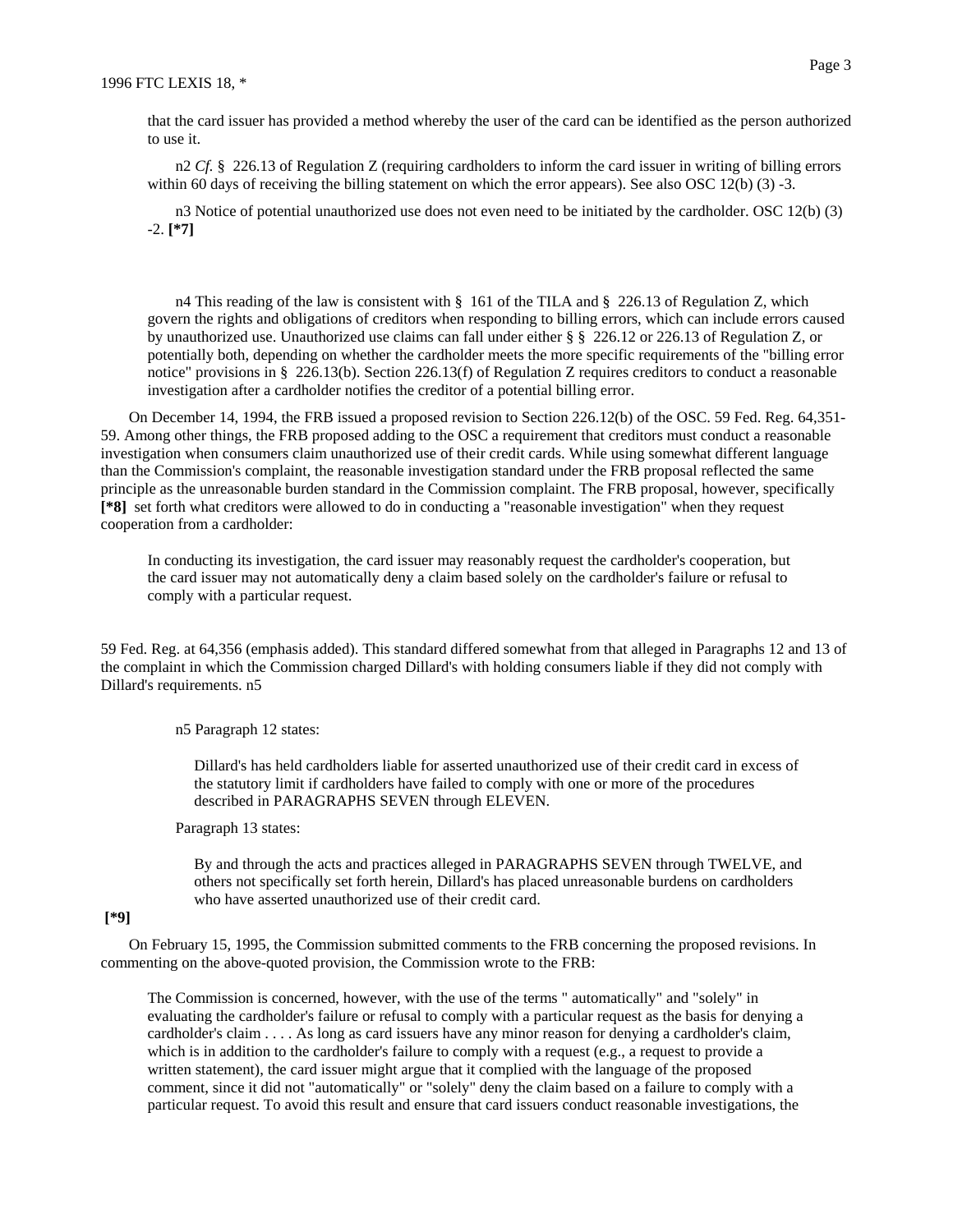Commission suggests deleting "automatically," and further suggests replacing "solely" with the term "primarily."

Letter to William W. Wiles, Secretary, at 6-7.

On April 3, 1995, the FRB promulgated its final OSC in which it adopted its original December 14 language instead **[\*10]** of the Commission's proposed language. 60 Fed. Reg 16771, 16778. Thus, creditors could meet the standard announced by the FRB for conducting a reasonable investigation as long as they did not deny consumers' claims "solely" or "automatically" because consumers did not comply with a specific creditor request. n6

n6 Although it is not absolutely clear that the Commission would have to meet the revised FRB standard in proving Count I of its complaint against Dillard's because the practices occurred prior to the revision, it is likely that the ALJ would apply FRB inerpretations of what constitutes a reasonable investigation. See Ford Motor Co. v. Milholland, 444 U.S. 555, 565 (1980) (FRB OSC is dispositive "unless demonstrably irrational"). In addition, it is likely that the ALJ would read the new 226.12(b) standards into the reasonable investigation requirements of 226.13, even though that section was not revised by the FRB.

In addition, the FRB imposed a cardholder cooperation requirement that had not been part of the proposed OSC revision. Specifically, the FRB stated:

If the card issuer otherwise had no knowledge of facts confirming the unauthorized use, the lack of **[\*11]** information resulting from the cardholder's failure or refusal to comply with a particular request may lead the card issuer reasonably to terminate the investigation.

60 Fed. Reg. 16,771, 16,778. Thus, if consumers failed to provide the card issuer with adequate information concerning the unauthorized use, and the card issuer had no other means to obtain information about the use, the card issuer could terminate its investigation and hold the cardholder liable for the unauthorized charges.

## B. Jurisdictional Issue

Shortly after the FRB put out for comment its revisions to 226.12(b) (but before they were final), Dillard's filed a motion for partial summary decision, n7 arguing that during part of the period covered by the allegations of the complaint (after June 18, 1991), Dillard's had either transferred its credit card accounts or transferred the servicing of its accounts to its wholly -owned subsidiary, Dillard National Bank, and, therefore, when Dillard's performed contractual services for the bank, the Office of the Comptroller of the Currency had exclusive jurisdiction over Dillard's. On February 6, 1995, Complaint Counsel filed their opposition to Dillard's motion, **[\*12]** arguing that the FTC had jurisdiction over Dillard's for these transactions, and that there had been no express or implied repeal of the FTC's broad residual jurisdiction over agents of non-banks. On March 16, 1995, Judge Parker issued a Partial Summary Decision holding that the FTC did not have jurisdiction over Dillard's after June 18, 1991, and dismissing all allegations of the complaint from that time on.

#### n7 Dillard's Renewed Motion for Partial Summary Decision, filed Jan. 23, 1995.

Because of the possible far-reaching consequences of the ALJ's March 16 Decision, on March 24, Complaint Counsel filed a notice of appeal to the Commission of the ALJ's Decision. On April 14, respondent filed a motion to dismiss the appeal, and on June 8, the Commission granted respondent's motion without reaching the merits of the appeal. n8

n8 The Commission determined, among other things, that because the March 16 Decision did not constitute an "initial decision" under the Commission's rules, it was not appealable directly to the Commission at that time because it was an interlocutory order.

## III. THE COMMISSION SHOULD DISMISS THE COMPLAINT AND VACATE THE ALJ'S JURISDICTIONAL RULING **[\*13]** IN THE PUBLIC INTEREST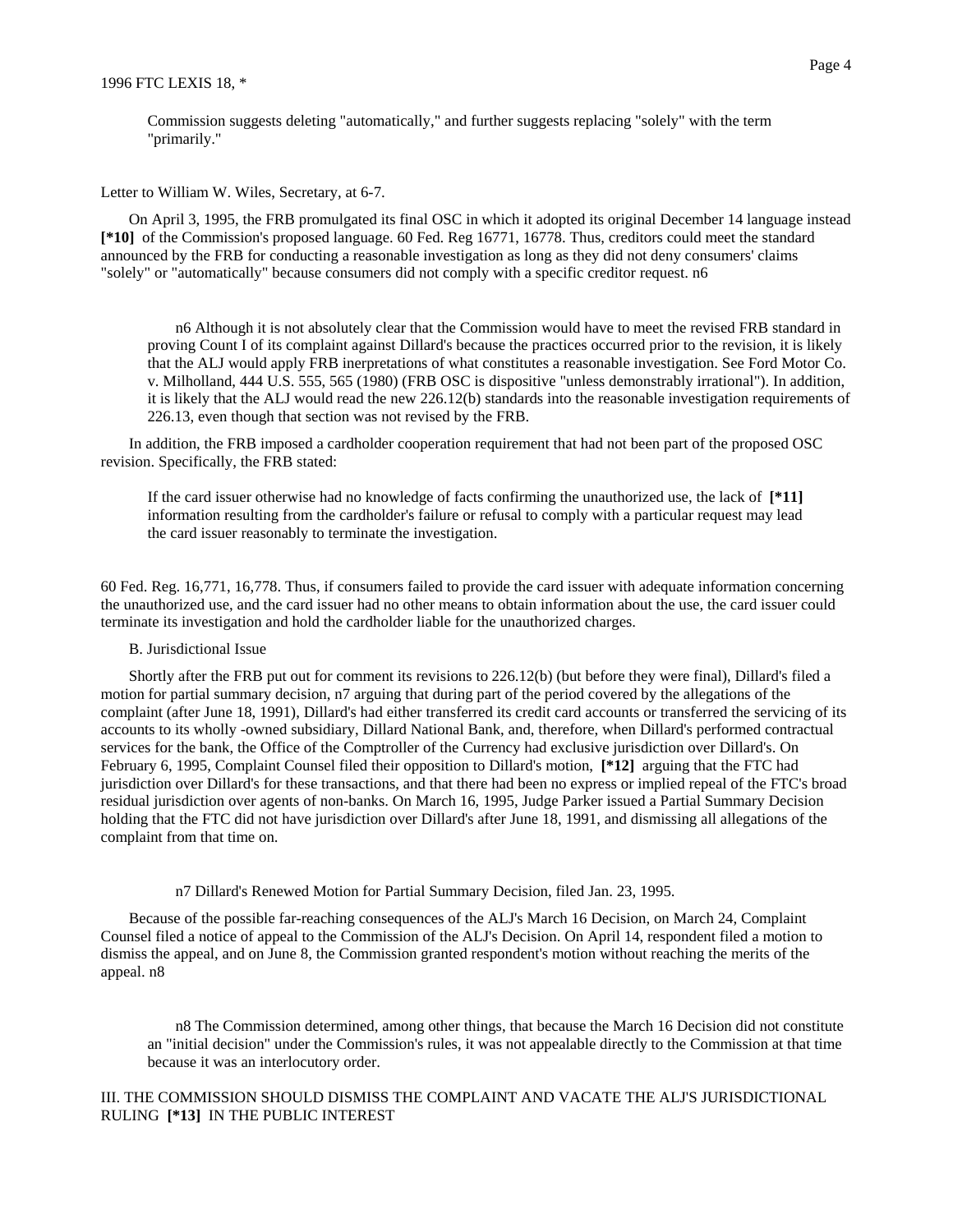A. The Change In The Law By The FRB Warrants Dismissal Of The Complaint As In The Public Interest

It is well settled that the Commission can dismiss a proceeding any time it appears there is a lack of public interest. FTC v. Klesner, 280 U.S. 19 (1929).

In considering such administrative matters as whether to issue a complaint, or, as here, whether to go on with further proceedings in a case that has already been commenced by issuance of a complaint, the Commission is required to take into account a broad range of considerations bearing upon the public interest. In order to discharge its responsibility to make the most effective possible allocation of its necessarily limited resources of funds and personnel, the Commission must consider - - as a matter of administrative judgment and discretion - - which of the various courses of action open to it should be followed.

Drug Research Corp., 63 FTC 998, 1014 (1963) (order dismissing complaint). Only the Commission, and not an ALJ, can make this determination. Id. at 1015. Among the many factors the Commission may consider are whether special and unique circumstances exist (Id.); the **[\*14]** business has been discontinued (First Buckingham Community, Inc., 73 FTC 938, 947 (1968)); the circumstances have changed (Rhinechem Corp. et al., 94 FTC 132, 133 (1979) (order dismissing complaint)); or the law has changed (R.J. Reynolds Tobacco Co., Inc., D. 9206 (Dec. 1, 1986)(order denying Bureau Director's motion for leave to file statement), Century 21 Commodore Plaza, Inc., 95 FTC 808, 816 (1980) (order granting Complaint Counsel's motion for dismissal)).

Seven months after the Commission issued its complaint against Dillard's, the FRB articulated a new standard for credit card issuers when handling claims of unauthorized use. "[If] the law in effect when the complaint was issued has changed so significantly as to undermine or eliminate the alleged cause of action," Complaint Counsel should so inform the Commission. R.J. Reynolds Tobacco Co., Inc., Dec. 1, 1986 Order at 3-4.

In issuing Count I of its complaint, the Commission found reason to believe, even in the absence of specific enumerated requirements under Section 133 of the TILA and Section 226.12(b) of Regulation Z, that Dillard's had unlawfully placed unreasonable burdens on consumers when determining **[\*15]** whether the questioned charges were, in fact, authorized. Complaint Paragraph 13. In promulgating its final OSC, the FRB stated a somewhat different standard than that of the Commission: a duty to conduct a reasonable investigation instead of not imposing unreasonable burdens . Although the theoretical underpinnings of both concepts are similar in that they both impose a reasonableness standard on creditors, there is an important difference between the FRB's approach and the approach outlined in the Commission's complaint. According to the FRB, an investigation is reasonable as long as creditors do not "automatically" deny consumers' claims "solely" because the consumers fail to comply with a specific request. The standard imposed by the Commission was not so limiting.

Anticipating the likelihood that the ALJ and the Commission would require us to prove our case using the "new" FRB standard (and it is likely that the 226.12(b) standard would be applied to Count II of the complaint as well), n9 staff pursued discovery of evidence relevant to whether Dillard's had denied claims solely or automatically because consumers did not comply with a particular request. Some of the evidence **[\*16]** gathered to date does point to law violations by Dillard's. Nevertheless, we believe it would be difficult to prevail under the new standard.

n9 Count II concerns Dillard's alleged violations of Section 226.13 of Regulation Z. In determining what constitutes a "reasonable investigation" under § 226.13 of Regulation Z, it is likely that the ALJ would consider the "reasonable investigation" definition in § 226.12(b).

In addition, the revised OSC also allows creditors to stop processing claims if they cannot get information from the cardholder that cannot be obtained elsewhere. OSC 226.12(b)-3, 60 Fed. Reg. 16,771, 16,674, 16,678 (Apr. 3, 1995). This "creditor safety valve" poses an additional hurdle for staff not present at the time the complaint was filed. When the Commission brought its case against Dillard's, the only written requirement imposed on cardholders related to notification. n10 With this change , card issuers can now deny claims when they do not obtain the cardholder's cooperation in conducting an investigation.

n10 See discussion at 4, *supra.*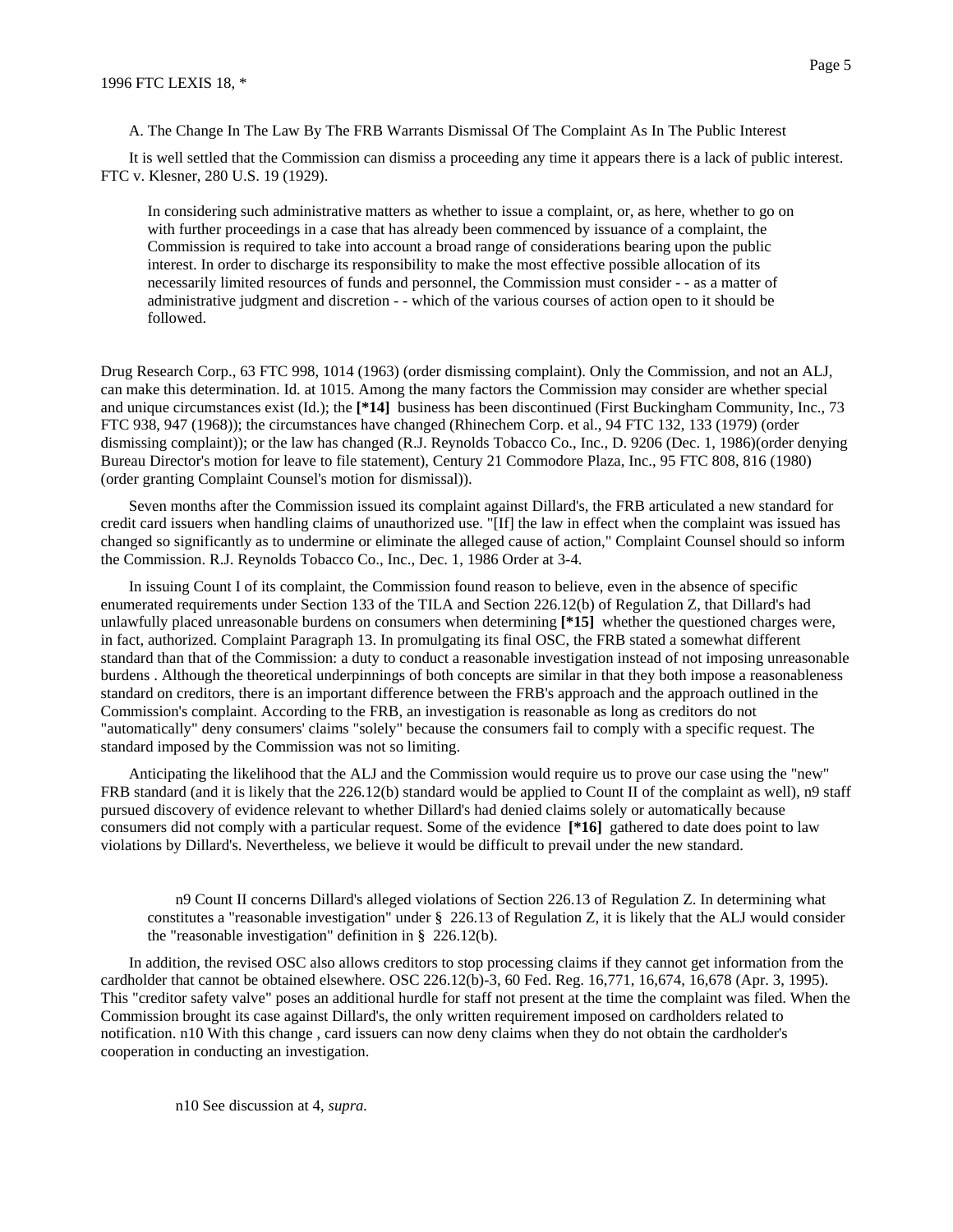Because of these changes in the applicable legal standard promulgated by the FRB through the OSC, the Commission **[\*17]** should exercise its prosecutorial discretion to dismiss this matter.

B. It Is Also In The Public Interest To Vacate The ALJ's Ruling Concerning The Commission's Jurisdiction

As explained above, on March 16, 1995, the ALJ ruled that the Commission did not have jurisdiction over nonbank agents of banks. n11 Because this ruling concerns important jurisdictional issues that will not be reviewed by the Commission should this matter be dismissed, it should not be allowed to stand , especially when the reason it would remain untested involves independent, unrelated issues as described above. Clearly, it is not in the public interest to continue litigating this case merely to enable the Commission to resolve these jurisdictional issues. Although it is not clear what precedential value the ALJ's decision may have, n12 to avoid confusion concerning the ruling's impact, it would be in the public interest to vacate the ALJ's March 16 Decision.

n11 We note that on August 16, 1995, the Commission promulgated its Telemarketing Sales Rule, 16 C.F.R. Part 310 et seq., 60 Fed. Reg. 43,842 (Aug. 23, 1995), which contains statements concerning the Commission's jurisdiction under the FTC Act that conflict with the ALJ's ruling. **[\*18]**

n12 While the Commission has not spoken on the precedential value of decisions of its administrative officers, courts have held in other administrative cases concerning the Office of Personnel Management and the Environmental Protection Agency that only agency decisions were entitled to much deference. See Horner v. Burns, 783 F.2d 196, 202 (Fed. Cir. 1986) (upholding M.S.P.B. Rule that unreviewed decisions of presiding officials lack precedential value); United States v. Allen, 494 F. Supp. 107, 111 (W.D. Wis. 1980) (unreviewed ALJ decision to issue a subpoena has no precedential value).

In an analagous situation, the authority to vacate the holdings of lower courts is generally recognized in the federal courts. The Federal Rules of Civil Procedure provide federal courts at both the trial and appellate level with explicit authority to modify prior judgments: Fed. R. Civ. P. 60(b) and 28 U.S.C. § 2106.

The Supreme Court or any other court of appellate jurisdiction may affirm, modify, vacate, set aside or reverse any judgment, decree, or order of a court lawfully brought before it for review . . . .

28 U.S.C. § 2106. Similarly, when the Commission reviews an **[\*19]** initial decision by an ALJ, it can "exercise all the powers which it would have exercised if it had made the initial decision" including adopting, modifying, or setting aside the findings, conclusion, and rules or orders contained in the initial decision. Commission Rules of Practice 3.54(a and (b). See The Coca-Cola Co., 91 FTC 517, 611 (1978) (Commission's scope of review of trial record is "*de novo*") .

As the Supreme Court noted in United States Bancorp Mortg. Co. v. Bonner Mall Partnership, 115 S.Ct. 386, 391 (1994),

A party who seeks review of the merits of an adverse ruling, but is frustrated by the vagaries of circumstance, ought not in fairness be forced to acquiesce in the judgment.

Because this matter will be dismissed prior to a final adjudication if the Commission grants our motion, it would be inappropriate for the Commission to leave standing a ruling that may or may not have precedential value and that is likely to cause confusion concerning the status of the Commission's jurisdiction over non-bank agents of banks. It is, therefore, in the public interest for the Commission to vacate the ALJ's March 16 Decision.

## IV. CONCLUSION

For all of **[\*20]** the reasons stated above, Complaint Counsel respectfully request that the ALJ certify to the Commission this motion to dismiss this matter in its entirety and to vacate the ALJ's March 16, 1995 Decision.

Respectfully submitted this 12th day of February, 1996.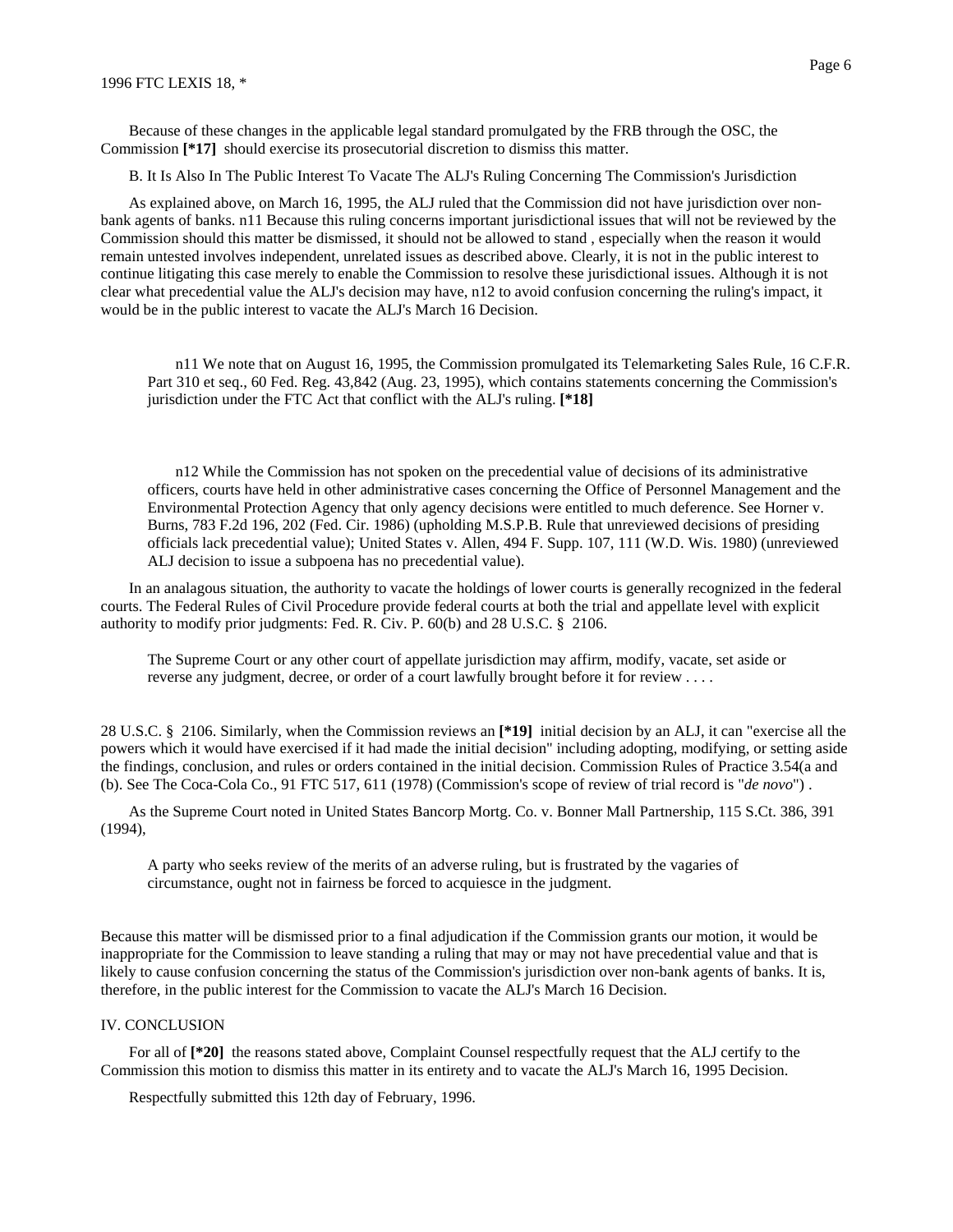Stephen L. Cohen Philip E. Rothschild Martha Landesberg COMPLAINT COUNSEL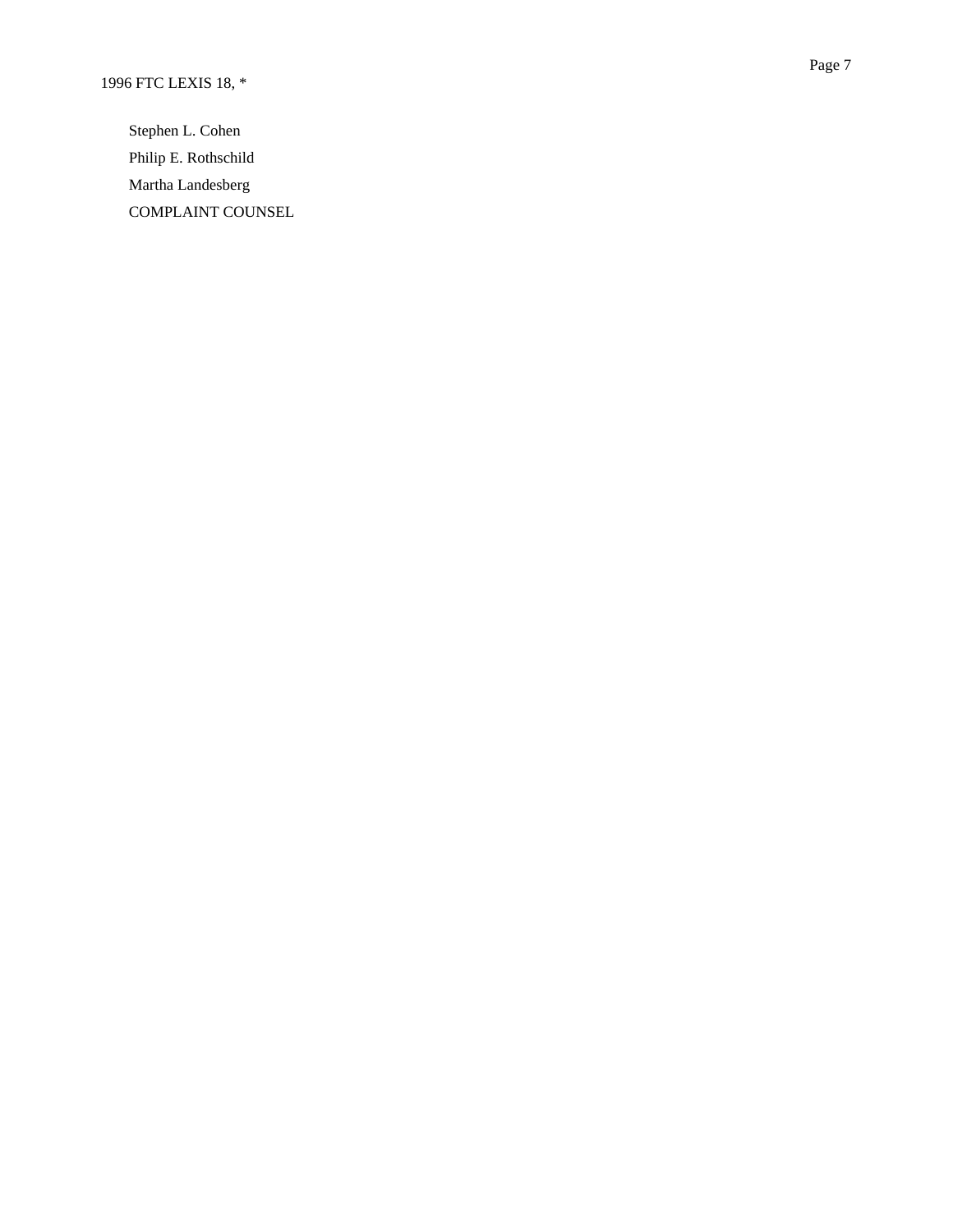#### LEXSEE 1991 FTC LEXIS 306

#### In the Matter of DIRAN M. SEROPIAN, M.D.

### Docket No. D-9248

## Federal Trade Commission

#### *1991 FTC LEXIS 306*

## ORDER DENYING RESPONDENT'S MOTION FOR A MORE DEFINITE STATEMENT

July 3, 1991

## **ALJ: [\*1]**

Lewis F. Parker, Administrative Law Judge

The respondent, Dr. Diran M. Seropian, has filed a motion seeking a more definite statement of the charges against him, claiming that he cannot frame an appropriate response to the complaint since it does not:

1. Describe conduct with which he is charged in an individual capacity.

2. Name the others who were allegedly involved in the combination or conspiracy and does not disclose the acts and coercive means referred to in paragraphs seven and eight.

3. Reveal the basis for the claim that the alleged unlawful acts are continuing, and will continue or recur.

It is true that the complaint lacks the details which Dr. Seropian will need before he can mount a defense against its allegations, but such details need not be given in the complaint. The Rules of Practice,  $\S$  3.11(b)(2) require only that the complaint shall contain "a clear and concise factual statement sufficient to inform each respondent with reasonable definiteness of the type of acts . . . alleged to be in violation of the law."

The complaint meets this standard since it gives Dr. Seropian notice of the charges against him. L. G. Balfour v. FTC, 442 F.2d 1, 19 (7th Cir. 1971). **[\*2]** The details of the Commission's case will be revealed to Dr. Seropian during the discovery phase of this proceeding, for complaint counsel will file a nonbinding statement and will be required at the appropriate time to turn over to him the names of potential witnesses and copies of documents which they intend to offer in evidence.

Since the complaint does not detail the charges against Dr. Seropian, his answer need not be any more informative. Therefore,

IT IS ORDERED that Dr. Seropian's motion for a more definite statement be, and it hereby is, denied.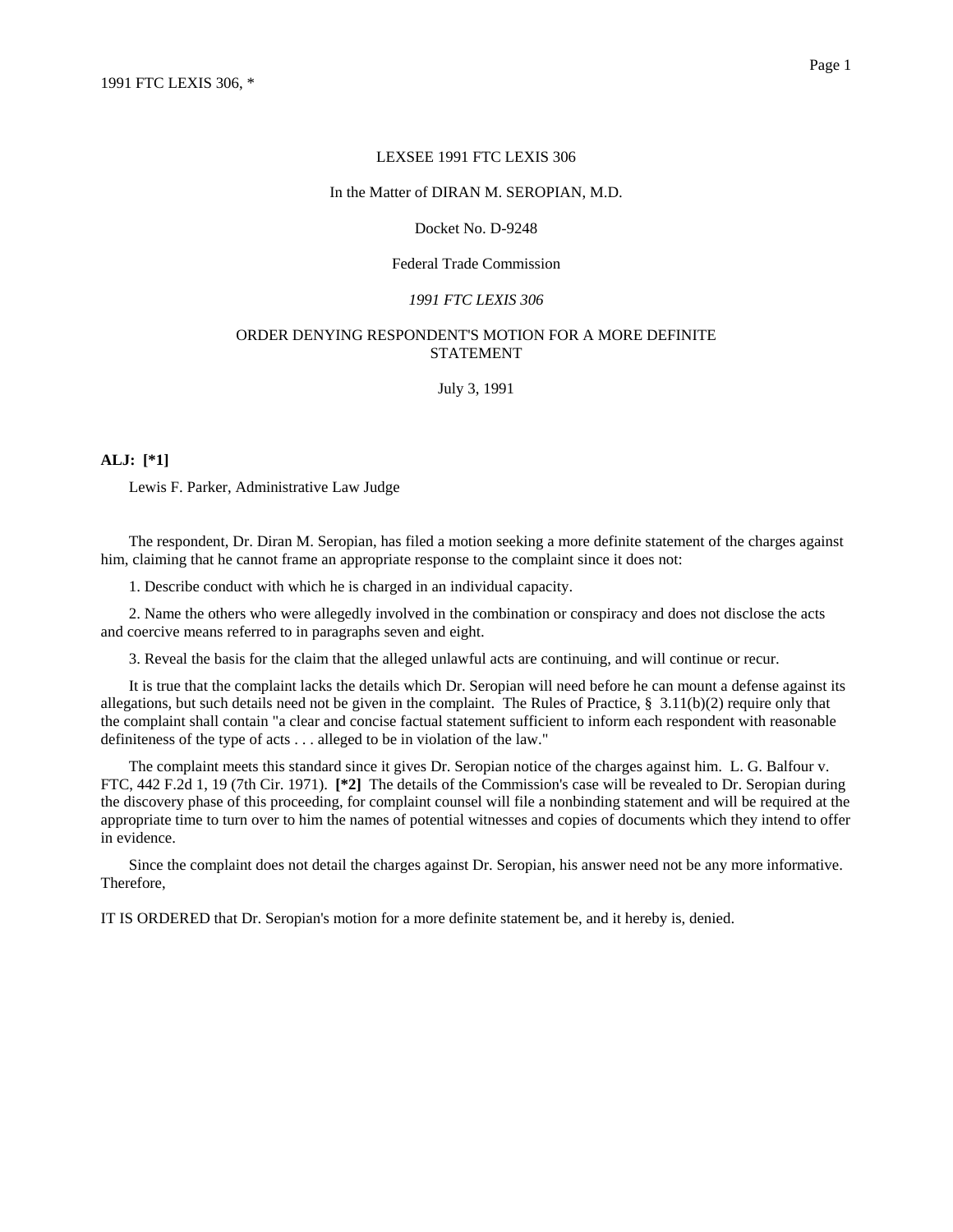#### LEXSEE 2001 FTC LEXIS 96

## In the Matter of H.J. HEINZ COMPANY a corporation; MILNOT HOLDING CORPORATION, a corporation; and MADISON DEARBORN CAPITAL PARTNERS, L.P., a limited partnership

Docket No. 9295

Federal Trade Commission

#### *2001 FTC LEXIS 96*

## CERTIFICATION TO THE COMMISSION

June 6, 2001

## **ALJ: [\*1]**

D. Michael Chappell, Administrative Law Judge

#### **ORDER:**

## **CERTIFICATION TO THE COMMISSION**

On May 25, 2001, Complaint Counsel filed with the Office of the Secretary a Motion to Dismiss the above captioned matter. In that motion, Complaint Counsel represents that Respondents H.J. Heinz Company and Milnot Holding Corporation abandoned the challenged transaction immediately after the decision by the U.S. Court of Appeals for the District of Columbia Circuit in F.T.C. v. Heinz Co., et al., 2001 U.S. App. LEXIS 7735 (April 27, 2001). Complaint Counsel further represents that those respondents have consented to the filing of the motion to dismiss, but makes no representation as to the position of Respondent Madison Dearborn Capital Partners, L.P. The motion was not filed as a joint motion, but no opposition has been filed. To the extent that any of the respondents intended to respond, the deadline for filing an opposition was June 4, 2001.

Section 3.22(a) of the Commission's Rules of Practice sets forth that the Administrative Law Judge shall certify to the Commission any motion upon which he has no authority to rule, accompanied by any recommendation that he may deem appropriate. 16 C.F.R. § 3.22(a). **[\*2]** Where a motion to dismiss requires a determination as to whether continued litigation would be in the public interest, the Administrative Law Judge is without authority to rule. Columbia Hospital Corp., 1993 FTC LEXIS 180 (July 28, 1993); Midcon Corp., 1987 FTC LEXIS 5 (Nov. 16, 1987). Further, where a motion to dismiss is addressed to the Commission in its administrative capacity, the ALJ shall certify the motion to the Commission. Drug Research Corp., 63 F.T.C. 998 (Oct. 3, 1963).

Accordingly, Complaint Counsel's Motion to Dismiss is hereby certified to the Commission. Because no factual or legal findings have been made, the certification is without recommendation.

#### ORDERED: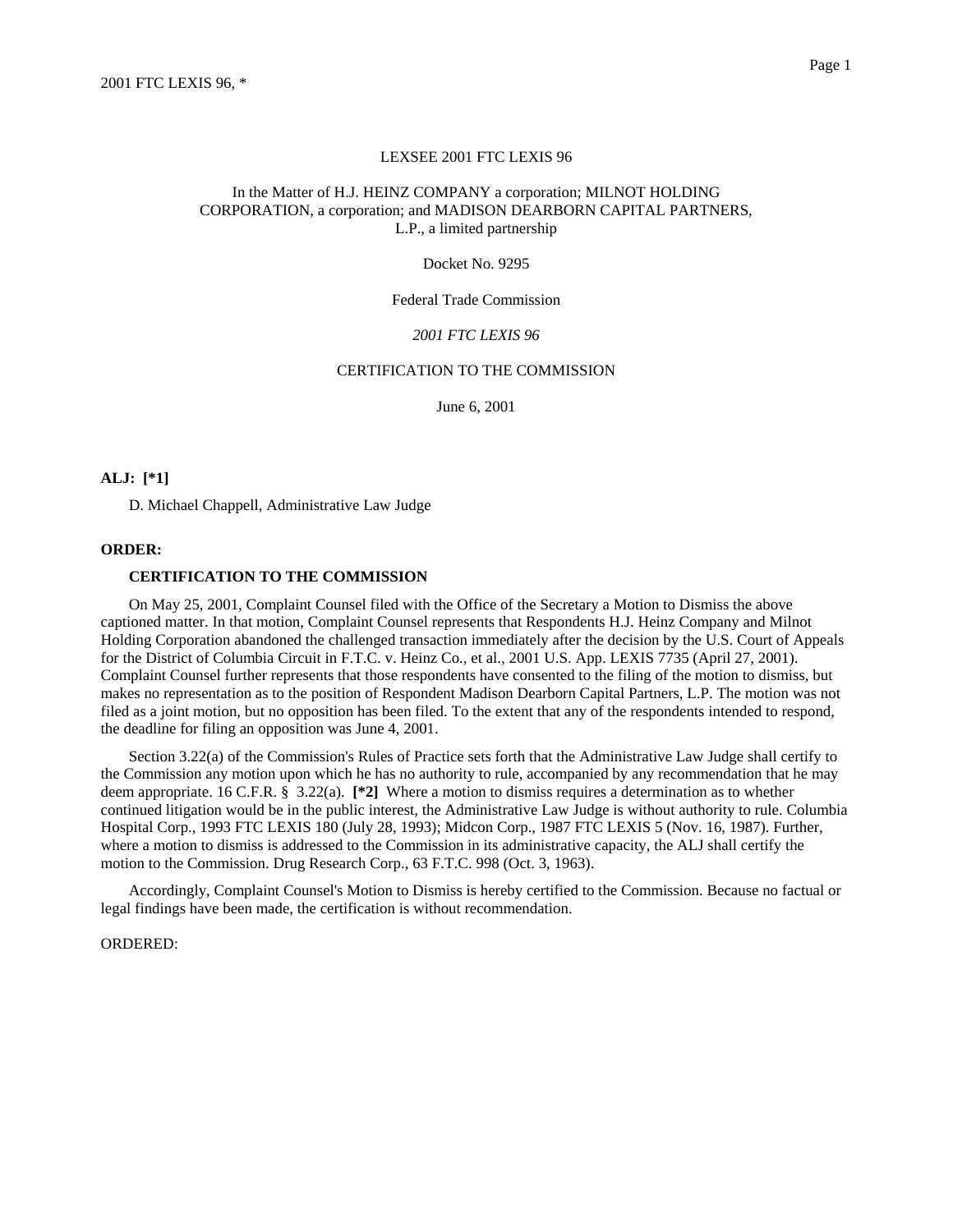### LEXSEE 1995 FTC LEXIS 452

## In the Matter of INTERNATIONAL ASSOCIATION OF CONFERENCE INTERPRETERS, a/k/a Association Internationale des Interpretes de Conference, a corporation, and UNITED STATES REGION OF THE INTERNATIONAL ASSOCIATION OF CONFERENCE INTERPRETERS, an unincorporated association

#### DOCKET NO. 9270

## Federal Trade Commission

#### *1995 FTC LEXIS 452*

## ORDER DENYING MOTION TO CERTIFY INTERLOCUTORY APPEAL

February 15, 1995

#### **ALJ: [\*1]**

James P. Timony, Administrative Law Judge

### **ORDER:**

### ORDER DENYING MOTION TO CERTIFY INTERLOCUTORY APPEAL

#### Introduction

By an order on January 24, 1995, respondents' Motion to Dismiss was denied. n1 On January 31, 1995, respondents filed a motion to certify an interlocutory appeal to the Commission on two aspects of the denial of their motion to dismiss. Respondents seek certification and Commission review, with a stay of proceedings, of the determination that the Commission can exert personal jurisdiction over AIIC and that principles of international comity do not preclude this action against AIIC.

n1 The order of February 7, 1995, modified and supplemented the case law supporting the ruling on the issue of personal jurisdiction in the January 24, 1995 order.

Appeals of intermediate rulings are disfavored by the Commission. Bristol-Meyers Co. et. al., 90 F.T.C. 273 (1977). The federal courts have a strong policy of discouraging piecemeal litigation. State of N.C. v. Alexander & Alexander Services, 685 F. Supp. 114, 115 (E.D.N.C. 1988). (Certification for immediate appeal denied from order upholding personal jurisdiction over foreign defendants.) n2

n2 In the federal courts, interlocutory appeals are governed by 28 U.S.C. § 1292(b) and the language of this statute mirrors that of Rule 3.23(b). Federal case law provides guidance on the scope of Rule 3.23(b). **[\*2]**

Authority to certify an interlocutory appeal is governed by Commission Rule 3.23(b):

Applications for review of a ruling by the Administrative Law Judge may be allowed only upon request made to the Administrative Law Judge and a determination by the Administrative Law Judge in writing, with justification in support thereof, that the ruling involves a controlling question of law or policy as to which there is substantial ground for difference of opinion and that an immediate appeal from the ruling may materially advance the ultimate termination of the litigation or subsequent review will be an inadequate remedy.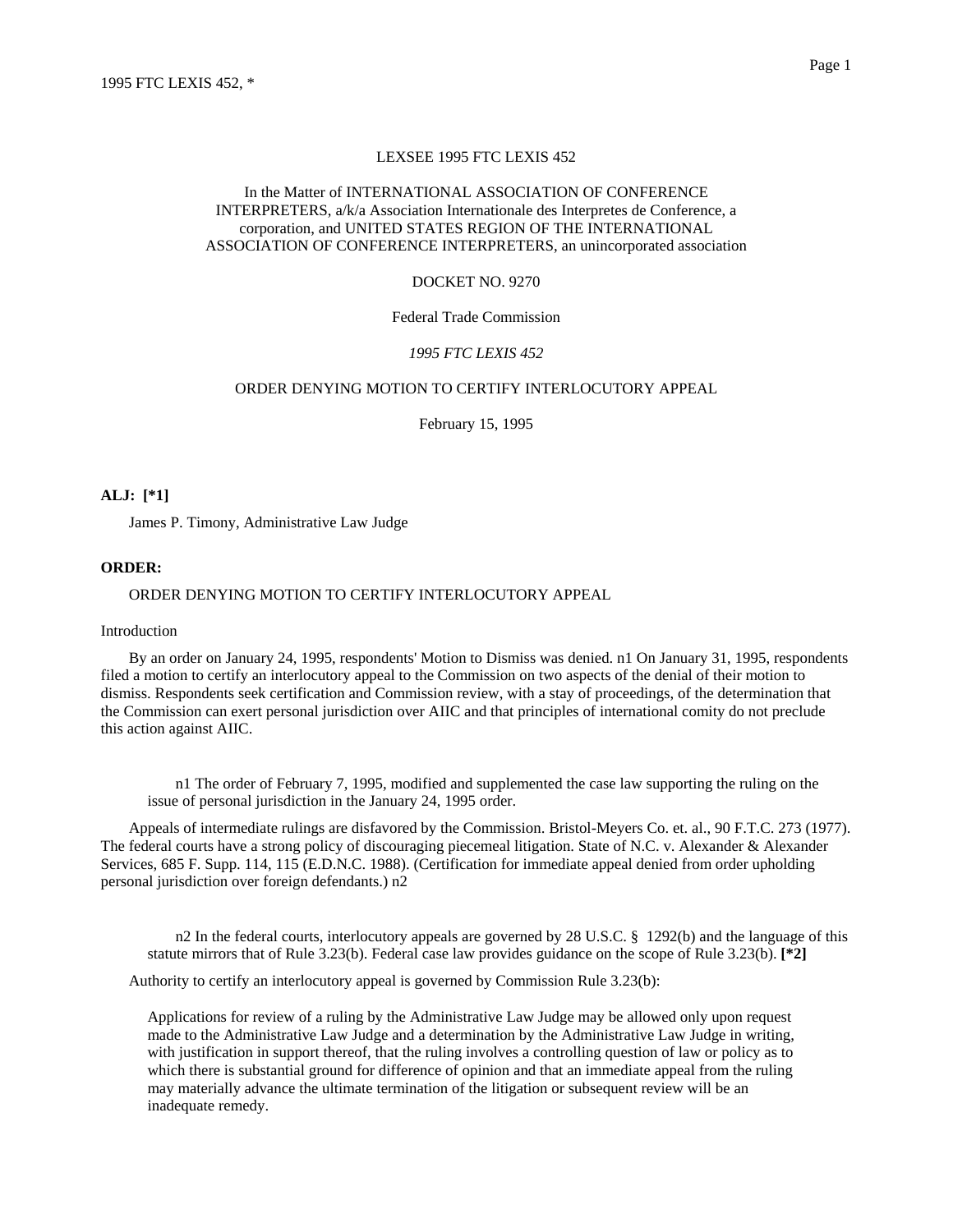Thus, the test established by Rule 3.23(b) has three parts: (1) there must be a ruling on a controlling issue of law or policy; (2) as to which there is a substantial ground for difference of opinion; and (3) an immediate appeal from the ruling may materially advance the ultimate termination of the litigation or subsequent review will be an inadequate remedy. n3

n3 Respondents do not argue that subsequent review will be an inadequate remedy.

#### A. Personal Jurisdiction

Respondents argue that this dispute about the existence of personal jurisdiction over AIIC "inherently **[\*3]** involves a controlling issue of law." Although dismissal of the complaint as to AIIC would be conclusive, that decision is controlled by issues of fact, not law.

There is no dispute about the applicable law in this case. A well-established test for specific jurisdiction is whether the respondents have "purposefully directed" their activities towards the United States. n4

n4 Respondents argue that jurisdiction could not be found over an association unless it controls where its members are present, citing Donatelli v. National Hockey League, 893 F.2d 459, 470-71 (1st Cir. 1990) ("Donatelli"). That case involved a hockey player's unsuccessful attempt to assert solely general jurisdiction in Rhode Island over the National Hockey League because a member team, the Boston Bruins, had, without assistance from the league, held an annual exhibition game there, sold regular season tickets in the state, and sent play-by-play broadcasts into Rhode Island. The defendant league itself did not conduct significant activities in the forum. Id. at 465, 468. The issue was whether minimum contacts were satisfied when the only contacts with the forum arose from one member's presence there. Donatelli holds that when the only contact with a forum is a member's presence, the association must have directed that member to be present in the forum. Here, the jurisdiction is both specific and general, with allegations that AIIC has purposefully undertaken activities directed towards the United States and that its presence here is more than incidental. **[\*4]**

The respondents argue about the weight given to particular facts: "there are substantial grounds for difference of opinion regarding the application of the case law concerning personal jurisdiction over associations to the facts of this case." (Motion for Certification at 9). This is not within the interlocutory review process. Rule 3.23(b) does not provide for "early resolution of disputes concerning whether the trial court properly applied the law to the facts." Abortion Rights Mobilization, Inc. v. Regan, 552 F. Supp. 364, 366 (S.D.N.Y. 1982); State of N.C. v. Alexander & Alexander Services, 685 F. Supp. 114, 115 (E.D.N.C. 1988):

The first substantive clause of  $\S$  1292(b) requires that there be a 'controlling question of law . . . . This standard forecloses interlocutory appeals in situations in which the law is well settled and the dispute arises in the application of the facts at hand to that law. Decisions that are "fact specific" may not be appealed under § 1292(b).

#### B. Difference of Opinion

Respondents must show that there is a substantial ground for difference of opinion as to the existence of personal jurisdiction over AIIC. To establish such a "substantial **[\*5]** ground" under Rule 3.23(b), a party seeking certification must make a showing of a likelihood of success on the merits. Detroit Auto Dealers Association, D. 9189, Order Denying Interlocutory Appeal (Oct. 16, 1985) at 1-2.

The phrase "substantial ground for difference of opinion" requires a finding that the question presents a novel n5 or difficult legal issue. It is this unsettled state of the law that creates a "substantial ground for difference of opinion" and triggers certification. The Order of January 24th, as supplemented on February 7, 1995, relies on settled precedent, not on a novel theory. It is highly unlikely that respondents' appeal would succeed on the merits.

n5 Respondents point out that the Commission has never before entered an order against a foreign association. However, questions of personal jurisdiction turn on the activities of the respondent (i.e., whether they were continuous and systematic or purposefully directed towards the forum) not the respondent's structure, status or identity.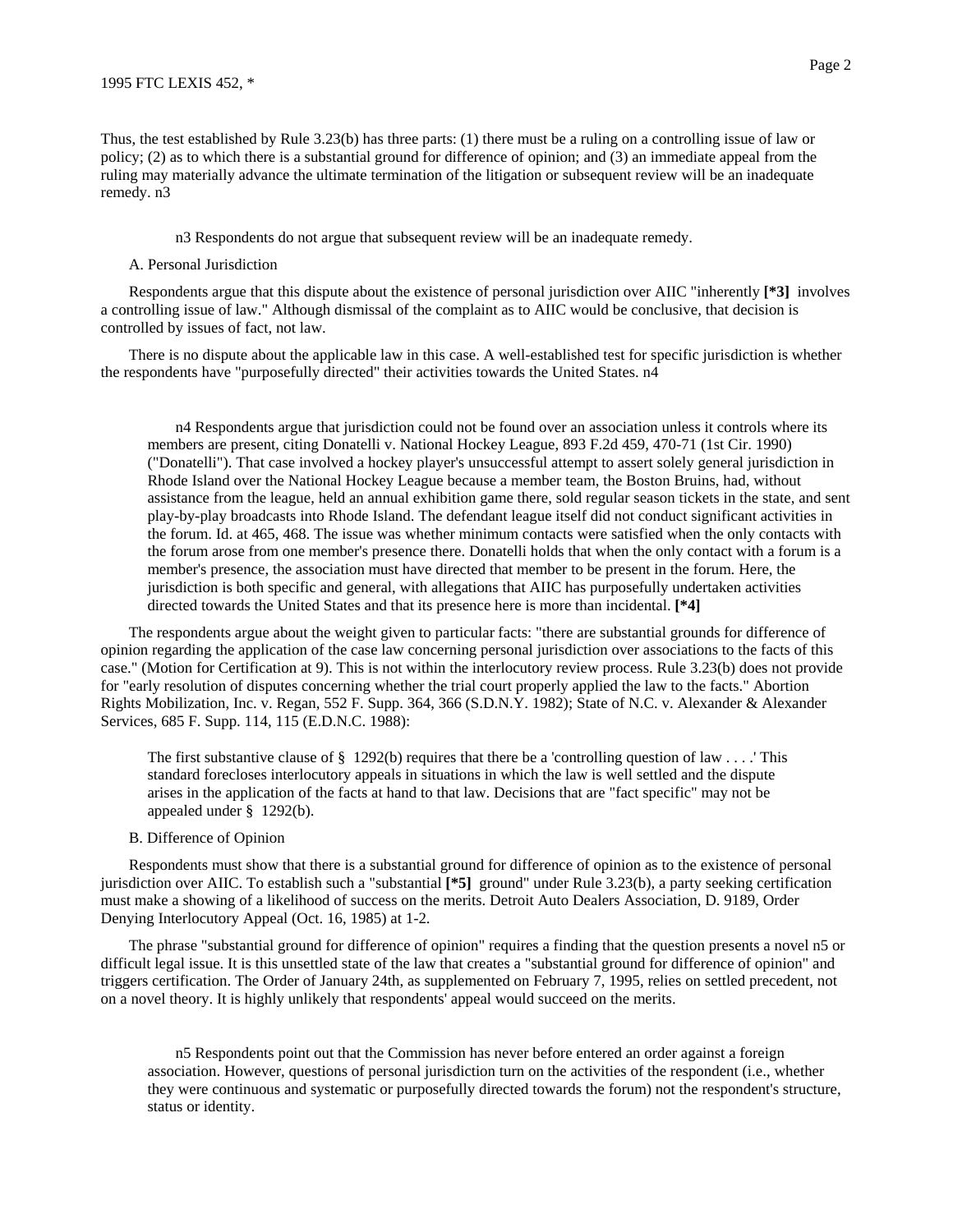Even if AIIC prevailed on its claim that the Commission lacked jurisdiction over it, this litigation could still proceed **[\*6]** against the United States Region. In addition, respondents have not made the requisite showing that there is a likelihood of success on the merits. Hence, termination of this litigation will not be advanced by an interlocutory appeal.

A finding of lack of personal jurisdiction over AIIC would not foreclose Commission jurisdiction over the United States Region. The complaint alleges that the United States Region has participated in enforcing the AIIC fee schedules and anticompetitive work rules applied in the United States. (Complaint, PP5, 6) The complaint further alleges that the United States Region is in conspiracy to fix the price, output and marketing of interpretation services in the United States. (Complaint, P13) These allegations, if proven, would justify an order against the United States Region irrespective of what happens to AIIC.

#### D. Standard of Proof

Respondents argue that there exists a substantial ground for difference of opinion as to the standard of proof complaint counsel must meet to defeat their motion to dismiss for lack of personal jurisdiction. Respondents argue that the preponderance of evidence standard applies even without discovery or an evidentiary **[\*7]** hearing.

There is no substantial ground for difference of opinion on the standard of proof for judging motions to dismiss for lack of personal jurisdiction. Complaint counsel need only make a prima facie showing of jurisdiction at this stage of the litigation. United Elec. Radio and Machine Workers v. 163 Pleasant St. Corp., 987 F.2d 39, 43-44 (1st Cir. 1993); Theunissen v. Matthews, 935 F.2d 1454, 1458 (6th Cir. 1991); Bullion v. Gillespie, 895 F.2d 213, 217 (5th Cir. 1990).

#### E. Comity

Respondents also cite considerations of comity as a basis for seeking interlocutory review of the denial of their motion to dismiss. Respondents argue that the January 24 Order held that this action concerns only conduct affecting services rendered in the United States to conclude that it was in accord with principles of international comity, and did not address any other international comity considerations set forth in the International Antitrust Guidelines.

Following the Guidelines, in performing comity analysis, the order addressed: (1) The relative significance of the alleged violation within the United States as compared to abroad. ("The setting of United States fees has significant **[\*8]** effects here and minimal effects abroad.") (Order Denying Motion to Dismiss at 3); (2) The nationality of the persons involved in or affected by the conduct. ("Most interpreters practicing in the domestic market are United States residents.") (Id.); (3) The presence or absence of a purpose to affect United States consumers, markets or exporters. ("AIIC's promulgating a schedule of fees, in United States dollars, for interpreters to charge when working in the United States is purposefully directed towards the United States.") (Id. at 2, n. 2); (4) The relative significance and foreseeability of effects of the conduct on the United States as opposed to the effects abroad. ("The complaint is directed at conduct that raises domestic prices and limits the terms of contracts negotiated and performed in the United States.") (Id. at 3) ("That the publication of rates and approval of rules may have taken place in Europe as well as the United States does not diminish the resulting harm to the United States.") (Id.); (5) The existence of reasonable expectations that would be furthered or defeated by the action. ("AIIC cannot claim that this action goes against its reasonable **[\*9]** expectations, because it has anticipated being sued for antitrust violations and has a policy for dealing with such suits.") (Id.); (6) The degree of conflict with foreign law or articulated foreign economic policies. ("Because this action concerns only conduct affecting services rendered in the United States, it poses little risk of conflict with foreign law.") (Citing Hartford Fire Ins. Co. v. California, 113 S.Ct. 2891, 2911 (1993).) (Order Denying Motion to Dismiss at 3-4).

Respondents have failed to show that there is a substantial ground for difference of opinion as to the effect of comity considerations on this stage of the litigation.

Respondents make two assertions, not associated with any of the factors cited by the Commission in its Guidelines, that they say raise substantial comity questions justifying certification. Respondents argue that this proceeding could lead to an order abrogating agreements they have negotiated with intergovernmental organizations, such as the United Nations, and that at some point complaint counsel may seek discovery from AIIC. These issues are not ripe. New York Health and Hospitals Corp. v. Blum, 678 F.2d 392, 396 (2d Cir. 1982). **[\*10]** Similarly, discovery against AIIC, would raise no substantial comity concerns. Societe Nationale Industrialle Aerospatiale v. United States District Court, 107 S.Ct. 2542, 2556 n.29 (1987).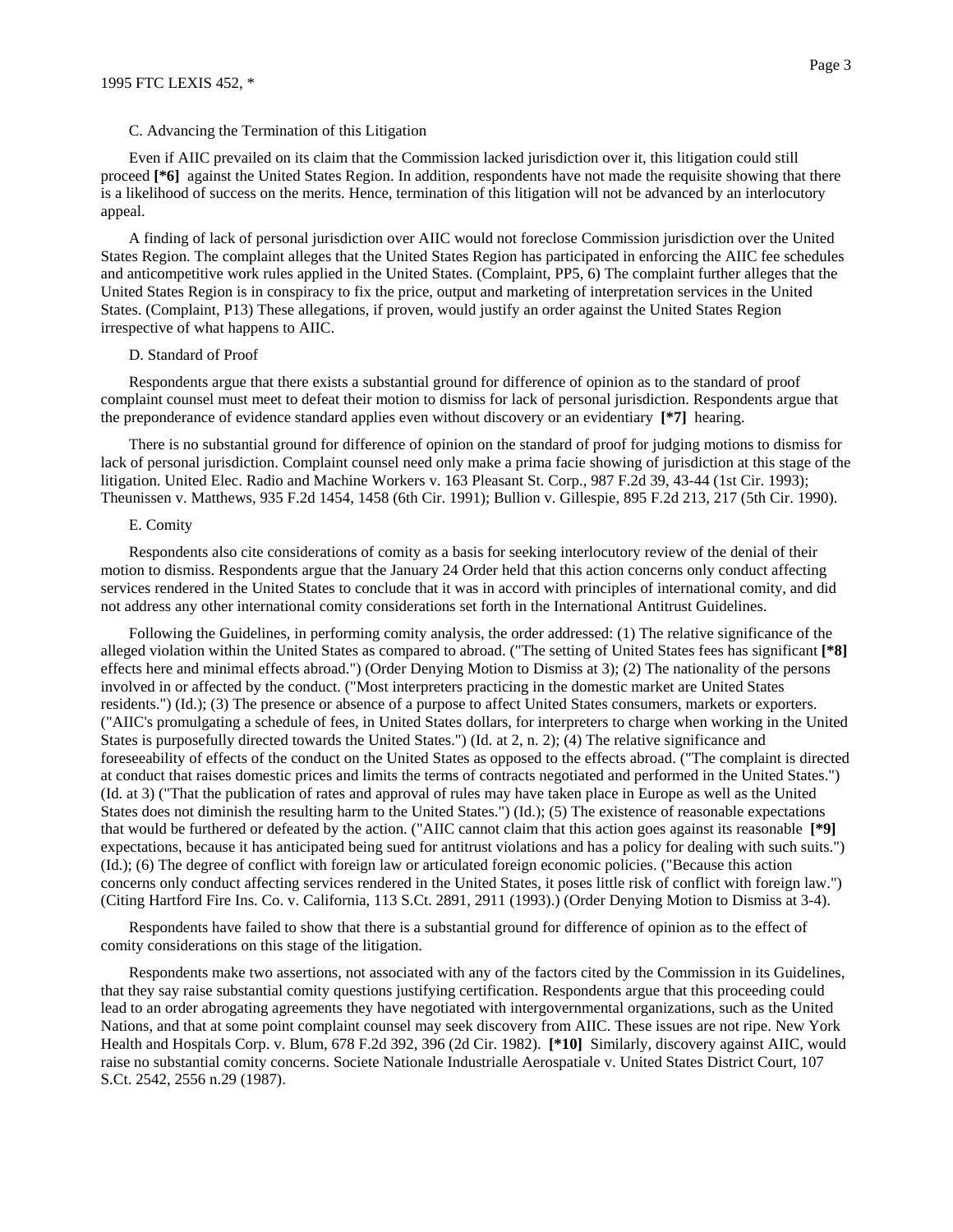## 1995 FTC LEXIS 452, \*

Certification to the Commission of questions of comity is unlikely to advance materially the ultimate termination of the litigation. The Commission has stated in the Guidelines on International Antitrust that it considers comity factors when deciding to issue complaints, and it presumably did so when it issued the complaint against AIIC. There is no basis in this record for the Commission to conclude on the basis of comity considerations that its recent decision to issue a complaint in this matter was mistaken.

Respondents' motion to certify is denied.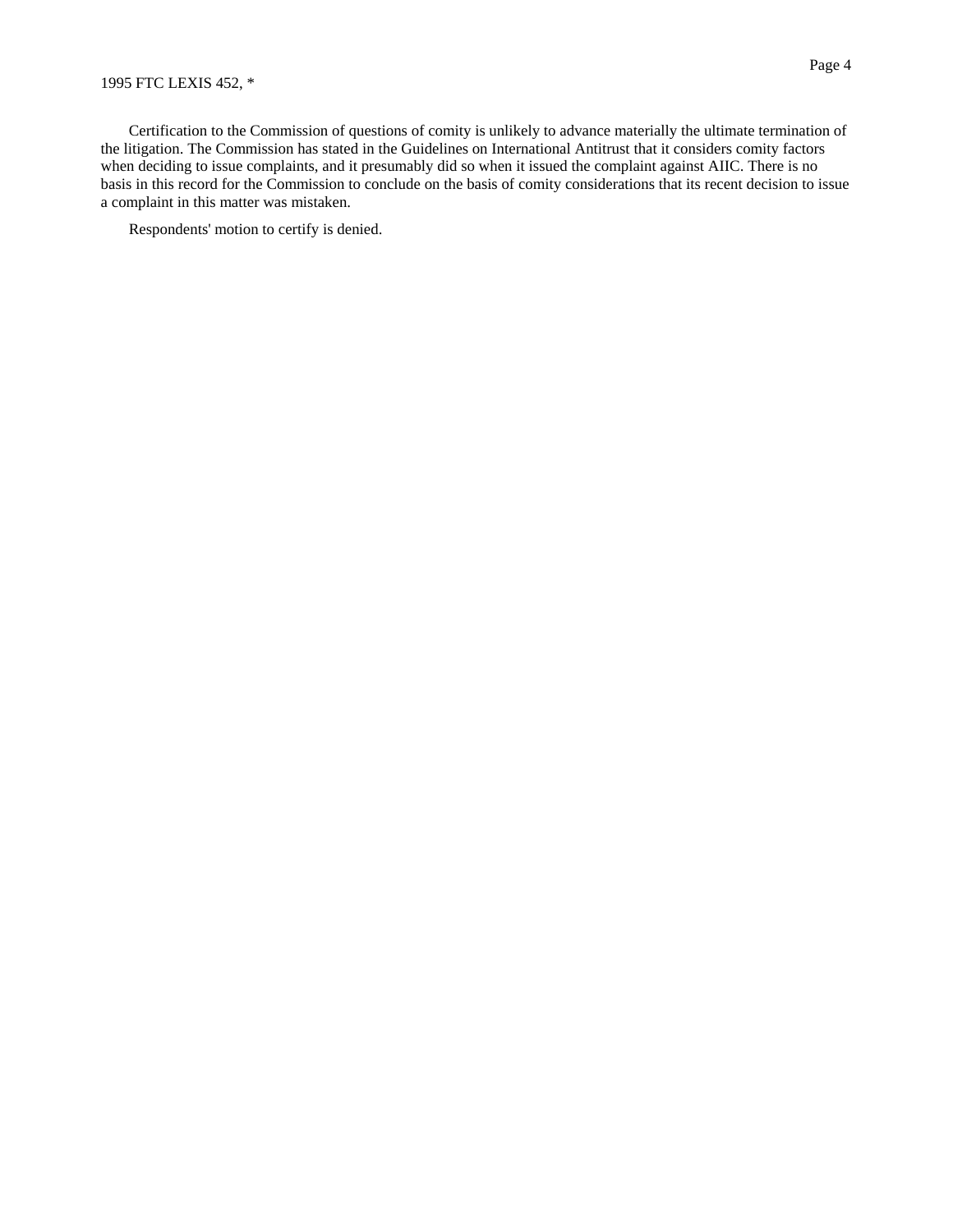### LEXSEE 1994 FTC LEXIS 213

## In the Matter of NEW BALANCE ATHLETIC SHOE, INC. a corporation

## DOCKET NO. 9268

## Federal Trade Commission

# *1994 FTC LEXIS 213*

# NO DATE IN ORIGINAL

October 20, 1994

## **ORDER:**

## **[\*1]**

# ORDER DENYING MOTION TO DISMISS OR FOR A MORE DEFINITE STATEMENT

Respondent moves to dismiss the Complaint (or in the alternative for a more definite statement) as deficient in clarity of facts and theory. At this stage of pleading the allegations appear succinct but informative. Discovery and argument will add detail.

The motion fails.

Dated: October 20, 1994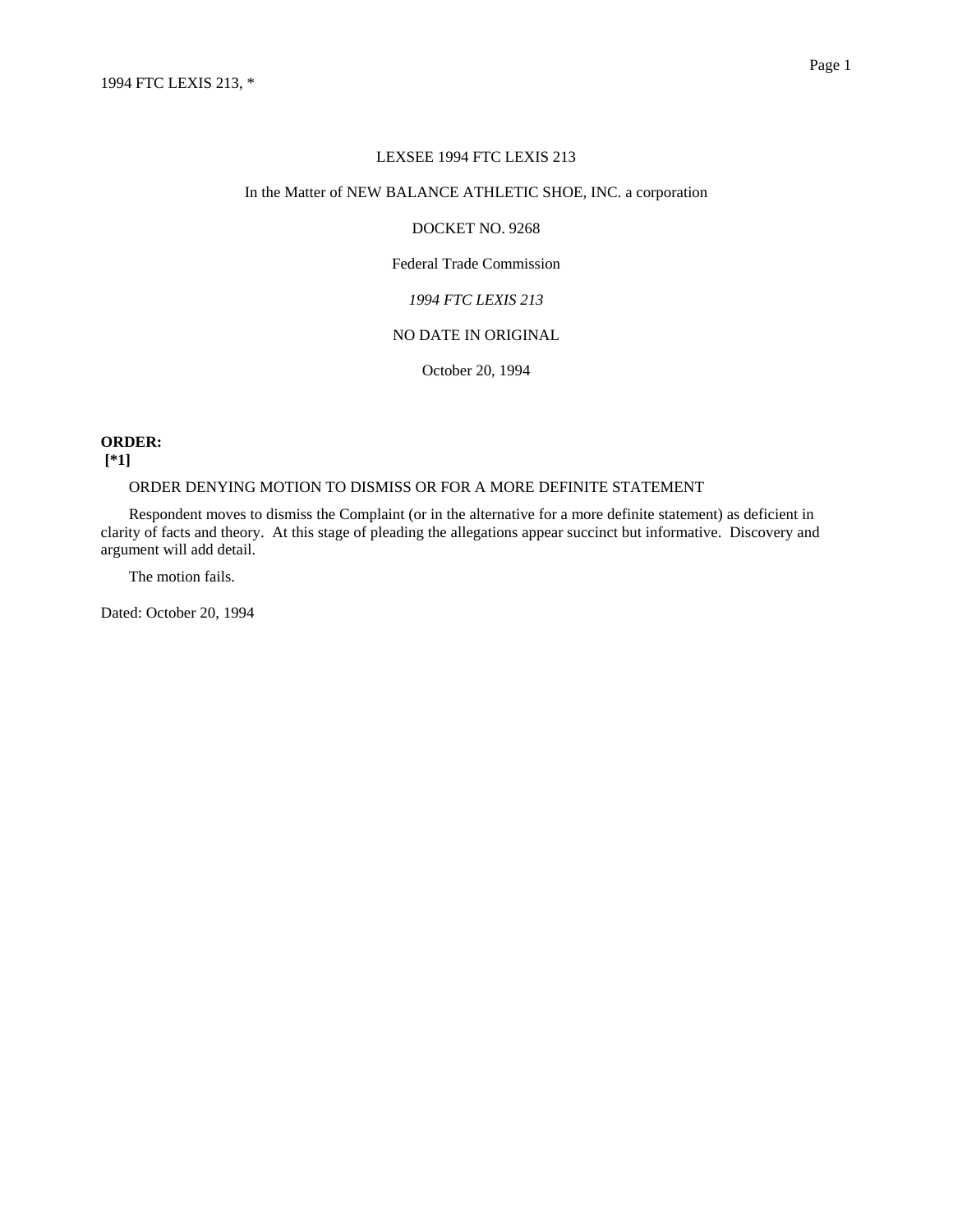2003 WL 1866415 (F.T.C.) Page 1 2003 WL 1866415 (F.T.C.) **(Publication page references are not available for this document.)**

# In the Matter of RAMBUS INCORPORATED, a corporation. Docket No. 9302 March 17, 2003

## **Public Version**

# **COMPLAINT COUNSEL'S OPPOSITION TO RESPONDENT'S APPLICATION FOR REVIEW OF THE**  FEBRUARY 28, 2003 ORDER GRANTING COUNSEL'S MOTION TO COMPEL DISCOVERY RELATING TO SUBJECT MATTERS AS TO WHICH RAMBUS'S PRIVILEGE CLAIMS WERE INVALIDATED ON CRIME-FRAUD GROUNDS AND SUBSEQUENTLY WAIVED, PURSUANT TO RULE 3.23(b) OR, IN **THE ALTERNATIVE, REQUEST FOR RECONSIDERATION OF THAT ORDER**

 Rambus's Application for Review or Request for Reconsideration suffers from a number of defects. First, Rambus has failed to satisfy the legal standard for either interlocutory appeal or for reconsideration. Second, and perhaps most importantly, Rambus is wrong on the facts. Judge Timony correctly applied the crime-fraud exception to the attorney-client privilege to the facts in this case. Finally, Judge Timony's ruling can, and should, also be upheld on the grounds of waiver.

 More fundamentally, Rambus's Application for Review or Request for Reconsideration is based on a flawed interpretation of the Complaint in this case as well as what the facts here show. Rambus portrays the Complaint as narrowly as possible, arguing that it involves only silence. Rambus ignores its affirmatively misleading conduct while it was a JEDEC member, and assumes that, from the moment it withdrew from JEDEC, it was free to engage in whatever conduct it desired. In fact, the Complaint in this matter is considerably broader than Rambus contends. The Complaint alleges that Rambus has engaged, and continues to engage today, in an on-going, unlawful course of conduct that has led to Rambus's monopoly power. The Complaint is not limited to Rambus's failure to disclose relevant patent applications to JEDEC while it was a JEDEC member (even as it sought to amend certain of its applications for the specific purpose of covering synchronous DRAMs). The Complaint also references "other badfaith, deceptive conduct" through which Rambus "purposefully sought to and did convey to JEDEC the materially false and misleading impression that it possessed no relevant intellectual property rights." Complaint at  $\P$   $\P$  2, 54, 71; see also Complaint at ¶ ¶ 72-73, 76, 86-87.

 Importantly, the Complaint also alleges that Rambus continued to prosecute patent applications covering the same technologies after it left JEDEC, obtained a series of issued patents containing claims covering the technologies in question and, after waiting until the JEDEC standards incorporating these technologies had been adopted and the industry was committed to their use, aggressively began to assert its issued patents against industry members in order to extract large royalty payments. Complaint at  $\P\P$  91-102. The theory of fraud advanced by Infineon and Micron in their respective private litigations, although differing in many important respects from the antitrust allegations at issue in this case, also included as essential elements Rambus's post-JEDEC patent prosecution and ultimate enforcement of its patents against industry members.

 Phrased differently, if Rambus had abandoned its '327 patent and ceased all efforts to obtain patents covering the technologies in question when it withdrew from JEDEC, or even if Rambus had continued its prosecution efforts and obtained patents covering the technologies in question but determined never to enforce them, there would have been no antitrust violation and no grounds to allege fraud. Rambus's post-JEDEC conduct is a necessary element of any violation.

 Rambus does not contest here that the requirements of the crime-fraud exception have been established and that it has lost privilege to a wide variety of materials, including attorney notes and billing records, communications between attorneys and Rambus representatives, and communications among Rambus representatives relating to attorney communications. Rambus Memorandum in Opposition to Complaint Counsel's Motion to Compel

Copr. © West 2004 No Claim to Orig. U.S. Govt. Works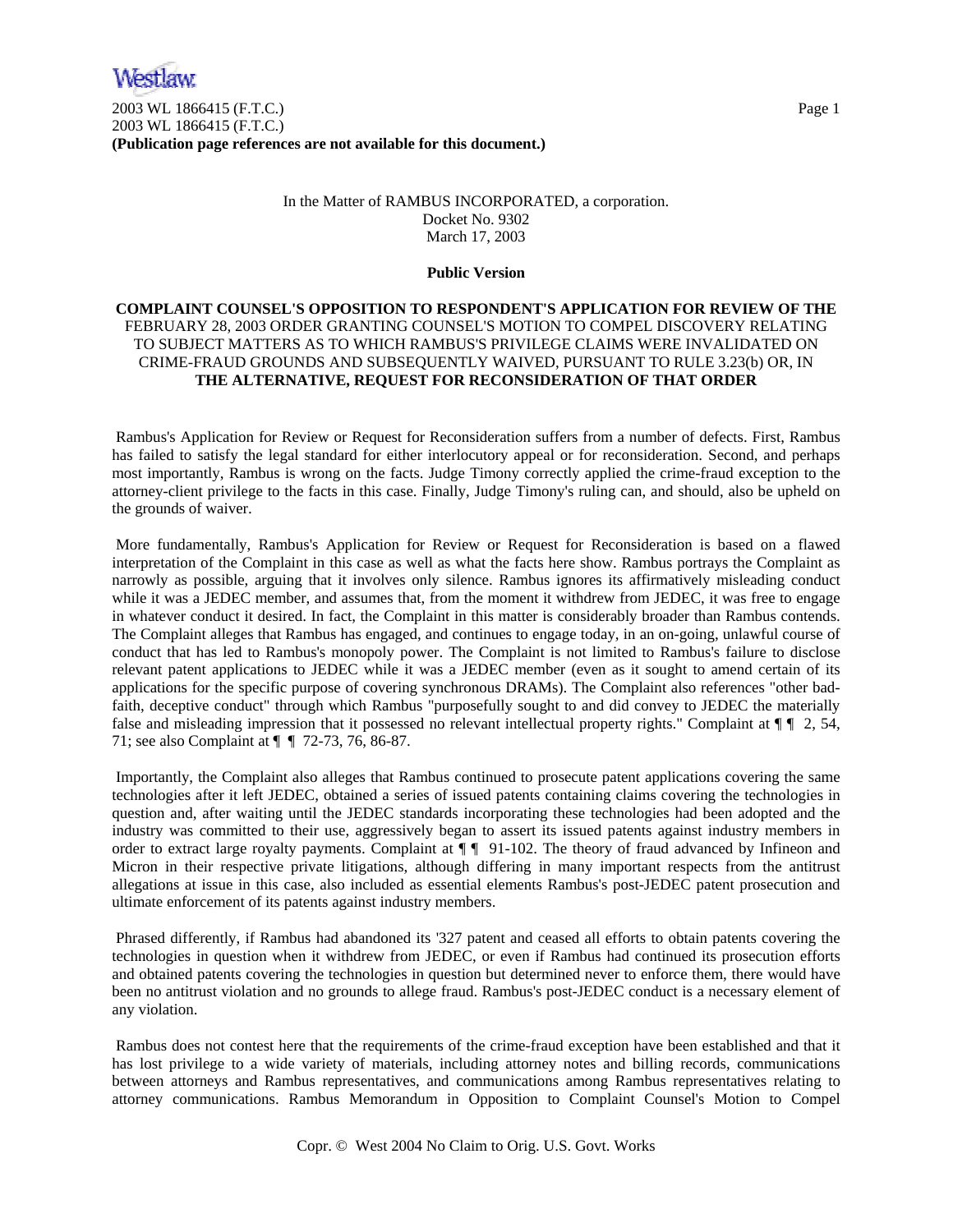## 2003 WL 1866415 (F.T.C.) Page 2 2003 WL 1866415 (F.T.C.) **(Publication page references are not available for this document.)**

Discovery Relating to Subject Matters as to Which Rambus's Privilege Claims Were Invalidated on Crime-Fraud Grounds and Subsequently Waived, January 21, 2003, at 1 ("Rambus does not oppose Complaint Counsel's request for the document discovery ordered by Judge Payne and Judge McKelvie, or their request to question witnesses concerning the subject matter of such documents."). Rather, Rambus seeks to draw an artificial line between its conduct while a JEDEC member (including its efforts to broaden its patent applications) and its post-JEDEC conduct of continuing to broaden its patent applications and ultimately enforcing patents covering the identical technologies. Rambus's contrived distinction does not withstand scrutiny; Judge Timony correctly ruled that the crime-fraud exception to the attorney-client and work product privileges applies equally to Rambus's on-going course of conduct after June 1996.

# **I. RAMBUS HAS FAILED TO ESTABLISH GROUNDS FOR INTERLOCUTORY APPEAL OR FOR**  RECONSIDERATION OF JUDGE TIMONY'S ORDER REGARDING DISCOVERY**.**

**A. Rambus Has Failed To Demonstrate That Judge Timony's Discovery Order** Involves A Controlling Question of Law or Policy, That There Is Substantial Ground For Difference of Opinion, That An Interlocutory Appeal Would Advance The Ultimate Litigation, Or That Subsequent Review Will Be Inadequate

 Certification of an application for interlocutory review requires a showing of (1) a controlling question of law or policy (2) as to which there is substantial ground for difference of opinion and (3) that an immediate appeal from the ruling may materially advance the ultimate termination of the litigation or (4) subsequent review will be an inadequate remedy. Commission Rule 3.23(b), 16 C.F.R. § 3.23(b). Rambus fails to satisfy any of these requirements.

 The standards for interlocutory review are stringent. As Rambus itself has noted, "'[t]he Commission generally looks with disfavor on interlocutory appeals, particularly those seeking review of discovery rulings of an administrative law judge."' [FN1] "Interlocutory appeals from discovery rulings merit a particularly skeptical reception because they are particularly suited for resolution by the Administrative Law Judge on the scene and particularly conducive to repetitive delay." Schering-Plough, supra (citing In re Bristol Myers Co., 90 F.T.C. 273, 273 (Oct. 7, 1977)). Such is the case here. A ruling regarding privilege constitutes a discovery ruling. See Schering-Plough, supra; In re Atlantic Richfield Co., 1978 FTC LEXIS 562, \* 7-8 (July 20, 1978). In addition, Your Honor should also note that an Administrative Law Judge has broad discretion to rule on discovery requests, and his determinations will be reversed only on a showing of clear abuse. [FN2]

 Rambus has failed to demonstrate that Judge Timony's discovery order presents a "controlling question of law or policy" as to which there is "substantial ground for difference of opinion" pursuant to Rule 3.23(b). A question of law or policy is deemed controlling only if it may contribute to the determination, at an early stage, of a wide spectrum of cases." In re Automotive Breakthrough Sciences, Inc., Dkt. No. 9275; Dkt. No. 9277, 1996 FTC LEXIS 478, \*1, Order Denying Interlocutory Appeals (Nov. 5, 1996) (emphasis added). [FN3]

 Commission precedent is clear; rulings regarding privileges do not involve a controlling question of law or policy. [FN4] Such is the case here - there is no controlling question of law or policy. Both the attorney-client privilege and the crime-fraud exception are well-settled doctrines of law. Judge Timony's ruling simply involves the discretionary application of those well-settled legal doctrines to the facts of this case. See Pritchard-Keang Nam Corp. v. Jaworski, 751 F.2d 277, 280 (8th Cir. 1984) ("application of the crime-fraud exception is committed to the district court's discretion."). [FN5] Interlocutory review is not appropriate where the ruling in question was simply committed to the trial judge's discretion and did not involve disputed and controlling questions of law. See 9 J. Moore, Moore's Federal Practice  $\llbracket 110.22 \llbracket 5 \rrbracket$  (2d ed. 1986) (review for abuse of discretion not suited to § 1292(b) because there is no controlling question of law).

Rambus also cannot satisfy the requirement of section  $3.23(b)$  that there be "substantial ground for difference of opinion." That element requires a finding that "the question presents a novel or difficult legal issue. It is this unsettled state of the law that creates a 'substantial ground for difference of opinion' and triggers certification." Int'l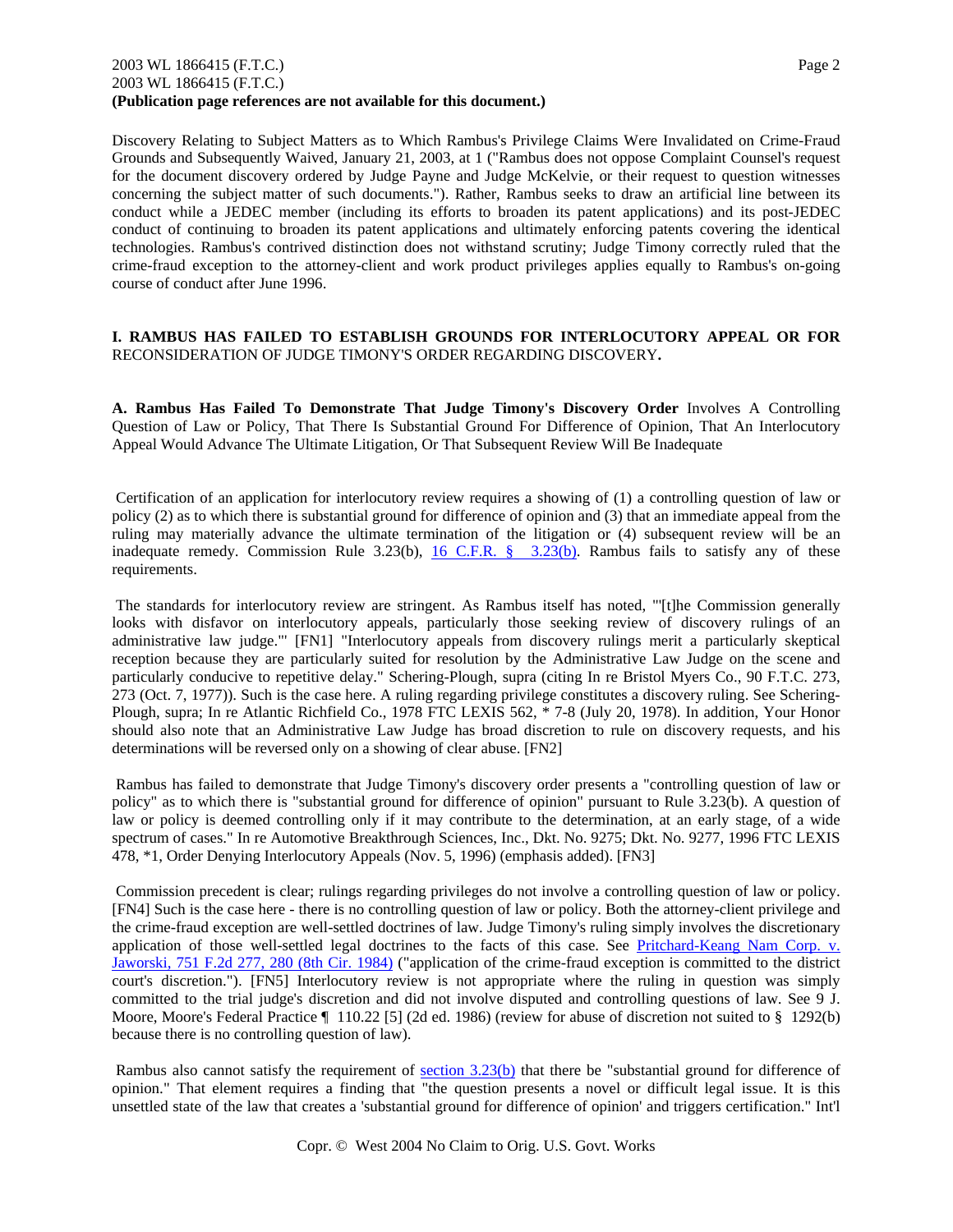## 2003 WL 1866415 (F.T.C.) Page 3 2003 WL 1866415 (F.T.C.) **(Publication page references are not available for this document.)**

Assoc. of Conf. Interpreters, supra; Schering-Plough, supra (quoting Conf. Interpreters). As previously noted, both the attorney-client privilege and the crime-fraud exception are well-settled legal doctrines.

The section 1292(b) cases cited by respondent do not support interlocutory review here. For example, Garner v. Wolfinbarger, 430 F.2d 1093 (5th Cir. 1970), involved the "availability vel non" of the attorney-client privilege of the corporation as against its stockholders. While that issue was deemed to be a controlling question of law as opposed to a question of fact or matter for the discretion of the trial court, no such issue as to the applicability of the attorney-client privilege "vel non" is involved here. Similarly, in Columbia/HCA Healthcare Corporation Billing Practices Litigation, 293 F.3d 289 (6th Cir. 2002), there was substantial diversity of views among the circuits as to the availability and scope of a "selective waiver" theory regarding the attorney-client privilege. In contrast, the crime-fraud exception to the attorney-client privilege is well established. [FN6]

 Rambus has not demonstrated that an immediate appeal will materially advance the ultimate termination of the litigation or that subsequent review will be an inadequate remedy. An appeal at this stage would serve only to delay this litigation. Subsequent review would be an adequate remedy because the Commission will be presented with a full evidentiary record (minus the destroyed documents) and can make de novo factual determinations based on what it deems to be properly admitted evidence. Cf. In re Herbert R. Gibson, Sr., Dkt. 9016. 90 F.T.C. 275, Order Granting Respondents' Appeal of Administrative Law Judge's Refusal to Certify Motion to Dismiss for Lack of Public Interest, and Denying Aforesaid Motion (Dec. 12, 1997) (respondents were not prejudiced by the law judge's refusal to certify their motion to dismiss, because the matter was now before the Commission for de novo consideration and determination). [FN7]

**B. Rambus Has Failed To Show That Reconsideration of Judge Timony's Discovery** Order Is Necessary To Correct A Clear Error Or To Prevent Manifest Injustice

 Reconsideration is limited to "exceptional circumstances." Bhatnagar v. Surrendra Overseas Limited, 52 F.3d 1220, 1231 (3rd Cir. 1995); see also Above the Belt, Inc. v. Mel Bohannan Roofing, Inc., 99 F.R.D. 99, 101 (E.D. Va. 1983) (motions to reconsider should be rare). [FN8] Rambus has not stated a case for reconsideration.

 Rambus fails to satisfy any of the three bases on which a motion for reconsideration may be entertained. Reconsideration is appropriate only: (1) if the court is presented with newly discovered evidence, (2) if there is an intervening change in controlling law, or (3) the court committed clear error or the initial decision was manifestly unjust. School District No. 13, Multnomah County, Oregon v. AD and S, Inc., 5 F.3d 1255, 1263 (9th Cir. 1993). First, Rambus's Application presents no "newly discovered evidence." Second, there has been no "intervening change in controlling law."

 Thus, reconsideration of Judge Timony's discovery order would be appropriate only if Rambus could show that Judge Timony made a "clear error" or that reconsideration of his ruling is necessary to "prevent manifest injustice." As this last factor relates to the merits of Rambus's Application, it is more fully addressed in Section II, below. It is clear, however, that Judge Timony's Order reached the correct result, and certainly does not work a "manifest injustice."

 Whether an order results in "manifest injustice" depends in part on the consequences of the ruling. United States v. Roberts, 987 F.2d 17, 21-22 (1st Cir. 1992) (district court should consider, among other things, the nature of the case and "the effect of granting (or denying) the motion on the administration of justice"). The cases cited by Rambus do not demonstrate that Judge Timony's ruling resulted in manifest injustice. For example, in Logan v. Zimmerman Brush Co., 455 U.S. 422 (1982), the issue before the Court was "whether a State may terminate a complainant's cause of action because a state official, for reasons beyond the complainant's control, failed to comply with a statutorily mandated procedure." 455 U.S. at 424 (emphasis added). The Court held that dismissal was improper because a cause of action is a species of property protected by the Fourteenth Amendment's Due Process Clause, and "the State may not finally destroy a property interest without first giving the putative owner an opportunity to present his claim of entitlement." Id. at 428, 434. Judge Timony's ruling does not destroy a property right.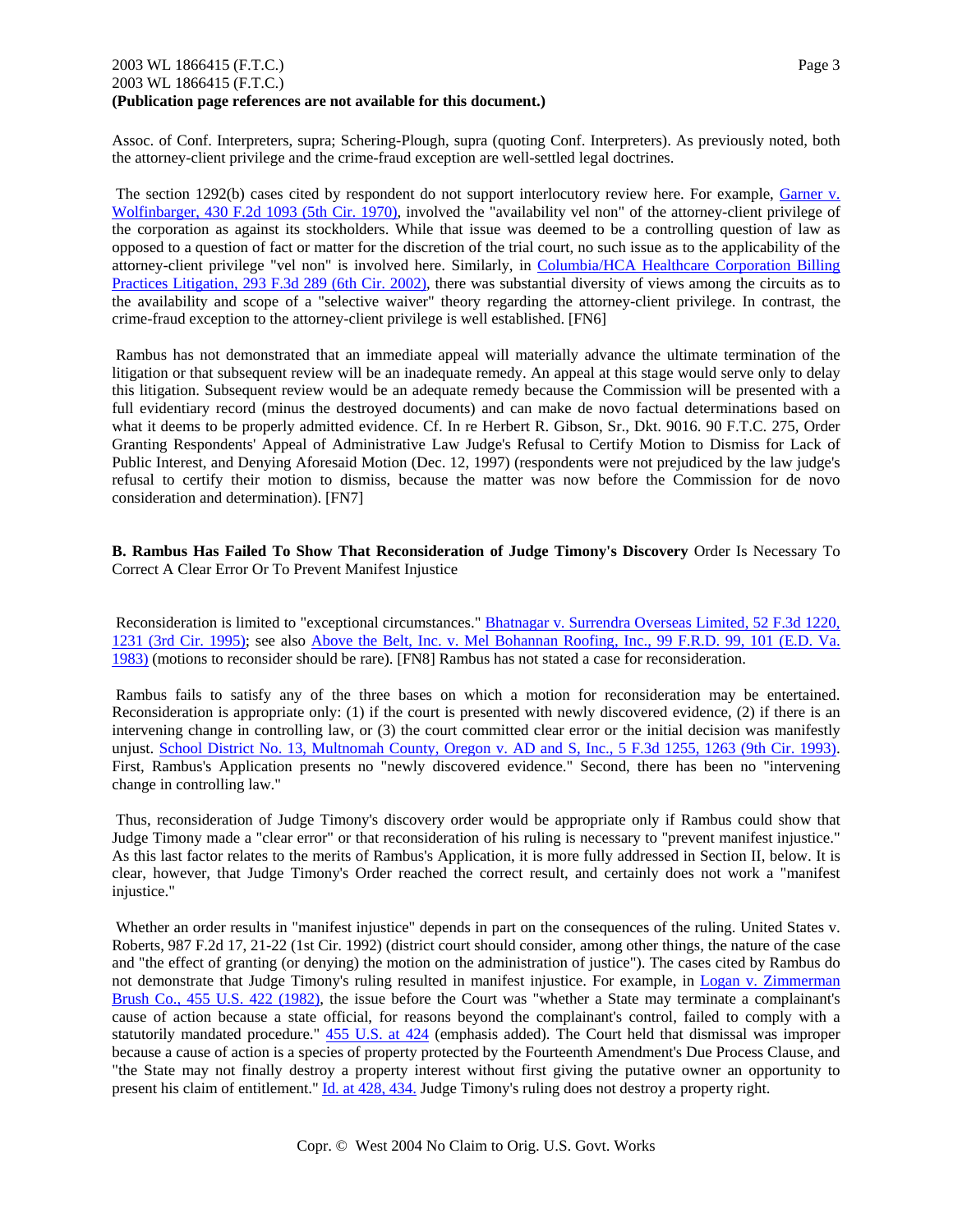## 2003 WL 1866415 (F.T.C.) Page 4 2003 WL 1866415 (F.T.C.) **(Publication page references are not available for this document.)**

 Similarly, in Greene v. Union Mutual Life Insurance Co. of America, 764 F.2d 19 (1st Cir. 1985), the order in question resulted in dismissal of the entire complaint, possibly as a result of clerical error or because the plaintiff's choice of words inadvertently led the judge into using the incorrect legal standard. That order caused far more drastic consequences than at issue here. The First Circuit held that the district court should consider whether its ruling resulted in an injustice. [FN9]

Finally, the ruling in School District No. 13 v. ADandS, Inc., 5 F.3d 1255, resulted in summary judgment in favor of defendants. The Ninth Circuit held that the district court's refusal to reconsider its ruling on the basis of 21,000 pages of documents not previously presented to the court "may have been harsh," but, under the circumstances, was not an abuse of discretion. 5 F.3d at 1263.

 Simply put, Judge Timony's discovery order was not an abuse of discretion, and Rambus has presented nothing here that justifies reconsideration of Judge Timony's Order. To reconsider Judge Timony's ruling would be inefficient, and likely encourage Rambus to seek reconsideration of every order Judge Timony issued. "It is hard to imagine a less efficient means to expedite the resolution of cases than to allow the parties unlimited opportunities to seek the same relief simply by conjuring up a new reason to ask for it." Potter, 199 F.R.D. at 553. Should Your Honor grant Rambus's Application, "there would be no conclusion to motions practice, each motion becoming nothing more than the latest installment in a potentially endless serial that would exhaust the resources of the parties," as well as the time and "patience" of Your Honor. Id.

# **II. JUDGE TIMONY'S RULING REGARDING CRIME-FRAUD WAS CORRECT**.

 In order to make a prima facie showing that the crime-fraud exception to the attorney-client privilege applies, the moving party must demonstrate that there is "reasonable cause to believe that the attorney's services were utilized in furtherance of the ongoing unlawful scheme." United States v. Martin, 278 F.3d 988, 1001 (9th Cir. 2002) (quoting In re Grand Jury Proceedings, 87 F,3d 377, 381 (9th Cir. 1996)); see also United States v. Zolin, 491 U.S. 554, 563 (1989).

**A. Judge Timony Correctly Found That Complaint Counsel Made a Prima Facie Case** for the Application of the Crime-Fraud Exception

 Judge Timony had ample evidence at his disposal to support his ruling that a prima facie case for the application of the crime-fraud exception had been made. Indeed, while the documentary and testimonial evidence attached to Complaint Counsel's Motion To Compel Discovery Relating To Subject Matters As To Which Rambus's Privilege Claims Were Invalidated On Crime-Fraud Grounds And Subsequently Waived ("Waiver Motion") was sufficient, Complaint Counsel also submitted additional directly relevant evidence in support of its Motion for Default Judgment Relating to Respondent Rambus Inc.'s Willful, Bad-Faith Destruction of Material Evidence ("Motion for Default Judgment") and Motion To Compel An Additional Day Of deposition Testimony of Richard Crisp ("Crisp Motion"). This evidence clearly establishes the two elements of the crime-fraud exception, that there be prima facie evidence of fraud and that the attorney-client communications or attorney work product in question be somehow related to the alleged fraud.

**1. Rambus's Communications with Its Counsel Were in Furtherance of Its Unlawful** Scheme to Monopolize By Withholding Relevant Information from JEDEC, Obtaining Patents Covering Technology Incorporated In JEDEC's Standards and Enforcing Those Patents Against Industry Members

 Documents and testimony reviewed by Judge Timony establish that Rambus pursued a scheme, contrary to its obligations as a JEDEC member and to duties imposed under the patent and antitrust laws, to continue to prosecute existing patent applications containing claims covering, and to amend pending patent applications to add claims to

Copr. © West 2004 No Claim to Orig. U.S. Govt. Works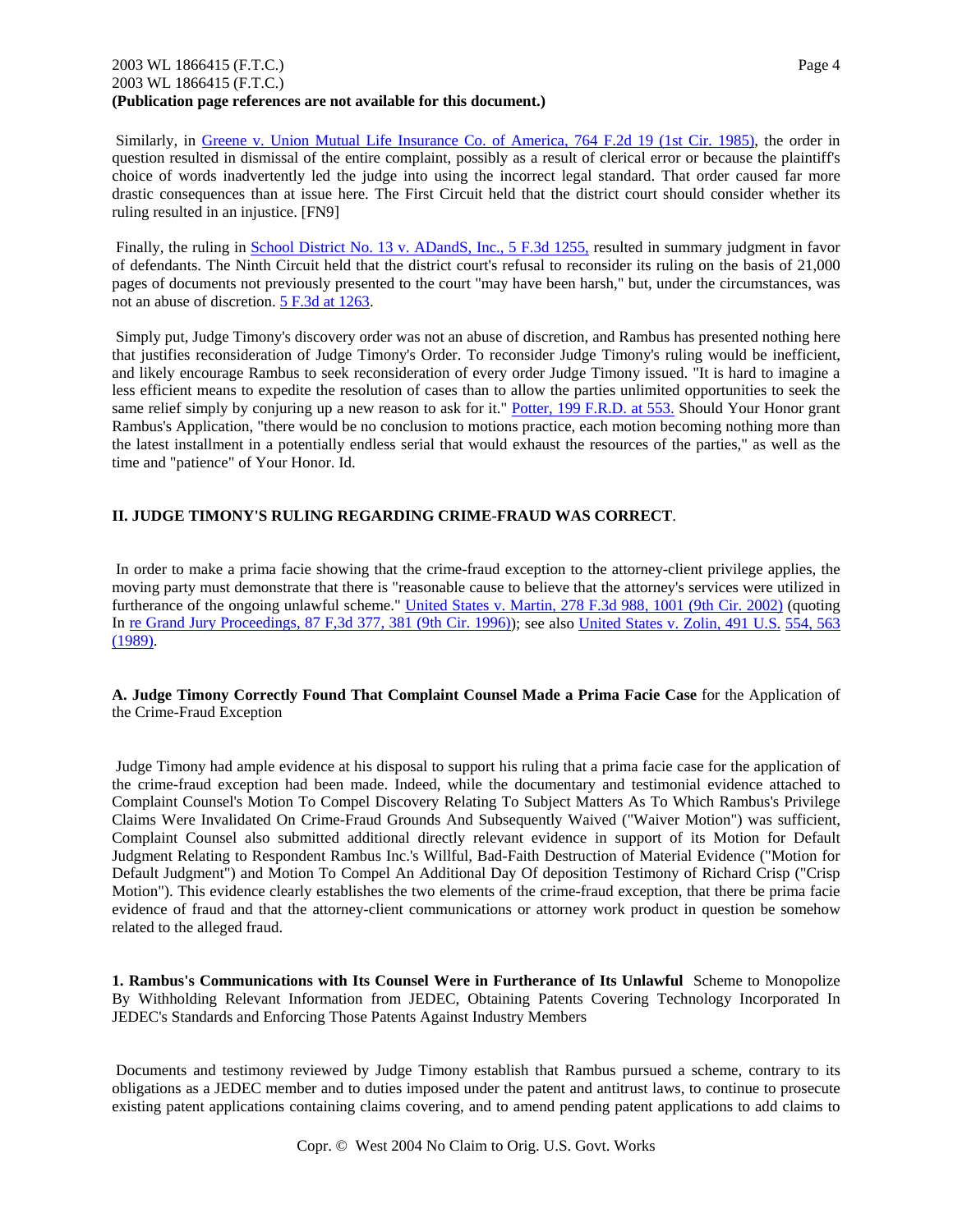## 2003 WL 1866415 (F.T.C.) Page 5 2003 WL 1866415 (F.T.C.) **(Publication page references are not available for this document.)**

cover, technologies under consideration by JEDEC, all without informing JEDEC, and later to enforce its patents against the industry in order to collect royalties.

 At the time Rambus was a member of JEDEC, the EIA Legal Guides (which also applied to JEDEC) established a "basic rule" that standardization programs conducted by the organization "shall not be proposed for or indirectly result in ... restricting competition, giving a competitive advantage to any manufacturer, [or] excluding competitors from the market." EIA Legal Guides, March 14, 1983, JEDEC0009277-9285 at JEDEC0009282 **[Tab 1]** [quoted in Complaint, ¶ 19.] Consistent with this commitment, JEDEC has sought to avoid, where possible, use of patented technologies in its standards, and has imposed an obligation on all JEDEC participants that they "inform the meeting of any knowledge they may have of any patents, or pending patents, that might be involved in the work [JEDEC is] undertaking." JEDEC Manual of Organization and Procedure JEP21-I, October 1993, JEDEC0009323-9351 at JEDEC0009341 **[Tab 2]** [quoted in Complaint, ¶ 21; see also Complaint, ¶ 20]. Rambus representatives understood that participating in JEDEC, while failing to disclose the existence of relevant patent applications, created a risk that the patents might be rendered unenforceable. Lester Vincent, Handwritten Notes, March 27, 1992, R203254 **[Tab 3]**; May 4, 1993, Letter from Vincent to Crisp, Attaching Presentation Entitled "Patents and Industry Standards," V1231 at V1242 **[Tab** 4]**; \*\*\*** [Tab 5]**; Vincent Dep. (4/11/01) 320:6-321:5, Rambus v. Infineon and** Vincent Dep. (3/14/01) 191:3-192:16, 198:14-23, Rambus v. Infineon **[Tab 6]**; Diepenbrock Dep. (3/14/01) 147:22-148:25, Rambus v. Infineon and Diepenbrock Dep. (4/11/01) 262:8-263:12, Rambus v. Infineon **[Tab 7]**.

 In February and April 1992, Billy Garrett and Richard Crisp respectively observed proposals at JEDEC to incorporate various technologies into the proposed SDRAM standard. Shortly thereafter, Richard Crisp apparently discussed with his boss, Allen Roberts, Rambus's Vice President responsible for intellectual property, a proposal to add claims to Rambus's pending patent applications covering certain of the technologies that had been presented at JEDEC. Mr. Roberts, in turn, met with outside patent counsel Lester Vincent to discuss adding claims covering these technologies to Rambus's pending patent applications. See Lester Vincent, Handwritten Notes, May 2 [or 12], 1992, R202989 **[Tab 8]**. Shortly thereafter, Rambus CEO Geoff Tate prepared a draft five year business plan, in which he wrote:

 For about 2+ years a JEDEC committee has been working on the specifications for a Synchronous DRAM. No standard has yet been approved by JEDEC. Our expectation is a standard will not be reached until end of 1992 at the earliest ... [W]e believe that Sync DRAMs infringe on some claims in our filed patents; and that there are additional claims we can file for our patents that cover features of Sync DRAMs. Then we will be in position to request patent licensing (fees and royalties) from any manufacturer of Sync DRAMs.

June 1992 Draft of Rambus Business Plan, R46394 at R46408-410 **[Tab 9]**.

In the final version of the business plan, prepared in September 1992, Mr. Tate further explained:

 Rambus expects the patents will be issued largely as filed and that companies will not be able to develop Rambuscompatible or Rambus-like technology without infringing on multiple fundamental claims of the patents .... Rambus' patents are likely to have significant applications other than for the Rambus Interface.

 September 1992 Rambus Business Plan, R169923 at R169929 **[Tab 10]**. Shortly thereafter, Richard Crisp was asked to address Rambus's Board of Directors concerning "the SDRAM status at JEDEC, the Rambus patent strategy and system level difficulties with SDRAMs." See Rambus Board of Directors Minutes, October 22, 1992, R28106 at R28107 **[Tab 11]**.

 While Richard Crisp and other Rambus representatives were attending JEDEC meetings on a regular basis, Mr. Crisp and others at Rambus were working to broaden Rambus's pending patent applications to cover the technologies discussed in JEDEC. Vincent Notes, September 25, 1992, R203940 **[Tab 12]** ("- What to include in divisional applications: ... 2) DRAM - programmable latency via control reg[ister] ... => so cause problem w/synch[ronous] DRAM ... 4) using phase lock loops on DRAM,"); Id. at R203943 ("Richard => will get me copy of the ... synch DRAM spec[ification]"); \*\*\* **[Tab 13]** \*\*\*; Fred Ware e-mail, June 18, 1993, R202996 [FN10] **[Tab 14]**. The effort to develop patent claims that could be enforced against synchronous DRAMs reached the highest levels of the company. See e.g., Handwritten Notes of Vincent, dated January 10, 1994 at R203314 **[Tab 16]**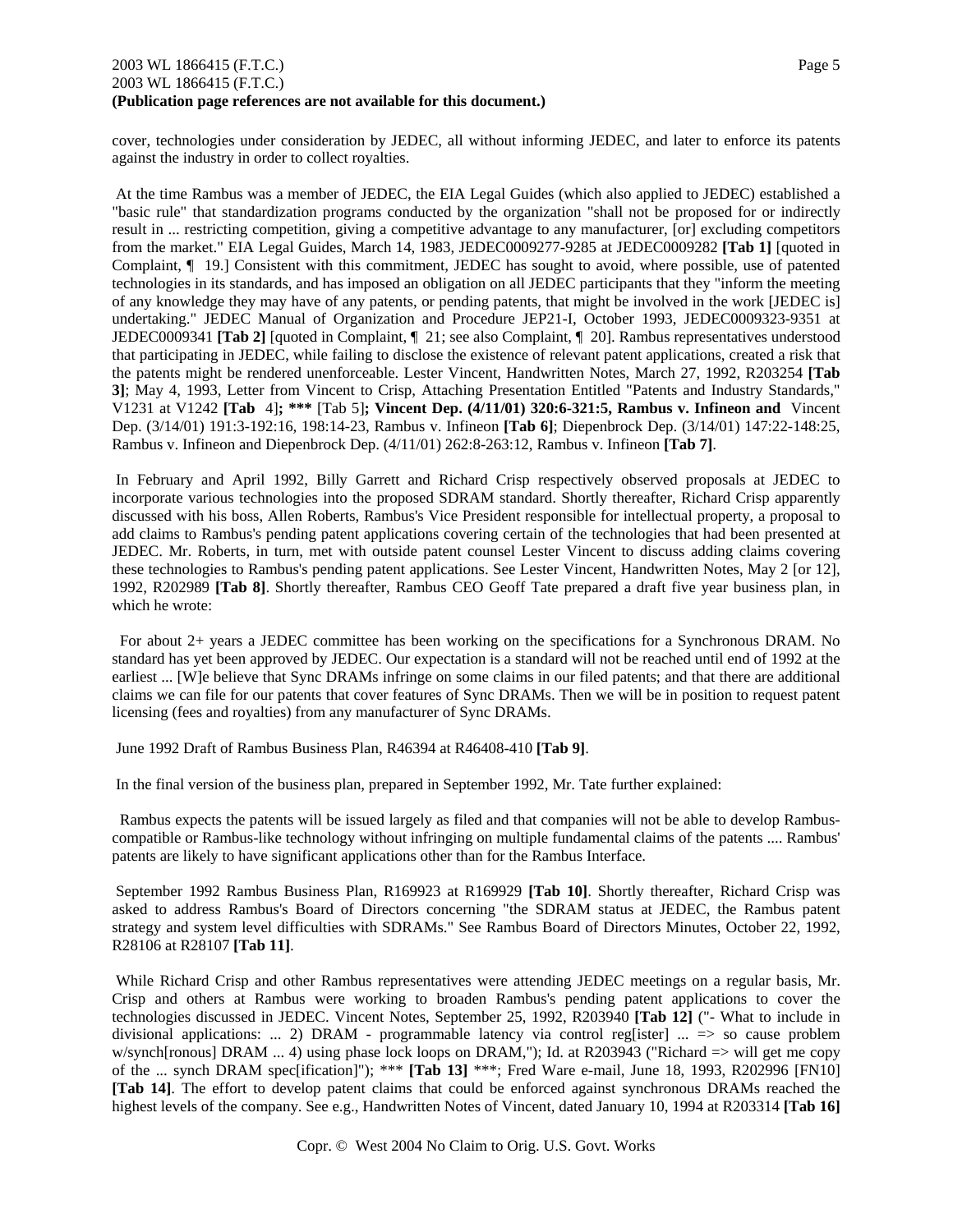## 2003 WL 1866415 (F.T.C.) Page 6 2003 WL 1866415 (F.T.C.) **(Publication page references are not available for this document.)**

(reporting on conference with Tate and others concerning "Enforcement: Sync DRAMs ... - config registers, programmable latency, - PLLs").

 On multiple occasions, Richard Crisp observed discussions within JEDEC of technologies that he believed were covered by claims in Rambus's pending patent applications; although he promptly informed officers and employees of Rambus on each occasion, he did not inform JEDEC. Richard Crisp e-mail, September 14, 1994, at R69546 **[Tab 17]** ("NEC PROPOSES PLL ON SDRAM!!!"); Crisp e-mail, May 24, 1995, R69579 **[Tab 18]** ("As far as intellectual property issues go here are a few ideas: ... DRAM with programmable access latency"). Indeed, a number of documents written while Rambus was still participating in JEDEC reflect \*\*\* [Tab 19] **\*\*\*; Crisp email, May 24, 1995, R69579** [Tab 18] **("I think it makes** sense to review our current issued patents and see what we have that may work against them"). \*\*\* **[Tab 20]** \*\*\* **[Tab 21]** \*\*\* **[Tab 22]** \*\*\*; Tate Trial testimony. [FN11]

 After it withdrew from JEDEC, Rambus continued with its scheme of developing and prosecuting patent applications in order to obtain issued patents containing claims covering the JEDEC standards. Rambus continued to prosecute its pending Application No. 07/847,692, for example; this application, which contained claims relating to on-chip PLL/DLL technology, issued as U.S. Patent No. 5,657,481 in August 1997. Rambus also filed new patent applications intended to cover the same technologies that had been the subject of earlier patent applications. For example, in February 1997, Rambus filed Application No. 08/798,525, specifically described as a continuation of Application Nos. 07/847,961 and 08/469,490, both of which were pending while Rambus was a member of JEDEC and which had been amended to add claims relating to technologies discussed at JEDEC. Following amendment, the '525 application issued as U.S. Patent No. 5,954,804, which Rambus asserted in its patent litigation against Hitachi, Infineon, Micron and Hynix. See Response of Complaint Counsel to Rambus Inc.'s Opposition to Complaint Counsel's Motion to Compel, January 28, 2003, at 8-10.

**2. Rambus's Communications with Counsel Were Directly Related to Its Illegal** Scheme to Monopolize and Maintain a Monopoly in the SDRAM Technology Markets

 Throughout the period from 1992 to the present, Rambus communicated with its lawyers in furtherance of its illegal scheme. Documents and testimony reviewed by Judge Timony confirm that Rambus's lawyers were centrally involved in these events.

 Rambus outside counsel Lester Vincent and in-house counsel Anthony Diepenbrock were fully aware that Rambus intended to enforce its patents against industry members in the future, \*\*\* **[Tab 24]** \*\*\*. They also provided legal advice with respect to Rambus's participation in JEDEC, and both recommended that Rambus not participate in JEDEC because of concerns about equitable estoppel. Lester Vincent, Handwritten Notes, March 27, 1992, R203254 **[Tab 3]**; May 4, 1993, Letter from Vincent to Crisp, Attaching Presentation Entitled "Patents and Industry Standards," V1231 at V1242 **[Tab 4]**; \*\*\* **[Tab 5]**; Lester Vincent, Handwritten Notes, undated, R203881 **[Tab 25]**; Vincent Dep. (4/11/01) 320:6- 321:5, Rambus v. Infineon and Vincent Dep. (3/14/01) 191:3-11, 198:14-28, Rambus v. Infineon **[Tab 6]**; Diepenbrock Dep. (3/14/01) 147:22-148:25, Rambus v. Infineon and Diepenbrock Dep. (4/11/01) 262:8-263:12, Rambus v. Infineon **[Tab** 7]**.** 

 Likewise, Lester Vincent and his law firm, whether with complete knowledge or not, were central to Rambus's efforts to broaden its pending patent applications to cover technologies that Rambus representatives had observed being presented at JEDEC meetings. Lester Vincent, Handwritten Notes, May 2 [or 12], 1992, R202989 **[Tab 8]**; Vincent Notes, September 25, 1992, R203940 **[Tab** 12]**; Fred Ware e-mail, June 18, 1993, R202996** [Tab 14]**; Letter from Vincent to** Farmwald, Roberts and Crisp, April 22, 1993 at R171671 **[Tab 26]**; Letter from Roberts to Barth, Ware and Dillon, attaching draft of '646 amendment, August 1, 1994 at R204436 **[Tab 27]** ("This is Lester's attempt to write claims for the MOST/SDRAM defense"); Amendment to 07/847,961 Patent Application, filed January 6, 1995 at R14454 **[Tab 28]**; Preliminary Amendment to 08/469,490'490, filed June 23, 1995 at R14496 **[Tab 29]**.

 After Rambus withdrew from JEDEC, Lester Vincent and his firm continued to prosecute the previously filed patent applications, and also filed new continuation applications as well as amendments to the existing applications.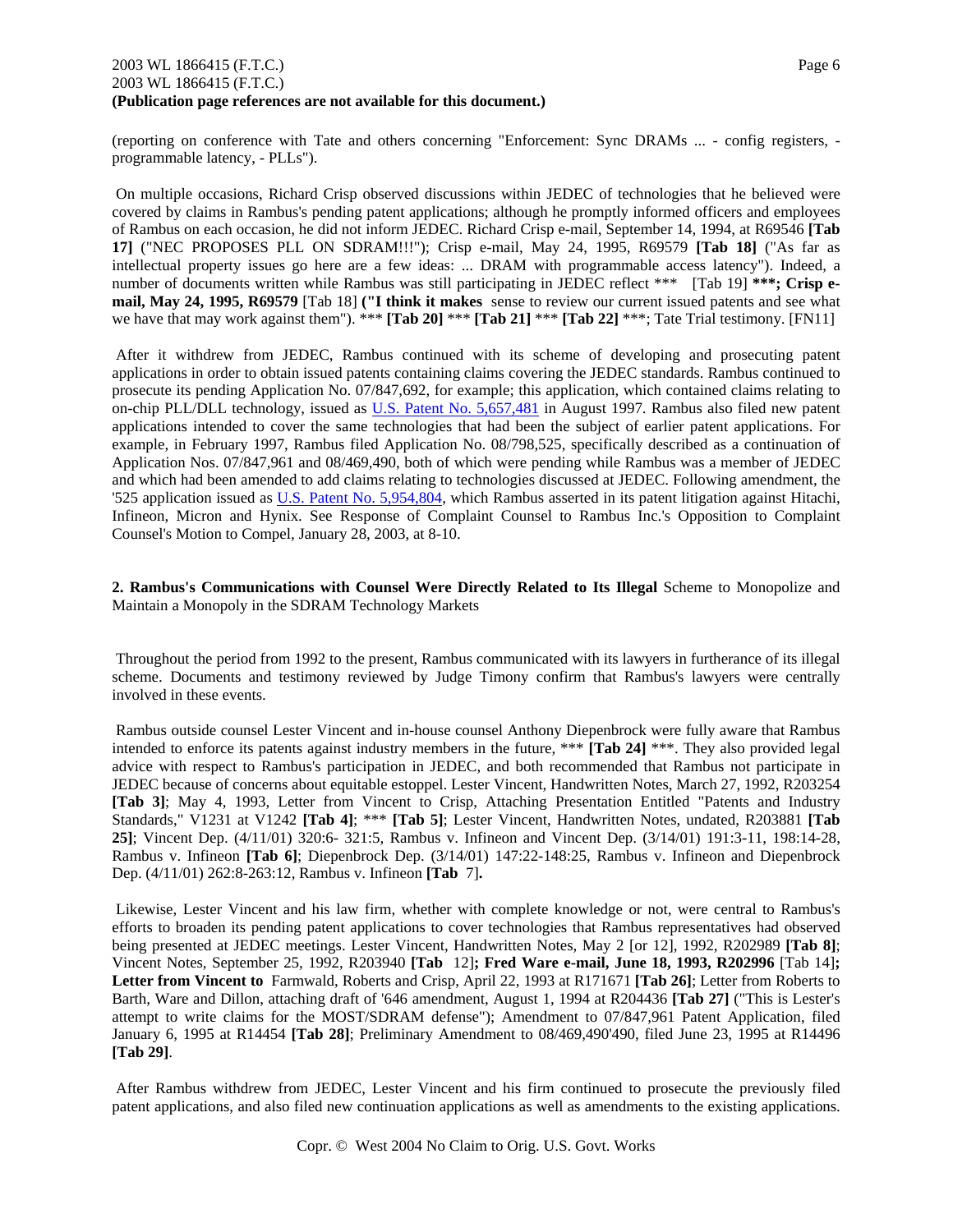## 2003 WL 1866415 (F.T.C.) Page 7 2003 WL 1866415 (F.T.C.) **(Publication page references are not available for this document.)**

Lester Vincent's firm, for example, continued to prosecute pending Application No. 07/847,692, which resulted in the issuance of U.S. Patent No. 5,657,481 in August 1997. When Neil Steinberg arrived at Rambus in 1998, he took over prosecution of the existing patent applications and also drafted and filed new patent applications covering the same technologies that JEDEC representatives had seen discussed at JEDEC. Neil Steinberg took over prosecution of Application No. 08/798,525, for example, which resulted in the issuance of U.S. Patent No. 5,954,804, which Rambus asserted against Hitachi, Infineon, Micron and Hynix in their respective patent litigations. Indeed, Neil Steinberg was largely responsible for completing the efforts of Rambus to obtain issued patents containing claims covering the technologies at issue in this matter, patents which Rambus used to threaten multiple industry members and which it asserted against Hitachi, Infineon, Micron and Hynix in 2000.

 When he arrived at Rambus, Neil Steinberg also took over responsibility for implementing Rambus's patent enforcement plan. Rambus's privilege log lists numerous communications among Neil Steinberg, Joel Karp, Lester Vincent and various foreign attorneys regarding amendment and prosecution of Rambus's U.S. and foreign patent applications, Rambus's "Strategic Patent Acquisition Program," and Rambus's IP strategy. Indeed, documents listed on Rambus's privilege log indicate that, in late 1998 and 1999 alone, Neil Steinberg made at least 7 presentations to Rambus's Board of Directors and 6 presentations to Rambus executives regarding Rambus's patent strategy, licensing, intellectual property and litigation strategies.

 In total, Rambus's privilege log lists over 1600 documents that Rambus has not produced. See In the Matter of Rambus Inc. Privilege Log **[Tab 30]**. The vast majority of these documents relate to Rambus's patent or IP strategy or the prosecution of U.S. or foreign patent applications. The entries on this privilege log highlight the central role played by Rambus's lawyers in Rambus's scheme to broaden the claims contained in its patent applications and in Rambus's planning of its "patent strategy" and the ultimate enforcement of its patents. [FN12] Likewise, this privilege log demonstrates the continuity of both Rambus's patent prosecution efforts and its strategic planning from the early 1990's through the present. [FN13]

## **3. Rambus Misinterprets the Federal Circuit Ruling**

 Rambus attempts to argue that there can be no prima facie showing of fraud because of the Federal Circuit ruling. This misinterprets the Federal Circuit decision on two grounds. The Federal Circuit ruling was limited to the theory of fraud advanced by Infineon in that case as well as by the facts contained in the record in that case. In the present matter, both the allegations of the Complaint and the facts developed to date support a prima facie finding of fraud.

 First, as explained at pages 1-2 above, the Complaint in this matter does not allege mere silence, but an on-going pattern of conduct intended to mislead and deceive JEDEC members. As a result, Rambus's arguments with respect to the strict need to find a specific duty, while they may have been appropriate in the Infineon litigation, are misplaced here. Precedent clearly establishes that there is no need to search for a strict duty to disclose if the conduct at issue goes beyond silence, and includes conduct such as statement of half-truths or concealment of material information. See United States v. Keplinger, 776 F.2d 678, 697 (7th Cir. 1985) ("Omissions or concealment of material information can constitute fraud ... without proof of a duty to disclose the information pursuant to a specific statute or regulation."); see also Meade v. Cedarapids, Inc., 164 F.3d 1218, 1222 (9th Cir. 1999) ("One who makes a representation that is misleading because it is in the nature of a 'half-truth' assumes the obligation to make a full and fair disclosure of the whole truth.") (quoting Gregory v. Novak, 121 Ore. App. 651, 855 P.2d 1142, 1144 (Or. Ct. App. 1993)). [FN14] Thus, Rambus's arguments about the need to find a strict duty, partially based on the Federal Circuit ruling, do not apply to the allegations set forth in the Complaint in this matter.

 Even if it were necessary to find a strict duty to speak, the Federal Circuit ruling is not relevant to the factual record of this case. First, Complaint Counsel expects to have a large volume of evidence regarding the JEDEC duty to disclose that was not part of the Infineon record, and thus not available to the Federal Circuit. Second, even if Your Honor were to find, based on the full factual record of this case, that the duty found by the Federal Circuit based on the Infineon record is also consistent with all of the evidence in this matter, Complaint Counsel expects to present evidence (which was not presented in the Infineon litigation) that Rambus had patent applications pending at the time it was a member of JEDEC that would satisfy the federal Circuit's standard.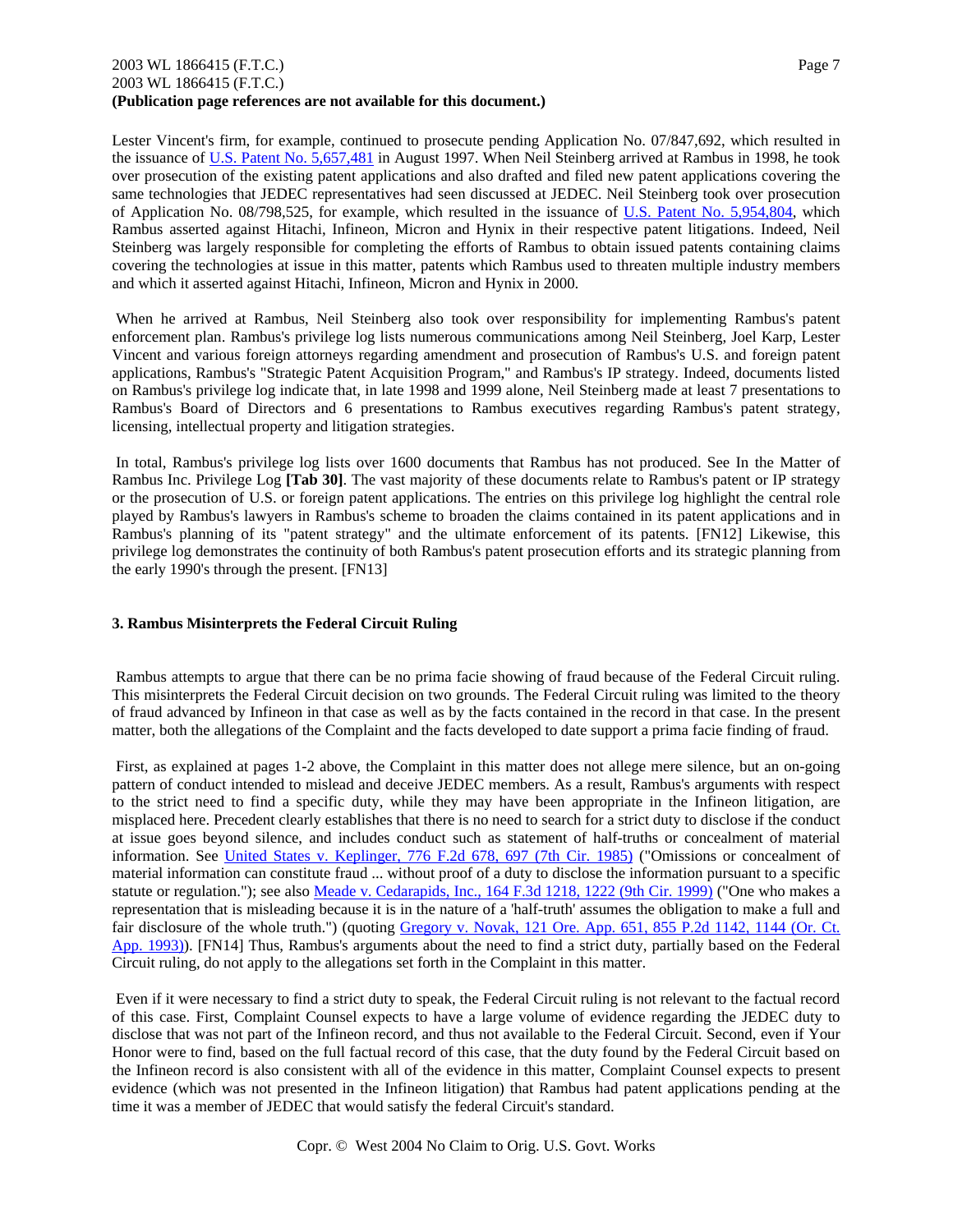For these reasons, the Federal Circuit ruling is not applicable to the question of whether there is prima facie evidence, for purposes of the crime-fraud exception, that Rambus engaged in a fraudulent scheme and that its attorneys' communications were related to that scheme.

**B. Rambus's Requests For A Hearing And In Camera Review Are Inapposite Where** Rambus Has Had Full And Fair Opportunity For Briefing, The Evidence Has Been Carefully Reviewed And The Elements of the Crime-Fraud Exception Are Clearly Satisfied

 In its motion, Rambus relies heavily on the absence of certain formalities, namely a hearing and an in camera review of documents. Rambus incorrectly implies that these are somehow necessary steps, and in doing so, misstates the procedure for determining whether the crime-fraud exception applies. The moving party must establish a prima facie showing that the communications with the lawyer were "'in furtherance of an intended or present illegality and that there is some relationship between the communications and the illegality."' United States v. Bauer, 132 F.3d 504, 509 (9th Cir. 1997) (quoting United States v. Chen, 99 F.3d 1495, 1503 (9th Cir. 1996)). As discussed in detail above in Section II., Complaint Counsel has clearly made the prima facie showing that Rambus was engaged in a fraud and that it had and continues to have communications with its attorneys in furtherance of that fraud.

 Thus, the crime-fraud exception requires prima facie evidence of a fraudulent scheme and a connection between the attorney communications or other privileged material and that fraudulent scheme. The crime-fraud exception does not, however, require that this prima facie showing be made in any particular manner. Specifically, there is no requirement of an oral hearing; so long as the requisite prima facie showing is made, a showing based on documentary evidence and sworn testimony is sufficient. In re Vargas, 723 F.2d 1461, 1467 (10th Cir. 1983); Zolin, 491 U.S. at n.7 (quoting Gardner, The Crime or Fraud Exception to the Attorney Client Privilege, 47 A.B.A.J. 708, 710-711 (1961)("In the context of the fraud exception, however, the standard is used to dispel the privilege altogether without affording the client an opportunity to rebut the prima facie showing.")); In re September 1975 Grand Jury Term, 532 F.2d 734, 737-738 (10th Cir. 1976).

 Rambus's insistence on an oral hearing elevates form over substance. Rambus has had more than ample opportunity to be heard on this issue. In addition to two rounds of briefing before Judge Timony, Rambus had full opportunity to brief and argue the issue of whether the crime-fraud exception was satisfied in both the Infineon and Micron litigations, and in fact attached portions of the relevant transcripts in these two cases to its filings in this matter. In short, Rambus has been heard on this issue; Rambus has not established that oral argument would add anything to the consideration that has already been given to this issue.

 Rambus's insistence on in camera review is similarly misplaced. If a moving party is able to show some evidence of a fraudulent scheme and a connection between the attorney communications at issue and the fraudulent scheme, but is unable fully to establish a prima facie case, in camera review of certain materials may be appropriate. This permits the court to determine, based on a review of all the evidence, whether there is in fact prima facie evidence of a fraudulent scheme and a connection between the attorney communications and that scheme. See, e.g., Zolin, 491 U.S. at 574-75 (1989) (an in camera review of documents to a party unable to establish a prima facie case is appropriate if the party shows facts adequate to support a good-faith belief by a reasonable person that such a review may reveal evidence to establish that the crime-fraud exception applies); Haines v. Liggett, 975 F.2d 81, 96 (3rd Cir. 1992) ("For in camera inspection, it would be sufficient for the district court, in its discretion, to consider only the presentation made by the party challenging the privilege. The court may decide on this submission alone whether a factual basis is present to support a good faith belief by a reasonable person that the materials may reveal evidence of a crime or fraud.") United States v. de la Jara, 973 F.2d 746, 748 (9th Cir. 1992).

 Here, there is no need for such a review. As explained above, there is ample evidence to support Judge Timony's ruling that Complaint Counsel have established a prima facie case of the existence of a fraudulent scheme, that this on-going fraud continued post-June 1996 with respect to the RAM patents it held and had applied for, and that discovery of Rambus's attorneys' involvement in this scheme is appropriate. Even if, however, Rambus were correct that some form of judicial or in camera review of certain discovery materials were appropriate to confirm, for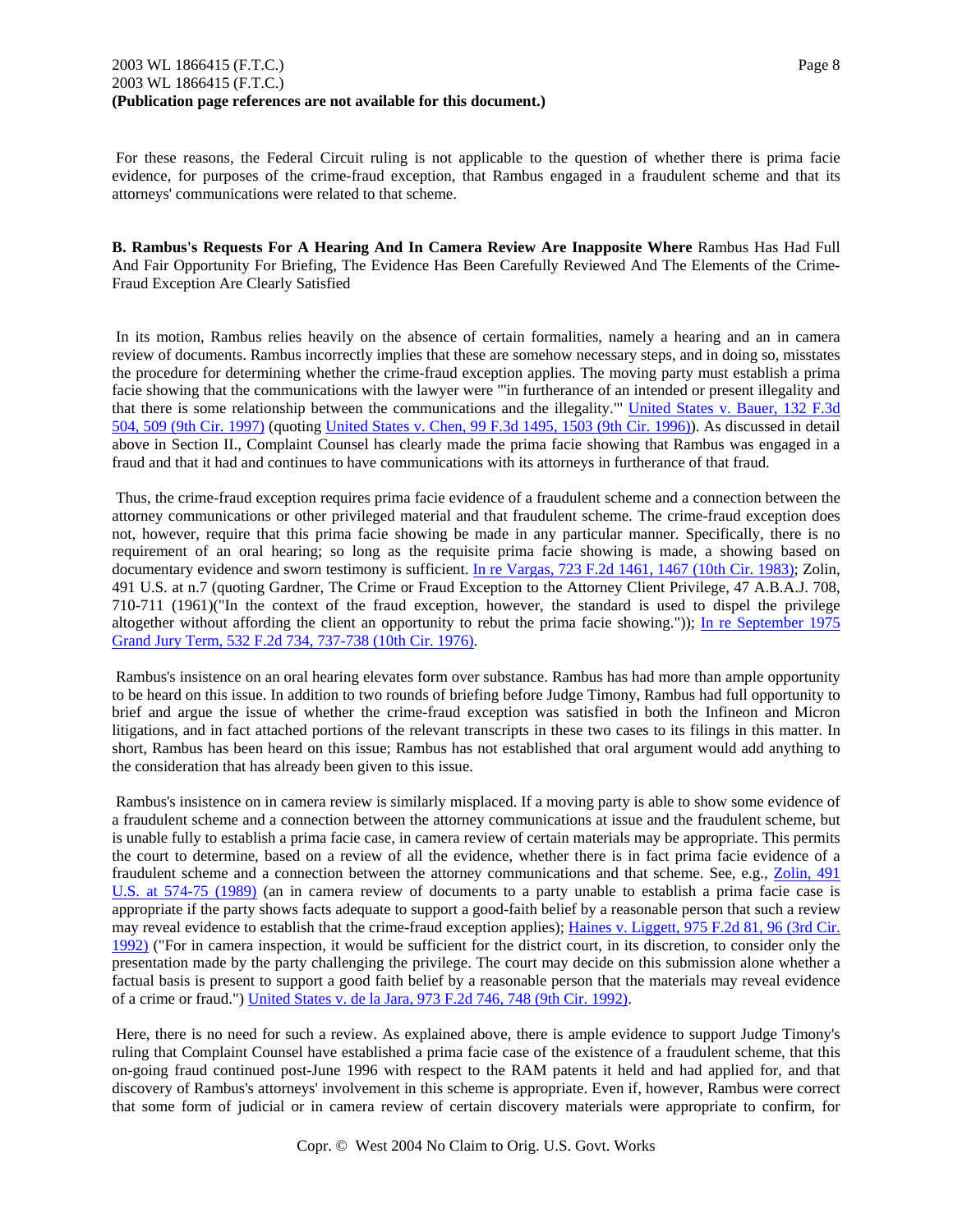### 2003 WL 1866415 (F.T.C.) Page 9 2003 WL 1866415 (F.T.C.) **(Publication page references are not available for this document.)**

example, that there was a relationship between attorney communications and the fraudulent scheme at issue, such review has already occurred. Judge Timony reviewed numerous examples of formerly privileged materials, including handwritten notes of Rambus's outside patent attorney, Lester Vincent, communications between Mr. Vincent and representatives of Rambus, internal communications within Rambus reflecting conversations with Mr. Vincent, and testimony of Mr. Vincent, in-house counsel Mr. Anthony Diepenbrock, and others concerning legal advice provided by Messrs. Vincent and Diepenbrock. These materials establish beyond doubt that Mr. Vincent and his law firm, whether knowingly or not, were integrally involved in Rambus's scheme to broaden its patents to cover technologies under consideration by JEDEC for inclusion in its standards, and that Messrs. Vincent and Diepenbrock provided advice relating to the potential enforceability of Rambus's patents with respect to JEDEC members. Furthermore, the combination of the formerly privileged material from before June 1996, non-privileged materials from post-June 1996 and Rambus's privilege log clearly establish that Mr. Vincent and in-house attorney Neil Steinberg were involved in continuing efforts after June 1996 to broaden Rambus's patents to cover technologies under consideration by JEDEC. Thus, the safeguards provided by an in camera review have already been satisfied here.

## **III. JUDGE TIMONY'S RULING SHOULD ALSO BE UPHELD ON GROUNDS OF WAIVER**.

 Independently of the discussion of the crime-fraud exception above, Judge Timony's ruling can, and should, be upheld because Rambus waived any attorney-client privilege it may have had by voluntarily turning over documents to Hynix. [FN15] Rambus did not, and does not, dispute that it provided to Hynix, its adversary in civil litigation, documents and testimony as to which it once claimed privilege. Judge Timony found that Rambus's disclosure to Hynix was voluntary. In his February 28, 2003 Order, Judge Timony stated:

 While disclosures by Rambus in Hynix apparently tracked the judicially compelled disclosures of Infineon and Micron, Rambus's disclosures to an adversary in Hynix are nonetheless voluntary. (citations omitted). While the confidentiality agreement between Rambus and Hynix eliminated the need for judicial intervention, the bottom line is that through the agreement in Hynix Rambus tactically attempted to have its cake and eat it too by: (1) producing the discovery materials sought by Hynix without incurring (based on the results in Infineon and Micron) a probably third adverse ruling by the Hynix court; and (2) attempting to preserve the privileged nature of the documents it produced to Hynix without judicial compulsion." p. 1-2, fn. 1.

Rambus has not challenged that finding. This undisputed finding by Judge Timony establishes that Rambus has waived any privilege that it once might have sought to assert.

 As explained in Complaint Counsel's January 28, 2003 Response, [FN16] a waiver of the privilege in an attorneyclient communication extends "to all other communications relating to the same subject matter." [FN17] The scope of Rambus's waiver of attorney-client privilege extends not just to the specific documents that were disclosed, but to the subject matter of what was disclosed.

 As noted above, Rambus's fraudulent monopolization scheme continued long after its departure from JEDEC. The success of Rambus's scheme depended upon Rambus continuing to prosecute patent applications before the Patent and Trademark Office and obtaining issued patents covering technologies incorporated in the JEDEC standards. Only after successfully prosecuting these patent applications and obtaining these patents could Rambus monopolize the technology markets in question and collect monopolistic royalties, or threaten to sue or in fact sue SDRAM and DDR-SDRAM manufacturers for patent infringement. Therefore, Rambus's waiver of the privilege extends to the entire subject matter of Rambus's efforts to broaden its patents to cover technologies used in JEDEC standards.

 In the documents Rambus produced to Hynix, Rambus detailed its efforts to broaden its patents to cover the technologies used by JEDEC. See supra pp. 12-15. Rambus officers and employees, as well as its in-house and outside counsel, testified regarding communications involving in-house and outside counsel. Id. Rambus's waiver of privilege extends to all communications on the subject, regardless of whether specific consultations took place before or after Rambus left JEDEC. Thus, Judge Timony's ruling should also be upheld on the ground of waiver of privilege as well as on the ground of the crime-fraud exception.

Copr. © West 2004 No Claim to Orig. U.S. Govt. Works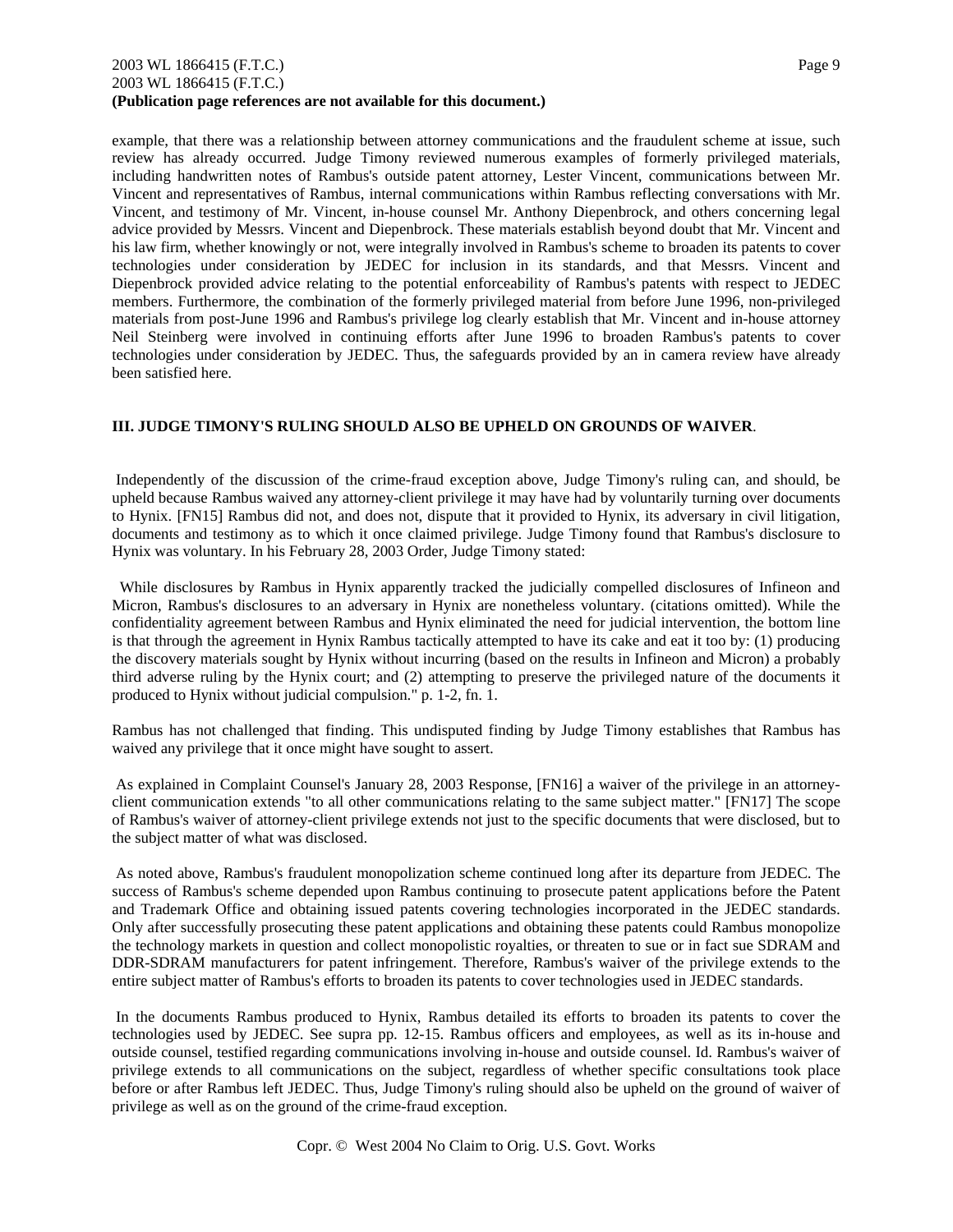# **V. CONCLUSION**.

 For the reasons stated herein, Respondent's Application for Review of the February 28, 2003 Order Granting Counsel's Motion to Compel Discovery Relating to Subject Matters as to Which Rambus's Privilege Claims Were Invalidated on Crime-fraud Grounds and Subsequently Waived, Pursuant to Rule 3.23(b) Or, in the Alternative, Request for Reconsideration of That Order, should be denied.

Respectfully Submitted, Of Counsel: Malcolm L. Catt Robert P. Davis Suzanne T. Michel Jerome Swindell John C. Webber Cary E. Zuk M. Sean Royall Geoffrey D. Oliver Bureau of Competition Federal Trade Commission

Washington, D.C. 20580

(202) 326-3663

(202) 326-3496 (Facsimile)

Counsel Supporting the Complaint

FN1. In re Rambus Inc., Dkt. No. 9302, 2002 WL 31840363 (F.T.C.), Rambus Inc.'s Answer to Non-Party Mitsubishi Electric & Electronics USA, Inc.'s Interlocutory Appeal of Order Denying Motion to Quash Subpoena or in the Alternative for Protective Order (Nov. 24, 2002), at 1, (quoting In re Automotive Breakthrough Sciences, Inc., Dkt. No. 9275, 1996 FTC LEXIS 367 \*5 (Aug. 16 1996)); see also In re Gillette Co., 98 F.T.C. 875, 875 (Dec. 1, 1981); In re Schering-Plough Corp., Dkt. No. 9297, 2002 WL 31433937 (F.T.C.), Order Denying Motion of American Home Products Corporation to Stay Order, for Certification for Interlocutory Appeal and Application for Full Commission Review (Feb. 12, 2002)(citing Gillette). Interlocutory appeals in general are disfavored, as intrusions on the orderly and expeditious conduct of the adjudicative process. Bristol- Meyers Co., 90 F.T.C. 273 (1977); Schering-Plough, supra; In re Int'l Assoc. of Conf. Interpreters, Dkt. No. 9270, 1995 WL 17003147 (F.T.C.), 1995 FTC LEXIS 452, Order Denying Motion to Certify Interlocutory Appeal (Feb. 15, 1995).

FN2. In re Thompson Medical Co., 101 F.T.C. 385 (Mar. 11, 1983); see also In re Ford Motor Co., Dkt.

Copr. © West 2004 No Claim to Orig. U.S. Govt. Works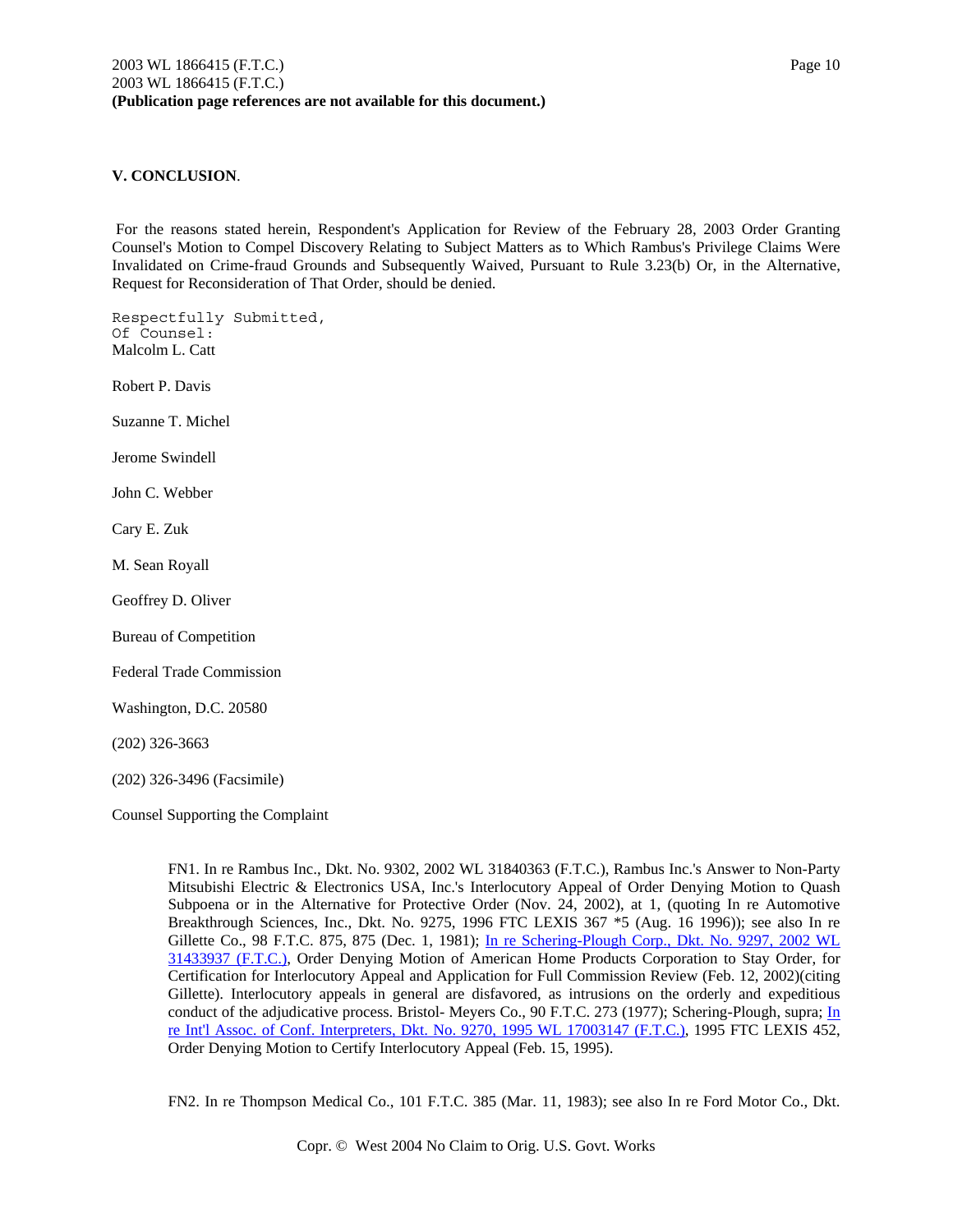No. 9073, Order Denying Application for Review, 91 F.T.C. 502 (Mar. 16, 1978) (even if order denying respondent's motion to stay the proceedings and to consider other motions were subject to interlocutory review under Section 3.23, "it would be reversible only if there had been a clear abuse of discretion by the ALJ.").

FN3. See also Schering-Plough, supra (quoting Breakthrough Sciences); In re Hoechst Marion Roussel, Inc., Dkt. No. 9293, 2000 FTC LEXIS 155, \*16, Order Denying Motion for Interlocutory Appeal (Oct. 25, 2000) (quoting Breakthrough Sciences).

FN4. See, e,g, In re Atlantic Richfield Co., 1978 FTC LEXIS 568, \*1 (Oct. 3, 1978) (order requiring Complaint Counsel to return documents to respondent which respondent had inadvertently produced would not involve a controlling question of law or policy); In re R.J. Reynolds Tobacco Co., 1998 WL 34060098 (F.T.C.) (Sept. 24, 1998) (Order Denying Respondents' Motion to Compel Complaint Counsel to Provide a More Complete Privilege Log did not involve a controlling question of law or policy as to which there is substantial ground for difference of opinion).

FN5. The court in Pritchard-Keang did not find a controlling question of law, and the opinion does not discuss why interlocutory review was proper under § 1292(b).

FN6. The mandamus cases cited by Rambus likewise are inapposite. The issuance of a writ of mandamus requires a showing "(1) that petitioner have no other 'adequate means to attain the [desired] relief,' and (2) that petitioner meet its burden of showing that its right to the writ is 'clear and indisputable."' Haines v. Liggett Group Inc., 975 F.2d 81, 89 (3rd Cir. 1992), quoting Kerr v. United States Dist. Court, 426 U.S. 394, 403 (1976)). Further, once these two prerequisites are met, "the court's decision whether to issue the writ is largely one of discretion." Haines v. Liggett, 975 F.2d at 89, citing Kerr, 426 U.S. at 403. Thus, a petition for a writ of mandamus does not require any showing that the issue involves a "controlling question of law." Nevertheless, Rambus fails to satisfy even the standards for a writ of mandamus. See, e.g., In re Rambus Inc., 7 Fed.Appx. 925, 2001 WL 392085 (Fed. Cir. 2001) (cited by Rambus in its motion) (holding that Rambus had not shown entitlement to a writ of mandamus).

FN7. In Gibson, respondents filed a direct appeal to the Commission after the ALJ refused to certify the matter; and the Commission accepted the appeal because the ALJ did not have authority to rule on the motion in question (to dismiss for lack of public interest).

FN8. We also note the recent observation of Judge Posner, then sitting by designation as a trial judge, that a judge succeeding another trial judge midstream during a case "may not reconsider his predecessor's rulings with the same freedom that he may reconsider his own rulings." SmithKline Beecham Corp. v. Apotex Corp., No. 98 C 3952 (N.D. Ill. Mar. 3, 2002), Slip Op. at 3. The law of the case doctrine in these circumstances "reflects the rightful expectation of litigants that a change of judges mid-way through a case will not mean going back to square one." Id. Thus, the successor judge "is not free to [alter rulings of the previous judge] merely because he has a different view of the law or facts from the first judge." Id., quoting Williams v. C.I.R., 1 F.3d 502, 503 (7th Cir. 1993).

FN9. See also United States v. Roberts, 978 F.2d 17. Roberts (cited by respondent) was a criminal case in which the ruling in question called for the suppression of evidence that the defendant manufactured a controlled substance with intent to distribute.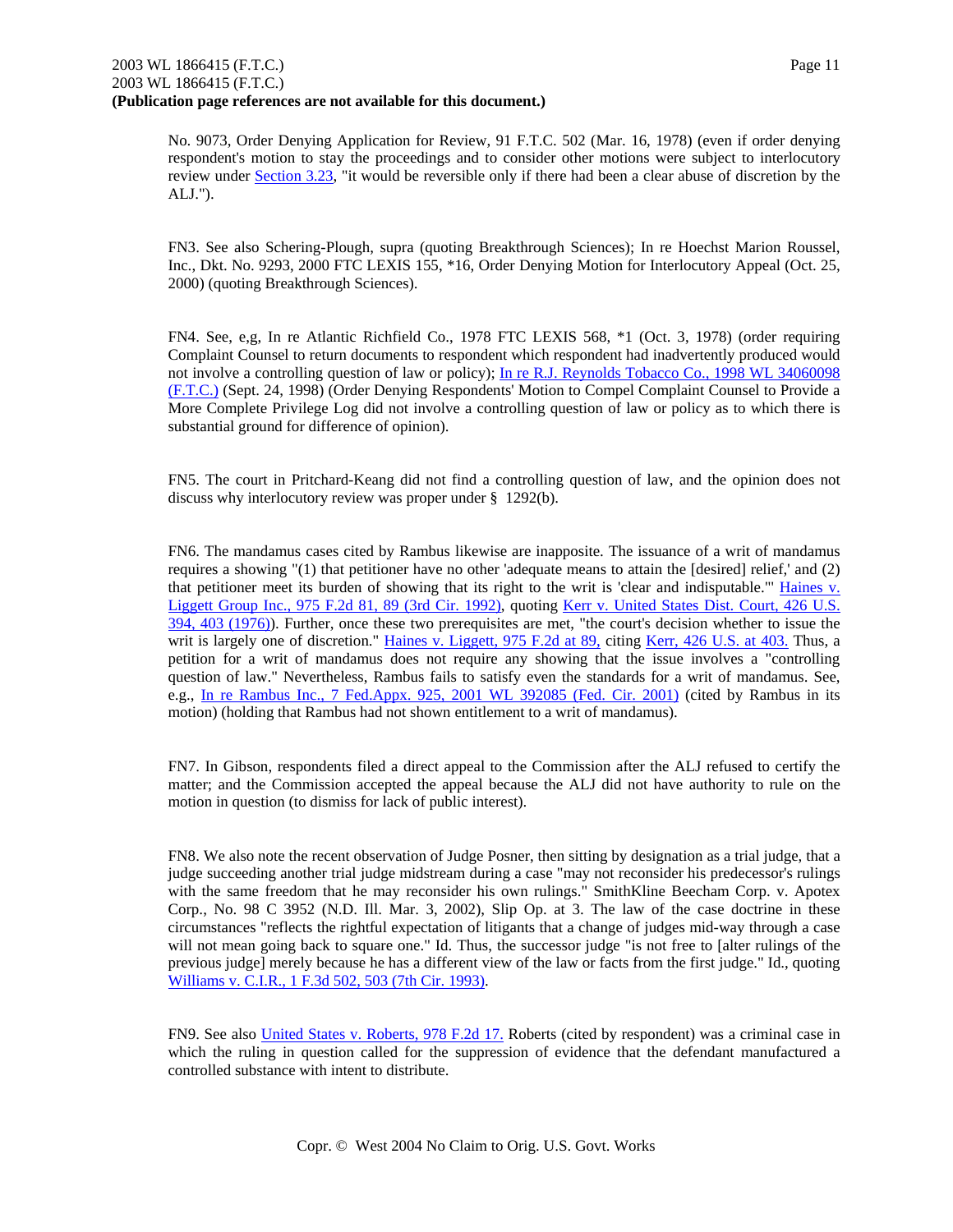## 2003 WL 1866415 (F.T.C.) Page 12 2003 WL 1866415 (F.T.C.) **(Publication page references are not available for this document.)**

FN10. Crisp testified at the Infineon Trial:

 Q And the ideas that you had to add claims to the Rambus patent applications for the mode register and for programmable CAS latency, those were ideas that were spurred on by your attendance at the JEDEC meeting in April and May and participating in this SDRAM standardization effort, right?

A Yeah. Those were our inventions. We had invented those for the RDRAM ....

 THE COURT: I think the question, Mr. Crisp, is was it your objective in meeting with the lawyer to add those claims if they weren't already there?

THE WITNESS: That's correct.

Testimony of Richard Crisp, Infineon Trial, May 2, 2001 at 132-134 **[Tab 15]**.

FN11. At the recent Infineon trial, Mr. Tate testified:

 Q '91, '92, '93, '94, '95, Richmond Crisp and the other representatives of Rambus are sitting at JEDEC meetings, they were watching standardization proposals, they are reporting back to you and everybody else at Rambus about the futures of the SDRAM standardization effort, and it is those features that Rambus was trying to cover in the claims that it was filing; don't you know that, sir? ...

A: Okay. Yes.

4/25/01 Infineon (Tate) Trial Tr. 143:15-144:1 **[Tab 23]**.

FN12. As described in detail in Complaint Counsel's Motion for Default Judgment, Rambus engaged in the indiscriminate destruction of a large volume of documents in order to mitigate the risks of its failure to disclose relevant information while it was a member of JEDEC. As described in that motion, various communications involving Rambus's counsel also related to Rambus's implementation of its willful, bad faith document destruction policy. See generally, Complaint Counsel's Motion for Default Judgment Relating to Respondent Rambus, Inc.'s Willful, Bad-Faith Destruction of Material Evidence.

FN13. Rambus has refused to produce not only all communications involving attorneys dated after June 1996, but also almost all communications involving foreign counsel or relating to foreign patent applications between 1991 and June 1996. Nothing in Judge Payne's or Judge McKelvie's orders requiring Rambus to produce attorney-related materials regarding Rambus's efforts to broaden its patent applications excluded foreign patent applications. Complaint Counsel informed counsel for Rambus in a meet-andconfer conference held shortly after Judge Timony's ruling was issued that it believes there are no legitimate grounds to withhold these materials and it expects these materials to be produced promptly. Rambus subsequently filed the subject Motion for Reconsideration, but has yet to inform Complaint Counsel whether it will produce these materials.

FN14. See also United States v. Autuori, 212 F.3d 105, 119 (2d Cir. 2000) (citing Remington Rand Corp. v. Amsterdam-Rotterdam Bank, N.V., 68 F.3d 1478, 1484 (2d Cir. 1995)) ("A duty to disclose can also arise in a situation where a defendant makes partial or ambiguous statements that require further disclosure in order to avoid being misleading.").

FN15. While Judge Timony did not explicitly address whether or not Rambus waived its attorney-client

Copr. © West 2004 No Claim to Orig. U.S. Govt. Works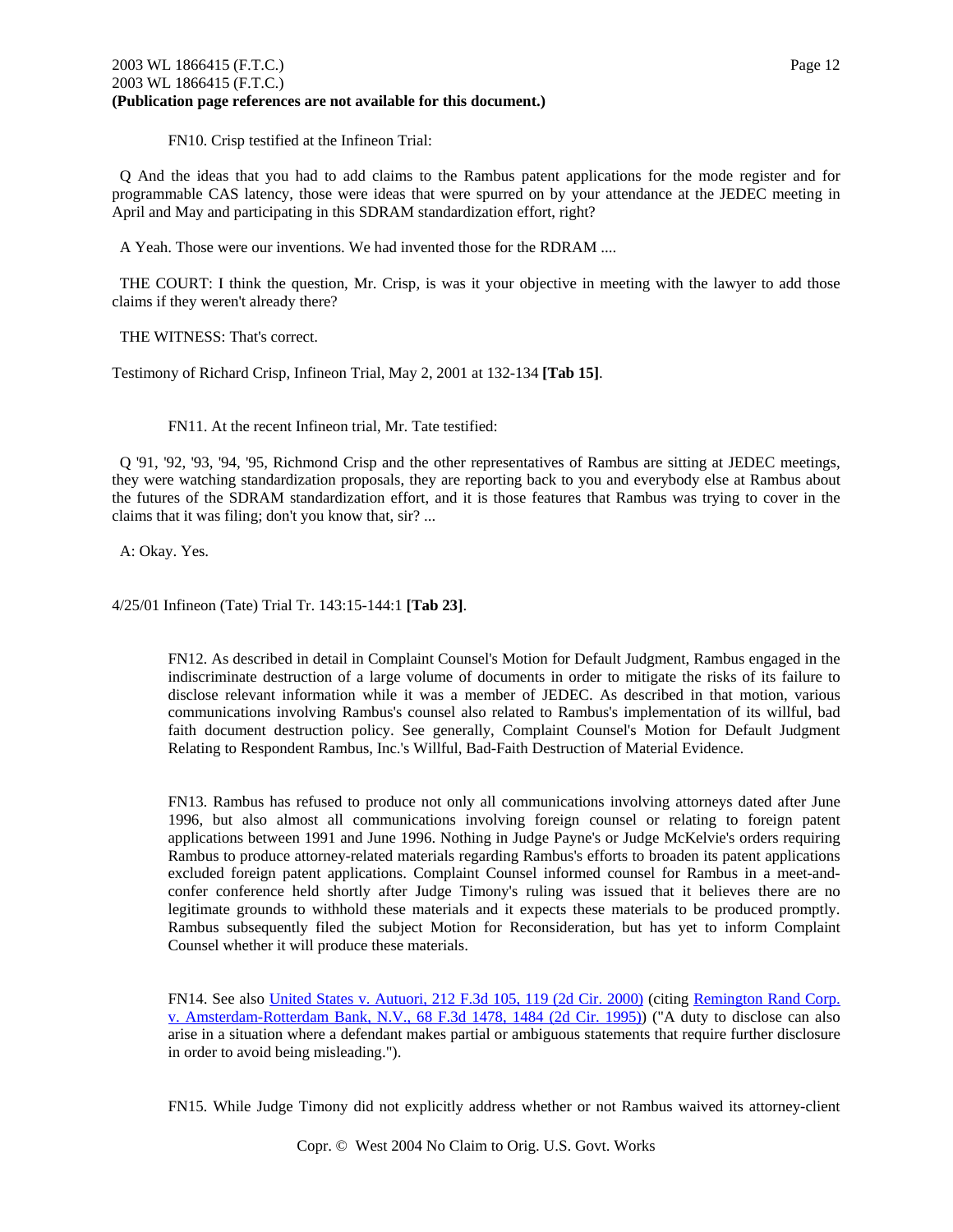privilege in voluntarily submitting certain documents to Hynix, Your Honor may uphold his ruling based on any ground supported in the record, even if it is different from Judge Timony's grounds. See, e.g. Ruiz v. Estelle, 161 F.3d 814 (5th Cir. 1998) (citing United States ex rel Thompson v. Columbia/HCA Health Care Corp., 125 F.3d 899 (5th Cir. 1997) (appeals court may uphold judgment on any proper ground, even though ground was not relied upon by district court)); United States v. Martinez, 76 F.3d 1145 (10th Cir. 1996) (citing United States v. Willie, 941 F.2d 1384, 1396 n.9 (10th Cir. 1991) (court may uphold evidentiary rulings on any ground supported by the record, even if not relied upon by the district court); United States v. Sandoval, 29 F.3d 537, 542 n.6 (10th Cir. 1994) (court may uphold district court's decision on any ground legally supported by the record); Garcia v. Bunnell, 33 F.3d 1193, 1195 (9th Cir. 1994); United States v. Lewis, 991 F.2d 524, 526 n.2 (9th Cir. 1993).

FN16. These arguments are explained at great length in Response of Complaint Counsel to Rambus Inc.'s Opposition to Complaint Counsel's Motion to Compel (January 28, 2003).

FN17. In re Sealed Case, 877 F.2d 976, 980-81 (D.C. Cir. 1989) (quoting In re Sealed Case, 676 F.2d 793, 809 (D.C. Cir. 1982)); see also Chubb Integrated Sys., 103 F.R.D. 52, 63 (D.D.C. 1984) ("Actual disclosure of each specific document in issue is not the only means by which a waiver can occur. Voluntary production of certain privileged documents implies a waiver of all communications on the same subject.") (emphasis added).

FTC

END OF DOCUMENT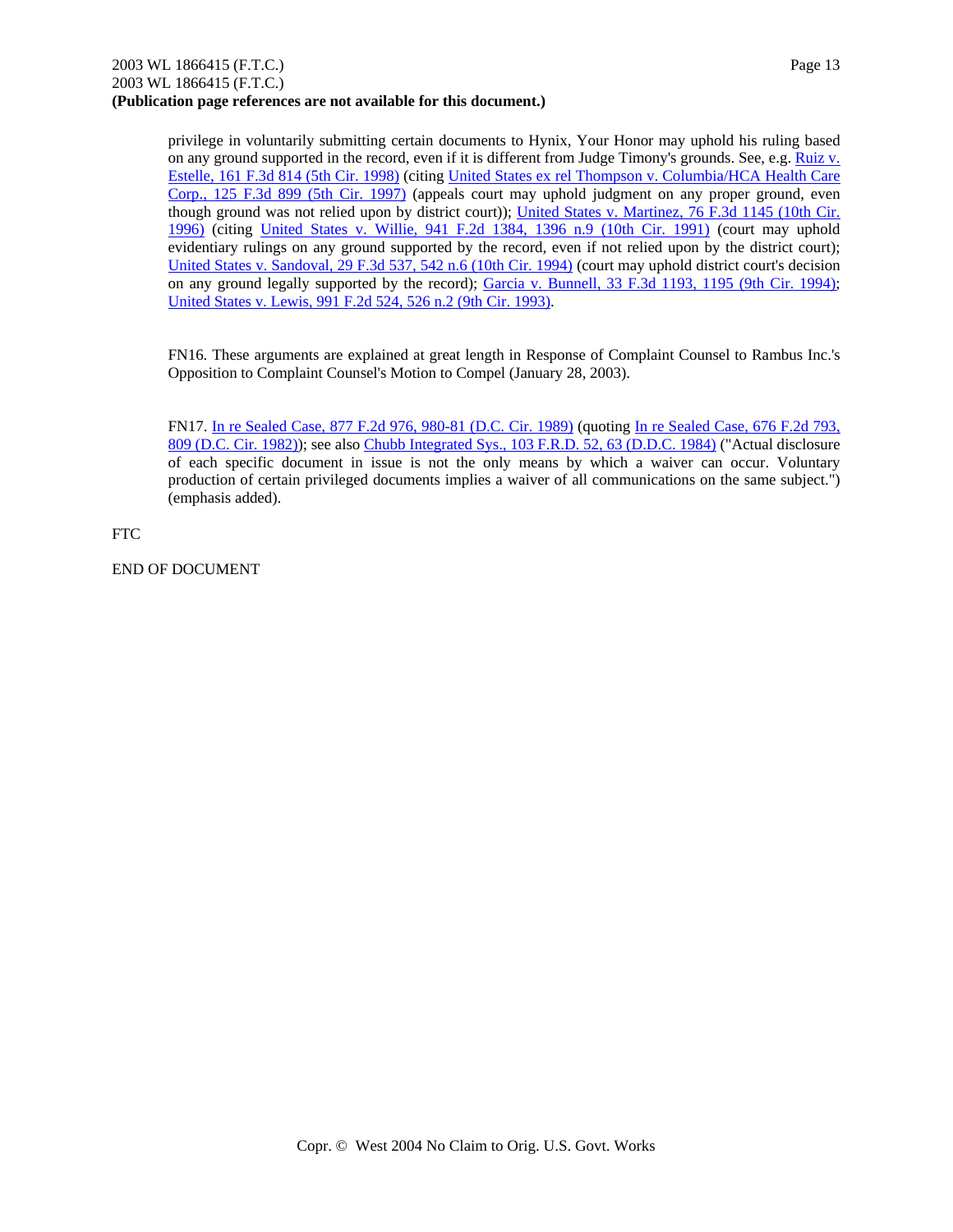In the Matter of RAMBUS INC., a corporation

Docket No. 9302

Federal Trade Commission

#### *2003 FTC LEXIS 49*

ORDER DENYING RESPONDENT'S APPLICATIONS FOR REVIEW OF FEBRUARY 26, 2003, ORDER (GRANTING COMPLAINT COUNSEL'S MOTION FOR COLLATERAL ESTOPPEL) AND FEBRUARY 28, 2003, ORDER (GRANTING COMPLAINT COUNSEL'S MOTION TO COMPEL DISCOVERY RELATING TO SUBJECT MATTERS AS TO WHICH RESPONDENT'S PRIVILEGE CLAIMS WERE INVALIDATED ON CRIME-FRAUD GROUNDS AND SUBSEQUENTLY WAIVED); DENYING RESPONDENT'S REQUEST FOR RECONSIDERATION OF THE FEBRUARY 26 ORDER; AND GRANTING RESPONDENT'S REQUEST FOR RECONSIDERATION OF THE FEBRUARY 28 ORDER

March 26, 2003

### **ALJ: [\*1]**

Stephen J. McGuire, Chief Administrative Law Judge

### **ORDER:**

On February 26, 2003, the Hon. James P. Timony, presiding in the above-captioned proceeding, entered an Order granting Complaint Counsel's Motion for Collateral Estoppel ("February 26 Order"). Thereafter, on February 28, 2003, Judge Timony entered an Order granting Complaint Counsel's Motion to Compel Discovery Relating to Subject Matters as to which Respondent's (Rambus, Inc.), privilege claims were invalidated on crime-fraud grounds and subsequently waived ("February 28 Order"). Respondent subsequently filed separate Applications for Review that the Court certify the February 26 and 28 Orders for immediate interlocutory review by the Commission pursuant to Commission Rule 3.23(b), 16 C.F.R. § 3.23(b). In the alternative, Respondent filed Requests for Reconsideration of both the February 26 and 28 Orders seeking reversal. Respondent argues that Judge Timony "made grievous errors" while "trying hard to 'clear the decks'" of open motions in this matter prior to his retirement in late February. Complaint Counsel asserts that Judge Timony's initial rulings were correct and that Respondent has failed to provide sufficient reason why the **[\*2]** Court should reconsider those rulings or permit an interlocutory appeal of these issues to the Commission. For the reasons set forth below, Respondent's: Applications for Review are **DENIED**; Request for Reconsideration of the February 26 Order is **DENIED**; and Request for Reconsideration of the February 28 Order is **GRANTED**.

#### **I. Background**

#### **A. Collateral Estoppel Motion**

On February 12, 2003, Complaint Counsel filed a Motion Seeking Recognition of the Collateral Estoppel Effect of Prior Factual Findings that Respondent Rambus Inc. Destroyed Material Evidence in Anticipation of Future Litigation. Complaint Counsel asserted that, based on the decisions of the District Court for the Eastern District of Virginia in Rambus Inc. v. Infineon Technologies AG, 155 F.Supp.2d 668 (E.D. Va. 2001)(Infineon I), the Federal Circuit in Rambus Inc. v. Infineon Technologies AG, 318 F.3d 1081 (4th Cir. 2003)(Infineon II), and the principle of collateral estoppel, it was established definitively that Respondent's document retention policy was created in anticipation of patent infringement litigation concerning patents relating to Respondent's participation, from 1991-96, in an **[\*3]** industry standard-setting organization, the Joint Electronics Device Engineering Council ("JEDEC"), and was intended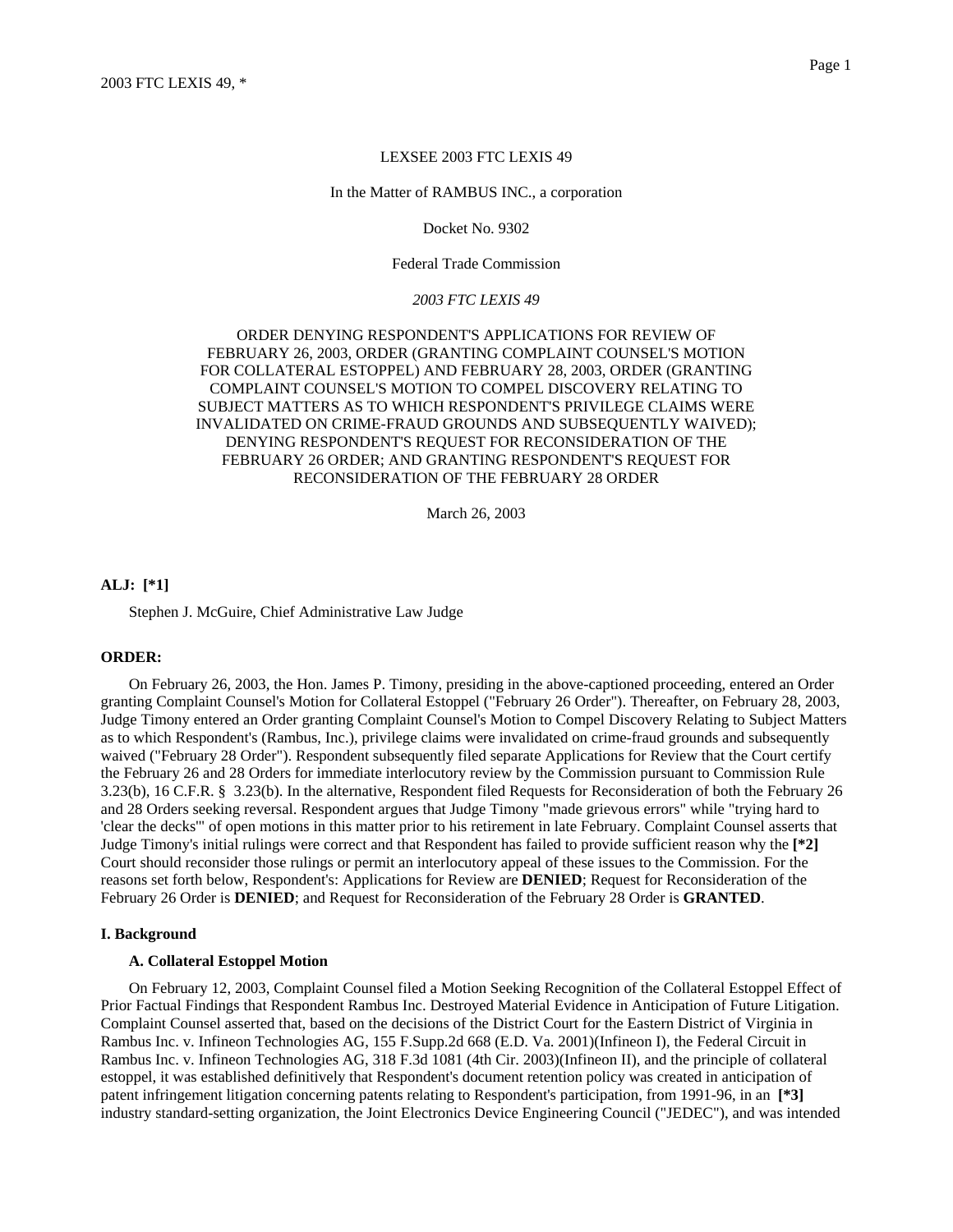to destroy documents that would be harmful in such litigation. Respondent, in its Opposition, asserted that the Federal Circuit's decision in Infineon II fully vacated Infineon I and, therefore, all findings from Infineon I were a nullity and without any collateral estoppel effect in the instant matter. The February 26 Order by Judge Timony granted Complaint Counsel's motion and gave collateral estoppel effect to three findings of fact made by the district court in Infineon I. n1

n1 The three findings of fact held to be subject to collateral estoppel are:

1. When "Rambus instituted its document retention policy in 1998," it did so, "in part, for the purpose of getting rid of documents that might be harmful in litigation."

2. Rambus, at the time it implemented its "document retention policy," "clearly . . . contemplated that it might be bringing patent infringement suits during this timeframe" if its efforts to persuade semi-conductor manufacturers to license "its JEDEC-related patents" "were not successful."

3. Rambus's "document destruction" was done "in anticipation of litigation."

### **[\*4]**

In Infineon I, Respondent alleged Infineon infringed on various patents relating to computer random access memory ("RAM") held by Respondent. Infineon counter-claimed alleging that Respondent committed fraud under Virginia state law by not disclosing various RAM-related patents held or applied for by Respondent while it participated in JEDEC.

During trial, the district court entered a judgment as a matter of law ("JMOL") in favor of infineon, holding infineon did not infringe on any of Respondent's patents. The court permitted the fraud counter-claims to go to the jury and the jury returned a verdict that Respondent committed fraud as to two types of RAM technology, SDRAM and DDRAM. Following post-trial motions, the district court permitted the jury verdict to stand against Rambus as to fraud concerning SDRAM. The district court granted Respondent's motion for a JMOL as to DDRAM but denied Respondent's motions for a JMOL or new trial concerning SDRAM. In sum, the district court ultimately entered a judgment holding that: (1) Infineon did not infringe any patents held by Respondent; (2) Respondent did not commit fraud with regard to DDRAM; and (3) that Respondent did commit fraud with **[\*5]** regard to SDRAM.

The district court also awarded over \$ 7.1 million in attorney fees to Infineon as the prevailing party in a patent infringement suit pursuant to the authority of 35 U.S.C. § 285. The district court based the award of attorney fees on three independent grounds: (1) Respondent's claim construction and infringement positions; (2) fraud as inequitable conduct; and (3) litigation misconduct by Respondent.

On appeal, the Federal Circuit, in Infineon II, affirmed-in-part, reversed-in-part, vacated-in-part, and remanded the case to the district court. The Federal Circuit reversed and vacated the JMOL on infringment claims. It also reversed the district court's denial of the Respondent's post-trial JMOL on the SDRAM fraud verdict. It affirmed the post-trial JMOL grant on the DDRAM claims.

While the district court awarded attorney fees on the three independent grounds noted above, on appeal Respondent only challenged the claim construction and fraud grounds for the award and did "not contest the district court's holding of litigation misconduct" or make a showing that the holding on this point was "clearly erroneous." Infineon II, 318 F.3d at 1106. In remanding the attorney **[\*6]** fee award issue to the district court, the Federal Circuit held that while litigation misconduct could alone justify the award of attorney fees by the district court under § 285 where attorney fees are awarded solely on the basis of litigation misconduct, "the amount of the award must bear some relation to the extent of the misconduct." Id. The Federal Circuit summarized its position on the award of attorney fees and litigation misconduct by Respondent as follows:

In sum, given this court's holdings on claim construction and fraud and the lack of the apportionment between the award and the misconduct, this court vacates the attorney fees award and remands to the district court. On remand, the district court may consider whether Infineon remains a prevailing a party, and if so, whether an award is warranted. If the court determines that an award is warranted, it will have the opportunity to set the amount of the award to redress the litigation misconduct.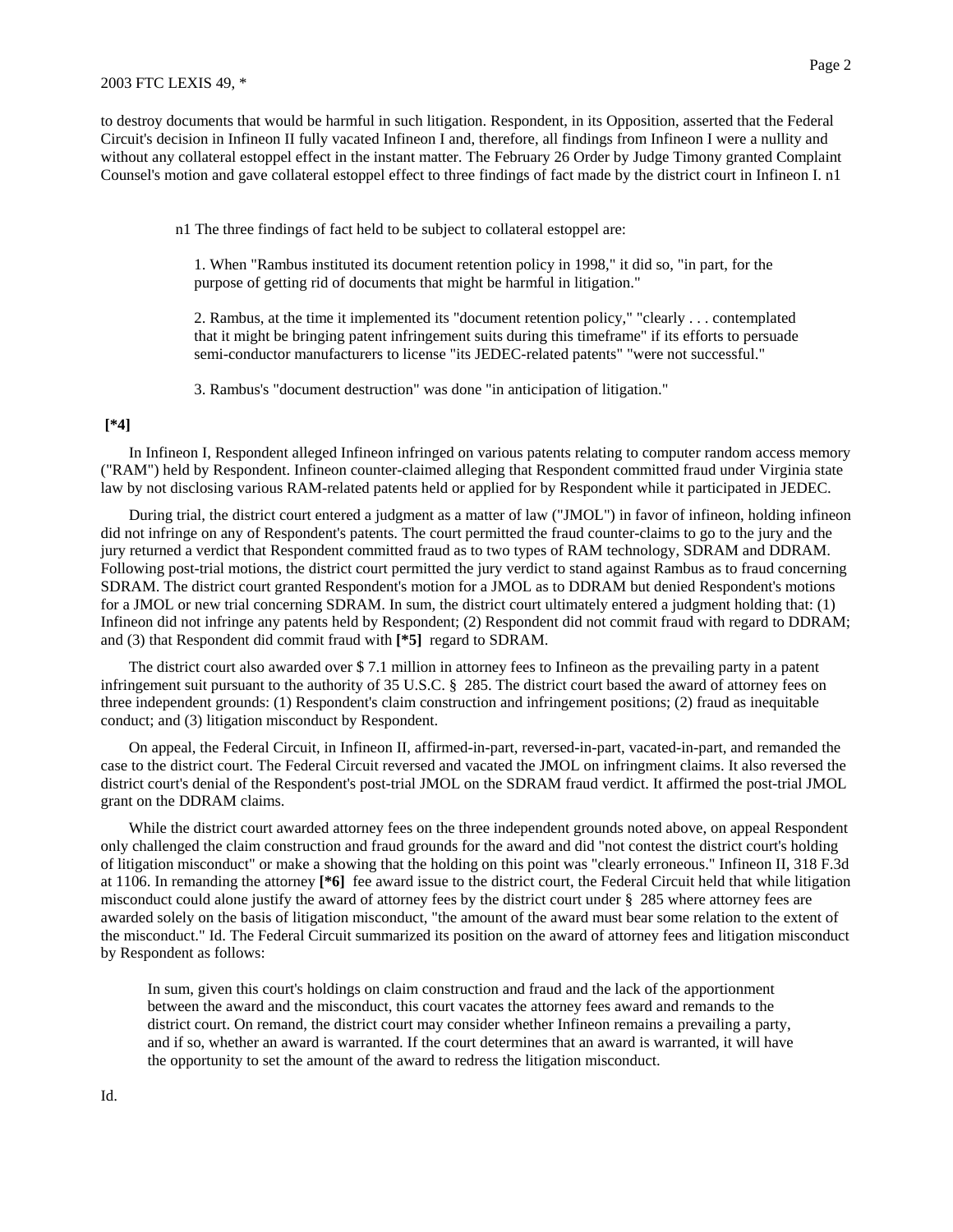#### **B. Crime-Fraud Exception Motion**

On January 7, 2003, Complaint Counsel filed a Motion to Compel Discovery Relating to Subject Matters as to Which Rambus's Privilege Claims were Invalidated on Crime-Fraud Grounds **[\*7]** and Subsequently Waived. In the motion, Complaint Counsel sought to obtain documents for which Respondent asserted privilege for the time period after Rambus dropped out of JEDEC in 1996. Complaint Counsel's motion focused on the doctrine of waiver, arguing that Respondent opened the door to post -1996 documents by voluntarily producing pre-1996 documents in litigation involving Hynix. n2

n2 Rambus produced pre-1996 documents without judicial compulsion to Hynix after losing litigation on the identical issues in litigation involving Infineon and Micron. February 28 Order at n. 1.

Respondent filed its Opposition on January 21, 2003. In it, Respondent claimed that the doctrine of waiver could not serve as a basis for requiring it to produce documents after it dropped out of JEDEC in 1996. Respondent claimed it had never voluntarily produced documents for which it claimed privilege so no waiver could exist, stating that its production of documents in prior litigation involving Hynix was a "de facto" compelled production **[\*8]** and that the production agreement between Respondent and Hynix preserved the privileged nature of the documents.

The February 28 Order issued by Judge Timony granted Complaint Counsel's motion and permitted the requested discovery. The Order was not based on the waiver theory advanced by Complaint Counsel. Rather, Judge Timony sua sponte based his ruling on the evidence of record on Respondent's conduct, and in particular on the resulting factual presumptions contained in the February 26, 2003 Order on Complaint Counsel's Motion for Default Judgment. The February 28 Order concluded that this evidence and these factual presumptions were a prima facie basis for concluding that Respondent was involved in fraudulent conduct after June 1996 (when Respondent dropped out of JEDEC), and, therefore, the crime-fraud exception permitted discovery by Complaint Counsel of post-June 1996 materials otherwise protected by the attorney-client or attorney work product privileges.

#### **II. Analysis and Discussion**

#### **A. Certification for Interlocutory Appeal**

Respondent seeks certification of the February 26 and 28 Orders for interlocutory review by the Commission pursuant to Commission Rule **[\*9]** 3.23(b), 16 C.F.R. § 3.23(b). Applications for review of a ruling by the Administrative Law Judge may be made only if the applicant meets both prongs of a two prong test. The first prong is that the ruling must involve "a controlling question of law or policy as to which there is substantial ground for difference of opinion." 16 C.F.R. § 3.23(b). Controlling questions are "not equivalent to merely a question of law which is determinative of the case at hand. To the contrary, such a question is deemed controlling only if it may contribute to the determination, at an early stage, of a wide spectrum of cases." In re Automotive Breakthrough Sciences, Inc., 1996 FTC LEXIS 478 at \*1 (Nov. 5 1996).

The second prong is that the Administrative Law Judge must determine "that an immediate appeal from the ruling may materially advance the ultimate termination of the litigation or [that] subsequent review will be an inadequate remedy." 16 C.F.R. § 3.23(b) (emphasis added). In addition, for discovery orders such as the February 28 Order, the Commission "generally disfavor[s] interlocutory appeals, particularly those seeking Commission review of an ALJ's discovery rulings." In re Gillette Co., 98 **[\*10]** F.T.C. 875, 875, 1981 FTC LEXIS 2, \*1 (Dec. 1, 1981). "Interlocutory appeals from discovery rulings merit a particularly skeptical reception, because [they are] particularly suited for resolution by the administrative law judge on the scene and particularly conducive to repetitive delay." In re Bristol-Myers Co., 90 F.T.C. 273, 273, 1977 FTC LEXIS 83, \*1 (Oct. 7, 1977). Accord In re Gillette Co., 98 F.T.C. at 875 ("resolution of discovery issues, as a general matter, should be left to the discretion of the ALJ").

A review of the February 26 Order indicates that it does not involve "a controlling question of law or policy." On its face, the Order only involves factual questions, not ones of law or policy. Since the three factual issues given collateral estoppel effect are not dispositive of this matter, an immediate interlocutory appeal would not materially advance the ultimate termination of this dispute. Similarly, the non-dispositive nature of these three factual issues means that Respondent will not be harmed by delaying review of the February 26 Order, or any findings thereunder, until a plenary review by the Commission.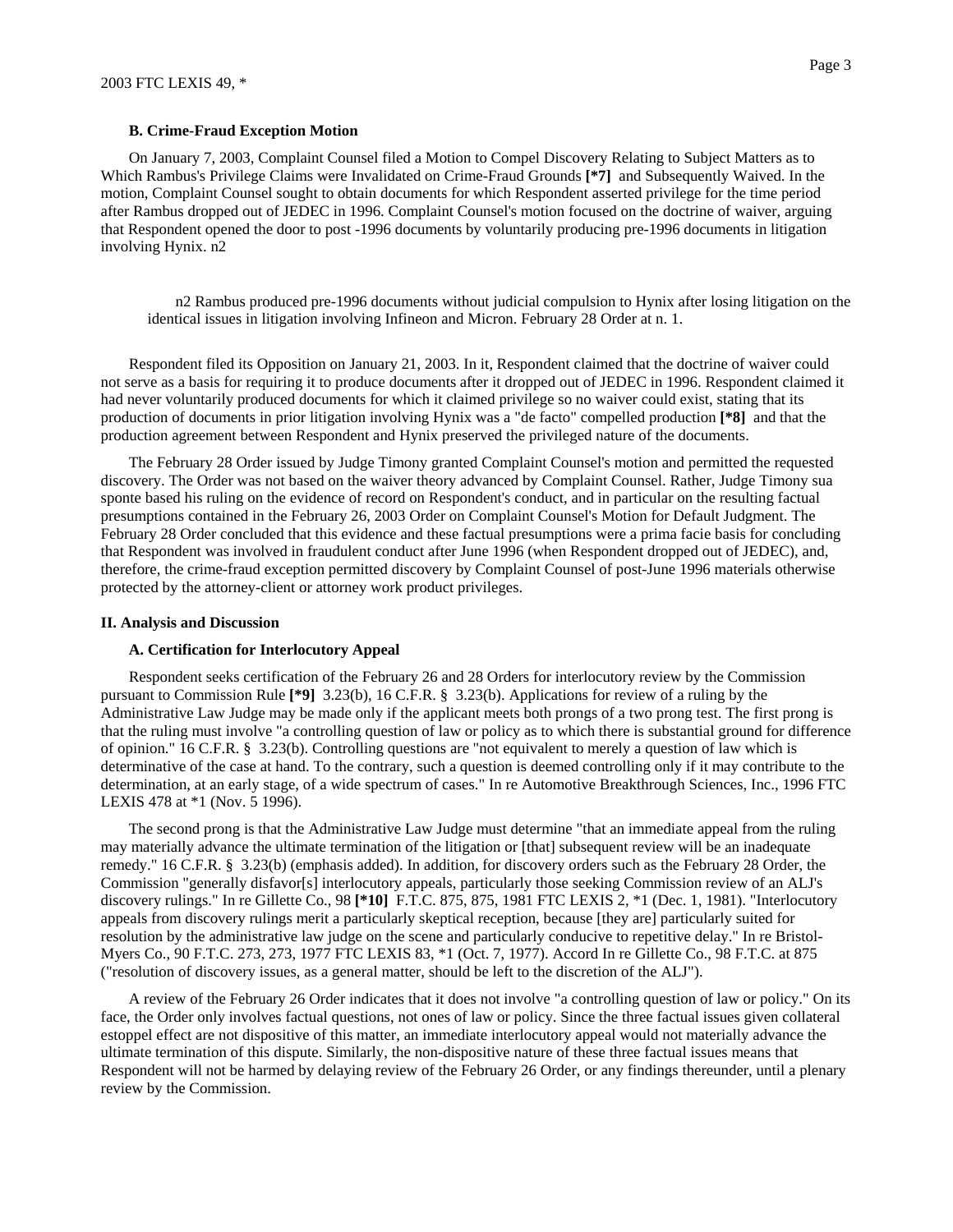Since the Court grants Respondent's Request for Reconsideration **[\*11]** of the February 28 Order, even considering certification of the Order until after the Court's reconsideration is inappropriate. However, even after the reconsideration, consistent with the Commission rulings in Bristol-Myers and Gillette, the resolution of what is ultimately a discovery issue is best left to the "administrative law judge on the scene." Moreover, an interlocutory appeal on this issue would not materially advance the ultimate termination of this dispute.

For these reasons, Respondent's Applications for Review for interlocutory appeal of the February 26 and February 28 Orders are DENIED.

#### **B. Reconsideration**

In the alternative, Respondent requests the Court to reconsider and reverse the Orders in question. Motions for reconsideration should be granted only sparingly. Karr v. Castle, 768 F. Supp. 1087, 1090 (D. Del. 1991). Such motions should be granted only where: (1) there has been an intervening change in controlling law; (2) new evidence is available; or (3) there is a need to correct clear error or manifest injustice. Regency Communications, Inc. v. Cleartel Communications, Inc., 212 F.Supp.2d 1, 3 (D.D.C. 2002). Reconsideration motions are not intended to **[\*12]** be opportunities "to take a second bite at the apple" and relitigate previously decided matters. Greenwald v. Orb Communications & Marketing, Inc., 2003 WL 660844 at \*1 (S.D.N.Y. Feb. 27, 2003).

In this matter, there have been no intervening changes in controlling law or new evidence since the filing of the February 26 and February 28 Orders. Rather, the sole change is the reassignment of this case to the current presiding judge which occurred due to Judge Timony's retirement on February 28, 2003. As a result, this review is not to determine whether the Court agrees with the conclusions reached in these Orders or whether it might have reached a different result, but rather is specifically limited to the issue of whether either the February 26 or February 28 Order is in "clear error" or results in a "manifest injustice".

#### **1. Collateral Estoppel Order**

As stated in the February 26 Order:

Collateral estoppel may be used to bar a party from relitigating an issue on which it has been fully heard and lost. "[A] party who has had one fair and full opportunity to prove a claim and has failed in that effort, should not be permitted to go to trial on the merit of that claim a second **[\*13]** time." Blonder-Tongue Laboratories, Inc. v. University of Illinois Foundation, 402 U.S. 313, 324-325 (1971). The purpose of the doctrine is to "protect[] adversaries from, the expense and vexation attending multiple lawsuits, conserve[] judicial resources, and, foster[] reliance on judicial action by minimizing the possibility of inconsistent decisions." Montana v. United States, 440 U.S. 147, 153 (1979), accord Blonder-Tongue, 402 U.S. at 324-25 ("Both orderliness and reasonable time saving in judicial administration require this to be so unless some overriding consideration of fairness to a litigant dictates a different result in the circumstances of the particular case.").

### February 26 Order at 2.

Respondent's memorandum in support of its motion for reconsideration cites numerous cases for the general principle that where the mandate of a circuit court vacates the decision of a district court in its entirely, the prior actions of the district court are a nullity and not a foundation for a finding of collateral estoppel. Respondent's Memorandum at pp. 7-10. This general principle is inapposite to the instant situation, however. Where a circuit court's mandate does not fully vacate [\*14] a decision of a district court, the portions of the district court decision not vacated by the appellate court remain in effect. Molinary v. Powell Mountain Coal Co., Inc., 173 F.3d 920, 923 (4th Cir. 1999)(where a specific issue is not vacated on appeal, that issue may not be relitigated on remand and the district court judgment remains final as to that issue -- "entire mandate [to be] read in toto" to determine circuit court's intent concerning extent of vacatur); Cowgill v. Raymark Industries, Inc., 832 F.2d 798, 802 (3d Cir. 1987)("When a court of appeals reverses a judgment and remands for further consideration of a particular issue, leaving other determinations of the trial court intact, the unreversed determinations of the trial court normally continue to work as an estoppel."); Solomon v. Liberty County, 957 F.Supp. 1522, 1554-55 (N.D. Fla. 1997)(a mandate only vacating part of a district court's decision is limited in nature and does not nullify all prior proceedings); GAF Corp. v. Eastman Kodak Co., 519 F.Supp. 1203, 1212-13 (S.D.N.Y. 1981)(finality sufficient for law of the case is a sufficient basis for collateral estoppel). See also Restatement (2d) of Judgments § 13 **[\*15]** ("For purposes of issue preclusion . . . 'final judgment' includes any prior adjudication of an issue in another action that is determined to be sufficiently firm to be accorded conclusive effect.").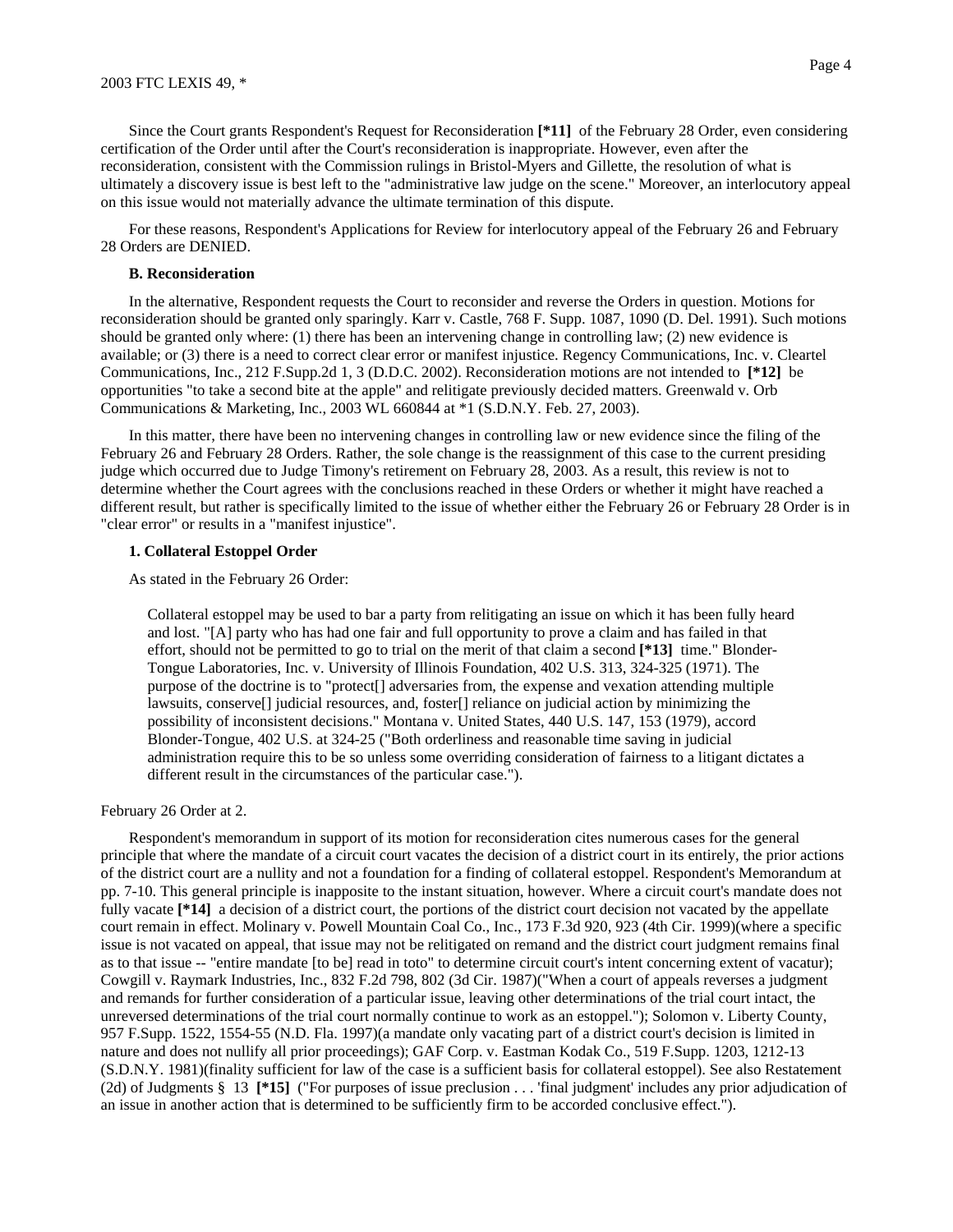Particularly instructive on the principle that a partial vacatur leaves the non-vacated portions of the trial court decision in effect is The University of Colorado Foundation, Inc. v. American Cyanimid Co., 105 F.Supp.2d 1164, 1173 (D. Col. 2000)("Colorado Foundation"), which analyzes a decision by the Federal Circuit using language in its mandate similar to Infineon II. n3 In Colorado Foundation, the district court considered a situation where the appellant did not challenge certain factual findings by the district court on appeal. The Federal Circuit expressly noted that it did not, therefore review (or vacate) those factual findings. Rather, "such a mandate . . . does not 'extinguish' the underlying trial or deprive the proceedings of their 'standing' for the purposes of res judicata. It simply requires the trial court on remand to apply the correct law to the facts already determined to be sufficient to meet the correct legal standard." Colorado Foundation, 105 F.Supp.2d at 1173.

n3 The University of Colorado Foundation, Inc. v. American Cyanimid Co., 196 F.3d 1366 (Fed. Cir. 1999).

#### **[\*16]**

The mandate of the Federal Circuit in Infineon II can be read as being less than a full vacatur of the district court's factual findings as to litigation misconduct by Respondent. It is clear that where an order is not fully vacated by a circuit court's mandate, those portions which are not specifically vacated are not extinguished and remain valid. Therefore, Infineon II could well be read as the Federal Circuit accepting the district court's factual findings on Respondent's litigation misconduct and issuing a mandate directing the district court on remand to determine if the litigation misconduct alone was sufficient to justify any or all of the initial \$ 7.1 million attorney fee award. Given this reading, this Court cannot conclusively determine that the findings of the February 26 Order were clearly in error or represents a manifest injustice. Having failed to meet the applicable standard for review, the Respondent's Motion for Reconsideration as to the February 26 Order is DENIED.

#### **2. Crime-Fraud Exception Discovery Order**

## **a. The Crime-Fraud Exception Defined**

In order to foster free and unfettered communications between a client and an attorney (including full disclosure **[\*17]** of past wrongdoings), those communications are "zealously protected." Haines v. Liggett Group Inc., 975 F.2d 81, 90 (3d Cir. 1992). An exception to this principle is the crime-fraud exception. This protection "ceases to operate at a certain point, namely, where the desired advice refers not to prior wrongdoing, but to future wrongdoing." Haines, 975 F.2d 81 at 84 (emphasis in original) quoting 8 Wigmore, § 2298.

#### **b. The February 28 Order is Not Clearly Erroneous**

The foundation of the February 28 Order is comprised of four factual presumptions set out in the February 26, 2003 Order on Complaint Counsel's Motion for Default Judgment. These presumptions arose as a result of the evidence of record in this matter as determined by Judge Timony. The presumptions include:

a. Rambus participated in JEDEC through June 1996;

b. Through this participation, Rambus knew or should have known the JEDEC standards for RAM, as developed through June 1996, would infringe on patents held or applied for by Rambus;

c. Rambus knew or should have known that these infringements could potentially lead to substantial licensing fees or damages for Rambus; and

d. Rambus, before it ceased participation **[\*18]** in JEDEC in June 1996, failed to disclose the existence of the patents it either held or had applied for that could be infringed by the proposed JEDEC standards to the other JEDEC participants.

Additionally, the February 28 Order found that Respondent, after 1996, continued the process of prosecuting patents applied for prior to its dropping out of JEDEC in June 1996 that Respondent knew or should have known from its participation in JEDEC could be of significant value to it. Beyond these factual predicates, the February 28 Order relied upon the legal standard for establishing the crime-fraud exception set out in In re Vargas, 723 F.2d 1461 (10th Cir. 1983). Decided in the context of a grand jury proceeding, Vargas held that neither a hearing nor an in camera inspection of documents is mandatory prior to requiring the production of documents under the crime-fraud exception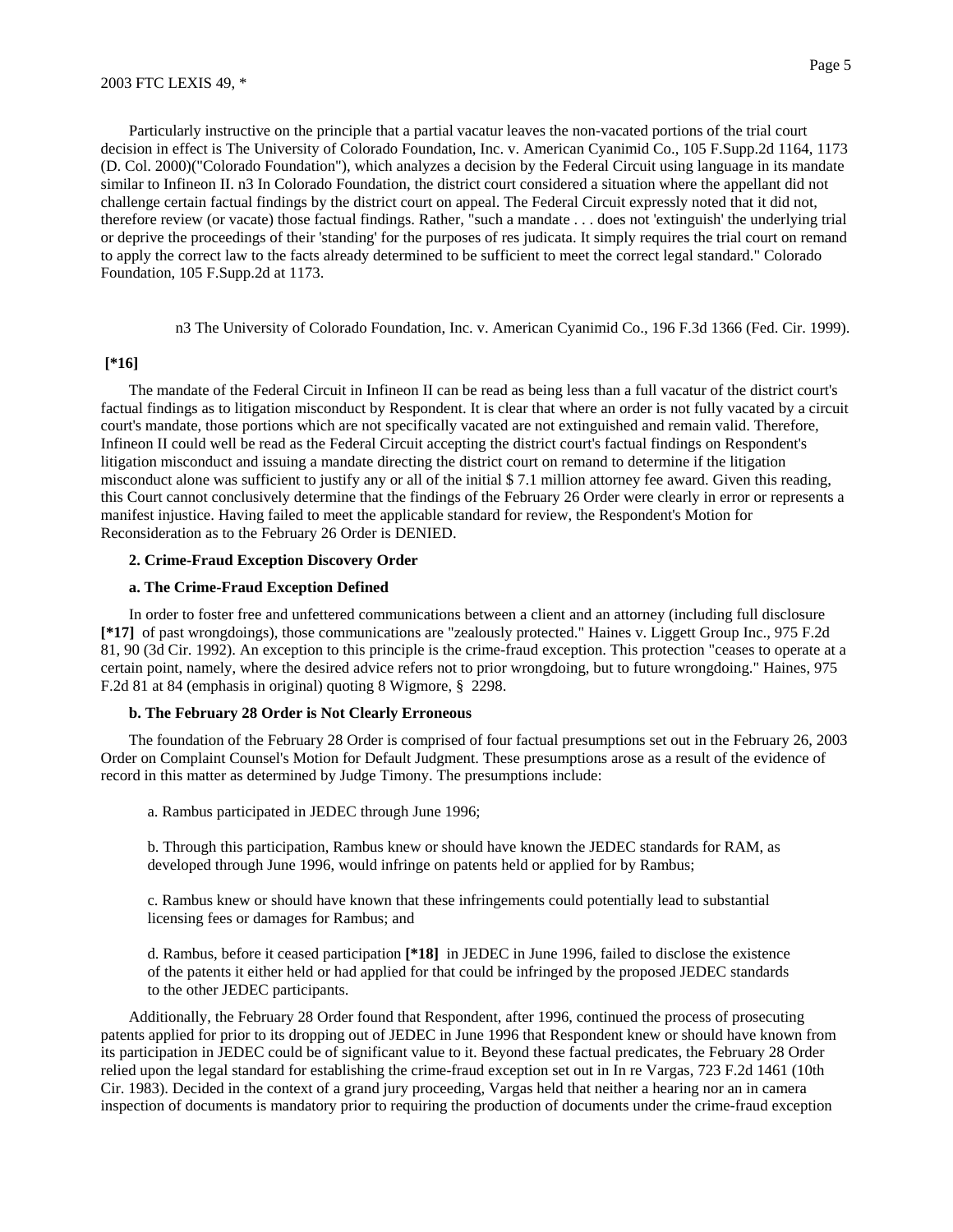#### 2003 FTC LEXIS 49, \*

once prima facie evidence of fraud is established by the party seeking discovery. Vargas did not direct that its holding is limited only to the grand jury context and inapplicable to civil proceedings. Since Judge Timony, relying on the standard in Vargas and the factual presumptions in the February 26 Order on **[\*19]** Complaint Counsel's Motion for Default Judgment, found that Complaint Counsel sufficiently established a prima facie case that Respondent used its attorneys after 1996 to prosecute patents and thereby continue fraudulent conduct that began before Respondent dropped out of JEDEC in 1996, this Court cannot conclude that the February 28 Order is clearly erroneous.

### **c. The February 28 Order Appears Manifestly Unjust**

While Vargas remains valid, n4 the Court is persuaded by cases such as Haines and Laser Industries, Ltd. v. Reliant Technologies, Inc., 167 F.R.D. 417 (N.D. Cal. 1996), that a different procedural standard controls access to the crimefraud exception in a purely civil context. As a result, to permit Complaint Counsel to establish a prima facie case and then to compel production of documents without providing Respondent with an adequate opportunity to reply, would represent a manifest injustice since it irrevocably could "break the seal of a highly protected privilege," Haines 975 F.2d at 96.

n4 The decision cited by Respondent, In re M&L Business Machine Co., Inc., 167 BR 937 (D. Colo. 1994), does not establish that Vargas does not apply to civil proceedings even within the Tenth Circuit. It fails on this point because M&L simply follows the reasoning of the Third Circuit in Haines without considering the import of its own Circuit Court's decision in Vargas. Though the Court might agree with the reasoning of M&L, it is unable to determine if the M&L court ignored Vargas, believed it inapplicable, or simply was unaware of it.

### **[\*20]**

In the context of a grand jury proceeding, there is a substantial societal interest in maintaining the secrecy of the grand jury's investigation. In this regard, to permit an entity the opportunity to rebut a prosecutor's unchallenged presentation of evidence sufficient to establish a prima facie basis for the crime fraud exception could prohibit the "effective detection, punishment, and deterrence of criminal acts." Laser Industries, 167 F.R.D. at 426. In contrast, in the civil context there is no conflict between the need for secrecy presented by a criminal investigation and the due process rights of the party from whom discovery is sought. As a result, once a party seeking discovery in a civil matter establishes a prima facie case that the crime-fraud exception may apply, 'the importance of the privilege . . . as well as fundamental concepts of due process require that the party defending the privilege he given the opportunity to be heard, by evidence and argument, at the hearing seeking the exception to the privilege." Haines, 975 F.2d at 97. Put another way, where a judge "undertakes to weigh evidence in a proceeding seeking an exception to the privilege, the party invoking the **[\*21]** privilege has the absolute right to be heard." Id.

Here, Respondent did not have an adequate opportunity to rebut the prima facie case for invoking the crime-fraud exception that the February 28 Order found exists. This lack of an opportunity for rebuttal by Respondent was compounded by the fact that while Complaint Counsel's underlying Motion to Compel was based solely on a waiver theory, the February 28 Order was based not on the waiver issue, but rather directly on the merits of whether Respondent engaged in conduct that justifies invocation of the crime-fraud exception. n5 Assuming that Judge Timony believed, under Vargas, that Respondent had any right to be heard on the alternative theory that he used to resolve the February 28 Order, he may have determined that the evidence and argument put forward by Respondent in opposition to Complaint Counsel's Motion for Default Judgment amounted to an indirect rebuttal of the prima facie case found in the February 28 Order. Such indirect rebuttal however, does not provide the procedural due process accorded to Respondent. "The privilege [can] be given adequate protection . . . only when the [judge] undertakes a thorough consideration of **[\*22]** the issue, with the assistance of counsel on both sides of the dispute." Laser Industries, 167 F.R.D. at 428.

n5 In fact, the February 28 Order never ultimately resolved the waiver issue put forward by Complaint Counsel, February 28 Order at n. 1.

### **d. Proceeding on the Crime-Fraud Exception Issue**

In theory, the Court could resolve this issue by looking solely at the waiver theory initially advanced by Complaint Counsel in the underlying Motion to Compel. If, based on the memoranda previously submitted by the parties, the Court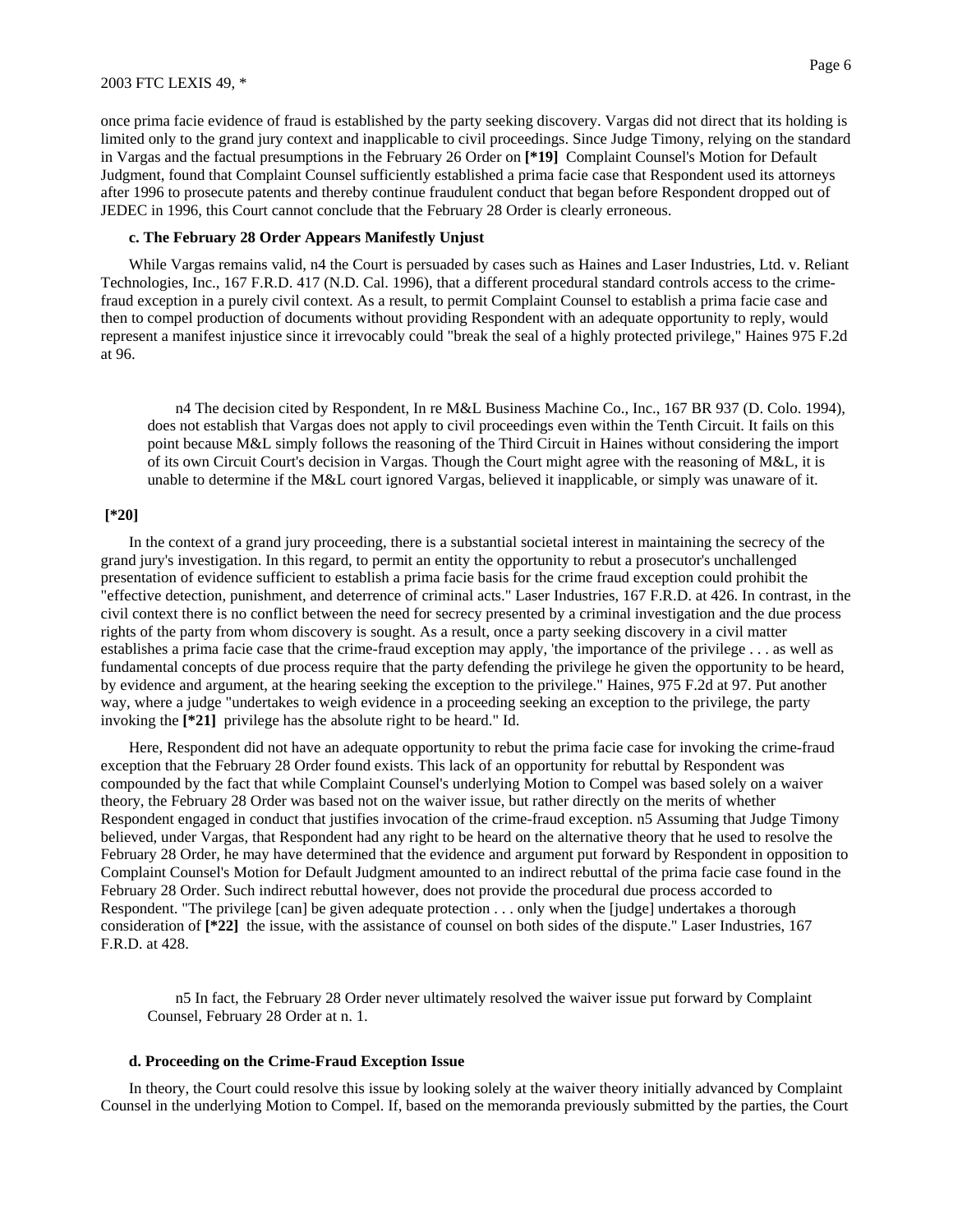#### 2003 FTC LEXIS 49, \*

decides to deny the motion based on the waiver theory, it could issue an order and nothing further would be required. In re General Motors Corp., 153 F.3d 714, 716 (8th Cir. 1998). Only if the Court were inclined to grant the motion and compel production would it need to go through a Haines-type procedure. Id. Realistically, however, the genie is out of the bottle on the issue of whether Respondent's actual conduct (waiver issue aside) amounts to a basis for invoking the crime-fraud exception **[\*23]** and permitting the discovery sought by Complaint Counsel. In its Opposition to the Respondent's Motion for Reconsideration of the February 28 Order, Complaint Counsel avidly advocated and adopted this theory as its own.

It would be highly inefficient to go through an entire Haines-type proceeding on a waiver theory and then potentially have to go through it a second time on another substantive theory. Rather, to promote judicial economy, the Court intends to address all potential theories in support of invoking the crime-fraud exception in a single proceeding. As a result, if Complaint Counsel wishes to advance substantive facts or other theories in support of its once more outstanding Motion to Compel, it must file a supplemental memorandum, not to exceed twenty-five (25) pages, within ten (10) days of this Order. If Complaint Counsel files a supplemental memorandum, Respondent will then have ten (10) days to file a supplemental opposition memorandum, also not to exceed twenty-five (25) pages. Replies will not be entertained.

If, after consideration of the parties' original memoranda and any supplemental briefing, the Court decides to deny Complaint Counsel's motion, an order will **[\*24]** issue accordingly. If, after consideration of the parties' original memoranda and any supplemental briefing, the Court is inclined to grant Complaint Counsel's motion, it will proceed using any additional appropriate procedural safeguards it deems necessary to assure due process.

### **IV. Conclusion**

For the reasons set forth above:

1. Respondent's Applications for Review for certification of the February 26 and February 28 Orders for interlocutory review by the Commission are **DENIED**;

2. Respondents's Motion for Reconsideration of the February 26 Order is **DENIED**; and

3. Respondent's Motion for Reconsideration of the February 28 Order is **GRANTED**.

### ORDERED:

Stephen J. McGuire

Chief Administrative Law Judge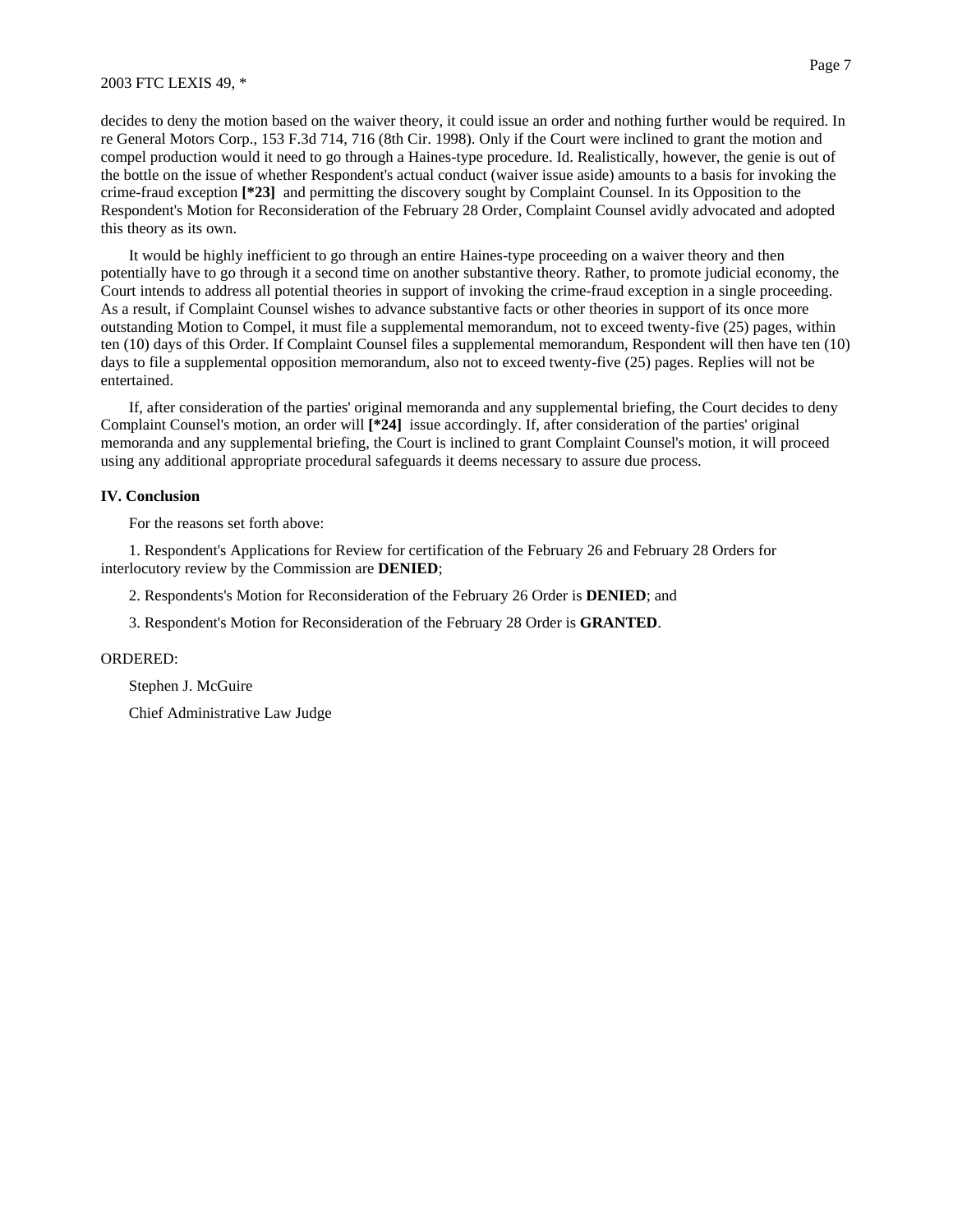#### LEXSEE 1999 FTC LEXIS 14

#### In the Matter of R.J. REYNOLDS TOBACCO COMPANY, a corporation

Docket No. 9285

Federal Trade Commission

## *1999 FTC LEXIS 14*

## ORDER DISMISSING COMPLAINT

January 26, 1999

# **ORDER: [\*1] ORDER DISMISSING COMPLAINT**

On November 24, 1998, Complaint Counsel filed a motion to dismiss this matter on the grounds that the relief sought in this proceeding has now been achieved through a recent settlement between the major tobacco companies (including Respondent) and the attorneys general for 46 state and 5 other jurisdictions n1 and a modification of the annual survey on tobacco, alcohol, and drug use that is conducted by the Substance Abuse and Mental Health Services Administration of the U.S. Department of Health and Human Services. The Administrative Law Judge, by order dated December 2, 1998, certified this motion to the Commission, and, by order dated December 7, 1998, stayed further action in the adjudication before him, pending the Commission's review of Complaint Counsel's motion to dismiss. Respondent's answer, directed to the ALJ on December 4, states that it agrees that this matter should be dismissed but urges the ALJ to recommend that the Commission dismiss with prejudice. n2 Respondent also asked the ALJ to take action respecting placement on the public record of certain materials received in discovery from the Robert Wood Johnson Foundation ("Foundation") **[\*2]** and Dr. John P. Pierce. In a statement filed with the Commission, the Foundation requested the Commission to order in camera treatment for its submissions and to order related relief.

n1 Master Settlement Agreement Between Settling State Officials and Participating Manufacturers (Nov. 23, 1998)(available as of December 15, 1998 at http://www.naag.org/settle.html)(hereafter the "November 23 Master Settlement Agreement").n2 Respondent attached to its response its Motion to Dismiss on the grounds that Complaint Counsel failed to satisfy its evidentiary burden, filed November 23, 1998. This motion was not certified to the Commission by the ALJ and is, accordingly, not before the Commission.

Upon consideration of the submission of the parties, the Commission hereby dismisses the complaint without prejudice and denies the Foundation's request for relief respecting materials it submitted in discovery. By Order dated December 29, 1998, the ALJ has denied Respondent's motion for action respecting discovery materials.

### **DISCUSSION**

#### **Complaint Counsel's Motion to Dismiss**

The Commission's notice order accompanying the complaint set out three key areas of relief: (1) a prohibition **[\*3]** of advertisements to children of Camel brand cigarettes through the use of themes or images relating to "Joe Camel" or associated figures; (2) dissemination of public education messages discouraging persons under 18 from smoking; and (3) collection, maintenance, and making data available to the Commission concerning sales of each brand of Respondent's cigarettes to persons under 18 and each brand's share of smokers under 18.

With respect to the first area of relief, the November 23 Master Settlement Agreement specifically bans the use of all cartoon characters, including Joe Camel, in the advertising, promotion, packaging, and labeling of any tobacco product.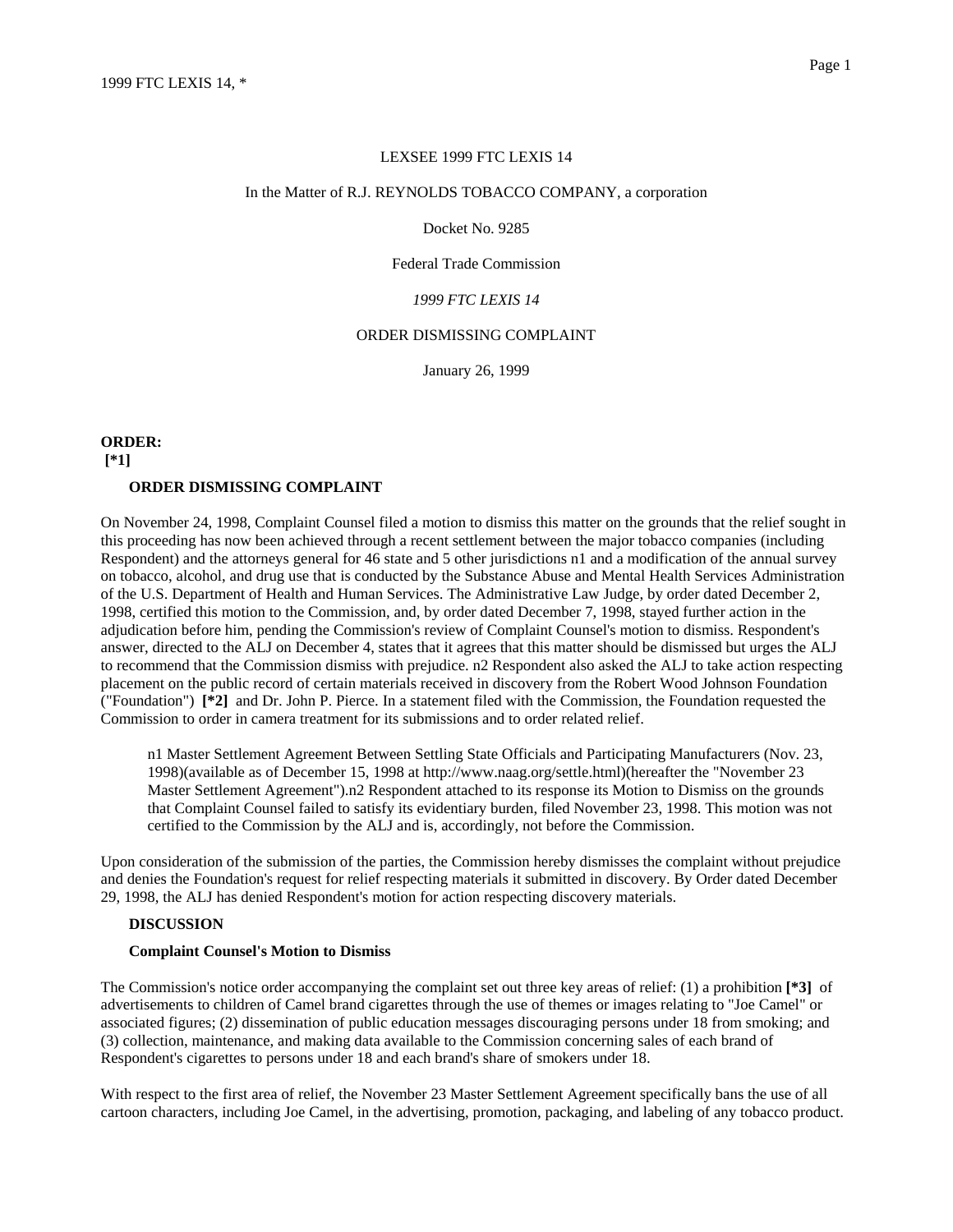1999 FTC LEXIS 14, \*

As for the second, the settlement requires the tobacco companies to help finance a national public education fund designed to carry out on a nationwide basis sustained advertising and education programs to counter underage usage of tobacco products and to educate consumers about the causes and prevention of diseases associated with the use of tobacco products. n3 Finally, the Substance Abuse and Mental Health Services Administration of the U.S. Department of Health and Human Services is revising the protocol for its annual **[\*4]** national household survey on drug abuse to add specific questions to elicit brand share of smokers under 18. n4

n3 The November 23 Master Settlement Agreement anticipates that each state will seek state court approval of the settlement.n4 See Department of Health & Human Servs., Substance Abuse & Mental Health Servs., Agency Information Collection Activities: Submission for OMB Review; Comment Request, 63 Fed. Reg. 44,866 (1998) (noting that annual survey will be revised to include information on usual brands, including Reynolds' brands, smoked by persons 12 and over). In the past, this survey has been used to determine the prevalence of use of tobacco, alcohol, and illegal drugs among persons 12 and over.

Accordingly, the most important elements of the relief set out in the Commission's notice order should be accomplished without the need for further litigation in this case. Therefore, the public interest warrants dismissal of the complaint.

### **Respondent's Request for Dismissal with Prejudice**

In its response, which was filed after the ALJ certified Complaint Counsel's motion to dismiss to the Commission, Respondent requested that the ALJ make certain recommendations **[\*5]** to the Commission to the effect that the complaint should be dismissed with prejudice. n5 Respondent also asked the ALJ to forward to the Commission the motion to dismiss that Respondent filed with the ALJ at the close of Complaint Counsel's case-in-chief. That motion asked the ALJ to determine that Complaint Counsel had failed to meet its evidentiary burden on causation. Respondent claimed that forwarding its motion to the Commission would "inform it of the strong nature of Reynolds' defenses -- and the concomitant advisability of a public interest dismissal" and thus would support Respondent's request for a dismissal with prejudice. Respondent's Response to Complaint Counsel's Motion to Dismiss, at 4.

n5 Respondent requested that the ALJ recommend, among others, that "[t]his dismissal should be with prejudice. Subjecting Reynolds to the continued specter of litigation in this matter in light of the termination of the [Joe Camel] campaign, the length of the investigation and adjudication, and Complaint Counsel's failure to establish causation would be unreasonable and unfair." Recommendations Concerning Complaint Counsel's Motion to Dismiss, R.J. Reynolds Co., Docket No. 9285 (Dec. 4, 1998) (attached to Respondent's Response to Complaint Counsel's Motion to Dismiss).

### **[\*6]**

Rule 3.22(a) of the Commission's Rules of Practice contemplates that the ALJ will rule in the first instance on most motions; Rule 3.22(e) also authorizes the ALJ to defer ruling on a motion to dismiss for failure to meet an evidentiary burden until immediately after all evidence has been received and the hearing record is closed. The ALJ is also required to certify a motion to dismiss on public interest grounds to the Commission. n6 Finally, Rule 3.22(a) authorizes the ALJ to accompany such a certification with "any recommendation that he or she may deem appropriate."

n6 See Rule 3.22(a); Century 21 Commodore Plaza, Inc., 95 F.T.C. 808, 818 (1980); Herbert R. Gibson, Sr., 90 F.T.C. 275 (1977).

Here, consistent with his authority under Rule 3.22(e), the ALJ has not ruled on Respondent's motion to dismiss. As for Complaint Counsel's motion to dismiss, the ALJ has properly certified this motion to the Commission and has declined to make the recommendations requested by Respondent. The ALJ did, however, state in his December 7 Order Staying Proceedings that:

[t]o recommend . . . that the complaint be dismissed on the merits would require more than a quick decision on the submitted [\*7] papers. I am not convinced that the link between the Camel advertising campaign and increased smoking among children must be demonstrated, as argued by respondent, only by a definitive, statistically significant scientific study. Furthermore, there may well be reliable evidence in the record of this case on this issue, in the 2,000 exhibits that have been received thus far, or in the testimony of the expert witnesses. n7

n7 (Emphasis in original) (footnote omitted). We decline to provide an advisory opinion on what is legally required to prove that the Joe Camel campaign caused or was likely to have caused children to begin or continue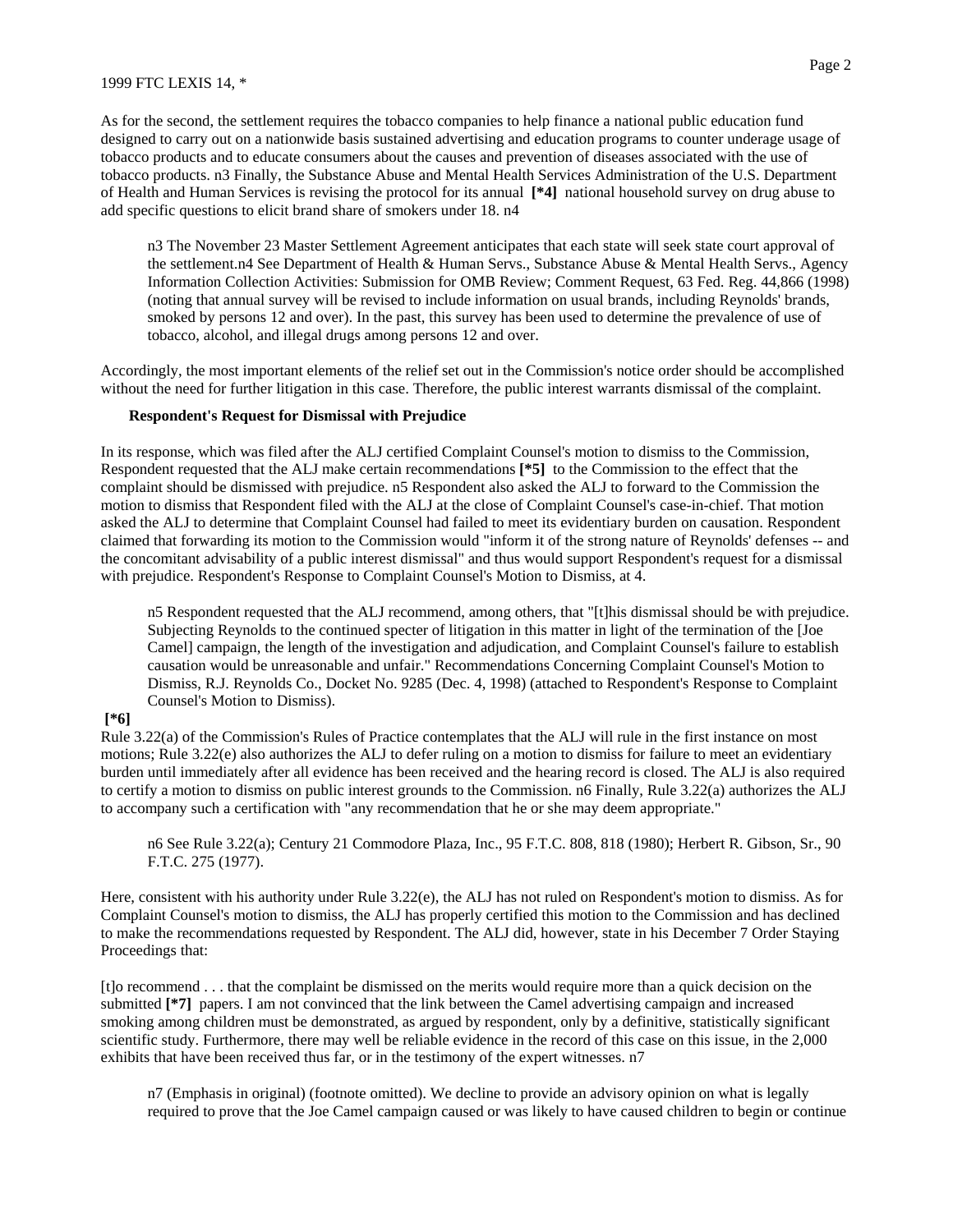Further, in dismissing this complaint, the Commission is not reaching a decision on the merits. Respondent's motion to dismiss is not before the Commission for decision, and Respondent does **[\*8]** not appear to ask the Commission to enter a ruling on the merits. n8 Indeed, a ruling on the merits would require the Commission to remand this matter to the ALJ, resulting in a possible resumption of the trial. n9 We understand that neither Complaint Counsel nor Respondent intends that result.

n8 Respondent does argue that closure to the prosecution of Reynolds "can be accomplished by recognizing the arguments advanced in Reynolds' pending Motion for Dismissal as additional rationales for terminating this proceeding," Respondent's Response to Complaint Counsel's Motion to Dismiss, at 2. We view this discussion of possible outcomes to fall short of a request for an explicit ruling on the merits of Reynolds' motion.n9 We view the ALJ's Order Staying Proceedings as indicative of his lack of willingness to decide Respondent's Motion to Dismiss at this time and, as discussed supra, the ALJ is authorized by Rule 3.22 (e) to defer ruling on such a motion to dismiss until immediately after all evidence has been received and the hearing record is closed.

The Commission has consistently refrained from dismissing a complaint with prejudice absent a substantive ruling. Without  $[$ <sup>\*9</sup>] such a ruling by the ALJ or the Commission, it is not appropriate to foreclose the possibility of further litigation where unanticipated problems might develop with one or more of the relevant remedies. n10

n10 The Commission is not persuaded that any future litigation challenging the Joe Camel campaign would violate any of Respondent's Due Process or other legal rights. The doctrine of res judicata, which bars a subsequent action only if there is a final judgment on the merits in the earlier action, would not apply. As described above, no such judgment was rendered here by the ALJ or the Commission. See, e.g., United States v. Cunan, 156 F.3d 110 (1st Cir. 1998). In addition, the Double Jeopardy Clause of the Fifth Amendment "protects only against the imposition of multiple criminal punishments for the same offense." Hudson v. United States, 118 S. Ct. 488, 493 (1997)(emphasis in the original). Nor can we conclude that any passage of time between the dismissal of the instant complaint and the possible commencement of a new proceeding would deprive Respondent of an opportunity to present an effective defense. In any event, a future Commission would undoubtedly give careful consideration, as part of its determination that a case is in the public interest, to any claims Respondent might make that it was unfairly prejudiced by the passage of time.

### **[\*10]**

We, therefore, conclude that the complaint should be dismissed without prejudice.

#### **Requests Relating to Third Party Submissions**

Respondent's Response to Complaint Counsel's Motion to Dismiss initially requested that the ALJ hold open the public record to permit Respondent "to place in evidence certain documents submitted in discovery from" the Foundation and Dr. Pierce. After opposing statements were filed by the Foundation and Dr. Pierce, n11 Respondent filed a submission with the ALJ explaining that its response had only requested (and, notwithstanding the stay, continued to request) that the ALJ issue an order establishing a schedule for a briefing and hearing on the disclosure issue. By order dated December 29, 1998, the ALJ declined to issue such an order.

n11 The Foundation and Dr. Pierce, along with the Commonwealth of Massachusetts, had previously filed oppositions before the ALJ to Respondent's Notice of Disclosure of confidential documents submitted by the Foundation and Dr. Pierce.

The Foundation's statement in opposition to Respondent's request, which was filed with the Commission, asked the Commission to rule on its prior motion to the ALJ. That motion sought **[\*11]** in camera treatment for Foundation documents. The statement also asked, as related relief, that Respondent "be required to (i) submit a certification that it has fully complied with the terms of the protective order with regard to the Foundation's peer review materials [and] (ii) provide to the Foundation all copies of all agreements executed in accordance with paragraph 11 of the protective order." n12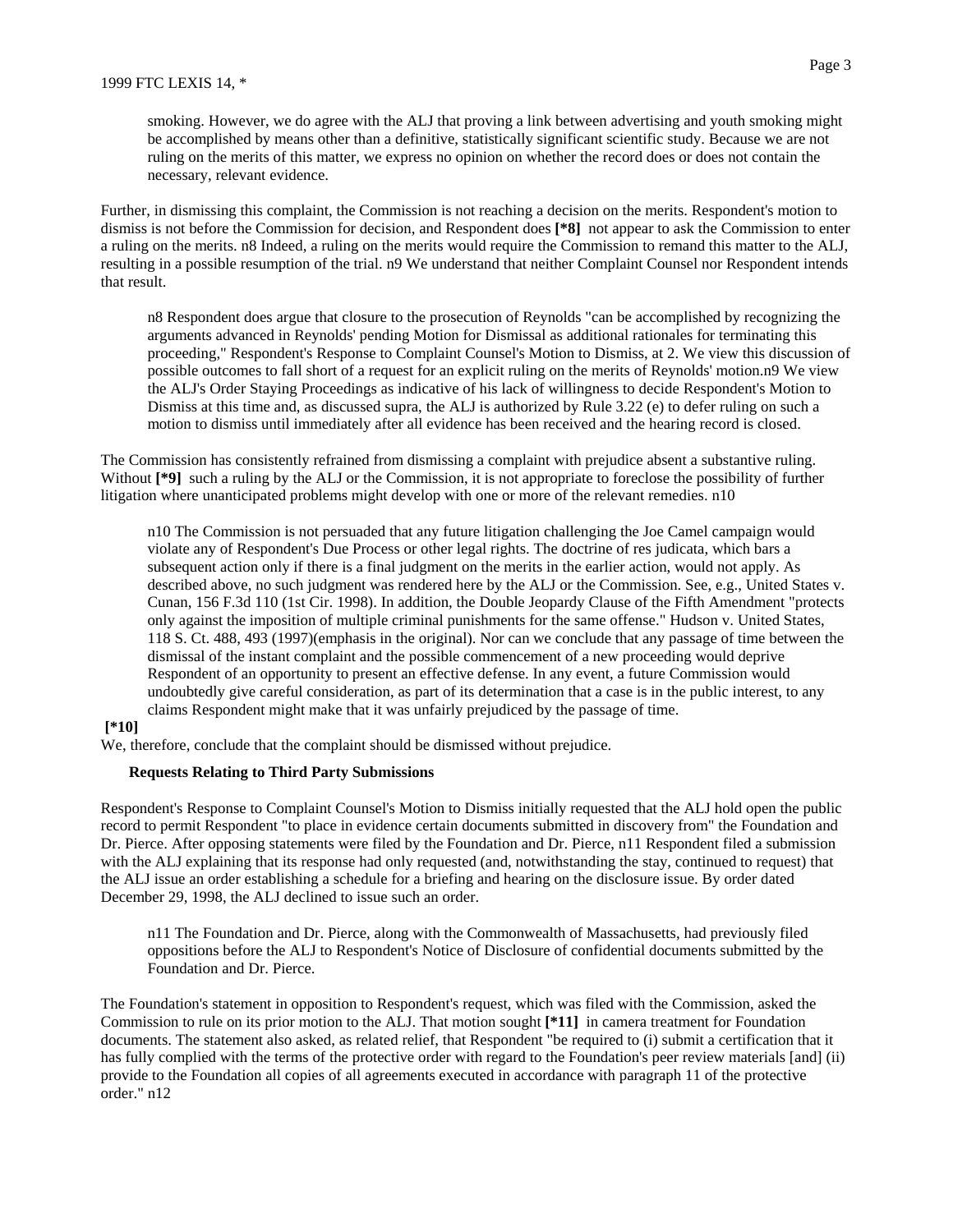n12 The Paragraph 11 agreements are those executed by certain recipients of confidential materials obtained by RJR.

The Foundation also sought other related relief, including a requirement that Respondent ". . . (iii) identify all persons to whom the Foundation's peer review materials have been disseminated or disclosed; (iv) describe with particularity any dissemination or disclosure of the peer review materials not authorized by or in accordance with the terms of the protective order; and (v) retrieve and return to the Foundation all copies of the peer review materials disseminated or disclosed contrary to the protective order's terms."

Rather than delaying the disposition of this matter by remanding the Foundation's requests to the ALJ, the Commission has considered and  $[412]$  hereby denies them. There is no basis for granting the Foundation's request for in camera treatment because, in light of this Order dismissing the complaint, the documents are not to be used in litigation. In addition, Paragraph 11 of the ALJ's July 18, 1997 protective order prohibits Respondent from disclosing the documents outside of this litigation and Paragraph 14 requires Respondent to return the documents upon dismissal of the proceeding. Paragraph 11 itself already entitles the Foundation to copies of the Paragraph 11 agreements at issue here. n13 The Foundation has not offered sufficient justification for the other related relief sought by its motion.

n13 The protective order, by its own terms, continues to bind the parties' communication and use of confidential materials after conclusion of the action. See Paragraph 16.

Accordingly, IT IS ORDERED that the Complaint is dismissed without prejudice. IT IS FURTHER ORDERED that the Foundation's motion for in camera treatment and related relief is denied.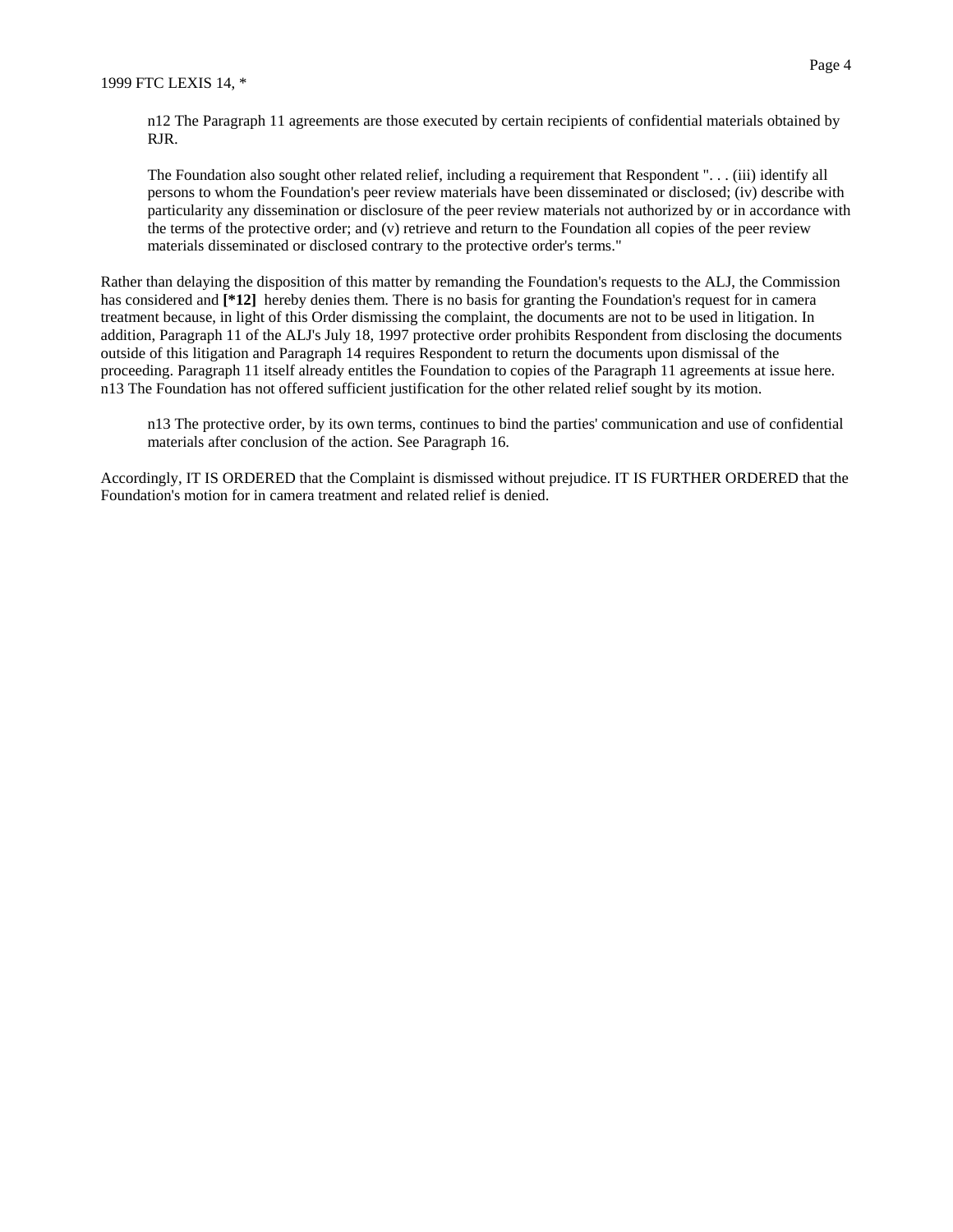### LEXSEE 2001 FTC LEXIS 198

### In the Matter of Schering-Plough Corporation, a corporation, Upsher-Smith Laboratories, a corporation, and American Home Products Corporation, a corporation

#### Docket No. 9297

### Federal Trade Commission

## *2001 FTC LEXIS 198*

## ORDER DENYING MOTIONS OF RESPONDENTS SCHERING-PLOUGH AND UPSHER-SMITH TO DISMISS THE COMPLAINT

October 31, 2001

## **ALJ: [\*1]**

D. Michael Chappell, Administrative Law Judge

#### **ORDER:**

### **I. PROCEDURAL BACKGROUND**

On June 7, 2001, Respondent Schering-Plough Corporation ("Schering") filed a motion for partial dismissal of the Complaint for failure to state a claim upon which relief could be granted. Complaint Counsel filed an opposition on June 25, 2001. Schering filed a reply in support of its motion on July 6, 2001. Oral arguments of counsel were heard on July 25, 2001.

On July 20, 2001, Respondent Upsher-Smith Laboratories, Inc. ("Upsher-Smith") filed a motion to dismiss the Complaint in its entirety as deficient as a matter of law. Complaint Counsel filed an opposition on August 8, 2001. Upsher-Smith filed a reply in support of its motion on August 15, 2001.

For the reasons set forth below, Schering's and Upsher-Smith's motions are DENIED.

#### **II. STATUTORY AND REGULATORY FRAMEWORK STATED IN THE COMPLAINT**

The Complaint contains the following allegations regarding federal regulation of prescription drugs:

. Under the Federal Food, Drug, and Cosmetic Act ("FFDCA"), 21 U.S.C. § 301 et seq., approval by the Food and Drug Administration ("FDA") is required before a company may market or sell a prescription drug **[\*2]** in the United States. Complaint at P 9. Newly developed prescription drugs are often protected by patents and marketed under proprietary brand names and are commonly referred to as "brand name drugs" or "branded drugs." Id. at P 10. FDA approval for a branded drug is generally sought by filing a New Drug Application ("NDA") with the FDA. Id.

. In 1984, Congress enacted the Drug Price Competition and Patent Term Restoration Act, known as the Hatch-Waxman Act, which simplified the procedure for obtaining approval of generic drugs. Id. at P 11. Under the Hatch-Waxman Act, manufacturers of generic drugs are required to submit an Abbreviated New Drug Application ("ANDA"). Id. at P 12. An ANDA applicant has to demonstrate that the generic drug is bioequivalent to the brand name drug that it references. Id.

. When a brand name drug is protected by one or more patents, an ANDA applicant that intends to market its generic product prior to expiration of any patent must certify that the patent on the brand name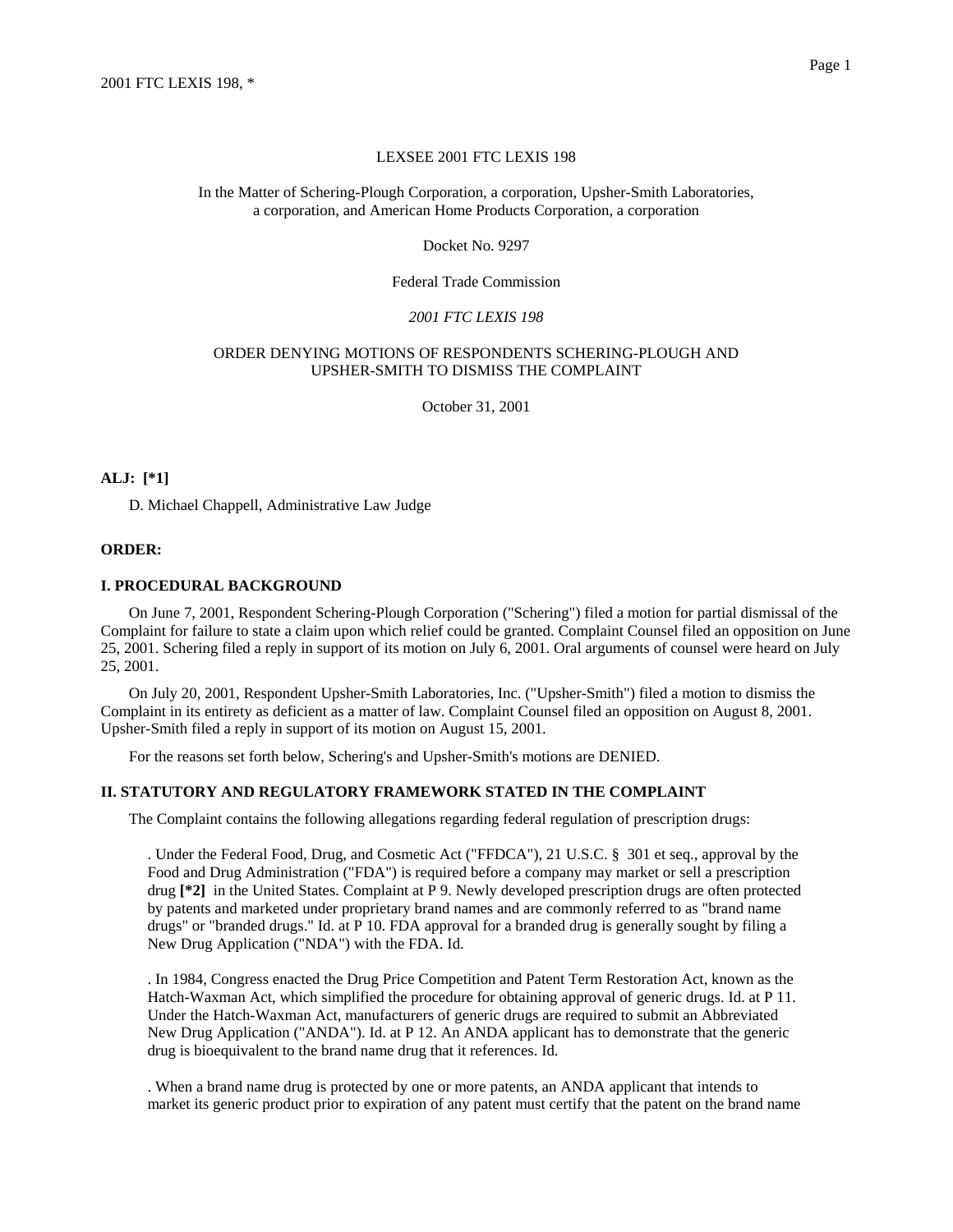drug is invalid or will not be infringed by the manufacture, use, or sale of the drug for which the ANDA applicant seeks approval. Id. at P 13. This is called a "Paragraph IV Certification." **[\*3]** Id.

. If the ANDA contains a Paragraph IV Certification, the ANDA applicant must provide notice to each owner of the patent that is the subject of the certification and to the holder of the approved NDA to which the ANDA refers. Id. at P 14. Upon receiving notice of a Paragraph IV Certification, the patent holder has 45 days in which to file a patent infringement suit against the generic manufacturer. Id. If a patent infringement suit is initiated against the ANDA applicant, the FDA must stay its final approval of the ANDA for the generic drug until the earliest of (1) the patent expiration, (2) a judicial determination of the patent litigation, or (3) the expiration of a 30-month waiting period. Id.

. The Hatch-Waxman Act provides that the first to file a Paragraph IV certified ANDA ("the first filer") is eligible for a 180-day period of exclusivity ("the 180-day exclusivity period"). Id. at P 15. That is, during those 180 days, the FDA will not approve any other ANDA for the same generic product until the earlier of the date on which (1) the first firm begins commercial marketing of its generic version of the drug, or (2) a court finds the patents claiming the brand name drug **[\*4]** are invalid or not infringed. Id.

## **III. RELEVANT ALLEGATIONS OF THE COMPLAINT**

The Complaint contains the following allegations:

. Respondents entered into unlawful horizontal agreements to delay entry of low-cost generic competition to Schering's prescription drug K-Dur 20. Complaint at P 1. These agreements have cost consumers in excess of \$ 100 million. Id. at P 2.

. Schering has monopoly power in the market that includes K-Dur 20 and that entry of generic competition would significantly erode Schering's market share and profits. Id. at PP 17, 26-30, 37. To protect the profits of K-Dur 20 from the threat of generic competition, Schering conspired with two manufacturers of generic pharmaceuticals, Upsher-Smith and American Home Products Corporation ("AHP"), by paying each millions of dollars to delay their products' entry into the marketplace. Id. at PP 44-45, 55, 57, 63-64.

. Schering manufactures and markets two extended-release microencapsulated potassium chloride products: K-Dur 20 and K-Dur 10, both of which are marketed as brand name drugs. Id. at P 31. Schering's K-Dur 20 and K-Dur 10 are covered by a formulation patent owned by Schering, patent number 4,863,743 **[\*5]** (the "'743 patent"), which expires on September 5, 2006. Id. at P 34.

. On August 6, 1995, Upsher-Smith filed an ANDA with the FDA to market Klor Con M20, a generic version of Schering's K-Dur 20. Id. at P 38. Upsher-Smith's ANDA was the first for a generic version of K-Dur 20. Id. Upsher-Smith submitted a Paragraph IV Certification with this ANDA and, on November 3, 1995, Upsher-Smith notified Schering of its Paragraph IV Certification and ANDA. Id.

. As the first ANDA filer with a Paragraph IV Certification for a generic version of Schering's K-Dur 20, Upsher-Smith is eligible for the 180-day exclusivity period. Id. at P 41. Because Upsher-Smith is eligible for the 180-day exclusivity period, no other generic manufacturer can obtain final FDA approval to market a generic version of K-Dur 20 until after the exclusivity period has expired. Id. at P 42.

. Schering sued Upsher-Smith for patent infringement in the United States District Court for the District of New Jersey on December 15, 1995, alleging that Upsher-Smith's Klor Con M20 infringed Schering's '743 patent. Id. at P 39. On June 17, 1997, Schering and Upsher-Smith agreed to settle their patent litigation. Id. at P 44. **[\*6]** Under the settlement agreement, Schering agreed to make unconditional payments of \$ 60 million to Upsher-Smith; Upsher-Smith agreed not to enter the market, either with the allegedly infringing generic version of K-Dur 20 or with any other generic version of K-Dur 20, regardless of whether such product would infringe Schering's patents, until September 2001; both parties agreed to stipulate to the dismissal of the litigation without prejudice; and Schering received licenses to market five Upsher-Smith products. Id. at P 44.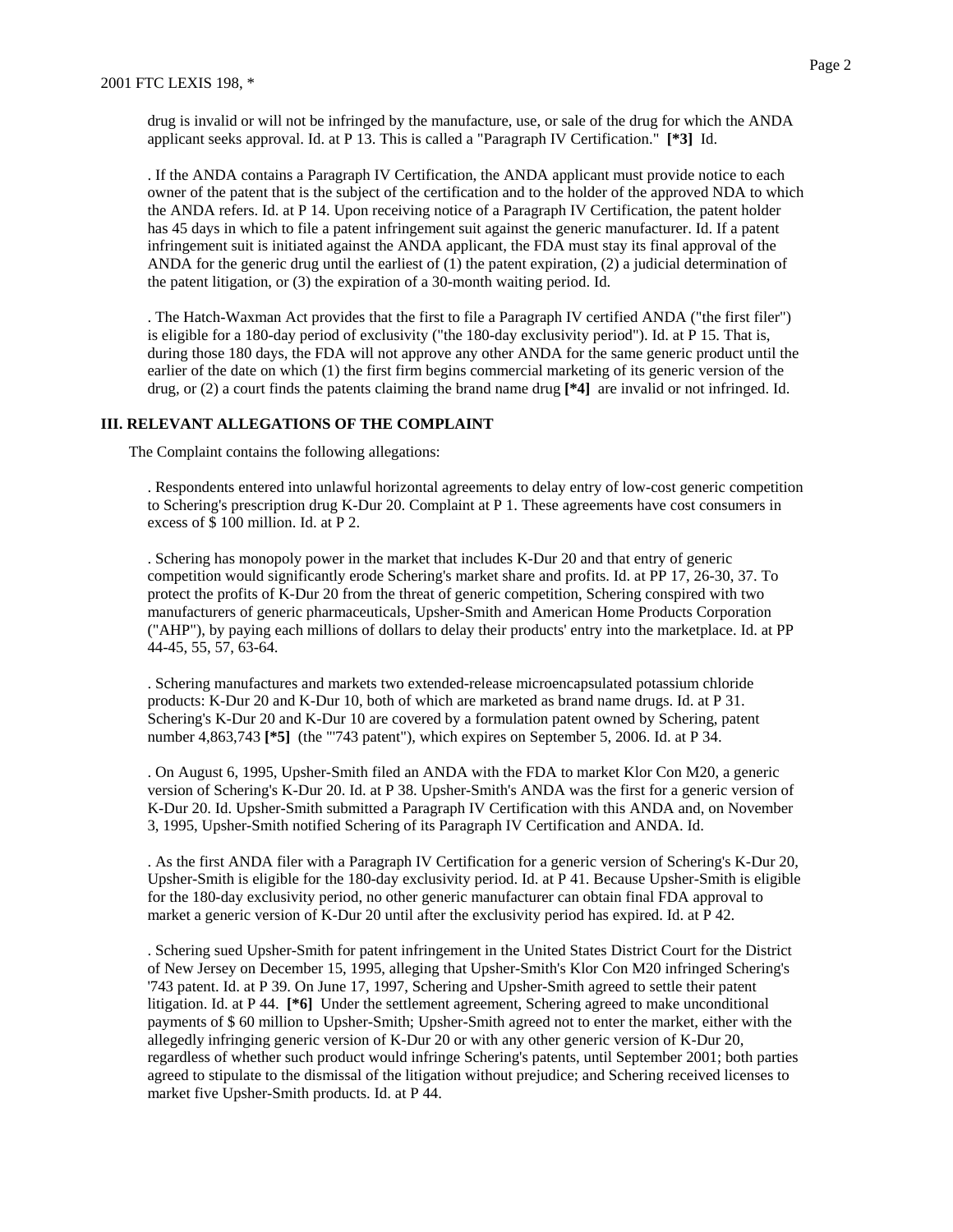. On December 29, 1995, ESI Lederle, Incorporated ("EST"), a division of AHP, submitted an ANDA to the FDA to market a generic version of Schering's K-Dur 20. Id. at P 51. ESI submitted a Paragraph IV Certification with this filing and notified Schering of its Paragraph IV Certification and ANDA. Id. Schering sued ESI for patent infringement in the United States District Court for the Eastern District of Pennsylvania on February 16, 1996, alleging that ESI's generic version of Schering's K-Dur 20 infringed Schering's '743 patent. Id. at P 53.

. On June 19, 1998, Schering and ESI executed a settlement agreement to their patent litigation whereby, inter alia, **[\*7]** Schering agreed to pay ESI up to \$ 30 million; AHP and ESI agreed to refrain from marketing the allegedly infringing generic version of K-Dur 20 or any other generic version of K-Dur 20, regardless of whether such product would infringe Schering's patents, until January 2004. Id. at P 54-55.

#### III. **ARGUMENTS OF THE PARTIES**

The Complaint alleges that Schering's settlement agreements with Upsher-Smith and with ESI violate Section 5 of the Federal Trade Commission Act, 15 U.S.C. § 45 ("FTC Act") because they delayed the entry of Upsher-Smith's and ESI's generic versions of K-Dur 20. The Complaint also alleges that Schering's agreement with Upsher-Smith violates the FTC Act because it has the effect of keeping off the market other generic drugs manufactured by third parties.

Schering and Upsher-Smith urge dismissal or partial dismissal on the grounds that the Complaint fails to state a claim upon which relief could be granted. Schering asserts, first, that the Complaint's allegations that Schering's agreements with Upsher-Smith and ESI violate Section 5 of the FTC Act because they allegedly delayed entry of Upsher-Smith's and AHP's generics fail to state a claim because: (a) the **[\*8]** Complaint fails to allege patent invalidity or non-infringement; and (b) the Complaint fails to allege that the patent suit was not bona fide or that the settlement was more anticompetitive than the probable outcome of the litigation. Schering asserts, second, that the Complaint's allegations that Schering's agreement with Upsher-Smith violates Section 5 of the FTC Act because it allegedly has the effect of blocking generics manufactured by third parties fails to state a claim because: (a) the Complaint misstates the FDA law; and (b) any effect the agreement had was by operation of federal law and thus immune from antitrust liability under the Noerr-Pennington doctrine.

Upsher-Smith asserts that the Complaint is deficient as a matter of law because it does not dispute that: (a) the patent suit was not bona fide; (b) the settlement resolved that dispute by compromise; or (c) the settlement was more anticompetitive than the probable outcome of the litigation.

Complaint Counsel responds to Schering's first argument and Upsher-Smith's argument by asserting that the allegations of the Complaint that Schering paid Upsher-Smith and AHP to delay their entry and withdraw their challenges to **[\*9]** Schering's patent state an antitrust claim and provide a clear basis for that claim. Complaint Counsel asserts that, to state a claim, the Complaint need not contain allegations that Schering's patent is invalid or is not infringed. In Complaint Counsel's view, a patent settlement violates the antitrust laws, regardless of invalidity or infringement issues, when the patent-holder entices its competitors to delay entry or withdraw its challenges to the patent in exchange for a share of the monopoly profits. Complaint Counsel next asserts that proof of the parties' probabilities of winning the patent litigation is not necessary for proving an antitrust violation. Complaint Counsel asserts that all that is required - and is alleged - is that the settlements harmed competition.

Complaint Counsel responds to Schering's second argument by asserting that "the current state of the [FDA] law . . . in no way contradicts complaint allegations concerning the 180-day exclusivity period or the exclusionary effect of Schering's agreement with Upsher-Smith." Complaint Counsel's Response to Schering's Motion for Partial Dismissal of the Complaint at p. 24. Complaint Counsel next asserts that the Noerr-Pennington **[\*10]** doctrine does not provide antitrust immunity where competitors enter into an agreement that manipulates the regulatory scheme and triggers the exclusionary effect identified in the Complaint.

### IV. **MOTION TO DISMISS STANDARD**

Schering's and Upsher-Smith's motions are filed pursuant to Section 3.22(e) of the Commission's Rules of Practice which authorizes the filing of a motion to dismiss a complaint. 16 C.F.R. § 3.22(e). Although the Commission's Rules of Practice do not have a rule identical to Rule 12(b)(6) of the Federal Rules of Civil Procedure, the Commission has acknowledged a party's right to file, and the Administrative Law Judge's authority to rule on, a motion to dismiss for failure to state a claim upon which relief could be granted. E.g., Times Mirror Co., 92 F.T.C. 230 (July 25, 1978); Florida Citrus Mutual, 50 F.T.C. 959, 961 (May 10, 1954) (ALJ may "dismiss a complaint if in his opinion the facts alleged do not state a cause of action.").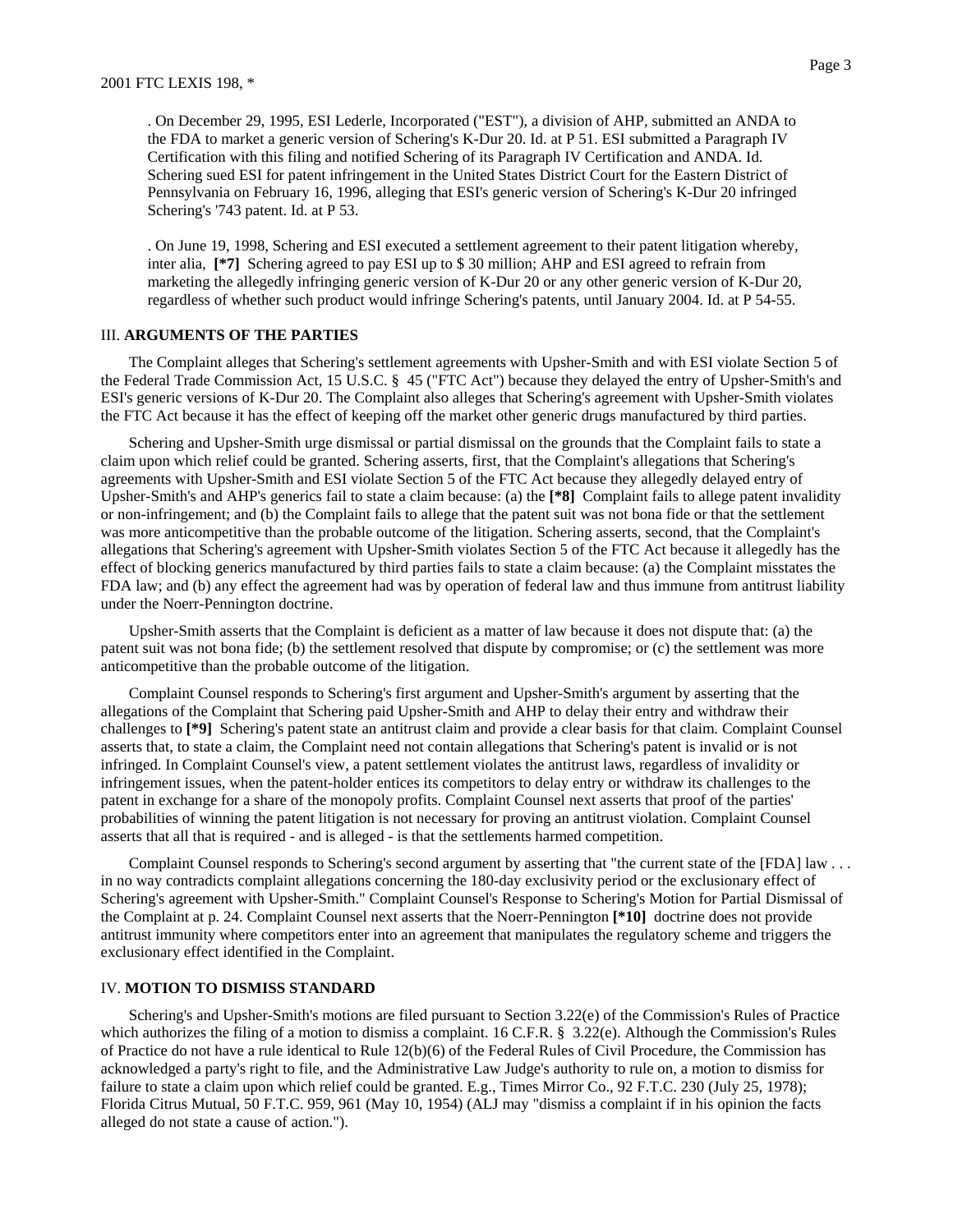Section 3.11(b)(2) of the Commission's Rules of Practice sets forth that the Commission's complaint shall contain a "clear and concise factual statement sufficient to inform each respondent with reasonable definiteness of the **[\*11]** type of acts or practices alleged to be in violation of the law." 16 C.F.R. § 3.11(b)(2). This rule requires only that the complaint contain "a factual statement sufficiently clear and concise to inform respondent with reasonable definiteness of the types of acts or practices alleged to be in violation of law, and to enable respondent to frame a responsive answer." New England Motor Rate Bureau, Inc., 1986 FTC LEXIS 5, \*114 (Dec. 12, 1986). "Commission complaints, like those in the federal courts, are designed only to give a respondent 'fair notice of what . . . the claim is and the grounds upon which it rests.'" Id. (quoting Conley v. Gibson, 355 U.S. 41, 47 (1957)).

A motion to dismiss for failure to state a claim upon which relief can be granted is judged by whether a review of the complaint allegations clearly shows that the allegations, if proven, are sufficient to make out a violation of Section 5. TK-7 Corp., 1989 FTC LEXIS 32, \*3 (May 3, 1989). For purposes of a motion to dismiss, the factual allegations of the complaint are presumed to be true and all reasonable inferences are to be made in favor of complaint counsel. TK-7 Corp., 1989 FTC LEXIS 32, \*3 (citing Miree **[\*12]** v. DeKalb County, 433 U.S. 25, 27 n.2 (1977); Jenkins v. McKeitchen, 395 U.S. 411, 421-22 (1969)).

If the motion to dismiss raises issues of fact which are in dispute, dismissal is not appropriate. Herbert R. Gibson, 1976 FTC LEXIS 378, \*1 (April 23, 1976); Jewell Companies, Inc. 81 F.T.C. 1034, 1972 FTC LEXIS 277, \*4 (Nov. 10, 1972) (denying motion to dismiss where there was a substantial dispute on questions of fact). See also College Football Assoc., 1990 FTC LEXIS 485 (Dec. 27, 1990) (Where facts are needed to make determination on a "close question," the motion to dismiss will be denied.).

This standard used in Commission proceedings mirrors the standard used for evaluating motions to dismiss raised in federal courts under Rule 12(b)(6) of the Federal Rules of Civil Procedure. The Supreme Court has held that it "is axiomatic that a complaint should not be dismissed unless 'it appears beyond doubt that the plaintiff can prove no set of facts in support of his claim which would entitle him to relief.'" McClain v. Real Estate Board of New Orleans, Inc., 444 U.S. 232, 246 (1980) (quoting Conley v. Gibson, 355 U.S. 41, 45-46 (1957)). Moreover, it is well established that, **[\*13]** in ruling on a motion to dismiss, allegations in the complaint must be accepted as true and construed favorably to the plaintiff. Scheuer v. Rhodes, 416 U.S. 232, 236 (1974). "In antitrust cases, where 'the proof is largely in the hands of the alleged conspirators,' dismissals prior to giving the plaintiff ample opportunity for discovery should be granted very sparingly." Hospital Building Co. v. Trustees of Rex Hospital, 425 U.S. 738, 746 (1976) (quoting Poller v. Columbia Broadcasting, 368 U.S. 464, 473 (1962)).

### **V. ANALYSIS**

## **A. Allegations That Schering's Agreements with Upsher-Smith and with AHP Delayed the Entry of Upsher-Smith and AHP**

The Complaint alleges that Schering entered into two separate agreements whereby Schering paid Upsher-Smith and ESI to delay the entry of Upsher-Smith's and ESI's generic versions of K-Dur 20. Complaint P P 44, 55. Complaint Counsel asserts that an evaluation of whether Schering's patent was valid or not infringed or of whether the settlement was more anticompetitive than the probable outcome of the patent litigation is not necessary for a determination of whether the agreements delayed entry.

The dispositive issue is whether, under **[\*14]** any alleged factual scenario, the Complaint's allegations demonstrate a violation of Section 5 of the FTC Act. In any given case, there may be many different scenarios or facts, which are not alleged, that also support a violation of the law. Hypothetical fact patterns or scenarios which contradict facts alleged in the Complaint are not dispositive when considering a motion to dismiss.

Respondents, by arguing that the Complaint fails to allege patent invalidity or non-infringement and fails to allege the patent suit was not bona fide or that the settlements were more anticompetitive than the probable outcome of the patent litigation, urge the Court to accept a different set of facts than alleged in the Complaint. In essence, Respondents argue that if Schering's patent was valid and was infringed by Upsher-Smith's and AHP's products, then Schering has a legal right to exclude those proposed products from the market until September 2006. Memorandum in Support of Respondent Schering-Plough Corporation's Motion for Partial Dismissal of the Complaint at p. 7. Under this scenario, Respondents assert, the agreements which allow Upsher-Smith and AHP to bring their generics to market prior **[\*15]** to September 2006 are legal and indeed are procompetitive because the agreements allow the generics to enter the market sooner than the products otherwise would have.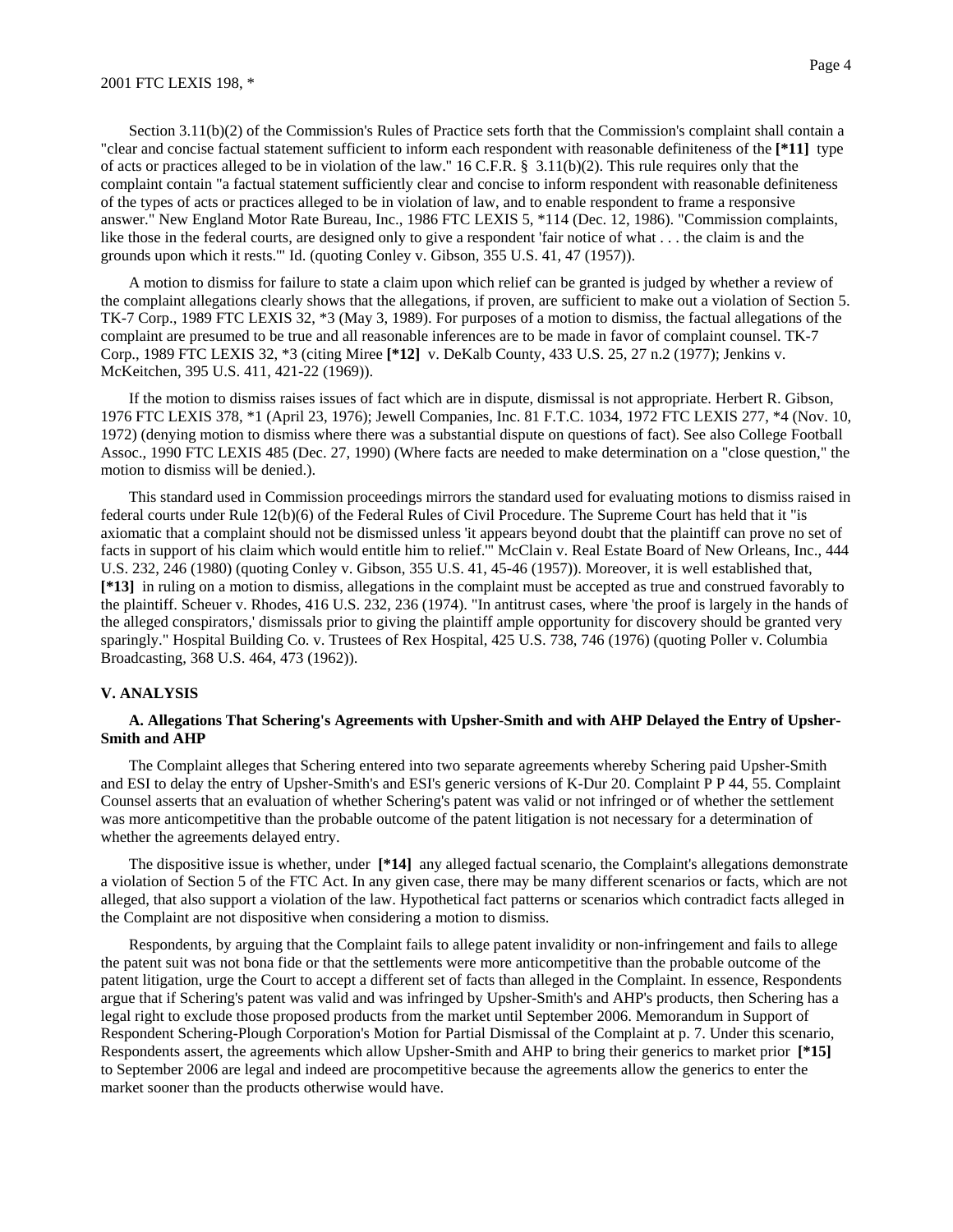As Complaint Counsel has pled the facts, Schering combined with Upsher-Smith and with AHP to delay entry into the market. On a motion to dismiss, a court cannot consider facts that contradict those pled in the complaint and must accept the allegations pled in the complaint as true. See In re Cardizem CD Antitrust Litig., 105 F. Supp. 2d 618, 653 (E.D. Mich. 2000) ("The mere fact that Defendant Andrx can come up with other plausible and legally permissible explanations as to why it prolonged its entry into the market is to no avail."); Biovail Corp. Int'l v. Hoechst Aktiengesellschaft, 49 F. Supp. 2d 750, 767-68 (D. N.J. 1999) (refusing to dismiss antitrust claims under Rule 12(b)(6) and reasoning "while it is possible that Andrx is not marketing its generic product because it does not want to risk potential patent infringement damages, it is also certainly possible that Andrx is not marketing its generic product -- and hence stalling the exclusivity period -- because defendants are paying it forty million dollars **[\*16]** a year not to do so. This court simply cannot make this call on the pleadings.").

Agreements not to compete that unreasonably restrain trade have been found to violate the antitrust laws. National Collegiate Athletic Assoc. v. Board of Regents, 468 U.S. 85, 100 (1984); Northwest Wholesale Stationers, Inc. v. Pacific Stationary & Printing Co., 472 U.S. 284, 289-90 (1985). "Antitrust law looks at entry into the market as one mechanism to limit and deter exploitation of market power by those who may temporarily possess it." Andrx Pharmaceuticals, Inc. v. Biovail Corp. Int'l, 256 F.3d 799, 814 (D.C. Cir. 2001).

At least one court has held that a party challenging an agreement similar to Schering's agreements with Upsher-Smith and AHP could state a claim for antitrust injury without first demonstrating that the brand name drug company's patent was invalid. In re Ciprofloxacin Hydrochloride Antitrust Litig., 2001 U.S. Dist. LEXIS 15386, \*29 (E.D.N.Y. Oct. 1, 2001). If Complaint Counsel's allegations that the agreements delayed Upsher-Smith's and AHP's entry into the market and harmed consumers are taken as true, the Complaint need not allege that Schering's patent was invalid or not infringed **[\*17]** and need not allege that the patent suits were not bona fide or that the settlements were more anticompetitive than the probable outcome of the litigation in order to state a cause of action under the motion to dismiss standard. Similarly, it is not necessary for the Complaint to dispute that the settlement of the patent litigation between Schering and Upsher-Smith resolved the patent dispute by compromise. Accordingly, the allegations of the Complaint will not be dismissed.

### **B. Allegations That Schering's Agreement with Upsher-Smith Delayed the Entry of Other Potential Generic Entrants**

## **1. Upsher-Smith's 180 day exclusivity period**

The Complaint alleges that, absent Schering's cash payments under its agreement with Upsher-Smith, Upsher-Smith would not have agreed to delay the launch of its generic product for as long as it did. Complaint P 64. The Complaint further alleges that the delay of the launch of Upsher-Smith's generic product had the effect of delaying other potential generic manufacturers from entering the market. Complaint P 47, 66.

The Complaint states that, as the first ANDA filer with a Paragraph IV Certification, Upsher-Smith is eligible for the 180-day exclusivity **[\*18]** period. Complaint P 41. Although it is the Hatch-Waxman Act that makes Upsher-Smith eligible for the 180-day exclusivity period, the Complaint alleges that it is the agreement between Schering and Upsher-Smith that preserves the exclusivity period or delays the start of it. Complaint P 47, 66. But for the agreement, according to the Complaint, the 180-day exclusivity period would have been triggered earlier, either by Upsher-Smith prevailing in the patent litigation and entering the market earlier than September 2001, or by Schering prevailing in the patent litigation, resulting in the forfeiture of the 180-day exclusivity period. Id. This concerted action to preserve the exclusivity period is alleged to have delayed entry by other potential generic competitors. Id.

Schering asserts, first, that it is unclear whether the Hatch-Waxman Act grants the 180-day exclusivity period to a first filer who settles a patent suit. Schering asserts, second, that if the first filer is entitled to the 180-day exclusivity period, it is by operation of federal law with no resulting antitrust liability.

Although eligibility for the 180-day exclusivity period is by operation of federal law, the start **[\*19]** date for triggering the exclusivity period is alleged to have been manipulated by the parties. It is the concerted action to manipulate the trigger date and preserve the exclusivity period that is alleged to violate the FTC Act. Actions taken to subvert a regulatory scheme for anticompetitive purposes are subject to the antitrust laws. Woods Exploration  $\&$ Producing Co. v. Aluminum Co. of Am., 438 F.2d 1286, 1303 (5th Cir. 1972) (cited in Biovail Corp. Int'l v. Hoechst Aktiengesellschaft, 49 F. Supp. 2d at 768). Further, "a reasonable trier of fact could conclude that an agreement between two competitors to delay the applicability of an exclusivity period for the purpose of keeping another competitor out of the market is an unreasonable restraint of trade or a wilful attempt to maintain or obtain a monopoly." Biovail, 49 F.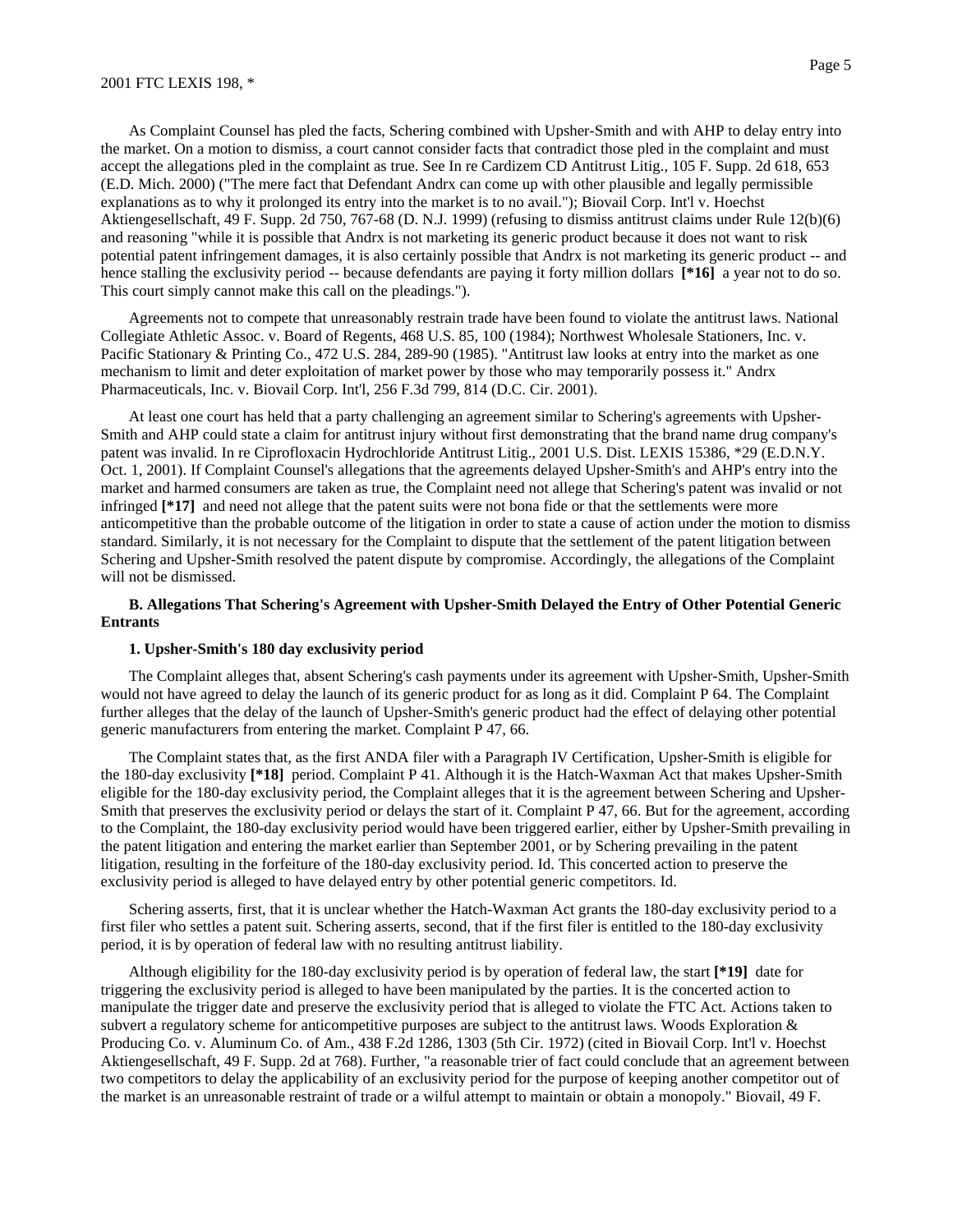Supp. 2d at 767. See also Key Pharmaceuticals, Inc. v. ESI-Lederle, Inc., 1997 U.S. Dist. LEXIS 13328, \*12 (E.D. Pa. 1997) (agreement to delay others' entry into market may be an illegal restraint on trade).

The Court of Appeals for the District of Columbia recently held that allegations that a settlement agreement to a patent dispute between a brand name **[\*20]** drug manufacturer and a generic manufacturer to delay the start of the 180 day exclusivity period states a cause of action. Andrx Pharmaceuticals, Inc. v. Biovail Corp. Int'l, 256 F.3d at 809 ("Although it is true that the first to file an ANDA is permitted to delay marketing as long as it likes, the statutory scheme does not envision the first applicant's agreeing with the patent holder of the pioneer drug to delay the start of the 180-day exclusivity period.").

Respondents may well be able to show at trial that there was no concerted agreement to preserve the exclusivity period or manipulate the start date, that Upsher-Smith's eligibility for the 180-day exclusivity period was a consequence of Upsher-Smith's unilateral action in attaining first filer status, and that the exclusionary effect was by operation of federal law. Or, Complaint Counsel may be able to prove that, by purely private conduct and agreement, the parties intended to delay other generic manufacturers' entry into the market by delaying the start of the 180-day exclusivity period. Such acts would not be immune from antitrust liability under Noerr-Pennington. The facts alleged in the Complaint, if taken as true, and **[\*21]** the reasonable inferences therefrom sufficiently allege concerted action which states a claim for which relief may be granted. Accordingly, these allegations will not be dismissed.

### **2. Status of law on the 180 day exclusivity period**

Schering also argues that the Complaint misstates the governing FDA regulations as it alleges that "at all time relevant herein, FDA final approval of an ANDA for a generic version of K-Dur 20 for anyone other than Upsher-Smith was blocked." Schering argues that under the FDA regularions in effect at the time of the settlement, Upsher-Smith may have lost all exclusivity rights and all rights to block third party generics when it settled its case.

Complaint Counsel admits that "FDA's implementation of this exclusivity has varied over the course of time covered by the complaint." Complaint Counsel's Response to Schering's Motion for Partial Dismissal of the Complaint at p. 20. Complaint Counsel asserts: (1) at the time of Schering's agreement, there was uncertainty about whether Upsher-Smith would retain its right to 180 days of market exclusivity after the settlement; (2) this lack of certainty - and the possibility that Upsher-Smith might not be entitled **[\*22]** to the exclusivity unless it successfully defended the patent suit - created an incentive for Schering to enter its January 1998 agreement with AHP; and (3) subsequent court decisions eliminated the uncertainty and confirmed Upsher-Smith's right to the 180-day exclusivity period.

Although it is apparent, based on the court decisions and FDA rulings referred to in the parties' pleadings, that the law on the 180 day exclusivity period has been in flux, whether or not FDA approval of an ANDA for a generic version of K-Dur 20 for anyone other than Upsher-Smith was blocked is a disputed factual question which will not be resolved through a motion to dismiss.

#### **VI. CONCLUSION**

For the above stated reasons, Schering's and Upsher-Smith's motions to dismiss the Complaint are DENIED.

#### ORDERED:

D. Michael Chappell

Administrative Law Judge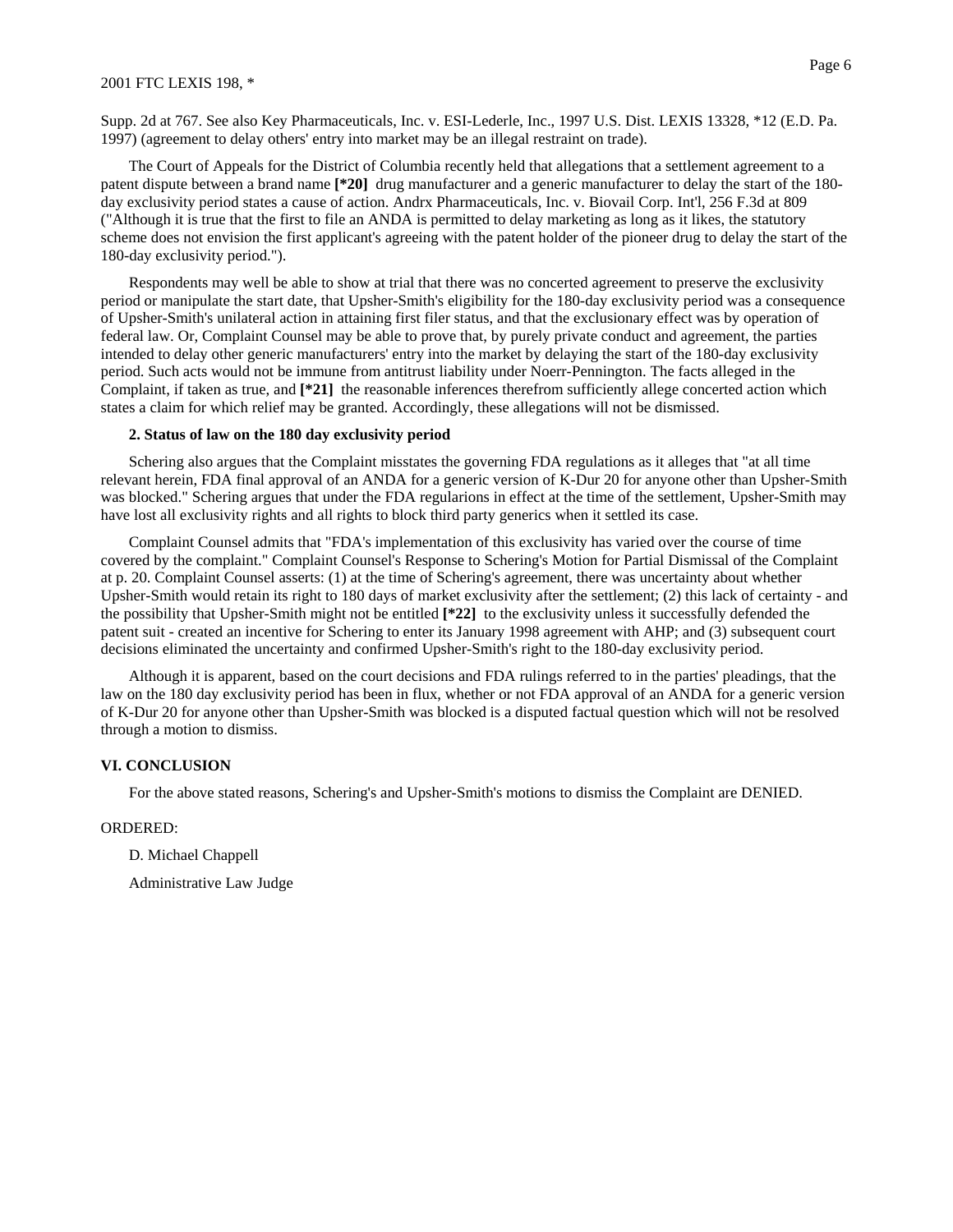2002 WL 31433937 (F.T.C.) Page 1 2002 WL 31433937 (F.T.C.) **(Publication page references are not available for this document.)**

> In the Matter of Schering-Plough Corporation, a corporation, Upsher-Smith Laboratories, a corporation, and American Home Products Corporation, a corporation. Docket No. 9297 February 12, 2002

## **ORDER DENYING MOTION OF AMERICAN HOME PRODUCTS CORPORATION TO STAY ORDER, FOR**  CERTIFICATION FOR INTERLOCUTORY APPEAL AND APPLICATION FOR FULL COMMISSION

REVIEW

## **I. PROCEDURAL HISTORY**

 On January 15, 2002, an Order Denying American Home Products Corporation's Motion for Protective Order and to Compel Return of Materials ("January 15th Order") was issued. American Home Products Corporation ("AHP") is no longer a respondent in this matter. AHP was a respondent at the time it filed the Motion for Protective Order and to Compel Return of Privileged and Work Product Material ("Motion for Protective Order"), on September 27, 2001.

 On January 16, 2002, AHP filed an Emergency Motion to Stay Order, for Certification for Interlocutory Appeal and Application for Full Commission Review ("AHP Motion"). AHP's motion sought the following relief: (1) the stay of the order denying AHP's motion for protective order and to prohibit Complaint Counsel or Respondents from using the disputed documents in any manner pending appeal; (2) in the alternative, AHP seeks in camera treatment for each of the contested documents Complaint Counsel or Respondents intend to use as exhibits at the administrative hearing; (3) certification of the January 15, 2002 Order to the Commission for interlocutory review; (4) shortening of Complaint Counsel's time to respond to AHP's Motion; and (5) a ruling on AHP's request to stay or request for in camera treatment of AHP's documents by January 18, 2002.

 By Order dated January 18, 2002, AHP's request for a stay of the order denying AHP's motion of protective order and to prohibit Complaint Counsel or Respondents from using the disputed documents was denied without prejudice, pending a determination on AHP's motion for in camera treatment. AHP's request in the alternative, for in camera treatment for the contested documents and testimony thereto was provisionally granted, pursuant to 16 C.F.R. § 3.45(g), in the Order of January 18, 2002. AHP was ordered to file a motion for in camera treatment of the documents within twenty days and instructed that the contested documents would be treated as in camera until a final ruling on whether in camera treatment of the material is appropriate, pursuant to Commission Rule 3.45(b).

 Complaint Counsel was allowed five days to respond to AHP's Motion, pursuant to Commission Rule 3.23(b). Complaint Counsel filed its opposition on January 23, 2002. AHP then filed a reply in support of its motion on January 25, 2002.

 On February 7, 2002, AHP filed a motion for in camera treatment, seeking indefinite in camera treatment for the documents that were the subject of the January 15th Order. The declaration of AHP's Litigation Counsel adequately established that the documents were privileged for purposes of AHP's motion for in camera treatment. Accordingly, by Order dated February 8, 2002, AHP's motion for indefinite in camera treatment was granted in part and denied in part. The motion was granted with respect to those documents that the parties have offered into evidence or have listed as potential exhibits. The motion was denied with respect to those documents that no party has offered into evidence.

 For the reasons set forth below, AHP's motion for certification to the Commission for interlocutory review of the January 15, 2002 Order is DENIED.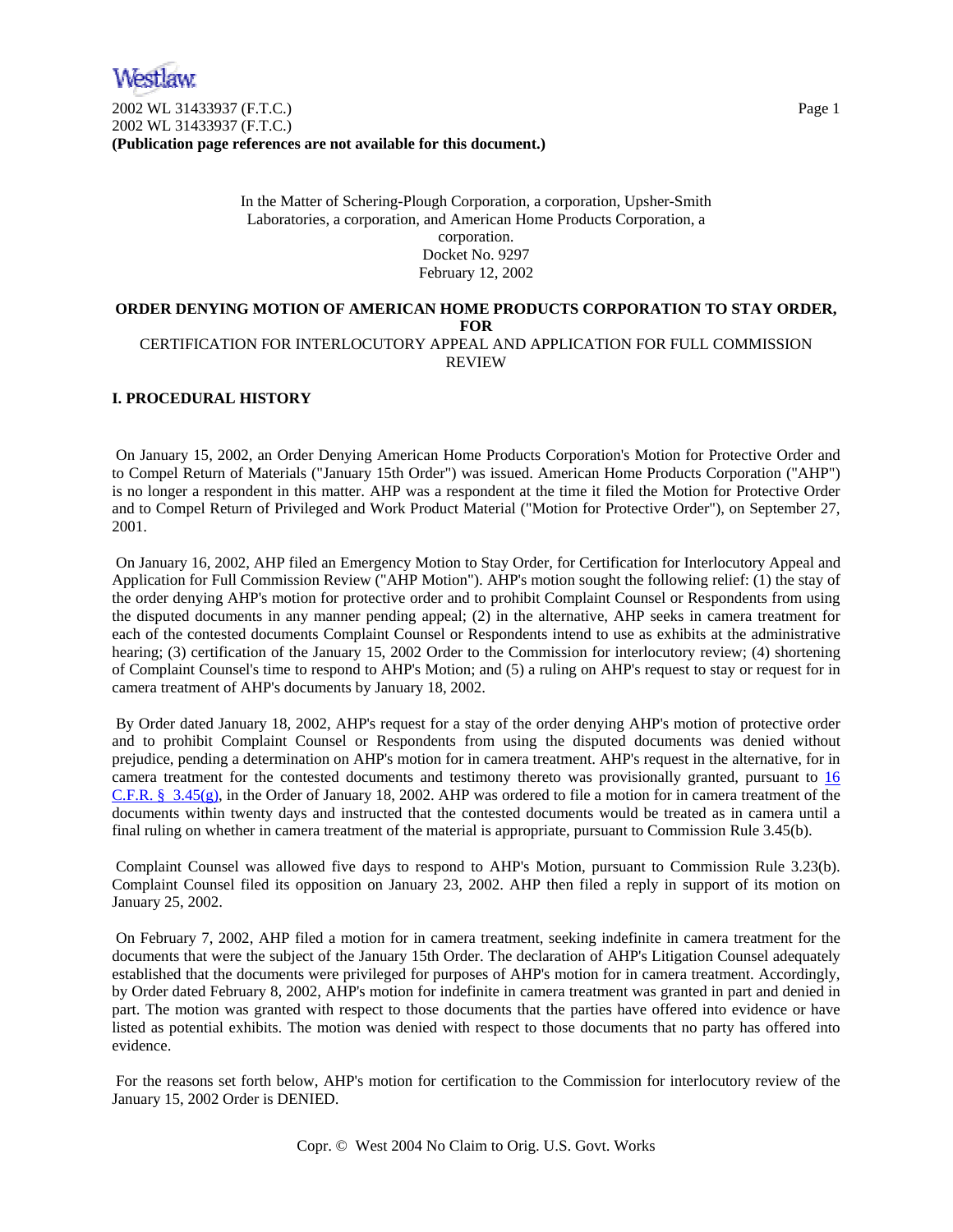Respondents from using the disputed documents in any manner pending appeal, was denied without prejudice. As set forth below, AHP has not demonstrated it will suffer irreparable harm because AHP does not face public disclosure of its documents. The provisional grant of in camera treatment in the January 18, 2002 Order and the indefinite grant of in camera treatment in the February 8, 2002 Order obviate AHP's need for a stay. Accordingly, AHP's request for a stay is DENIED.

# **II. THE ORDER FOR WHICH INTERLOCUTORY REVIEW IS SOUGHT**

 AHP seeks interlocutory review pursuant to Commission Rule 3.23(b), which allows review of a ruling by the Administrative Law Judge only upon a determination by the Administrative Law Judge: (1) that the ruling involves a controlling question of law or policy as to which there is substantial ground for difference of opinion; and (2) that an immediate appeal from the ruling may materially advance the ultimate termination of the litigation; or (3) subsequent review will be an inadequate remedy. 16 C.F.R. § 3.23(b).

The January 15th Order, for which appeal is sought, held:

 AHP has not met its burden of showing that, under the totality of these circumstances, AHP did not waive any privileges. Accordingly, AHP has waived its right to assert the work product or attorney-client privileges as to these nine documents and to Dey's testimony regarding five of the documents.

In re Schering-Plough Corp., Dkt. No. 9297, slip op. at 7 (FTC Jan. 15, 2002).

 In support of its motion for interlocutory appeal, AHP asserts that the determination that AHP waived any privileges it may have held with respect to these nine documents, and Dey's related testimony, should be certified to the full Commission for interlocutory review. AHP asserts first, that the issue of whether a party waives privilege as to documents it does not know to be privileged at the time of production constitutes a controlling question of law. AHP next asserts that there is a substantial ground for difference of opinion as to whether AHP waived any privileges attached to the nine documents, as courts have diverged as to the proper methodology for determining whether inadvertent production constitutes waiver. Finally, AHP asserts that subsequent review of the January 15th Order will be an inadequate remedy because AHP, as a non-party, does not have standing to appeal an initial decision to the Commission and because the documents AHP claims are privileged will have already been used at trial.

 Complaint Counsel states that the issues do not present a controlling question of law on which there is a substantial ground for difference of opinion. Although Complaint Counsel takes the position of supporting the January 15th Order, it has not opposed AHP's request for certification or AHP's request for Commission review, nor has it briefed the issue.

# **III. APPLICATION OF THE STANDARDS FOR INTERLOCUTORY APPEAL**

 AHP's request for certification fails to meet the requirements of Commission Rule 3.23(b) for granting a request for interlocutory appeal. Applications for review of a ruling by the Administrative Law Judge may be made only if the applicant meets both prongs of a two prong test. First, the ruling must involve "a controlling question of law or policy as to which there is substantial ground for difference of opinion." 16 C.F.R. § 3.23(b). Second, the Administrative Law Judge must determine "that an immediate appeal from the ruling may materially advance the ultimate termination of the litigation or [that] subsequent review will be an inadequate remedy."  $16$  C.F.R. § 3.23(b) (emphasis added).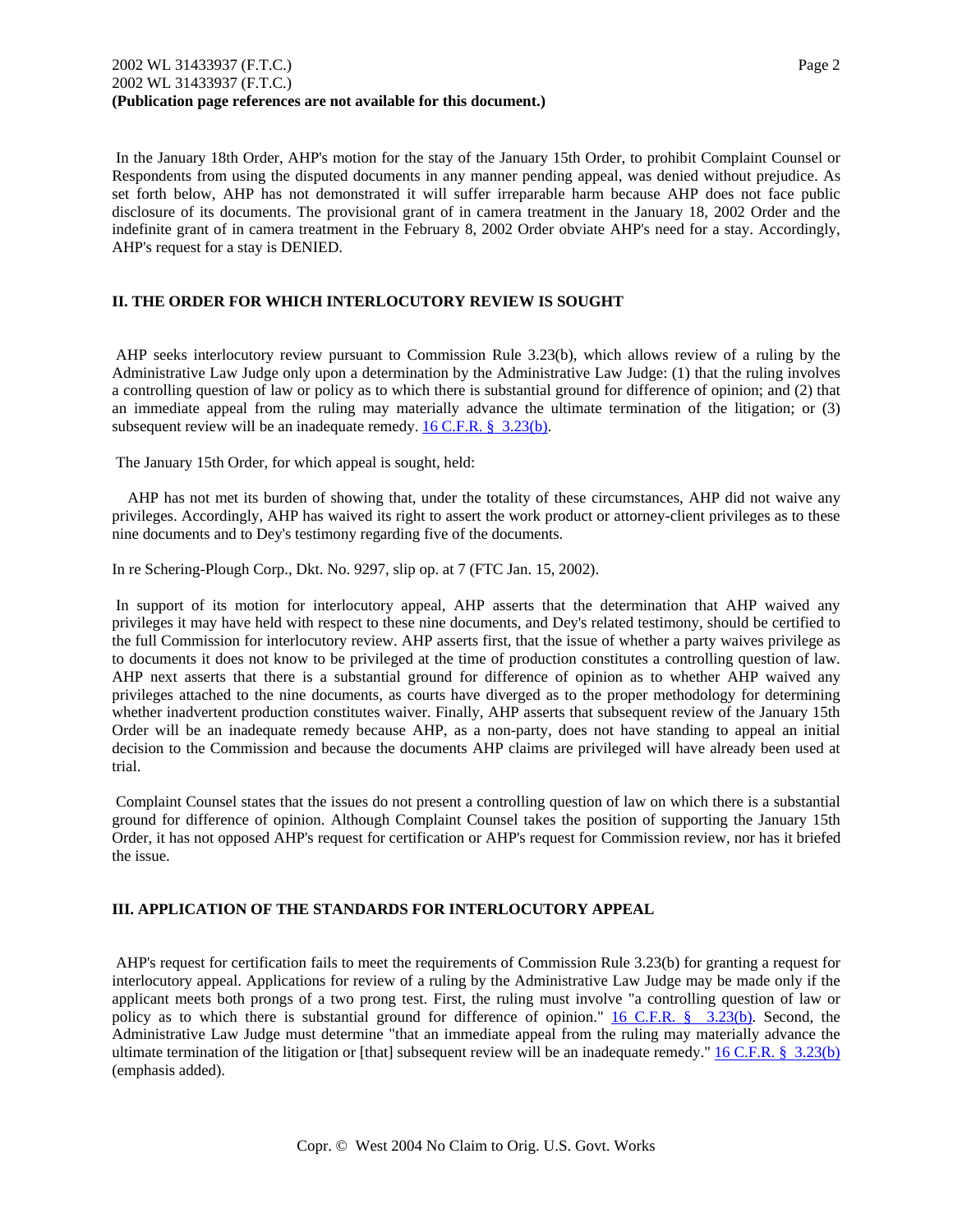### **A. Controlling Question of Law or Policy to Which There Is Substantial Ground** for Difference of Opinion

 The first prong of Commission Rule 3.23(b) contains two requirements that must be met. First, the ruling must involve a controlling question of law or policy. Second, there must also be a substantial ground for difference of opinion. The January 15th Order, which held that AHP waived privileges it may have had to nine documents and related deposition testimony when AHP inadvertently produced the documents and failed to take reasonable precautions to protect any privileges, satisfies neither of these requirements.

### **1. Controlling question of law or policy**

 AHP asserts that the issue of whether a party waives privileges as to documents it does not know to be privileged at the time of production constitutes a controlling question of law. AHP states that a question of law is "controlling" if the determination may importantly affect the conduct of an action. However, AHP cites no Commission case that defines a controlling question of law as a determination that may importantly affect the conduct of an action. Simply because an issue is "important" does not qualify it as "controlling." In re Dillard Department Stores, Inc., 1995 FTC LEXIS 149, \* 21 (June 8, 1995) ("'important' questions of law or policy may not constitute 'controlling questions as to which there is a substantial ground for differences of opinion"'). Instead, a controlling question of law or policy has been defined in Commission cases as "not equivalent to merely a question of law which is determinative of the case at hand. To the contrary, such a question is deemed controlling only if it may contribute to the determination, at an early stage, of a wide spectrum of cases." In re Automotive Breakthrough Sciences, Inc., 1996 FTC LEXIS 478, \*1 (Nov. 5, 1996); In re BASF Wyandotte Corp., 1979 FTC LEXIS 77, \*2 (Nov. 20, 1979) (citations omitted) ("The question is not whether interlocutory review would resolve an 'intellectually intriguing' issue, the early determination of which 'would save ... considerable trouble and expense."').

 AHP criticizes the definition of a controlling question of law as stated in Automotive Breakthrough Sciences on the grounds that federal courts have explicitly rejected this standard. AHP Motion at 12 n.12 (citing Klinghoffer v. S.N.C. Achille Lauro, 921 F.2d 21, 24 (2nd Cir. 1990) (a controlling question need not affect a wide range of cases)). However, Automotive Breakthrough Sciences, Inc., 1996 FTC LEXIS 478, \*1 (Nov. 5, 1996), was issued subsequent to Klinghoffer. Commission Rule 3.23(b) is modeled after 28 U.S.C. § 1292. Other circuit courts interpreting 28 U.S.C. § 1292 have held that to be a controlling question of law, the issue must affect the course of the litigation. Ahrenholz v. University of Illinois, 219 F.3d 674, 677 (7th Cir. 2000) (certification appropriate only where decision turns on a pure question of law, the resolution of which could head off other litigation). See also Clark-Dietz and Assoc. Engineers, Inc. v. Basic Construction Co., 702 F.2d 67, 69 (5th Cir. 1983) ("fact-review questions inappropriate for § 1292(b) review"); In re Int'l Assoc. of Conf. Interpreters, 1995 FTC LEXIS 452, \*4 (decisions that are "fact specific" are not subject to interlocutory appeal). Indeed, in White v. Nix, 43 F.3d 374, 378 (8th Cir. 1994), where the district court certified an order requiring the production of confidential investigative files, the court of appeals held that "the discretionary resolution of discovery issues precludes the requisite controlling question of law." Thus, under federal precedent, the evaluation of the circumstances under which AHP waived any privileges does not present a controlling question.

 Also, under Commission precedent, determinations regarding privileges have been found not to involve a controlling question of law or policy. E.g. In re Atlantic Richfield Co., 1978 FTC LEXIS 568, \*1 (Oct. 3, 1978) (order requiring complaint counsel to return documents to respondent which respondent had inadvertently produced did not involve a controlling question of law or policy); In re R.J. Reynolds Tobacco Co., 1998 FTC LEXIS 179, \*4 (Sept. 24, 1998) (order denying respondents' motion to compel complaint counsel to provide a more complete privilege log did not involve a controlling question of law or policy as to which there is substantial ground for difference of opinion). Accordingly, under Commission precedent, a determination of waiver does not present a controlling question of law.

 AHP next asserts, without citing any legal authority, that whether it waived privileges is a controlling question of law because, according to Complaint Counsel, the forecasts contained in these documents speak directly to the core question of Complaint Counsel's case, that is, the ability of generic entrants to threaten Schering's power in the K-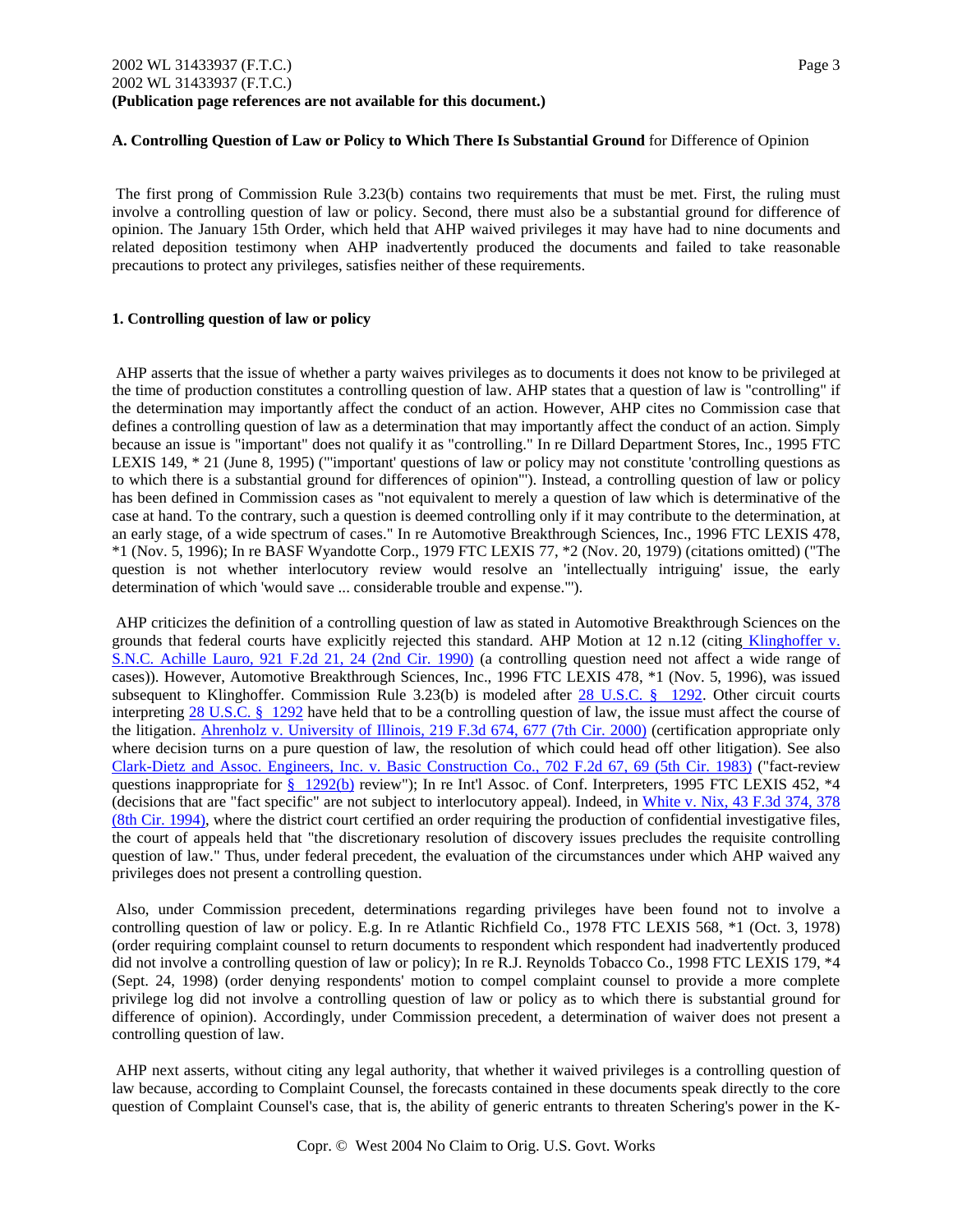## 2002 WL 31433937 (F.T.C.) Page 4 2002 WL 31433937 (F.T.C.) **(Publication page references are not available for this document.)**

Dur product line. Simply because the documents may be important to Complaint Counsel does not elevate the determination that privileges were waived to a controlling, or even important, question of law.

 AHP further asserts that whether it waived privileges is a controlling question because AHP may be irreparably injured in the absence of immediate Commission review because the January 15th Order has the practical effect of letting the parties use AHP's contested documents at a public trial. This argument fails for two reasons. First, the provisional grant of in camera treatment by the January 18, 2002 Order and the indefinite grant of in camera treatment by the February 8, 2002 Order, as well as the Protective Order Governing Discovery Material, entered on May 10, 2002, prevent public disclosure of the documents. Second, an inquiry into whether AHP faces irreparable harm has no bearing on whether the issue presents a controlling question of law or policy. Instead, this argument goes to whether AHP can satisfy the second requirement of Commission Rule 3.23(b), that subsequent review would be an inadequate remedy. Moreover, the case AHP cites to support its theory that the prospect of harm presents a controlling question of law, Katz v. Carte Blanche Corp., 496 F.2d 747, 755 (3rd Cir. 1974), provides no support because the harm sought to be avoided was in no way comparable to the harm AHP asserts it may suffer in the instant case. There, the order of the district court granting class certification included "the possibility of prejudice to a party pendente lite." Id. at 755. Thus, even if AHP had demonstrated some harm, this does not present a controlling question.

 Since a determination that the factual circumstances surrounding the creation, production, related deposition testimony, use by experts of, and belated assertion of privilege for the documents resulted in a waiver of privileges does not involve a controlling question of law or policy, AHP has not satisfied the first requirement of the first prong of Commission Rule 3.23(b).

### **2. Substantial ground for difference of opinion**

 The January 15th Order does not present an issue for which there is a "substantial ground for difference of opinion," the second requirement of the first prong of Commission Rule 3.23(b). "The phrase 'substantial ground for difference of opinion' requires a finding that the question presents a novel or difficult legal issue. It is this unsettled state of the law that creates a 'substantial ground for difference of opinion' and triggers certification." Int'l Assoc. of Conf. Interpreters, 1995 FTC LEXIS 452, \*4-5 (Feb. 15, 1995). The January 15, 2002 Order relies on settled precedent, not on a novel theory. Although no previous Administrative Law Judge has formally delineated the standards used in determining whether inadvertent production of a privileged document waived the privileges attached to it, it is clear that similar analysis has been undertaken. For example, in In re Atlantic Richfield Co., 1978 FTC LEXIS 560, \*1-2 (Sept. 12, 1978), where respondents sought the return of 25 privileged documents which they claimed had been inadvertently produced in response to an investigative subpoena, the Administrative Law Judge reviewed the scope of production, the time constraints that respondent was under, and the fact that respondents did have reasonable screening procedures in place to find that respondent had not waived its privileges.

 Further, the January 15, 2002 Order is consistent with settled precedent from federal cases. Judicial decisions and precedents under the Federal Rules of Civil Procedure concerning discovery motions, though not controlling, provide helpful guidance for resolving discovery disputes in Commission proceedings. L.G. Balfour Co., et al., 61 F.T.C. 1491, 1492 (Oct. 5, 1962). Although, as AHP asserts, courts have diverged as to the proper methodology for determining whether inadvertent production constitutes waiver, the "majority of courts" determine whether disclosure waives privilege by utilizing "an approach which takes into account the facts surrounding a particular disclosure." Alldread v. Grenada, 988 F.2d 1425, 1434 (5th Cir. 1993). "In determining whether the privilege should be deemed to be waived, the circumstances surrounding the disclosure are to be considered." United States v. De Lajara, 973 F.2d 746, 749 (9th Cir. 1992). Under this "middle of the road," balancing test, courts consider the following factors: (1) the reasonableness of the precautions taken to prevent inadvertent disclosure; (2) the time taken to rectify the error; (3) the scope of discovery; (4) the extent of the disclosure; and (5) the overreaching issue of fairness and the protection of an appropriate privilege. Gray v. GeneBicknell, 86 F.3d 1472, 1484 (8th Cir. 1996); Alldread, 988 F.2d at 1434-35. This precedent was adopted in In re Hoechst Marion Roussel, Inc., 2000 FTC LEXIS 155, 4-8 (Oct. 17, 2000) and utilized in the January 15, 2002 Order.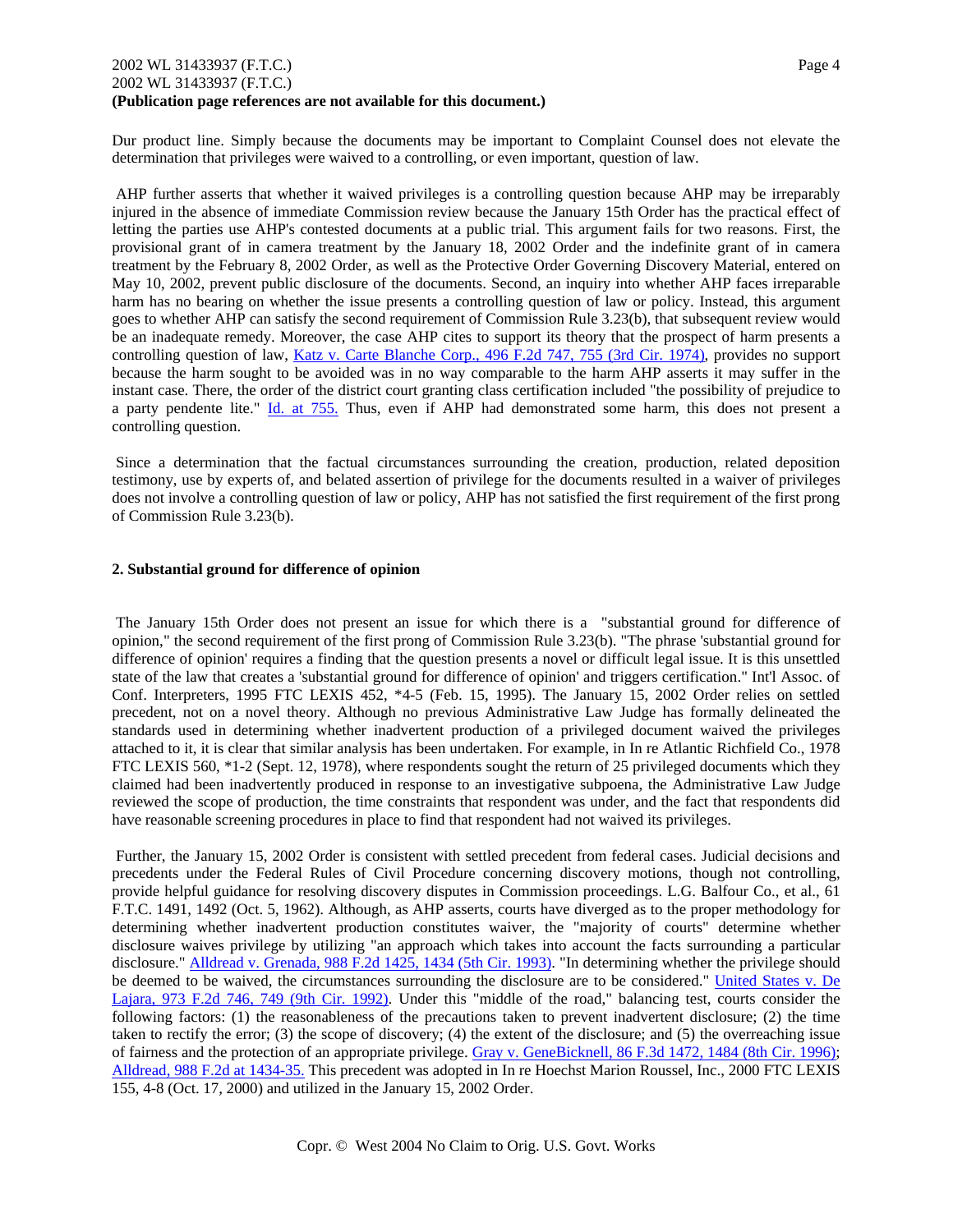## 2002 WL 31433937 (F.T.C.) Page 5 2002 WL 31433937 (F.T.C.) **(Publication page references are not available for this document.)**

 Commission precedent also holds that to establish a "'substantial ground' for difference of opinion under Rule 3.23(b), a party seeking certification must make a showing of a likelihood of success on the merits." Int'l Assoc. of Conf. Interpreters, 1995 FTC LEXIS 452, \*4-5 (Feb. 15, 1995); BASF Wyandotte Corp., 1979 FTC LEXIS 77, \*3 (Nov. 20, 1979) (The substantial ground for difference of opinion test "has been held to mean that appellant must show a probability of success on appeal of the issue."). AHP cannot demonstrate a probability of success on appeal of the issue.

 AHP argues that the holding of Advertising to Women, Inc. v. Gianni Versace, 1999 U.S. Dist. LEXIS 12263 (N.D. Ill. Aug. 4, 1999), an unpublished opinion of a federal district court, compels a different result than the one reached in the January 15th Order. The January 15th Order relies on several contrary cases which compel a finding that AHP waived any privileges it may have held. Simply because AHP can cite to one, unpublished district court case that AHP believes supports its position that it did not waive any privileges does not compel certification. See Oyster v. Johns-Manville Corp., 568 F. Supp. 83, 88 (E.D. Pa. 1983) (party who produces a single case supporting particular legal doctrine, as opposed to plethora of orders and decisions rejecting that doctrine fails to demonstrate substantial ground for difference of opinion as required by 28 U.S.C. § 1292(b)).

 The facts of Versace, a case which AHP cited in its reply brief in support of its Motion for Protective Order, are quite unusual and thus do not provide compelling authority. Versace involved the disclosure of two letters in Italian that the putative privilege holder argued were not privileged. The dispute arose when plaintiffs attempted to use the production of these two letters as a basis to compel production of a broad category of other material - privileged documents and testimony relating to advice of counsel on a trademark. Versace asserted that the documents were not privileged because they contained no legal advice and thus no privilege was waived. Since the plaintiffs failed to prove that the letters were privileged (and did not provide the court with an English translation), the court denied the motion to compel. Versace, 1999 U.S. Dist. LEXIS 12263, \*2-15. The court held that the balancing test consisting of five factors (which was applied in the January 15th Order) "does not fit well here, because the facts of this case do not fall within a traditional 'inadvertent production' analysis." Id. at \*15-16. Thus, Versace does not compel a finding contrary to the January 15th Order, which reviewed a more typical situation of inadvertent disclosure.

 Because it is well settled that courts evaluate the circumstances surrounding disclosure to determine if there has been waiver and because AHP cannot demonstrate a probability of success on appeal of the issue, AHP has not presented an issue for which there is substantial ground for difference of opinion. Thus, AHP has not satisfied the second requirement of the first prong of Commission Rule 3.23(b).

 For the above stated reasons, the issue for which AHP seeks review does not involve "a controlling question of law or policy as to which there is substantial ground for difference of opinion."  $16 \text{ C.F.R.}$  § 3.23(b). Therefore, the first prong of Commission Rule 3.23(b) has not been met.

## **B. Whether Subsequent Review Would Be An Inadequate Remedy**

 Even if AHP's request for certification did meet the first prong of Commission Rule 3.23(b), AHP's request for certification fails to meet the second prong as well. The second prong of Commission Rule 3.23(b) requires a determination by the Administrative Law Judge that an immediate appeal from the ruling may materially advance the ultimate termination of the litigation or that subsequent review will be an inadequate remedy. 16 C.F.R. § 3.23(b).

 A review of the determination that AHP waived any privileges with respect to nine documents unquestionably would not materially advance the ultimate termination of the litigation, and AHP does not attempt to make this argument. AHP does, however, argue that subsequent review of the January 15th Order would be an inadequate remedy. AHP argues that, without Commission review, the right sought to be protected will have already been destroyed through the further disclosure of the nine documents at the trial in this matter. Further, AHP argues, that since it is no longer a party, it does not have standing to appeal from the Initial Decision to be entered in this matter.

AHP's arguments that subsequent review would be an inadequate remedy do not withstand scrutiny for two reasons.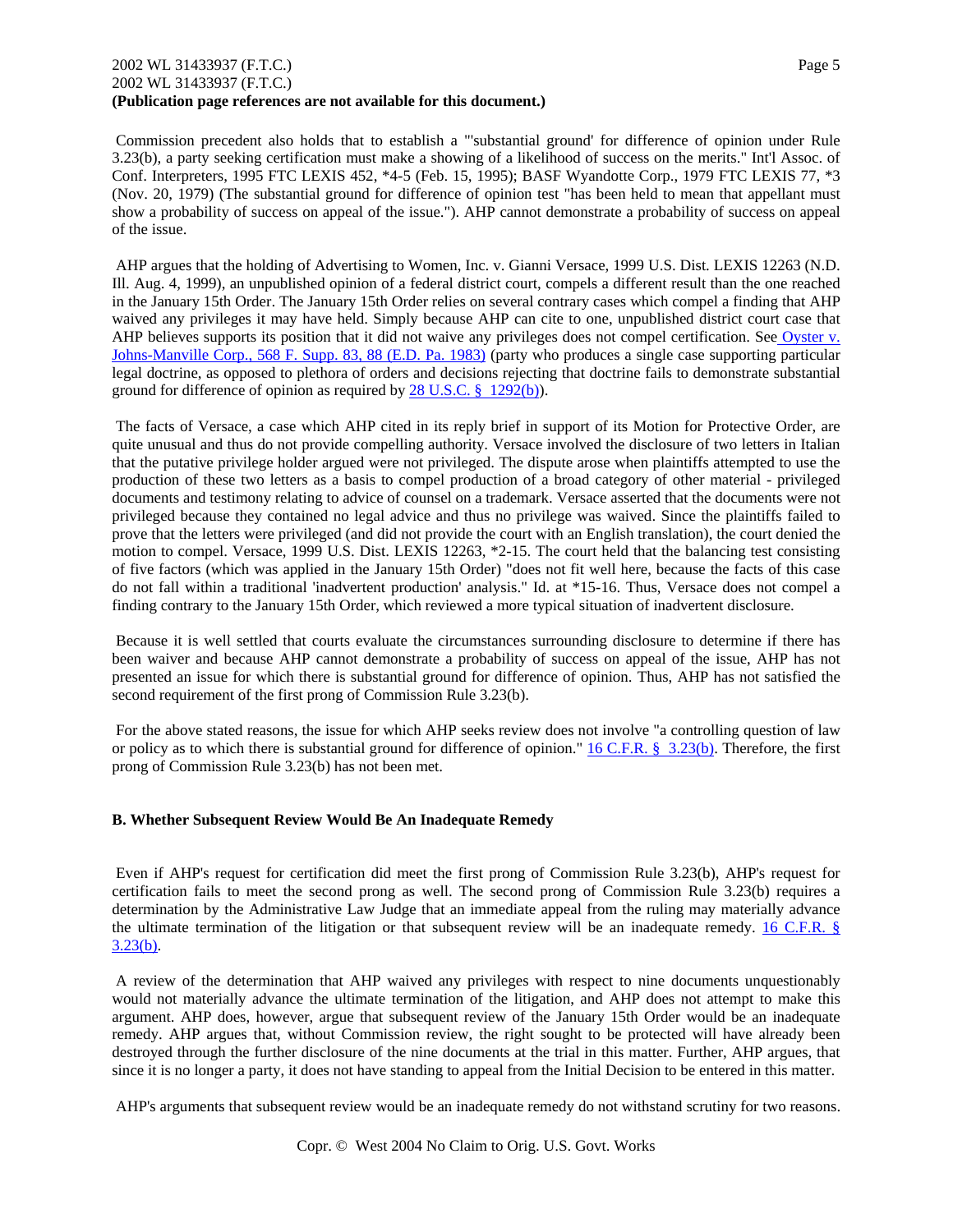## 2002 WL 31433937 (F.T.C.) Page 6 2002 WL 31433937 (F.T.C.) **(Publication page references are not available for this document.)**

First, AHP will not suffer any additional harm if the Commission does not immediately review its request because it does not face further disclosure of the contested documents. Second, the cases on which AHP relies arise in federal courts which lack the Commission's procedure for allowing parties and non-parties to move for in camera treatment of their most sensitive materials.

 First, by Order dated January 18, 2002, AHP was granted provisional in camera treatment for the nine documents and deposition testimony thereto. AHP was ordered to file a motion for in camera treatment within twenty days and was informed that its documents would be treated as in camera until a final ruling on whether in camera treatment of the material is appropriate pursuant to 16 C.F.R.  $\S$  3.45(b). AHP did file its motion for in camera treatment on February 7, 2002. By Order dated February 8, 2002, AHP was granted indefinite in camera treatment for those documents that any party has offered into evidence or listed as a potential exhibit to be offered into evidence. Because AHP has in camera protection for the contested documents offered into evidence, only persons subject to the Protective Order Governing Discovery Material - persons who have already seen the contested documents during discovery - have been permitted to remain in the courtroom when the contested documents are discussed at trial. All other members of the public, including FTC staff who are not subject to the Protective Order, have been instructed to leave the courtroom and have left the courtroom when AHP's contested documents have been discussed. For those documents which did not receive in camera status in the February 8, 2002 Order on the grounds that no party had listed them on their exhibit lists, AHP was directed that in the event that any party did offer such documents into evidence, provisional in camera treatment would be granted at that time pursuant to Commission Rule 3.45(g), in order to prevent public disclosure. In addition, the Protective Order Governing Discovery Material prevents public disclosure of the contested documents which have not received in camera treatment. Because AHP has the protection of the February 8, 2002 in camera order and the May 10, 2001 Protective Order Governing Discovery Material, AHP has not demonstrated that subsequent review would be inadequate and the second prong of Rule 3.23(b) is not met.

 Second, the cases which AHP relies upon to argue that further disclosure of its documents will further erode any privileges it may have are not Commission cases, but from federal courts which lack the Commission's in camera treatment practice. For example, In re Ford Motor Co., 110 F.3d 954, 963 (3rd Cir. 1997) held that "once putatively protected material is disclosed, the very 'right sought to be protected' has been destroyed." Here, however, the documents have previously been disclosed to Complaint Counsel, Respondents' counsel, and Complaint Counsel's expert. There is no further erosion as the only persons allowed to remain in the courtroom under the in camera procedures in place in Commission proceedings are those who have already viewed the documents. Hence, AHP's claim of further erosion of its privileges does not support a finding that subsequent review would be an inadequate remedy.

 A review of the determination that AHP waived any privileges with respect to nine documents would not materially advance the ultimate termination of the litigation. Subsequent review of the January 15th Order would not be an inadequate remedy because the February 8, 2002 in camera order and May 10, 2001 Protective Order adequately prevent further disclosure of AHP's documents. Accordingly, AHP also has not met the second prong of Rule 3.23(b).

### **C. Commission Precedent Does Not Support Interlocutory Review**

 The two cases AHP relies upon to argue that the January 15th Order are appropriate for interlocutory review also do not compel certification for the January 15th Order. In the first case, In re General Foods, Corp., 96 F.T.C. 168 (Aug. 19, 1980), the Commission reviewed on interlocutory appeal the Administrative Law Judge's order denying continued in camera treatment of certain exhibits and related testimony. The Commission held that if the administrative law judge had properly interpreted the Commission's in camera standards and applied them clearly to the facts in issue, the Commission would be reluctant to question his conclusions. Id. at 170. "At the interlocutory stage, we are neither familiar with the broad contours of the case below or the specifics of the information in question, and we are therefore ill-equipped to second-guess an ALJ's factual findings on in camera motions." Id. The reasoning of General Foods, in fact, precludes interlocutory appeal of this issue: the January 15th Order examined carefully the factual circumstances surrounding the creation, production, deposition testimony of, use by experts of